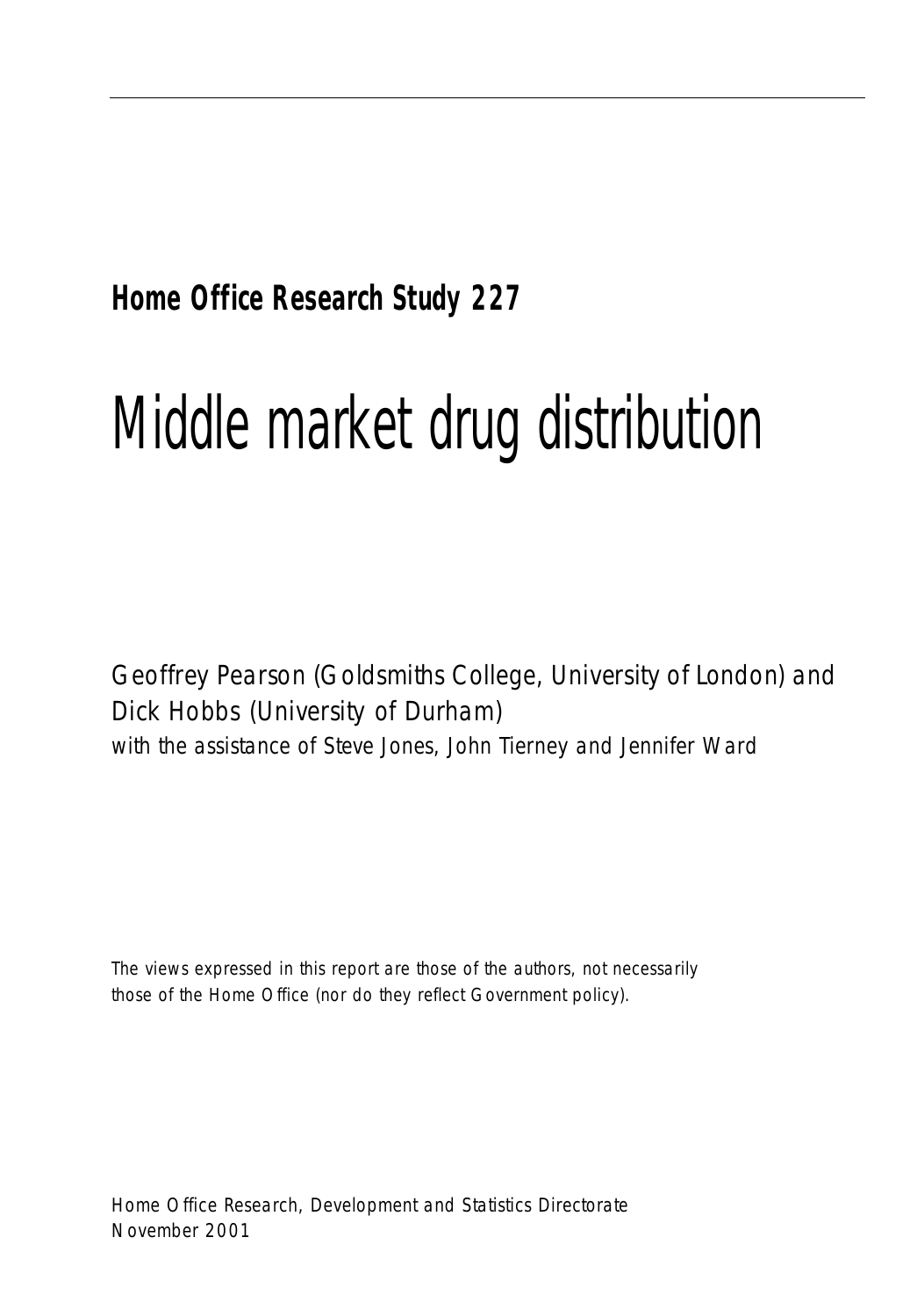### **Home Office Research Studies**

The Home Office Research Studies are reports on research undertaken by or on behalf of the Home Office. They cover the range of subjects for which the Home Secretary has responsibility. Other publications produced by the Research, Development and Statistics Directorate include Findings, Statistical Bulletins and Statistical Papers.

#### **The Research, Development and Statistics Directorate**

RDS is part of the Home Office. The Home Office's purpose is to build a safe, just and tolerant society in which the rights and responsibilities of individuals, families and communities are properly balanced and the protection and security of the public are maintained.

RDS also part of National Statistics (NS). One of the aims of NS is to inform Parliament and the citizen about the state of the nation and provide a window on the work and performance of government, allowing the impact of government policies and actions to be assessed.

Therefore –

Research Development and Statistics Directorate exists to improve policy making, decision taking and practice in support of the Home Office purpose and aims, to provide the public and Parliament with information necessary for informed debate and to publish information for future use.

First published 2001 Application for reproduction should be made to the Communications and Development Unit, Room 201, Home Office, 50 Queen Anne's Gate, London SW1H 9AT. © Crown copyright 2001 ISBN 1 84082 762 9 ISSN 0072 6435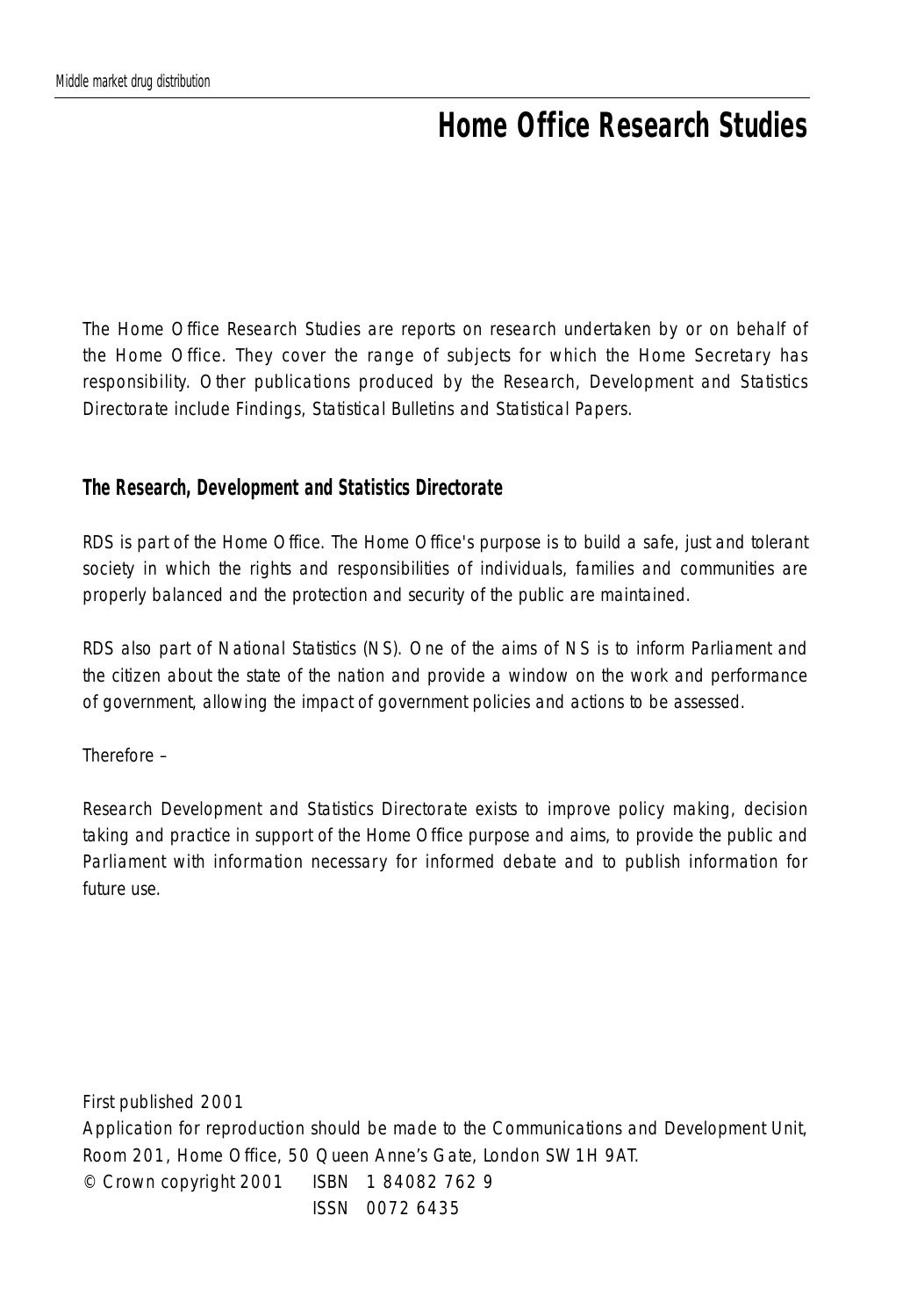### **Foreword**

This report attempts to describe how drugs are moved from importation to street level in the UK, by whom and for what profit. It represents the first effort to map out the 'middle levels' of the UK's drug markets.

The research is based upon interviews with convicted drug traffickers and law enforcement representatives. The authors find that the middle of the drugs market in the UK consists of a series of interconnected, flexible and relatively small networks and partnerships. These are made up of importers, wholesalers, middle-market drug brokers and retail-level dealers. These networks are regionally disparate yet possess considerable horizontal complexity.

The report argues that there are areas within the middle market where law enforcement agencies could disrupt the supply of drugs in a relatively efficient manner. For instance, it seems that the role of the 'middle market multi-commodity drug broker' may be a strategically crucial link, susceptible to further enforcement effort. Another suggested point of vulnerability is where foreign-based importation groups link with UK-based distribution networks.

David Pyle Drugs and Alcohol Research Unit Research, Development and Statistics Directorate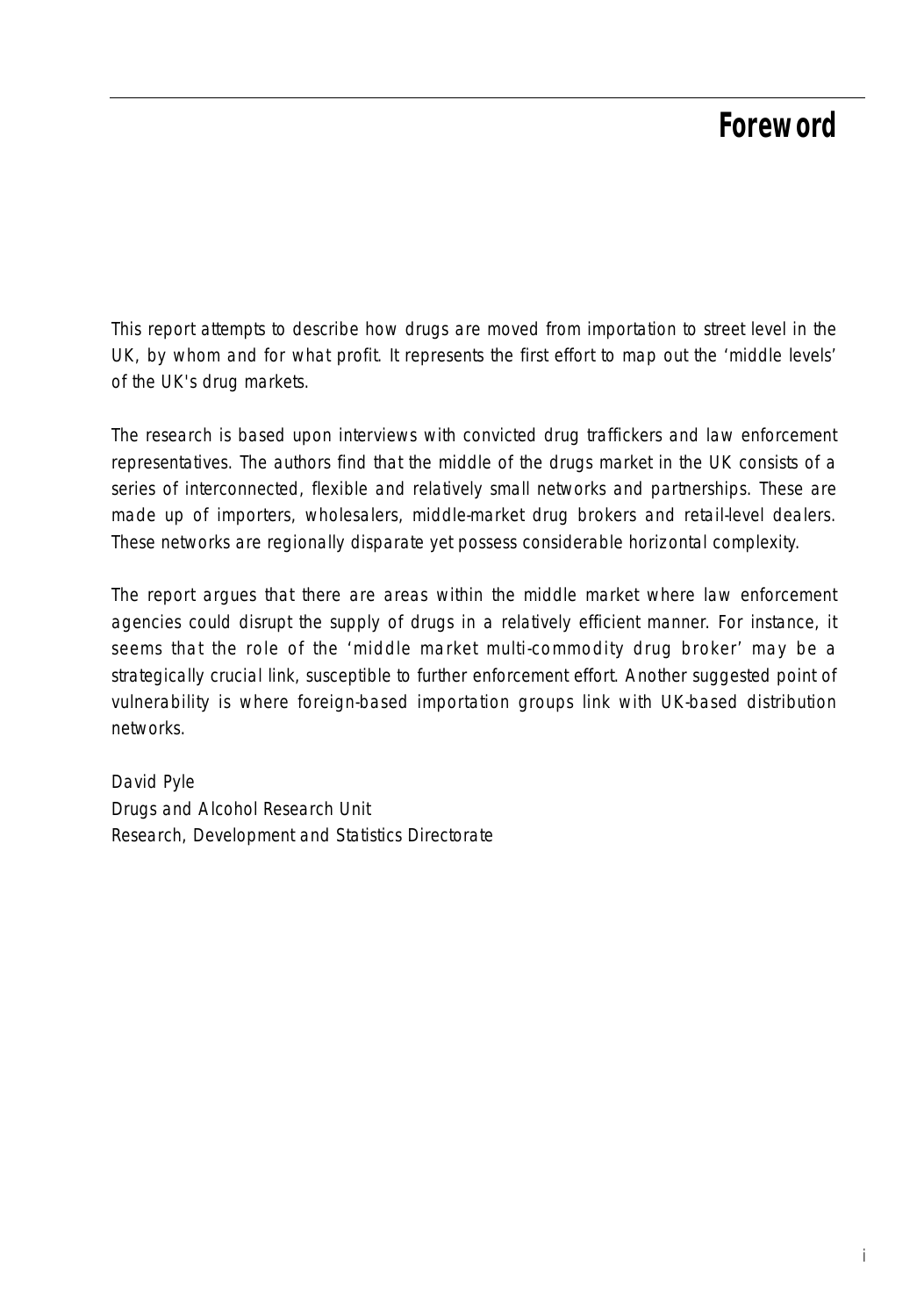### **Acknowledgements**

The authors wish to acknowledge the helpful contributions of all those who participated in this study. These include members of the various enforcement agencies (Her Majesty's Customs and Excise, the National Crime Squad, the National Criminal Intelligence Service, and various police authorities) who provided interviews and sometimes case studies, as well as the members of other agencies and professions who provided invaluable assistance and information.

We also wish to express our thanks to those convicted offenders who agreed to be interviewed, to the prison authorities who facilitated those interviews, and to others with prior experience of drugs and drug dealing who patiently answered our questions.

Particular thanks are due to Chris Goulden, who was our anchorman at the Home Office. Also to contacts in Customs and Excise, the Metropolitan Police, and the National Crime Squad, who acted as gate-keepers to their agencies and personnel. Many others, who gave us access to their experience and insights into the world of the drugs business, also cannot be named for reasons of confidentiality.

The Drugs and Alcohol Research Unit would like to thank Nicholas Dorn (DrugScope) and Professor Peter Reuter (University of Maryland) for acting as independent assessors for this report.

Geoffrey Pearson Dick Hobbs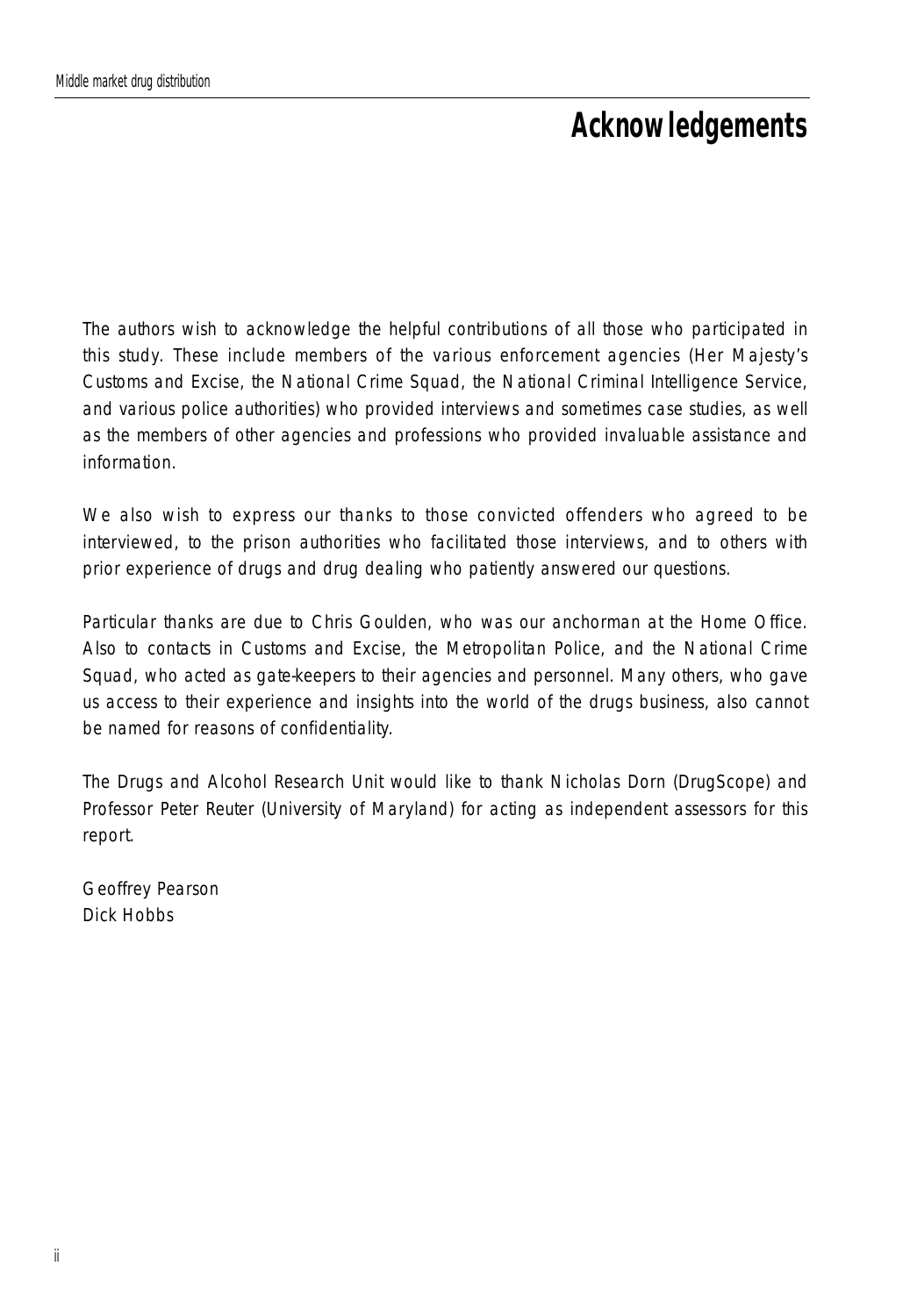## **Contents**

|                | Foreword                                                   | Ť      |
|----------------|------------------------------------------------------------|--------|
|                | Acknowledgements                                           | Ϊİ     |
|                | Contents                                                   | iii    |
|                | Summary                                                    | v      |
|                | Introduction and background                                | $\vee$ |
|                | Key findings                                               | $\vee$ |
|                | Recommendations: policy and practice                       | iх     |
|                | Future research indications                                | X      |
| 1              | Introduction: background and methods                       | 1      |
|                | Previous research on drug dealing                          | 1      |
|                | Selecting research methods                                 | 3      |
|                | Conducting prison interviews: the present study            | 5      |
|                | Characteristics of the prison sample                       | 6      |
|                | Law enforcement interviews and other contacts              | 9      |
| $\overline{2}$ | Defining the 'middle' market                               | 11     |
|                | Middle market drug distribution and organised crime        | 11     |
|                | Where is the middle market?                                | 13     |
|                | Making sense of differing perceptions of the middle market | 16     |
| 3              | The organisation and price structure of UK drug markets    | 19     |
|                | Heroin                                                     | 19     |
|                | Cocaine                                                    | 20     |
|                | Heroin and cocaine: summary                                | 21     |
|                | Ecstasy                                                    | 22     |
|                | Amphetamine                                                | 23     |
|                | Cannabis                                                   | 23     |
|                | Conclusions                                                | 24     |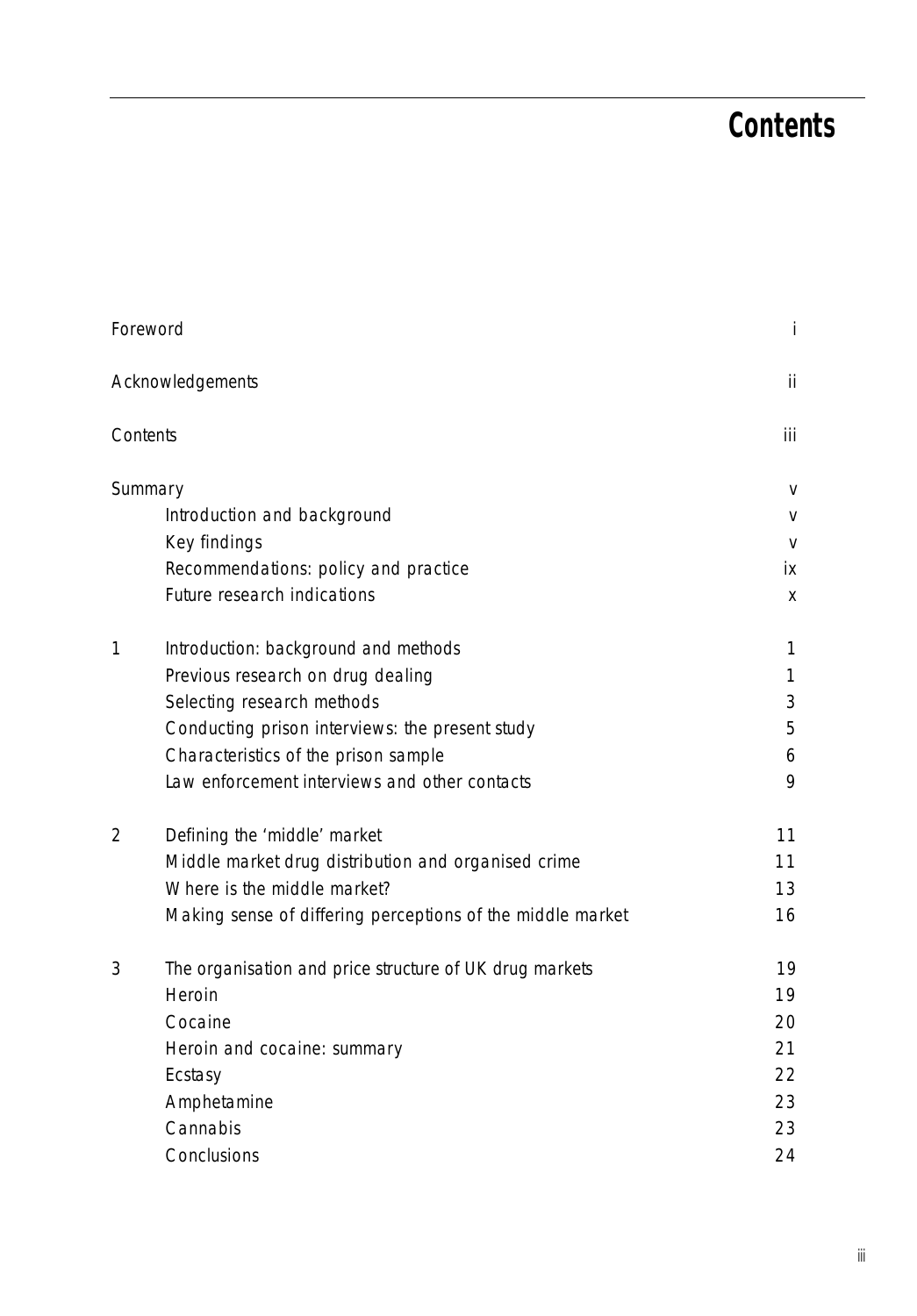| 4          | The internal organisation of drug dealing networks                                 | 27 |
|------------|------------------------------------------------------------------------------------|----|
|            | Family and ethnicity                                                               | 27 |
|            | Imprisonment as a facilitator of crime networks                                    | 30 |
|            | 'Clubbing' as a system of fraternity                                               | 31 |
|            | Size and division of labour                                                        | 32 |
|            | Cash transactions and credit cascades                                              | 33 |
|            | Single-commodity and multi-commodity markets and dealers                           | 34 |
|            | Regional variations and cross-regional networks                                    | 37 |
| 5          | The role of violence                                                               | 41 |
| 6          | 'Middlemen' and 'go-betweens': the strategic role of the middle market drug broker | 49 |
|            | Middle market drug brokers                                                         | 49 |
|            | Brokers and runners: partners or wage labourers?                                   | 51 |
|            | Different types of 'middleman' linkage                                             | 52 |
| 7          | Conclusion: a fragmented picture                                                   | 55 |
| Appendix   |                                                                                    |    |
|            | Case studies and vignettes                                                         | 59 |
| References |                                                                                    | 75 |
|            |                                                                                    |    |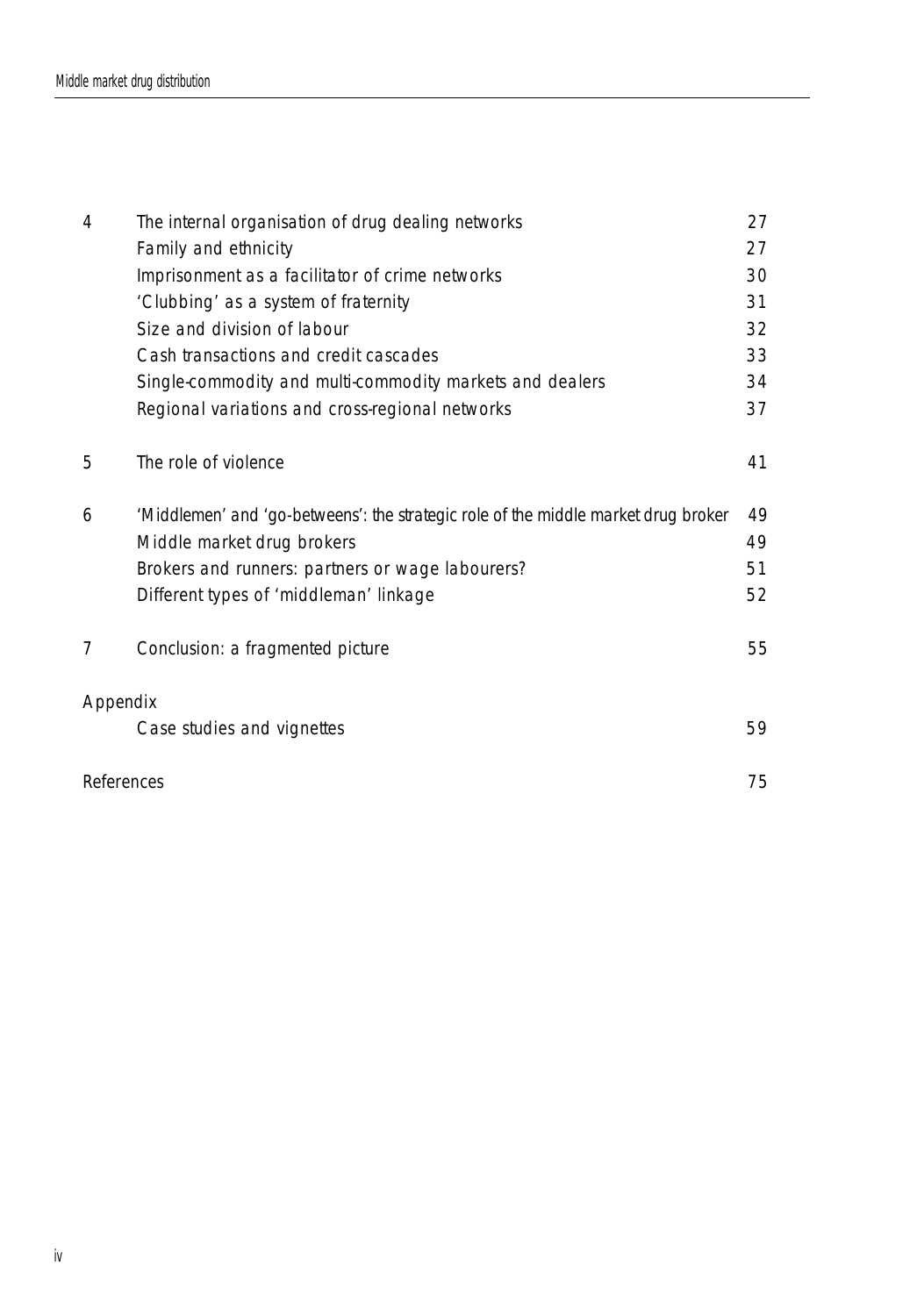### **Summary and recommendations**

#### **Introduction and background**

The purpose of this study, commissioned by the Home Office, was to improve understanding of the 'middle market' drug distribution system in the UK. The methods employed were taperecorded interviews with a sample of offenders imprisoned for drug dealing offences and an equal number of personnel from law enforcement agencies (Her Majesty's Customs and Excise [HMCE], National Criminal Intelligence Service [NCIS], National Crime Squad [NCS] and police force drug squads). These were supplemented by interviews with a small number of barristers with experience of drug trials, and some field interviews were conducted with other people with varying experience of drug problems and drug trafficking.

It was decided that where law enforcement personnel were concerned, the aim would both be to gather general information on their understanding of the structure of drug markets, together with specific case studies. By using case studies, it was felt that the information gathered would be comparable to that collected in prison interviews. It was stressed in interviews with law enforcement personnel that our concerns were not with operational matters, rather with mapping drug markets at different levels in the UK.

By these means, approximately 70 usable case studies have been generated, some very detailed. Where the prison interviews were concerned, three-quarters of the sample traded in either heroin or cocaine or both drugs. Equally important in terms of middle market drug distribution systems is that almost two-thirds traded in one substance only.

### **Key findings**

In common with other forms of commodity market, drug markets consist of inter-connected levels of brokerage and transactions involving intermediaries. There is, however, no readily available, nor agreed, definition of what constitutes the 'middle market' in drug distribution systems, nor at which level the 'middle' is located.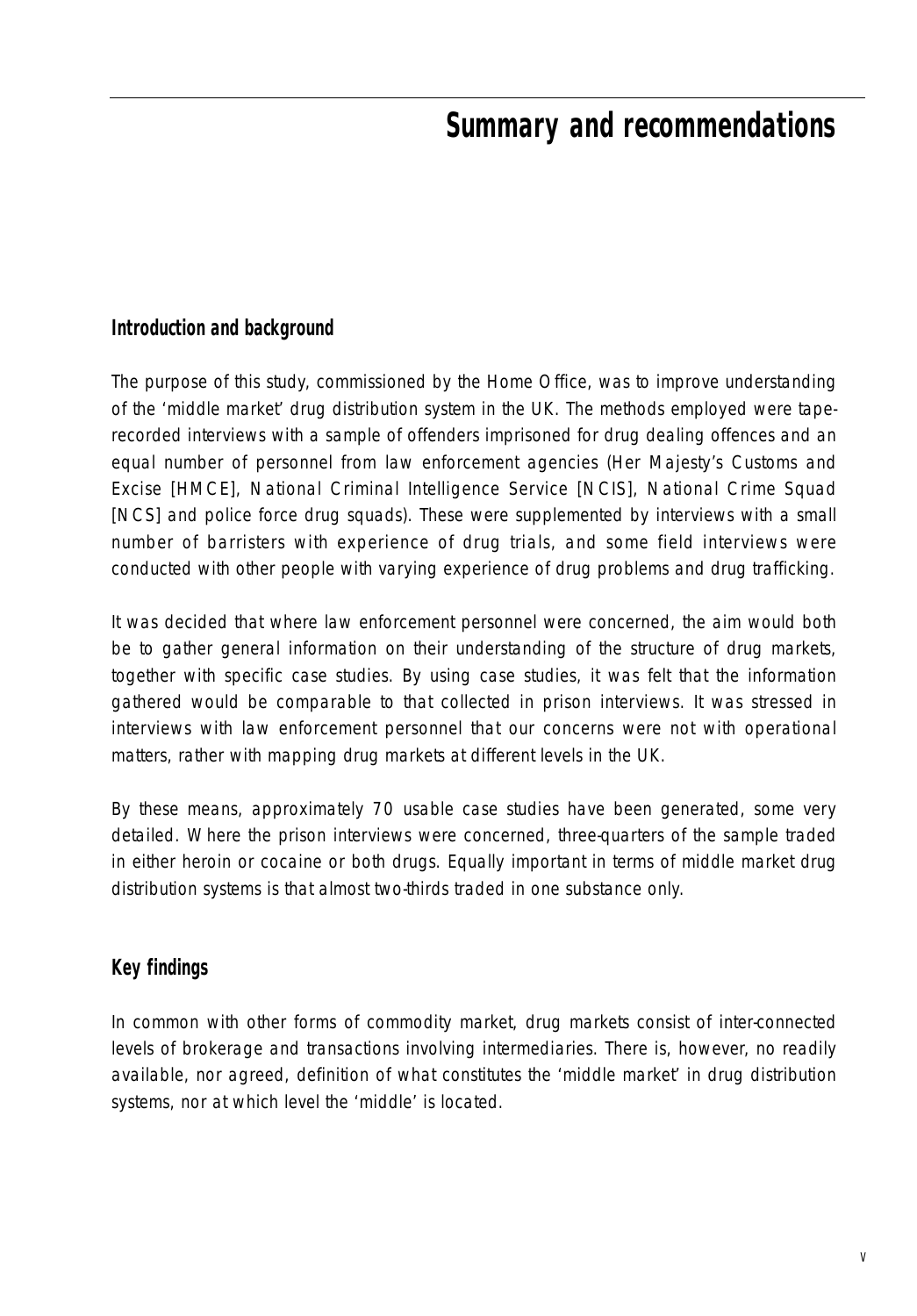#### *Definitions*

Different interpretations of the middle market are set out in the introduction to this study. The research focussed mainly on criminal networks and individuals operating within the sphere of activity that lies between bulk importation traffickers/wholesalers and retail level dealers. Even so, these conventional distinctions are often blurred.

#### *Small and flexible networks*

Although drug markets are hierarchical, in that transactions involve market-defined roles of responsibility, risk and reward, they are also highly flexible with the possibility for roles of supplier and buyer to be interchangeable at wholesale and middle market levels.

Criminal networks involved in middle market drug distribution are typically small, with a correspondingly small number of suppliers and customers. The notion of organised crime groups as tightly organised, complex and hierarchical entities whose tentacles reach around the globe is not supported by our evidence. They are more usefully understood as networks or partnerships of independent traders or brokers.

#### *Hierarchies and supply chains*

A four-tier classification of drug markets is proposed: importers, wholesalers, middle market drug brokers and retail level dealers. These are not meant as rigid categories, since, as stated above, roles can be interchangeable. Nor does it imply that there are always and only four links in the supply chain, since some individuals occupy dual roles (e.g. import and wholesale), while middle market drug brokers are sometimes known to collect and import drugs from wholesale storage systems in continental Europe. At other times, there are numerous linkages and intermediaries. However, the four-tier classification is a simple and usable definition of distinctive market roles and functions.

The number of links in the chain between importation and retail level distribution is sometimes surprisingly short and, in the conventional shorthand of hierarchical pyramid dealing, the market is therefore best understood as a flat or shallow pyramid.

#### *Middle market drug brokerage*

The *middle market multi-commodity drug broker* is identified as occupying a strategic position that links upper (importation and wholesale) and lower (retail) levels of the market.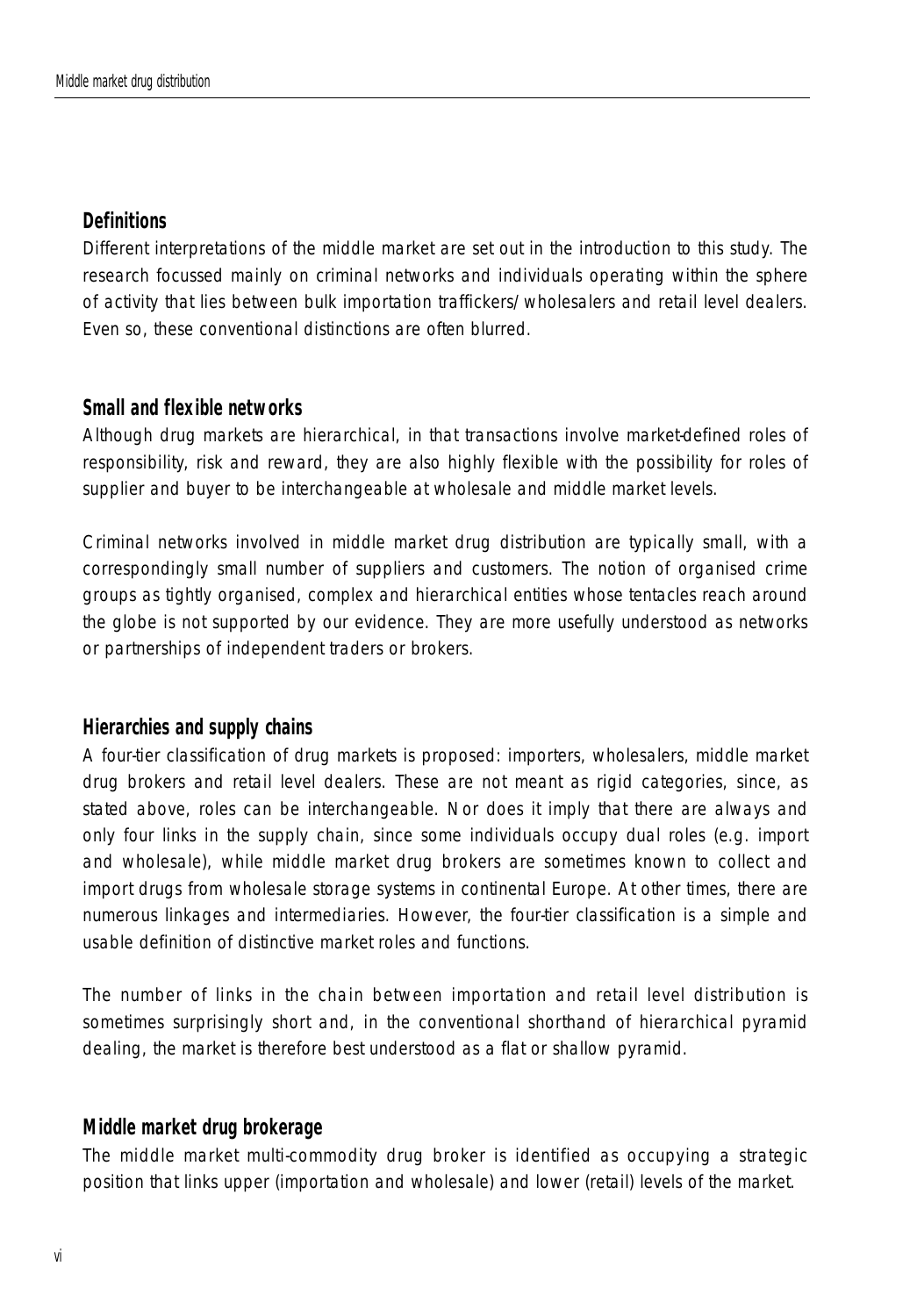If the vertical dimension of the market is relatively simple and shallow, involving few links in the chain, the middle market drug broker's sphere of operation involves considerable horizontal complexity in terms of how wholesale suppliers are linked to multiple retail-level customers (See Figure 1).

Some middle market drug brokers trade in all the main illicit substances – heroin, cocaine, amphetamine, ecstasy and cannabis. Others deal in only the 'dance drug' constellation of amphetamine, ecstasy and occasionally cocaine. Nevertheless, through their multicommodity brokerage, they link what are essentially mono-commodity supply chains above them to retailers who are also equally likely to deal in a more limited range of substances.

Middle market multi-commodity drug brokerage networks are typically small: one, possibly two people, who control finances and have established contacts, with a small team of runners working to them who collect and deliver quantities of drugs. Some runners are employed on a weekly wage basis; others are paid per transaction, while others are effectively junior partners in the enterprise.

#### *Regional variations*

There are regional variations in drug markets but these are not well understood either in terms of fluctuations in availability or how these interact with local and regional variations in drug preferences and demand. There is not so much a national drugs market, as a series of loosely interlinked local and regional markets. Our research, being of an innovative and pilot nature, cannot claim full regional and inter-regional representation.

Cross-regional networks are also in evidence, although the main basis of drug dealing operations probably remains local and regional.

#### *European links and networks*

There is some evidence of middle market drug brokers making direct contact with intermediaries to warehousing systems in mainland Europe and importing modest loads on that basis, thus leap-frogging more traditional systems of bulk importation and wholesale trade. However, this trend is not well understood and could therefore be one focus for future research.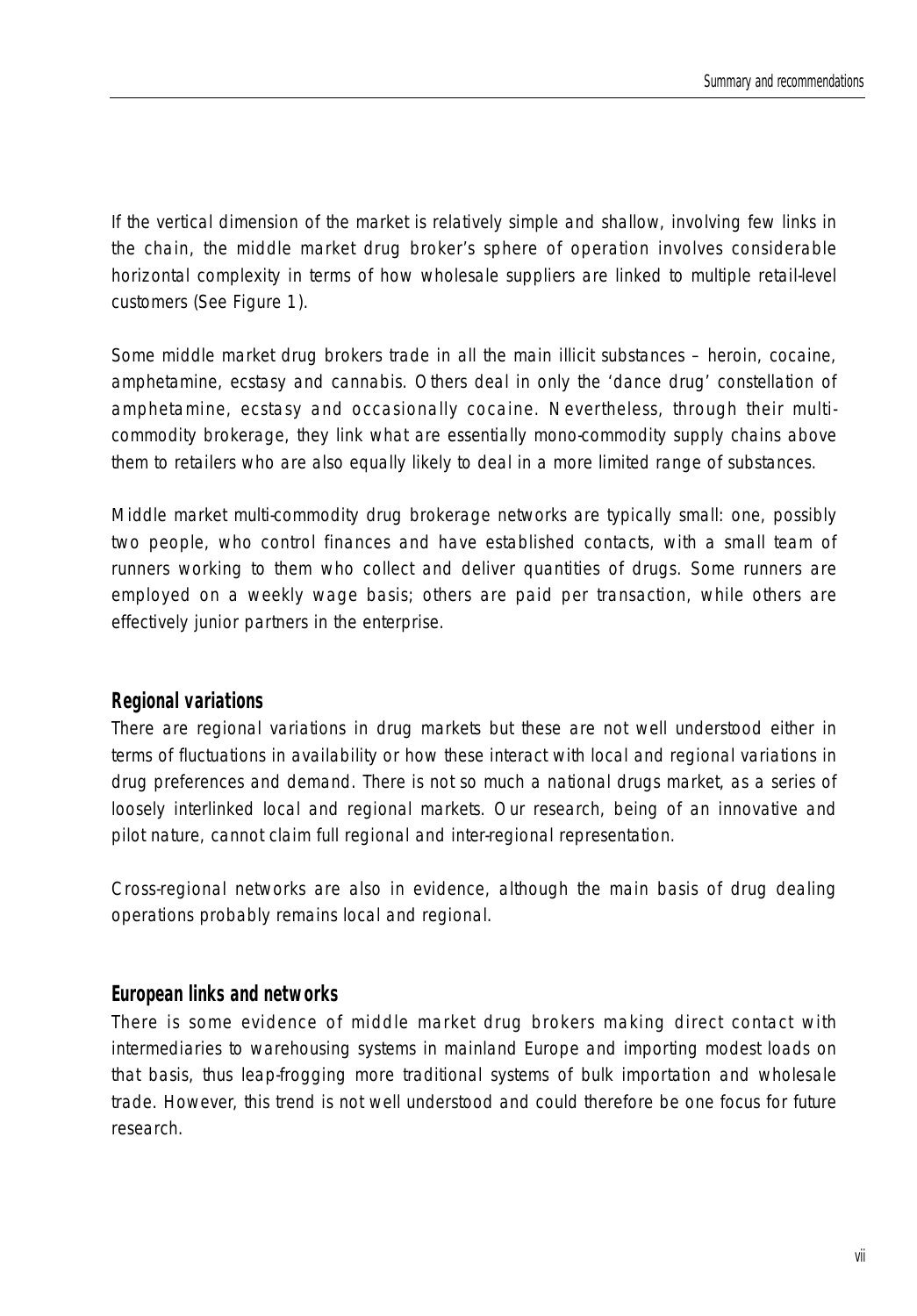#### *Kinship and ethnicity*

The role of kinship and ethnicity in drug networks remains important, in that these are the traditional sources of trust in non-legal (that is, criminal) business enterprise. Hence, the typical 'family firm' still has local importance in some serious crime networks, and various ethnic groups are linked by origin and kinship to source countries for drug cultivation and production, and to traditional smuggling routes.

Nevertheless, market principles require that crime networks reach beyond these narrow and traditional means of securing and enforcing trust. Numerous cross-ethnic network linkages are evident. Kinship and ethnicity might therefore be declining in importance in some aspects of drug brokerage, while possibly remaining vitally important at transnational levels.

#### *Price and purity*

Indications of the economic organisation and price structure of different commodity markets are presented in the report.

There is no systematic evidence in the UK on either price or purity structure at different levels of drug markets. Local reports are separately collated by HMCE and NCIS, largely for internal use, but there is no agreed research standard for either reporting or recording. This knowledge gap limits understanding of market dynamics such as profit margins and economic vulnerabilities.

However, on the available evidence, it is clear that street prices are not a valid performance indicator of the effectiveness of enforcement efforts at interception levels. Increases in prices at importation and wholesale levels can sometimes be identified as a result of successful highlevel interception operations, but these costs are absorbed and not passed on to the consumer.

#### *Violence in the middle market*

The potential for violence runs like a thread through drug networks. However, its nature and significance is often misunderstood and overstated.

People who become involved in the drugs middle market often come with a previously established reputation for violent conduct earned in other spheres, such as those of bouncers and doormen, robbery, or football hooliganism.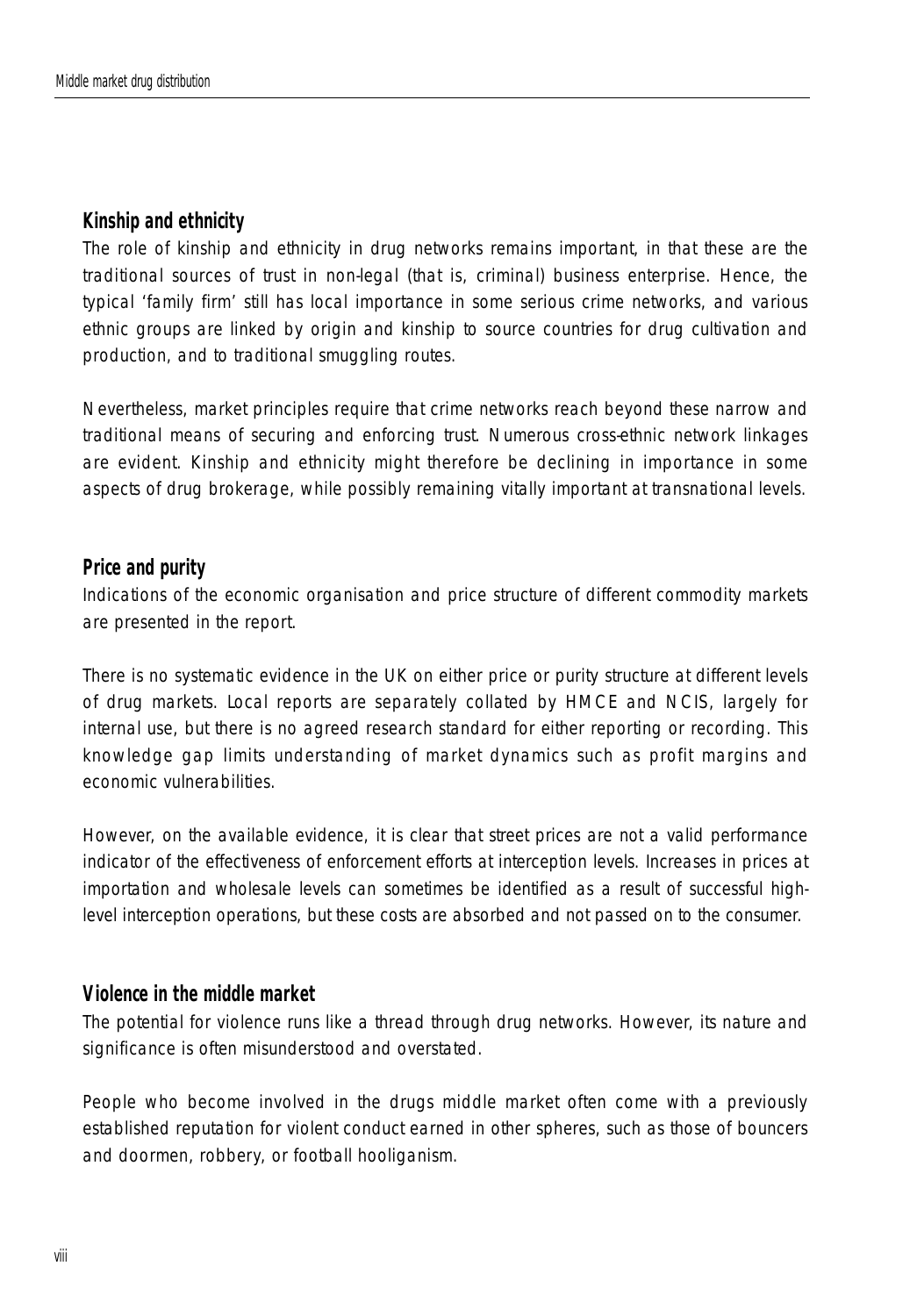Business principles are predominant in the potentially lucrative drugs market, which means that 'violence-avoidance' is the more general rule. Violence attracts attention and is 'bad for business'. Violence is most usefully understood as a consequence of market dysfunction and disorganisation.

Little evidence is found for so-called 'turf wars'. Where these do occur, they appear to be essentially local affairs. Geographical territory seems not to be important in the UK drug market, although 'market territory' (in terms of level of involvement) might be more significant.

Where violence most usually occurs in the drug trade, it is essentially instrumental, to secure contract compliance or to enforce debt collection, and sometimes takes the form of kidnap and torture that often goes unreported.

#### **Recommendations: policy and practice**

This is a relatively short-term, preliminary research project, and caution should be exercised in reaching policy and practice recommendations. There are, nevertheless, a few worthy of mention.

Resource issues, perhaps predictably, surfaced repeatedly in interviews with enforcement personnel. This was not so much a question of overall resources, as how to allocate priorities within existing ones. In some regions, notably London, views were expressed that anti-drug enforcement efforts were comparatively under-resourced. Estimates offered by enforcement personnel in London and elsewhere indicated that available intelligence information could support a five-fold increase of operational capacity against heroin dealing, for instance.

A related matter concerned the perceived drift 'up-stream' of anti-drug enforcement efforts, with the risk of leaving a 'void' in lower and middle-levels of intelligence and policing. Given the time constraints of our study, it would be over-hasty to claim that the existence of this 'void' is generalised and universal. We can only register here the anxieties expressed in interviews on several occasions, and the need for more scrutiny of this issue.

The absence of reliable purity data has already been mentioned. It is recommended that systematic purity-testing of drugs seized at all levels of the market will offer improved understanding of the economic structure and vulnerabilities of UK drug markets.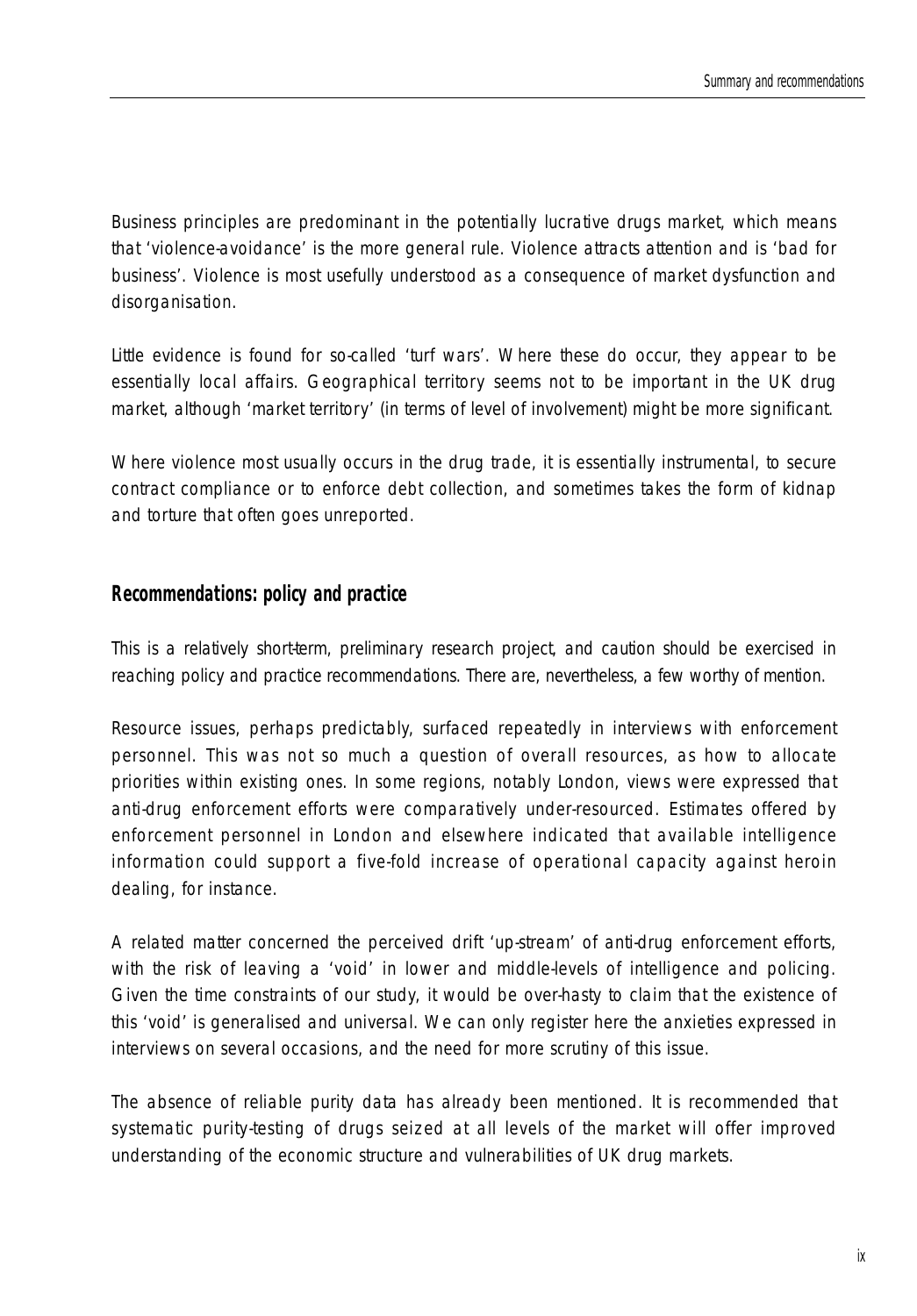The systematic use of more sophisticated methods of forensic analysis of seized drug samples (gas chromatography analysis, otherwise known as chemical profiling or chemical fingerprinting) could also make a significant contribution to drugs intelligence. These forensic methods are employed currently only at importation level. Paradoxically, systematic fingerprinting of seizures in the middle market and at lower (ounce) levels could identify blind-spots in high-level intelligence and interception efforts.

#### **Future research indications**

The middle market drugs business is an area worthy of future research investment. As described in the introductory chapter, there are only a handful of research reports that relate to upper- and middle-level drug dealing, and most of these are American. The UK and USA drug markets share some similarities, such as regional variations, but in other respects they are quite distinct.

We do not recommend reliance on prison interviews on the present model. These are timeconsuming and costly to arrange, and often wasteful when it is discovered on arrival for a pre-arranged visit that the prisoner has been moved. Some interviews undoubtedly produced valuable insights, and overall provide evidence for consistent patterns in drugdealing operations. The quality of information yielded by both types of interviews, however, was highly variable. It is possible, nevertheless, that improved methods of targeting potential interviewees could generate more consistently useful information.

A major way to improve the focus would be to allow sufficient time within any research project for repeat interviews with both enforcement personnel and offenders, where initial contacts are promising. It would also be helpful to target offenders to be interviewed on the basis of recommendations from law enforcement agencies in terms of the type and level of crime network that offenders were involved in. Our experience suggests that the type and length of sentence received by an offender is not a useful guide to the actual extent and level of their involvement in drug markets.

Any future research in this area should adopt a modified and more focused research strategy, of which the following are options.

• A central focus would be what we have identified as *middle market multicommodity drug brokers* who operate at a strategic level between upper and lower levels of drug markets.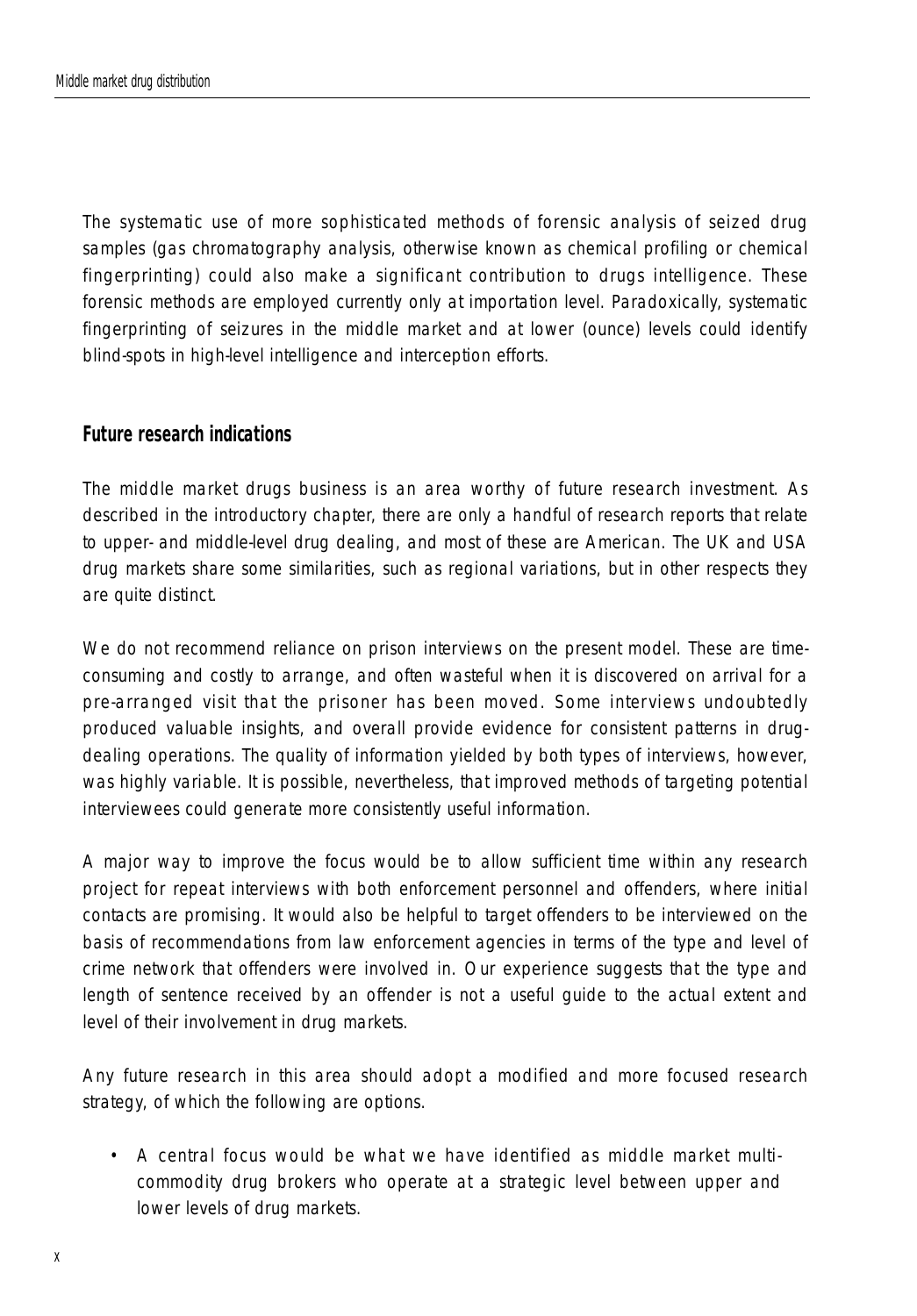- A second consideration would be comparative studies of inter-city and regional variations in systems of drug brokerage.
- Of equal importance is the level and quality of the involvement of UK-based middle market drug brokers in direct trade with European-based warehousing systems.
- One final possibility would be a network analysis of how the experience of imprisonment contributes to the development of an individual's expertise and cross-regional contacts in terms of the development of drug distribution systems. The importance of prison in generating drug networks was so much of an undercurrent in our research that we suggest that an investigation of this phenomenon could yield valuable data concerning the proliferation of knowledge contacts and pragmatic skills and competencies beyond the local parameters within which most crime networks are perceived to operate. We suggest that, after consultations with law enforcement personnel and immersion in specific cases, researchers could then interview offenders with a view to tracing the trajectories of individual careers and the dynamics of illegal enterprise.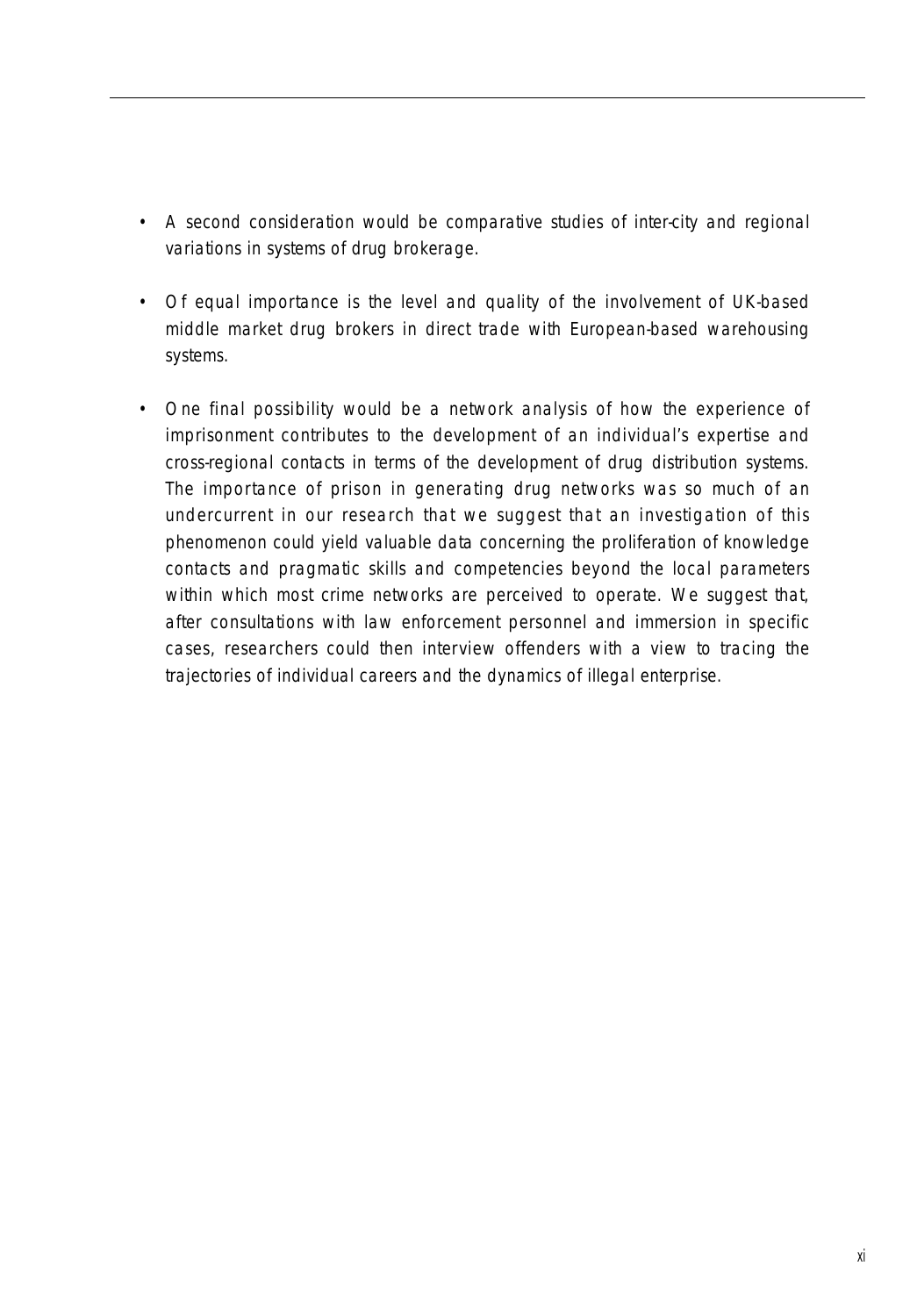Middle market drug distribution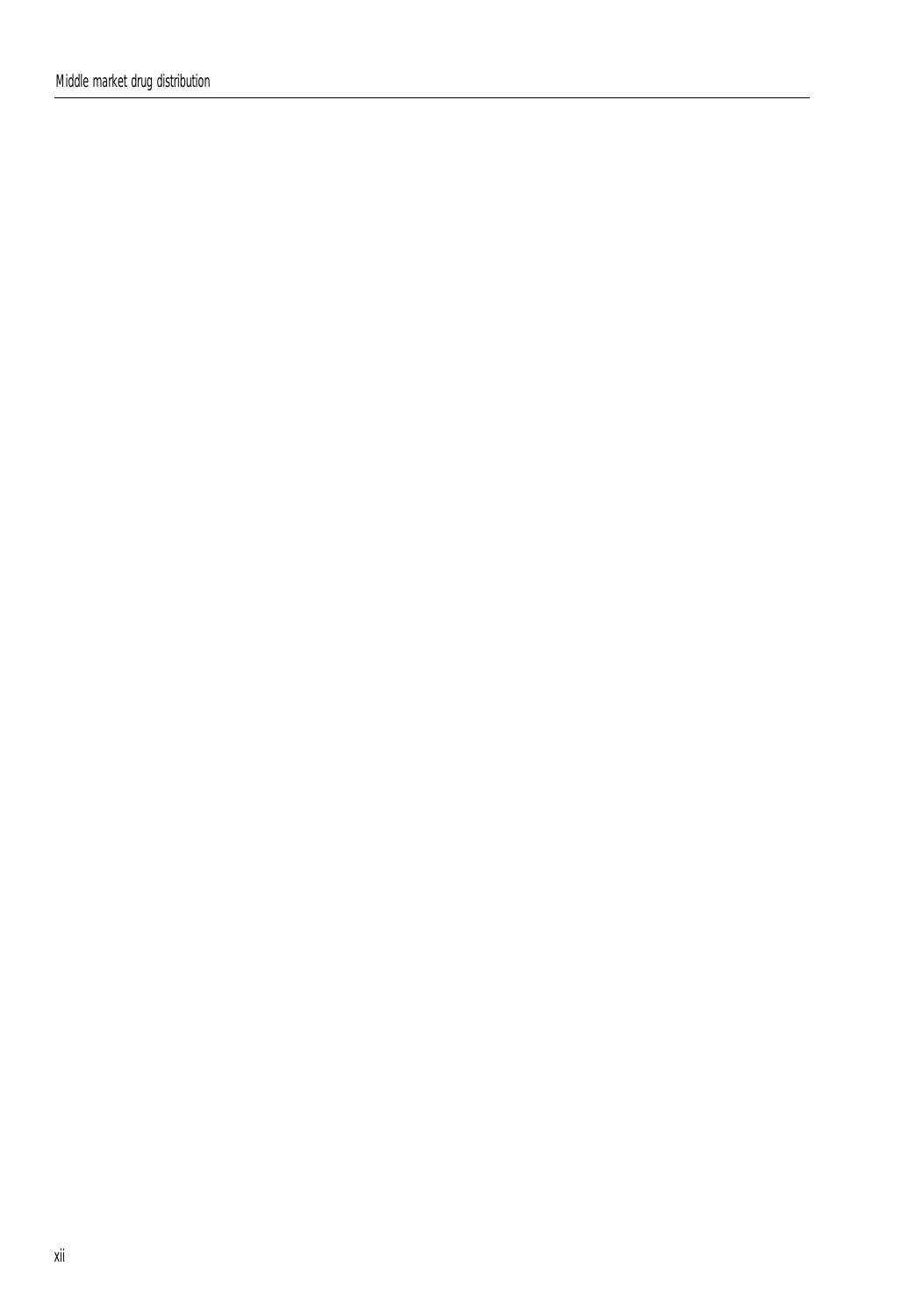### **1. Introduction: background and methods**

Drugs are commodities, bought and sold like any others, albeit within illicit markets. There is a vast body of research concerning such matters as the medical and social dimensions of drug use, the characteristics of drug users, the determinants of patterns of drug consumption, and the effectiveness of treatment measures. And yet, compared with the level of researchbased evidence on the demand side, there is relatively little research on the supply side of illicit drug markets – whether in terms of the social organisation of crime networks involved in drug trafficking, the economic structure of drug markets, or the effectiveness of law enforcement efforts. This is particularly true in the United Kingdom where the evidence base concerning drug dealers, as opposed to drug users, has for some years been noticeably underdeveloped (Pearson, 1990 & 1991).

This study is one of a number being funded by the Home Office to begin to remedy this difficulty. Our focus is on the social organisation of crime networks operating within middle market drug distribution in modern Britain. This concerns such things as the size and membership of such networks, the division of labour within them, their business relationships with customers and suppliers, and the management of trust and order within illicit markets. Although we have some evidence on the prices of different drug commodities at different levels of the market, this is not an economic analysis of drug markets (cf. Wagstaff and Maynard, 1988; MacDonald and Pyle, 2000; Reuter and Kleiman, 1986). In summary, it is a contribution to the criminological and sociological understanding of middle and upperlevel drug dealing.

#### **Previous research on drug dealing**

There is very little research on drug dealing in the middle-to-higher range that is relevant to this study. The vast bulk of existing research on drug dealing is from the USA, and most of this is concerned with retail or 'street level' dealing. References to those previous research studies that have most relevance can be found in the bibliography.

Even internationally, there are only a handful of studies that are clearly focused on middle and upper level dealing. Patricia Adler (1985 & 1992) conducted an ethnographic study of an upper-level dealing and smuggling community in California, which provided a quite unique and detailed account of the social networks and lifestyles of people involved in the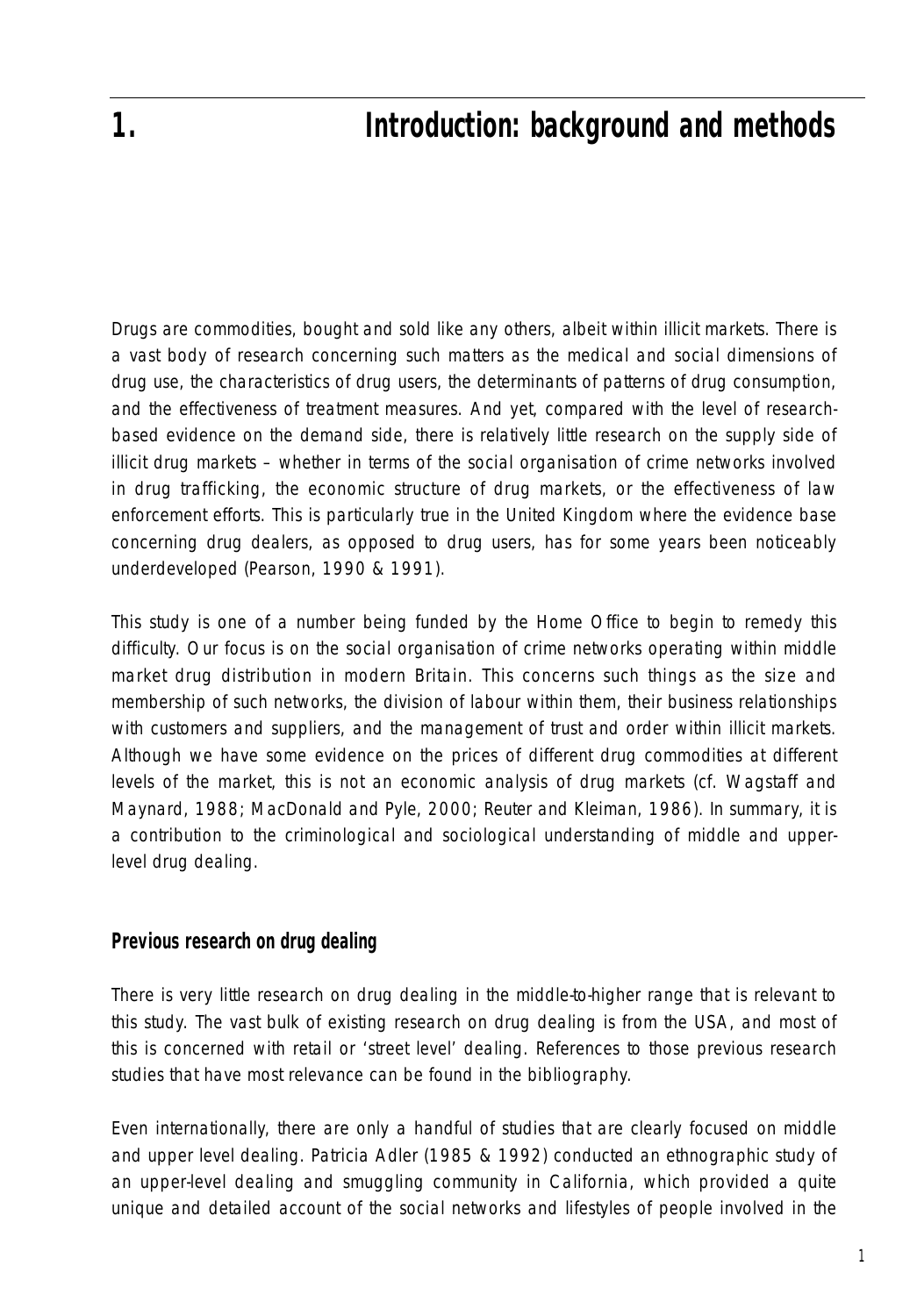illicit markets for cocaine and cannabis in the late 1970s. Peter Reuter and John Haaga (1989) some years later produced what they describe as an 'exploratory study' of high-level drug markets in the USA. This was based on interviews with convicted offenders, which, although it provided many useful insights, was not carried forward because of noncompliance of interviewees.

The study by Reuter and Haaga was undoubtedly closest to our own in terms of research methods, although we were more fortunate in the degree of cooperation that we obtained from imprisoned interviewees. Finally, there is a relatively small-scale study, based on interviews with prisoners and registered informants by Nicholas Dorn and his colleagues (1998), which provides a qualitative study of convicted smugglers and risk-avoidance strategies. An earlier study (Dorn *et al.*, 1992) had also offered some brief case studies of middle-level drug dealing. We can also note two projects with some relevance to our own: an Australian research study of convicted drug dealers offers some indications of different market levels (Ovenden *et al.*, 1995), and an ongoing Canadian study of 'wholesale' traffickers which also involves interviewing convicted offenders (DesRoches, 1999). Finally, there is a very recent account of a single drug dealing network in New York, based on the analysis of intercepted telephone conversations (Natarajan, 2000).

By any standards, this is not a well-developed research field, amounting globally to no more than six studies of the mid-to-upper reaches of drug markets. As already noted, there is considerably more research on retail level, or street level, drug dealing, although again this tends to be North American. Some of this available research is concerned with drug dealers who occupy a somewhat ambiguous position in terms of market level. Namely, high-volume dealers who nevertheless operate as sellers directly to drug consumers at retail-level – either as individuals or as teams (Curcione, 1997; Jacobs, 1999; Williams, 1989). Whether these should be classed as 'middle-level' dealers is unclear. Research on drug use and patterns of drug purchasing around the London club scene suggests similar kinds of ambiguity (Ward and Pearson, 1997).

Other research has identified drug dealers who move between different levels of operation, in terms of quantities bought and sold (Murphy *et al.*, 1990; Adler, 1985) and our evidence also points to individuals who occupy different roles and different market levels at different times. Johnson *et al.* (1992) offered a typology that distinguished ten drug dealing roles at different levels of the market, indicating how these approximate to equivalent roles in conventional markets for licit commodities. There are, however, few if any studies that are concerned with market practices at different levels or with the techniques of dealing. Although Jacobs (1992, 1996 & 1999) has offered indications of how USA street-level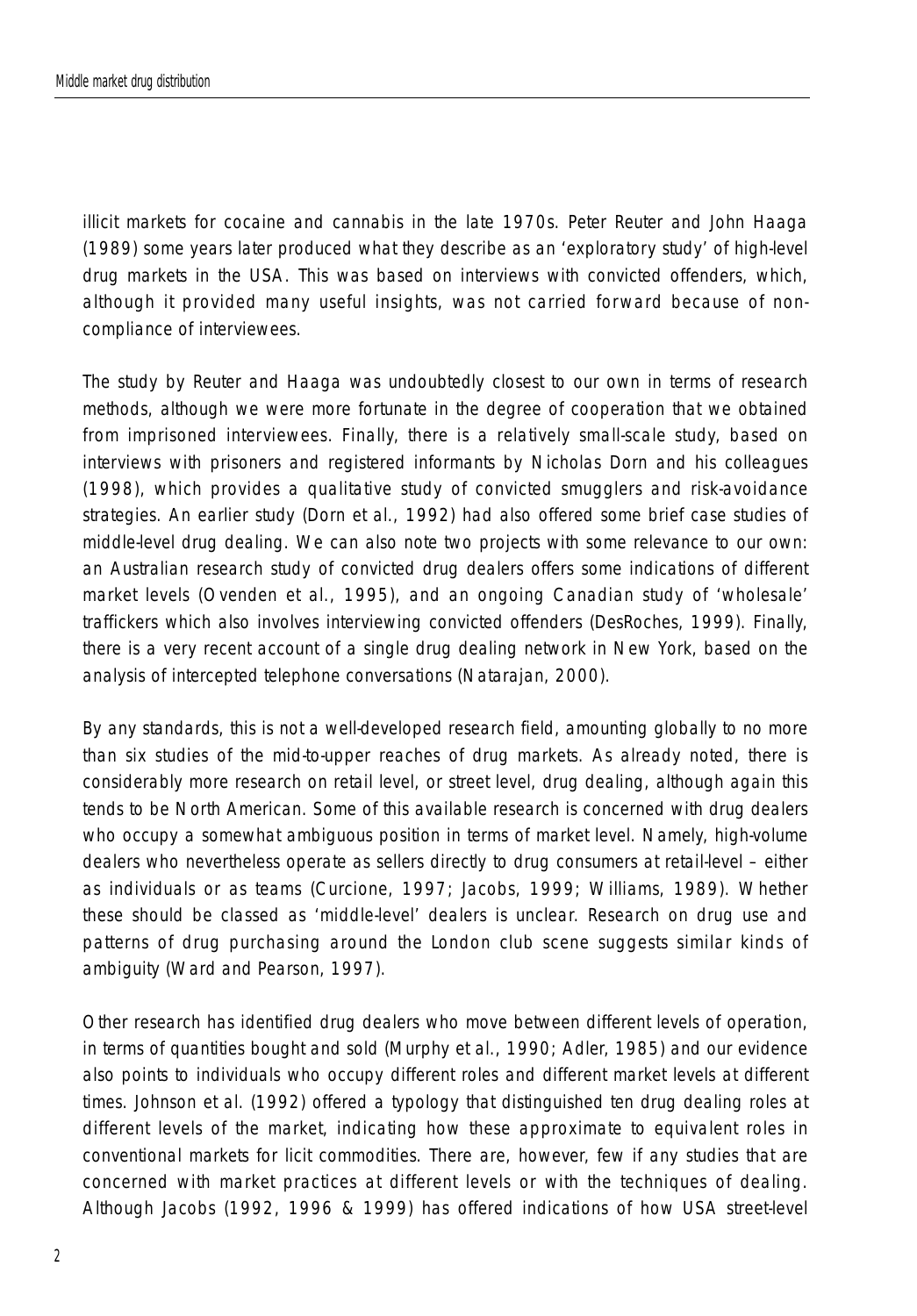crack dealers attempt to avoid enforcement measures, and elsewhere there is an intriguing discussion of the role of developments in telephone technology in facilitating drug dealing (Natarajan *et al.*, 1995).

Turning to British work, there is a limited amount of empirical research on 'dealing' – that is, the purchasing and selling of illicit drugs – and it is almost entirely concerned with the retail market (Lewis *et al.*, 1985; Power *et al.*, 1995; Edmunds *et al.*, 1996; Ward and Pearson, 1997; Pearson, 2001). The exception is the work already cited by Dorn *et al.* (1992 & 1998), which is concerned with higher levels of dealing operation.

In conclusion, the evidence base on drug dealing in general and middle-level drug distribution in particular is considerably underdeveloped. In this context, our own study of middle-level drug distribution must be considered both path-breaking and provisional. We must stress the modest scale of the operation, involving little more than six months of field study, and as a consequence some of our findings should be regarded as tentative. Nevertheless, the research does help us to advance our understanding of some aspects of the middle market, and suggests that further investment in this field would be beneficial.

#### **Selecting research methods**

It had been pre-determined by the Home Office that the appropriate methodology for this study was to conduct interviews with 50 offenders imprisoned for drug supply offences, and with an equivalent number of police and customs officers with experience of intelligence and operational matters relevant to middle market drug dealing. Interviewees were selected from lists of both prisoners and enforcement personnel supplied by the Home Office, who had been notified as individuals with relevant experience. Two full-time research workers were employed over a six-month period to arrange and conduct the prison interviews. Experience in the field also indicated that highly suitable candidates for interview could be identified by the prison authorities themselves, or by drug teams working in the prison system.

In one of the few previous research studies into higher-level drug markets, Reuter and Haaga (1989) conducted interviews with imprisoned offenders, as we have done in this study. Quite apart from the lack of compliance among interviewees, the authors drew attention to other shortcomings in this methodology, such as the possibility that dealers might either downplay or exaggerate their roles in drug markets. We will address these problems below.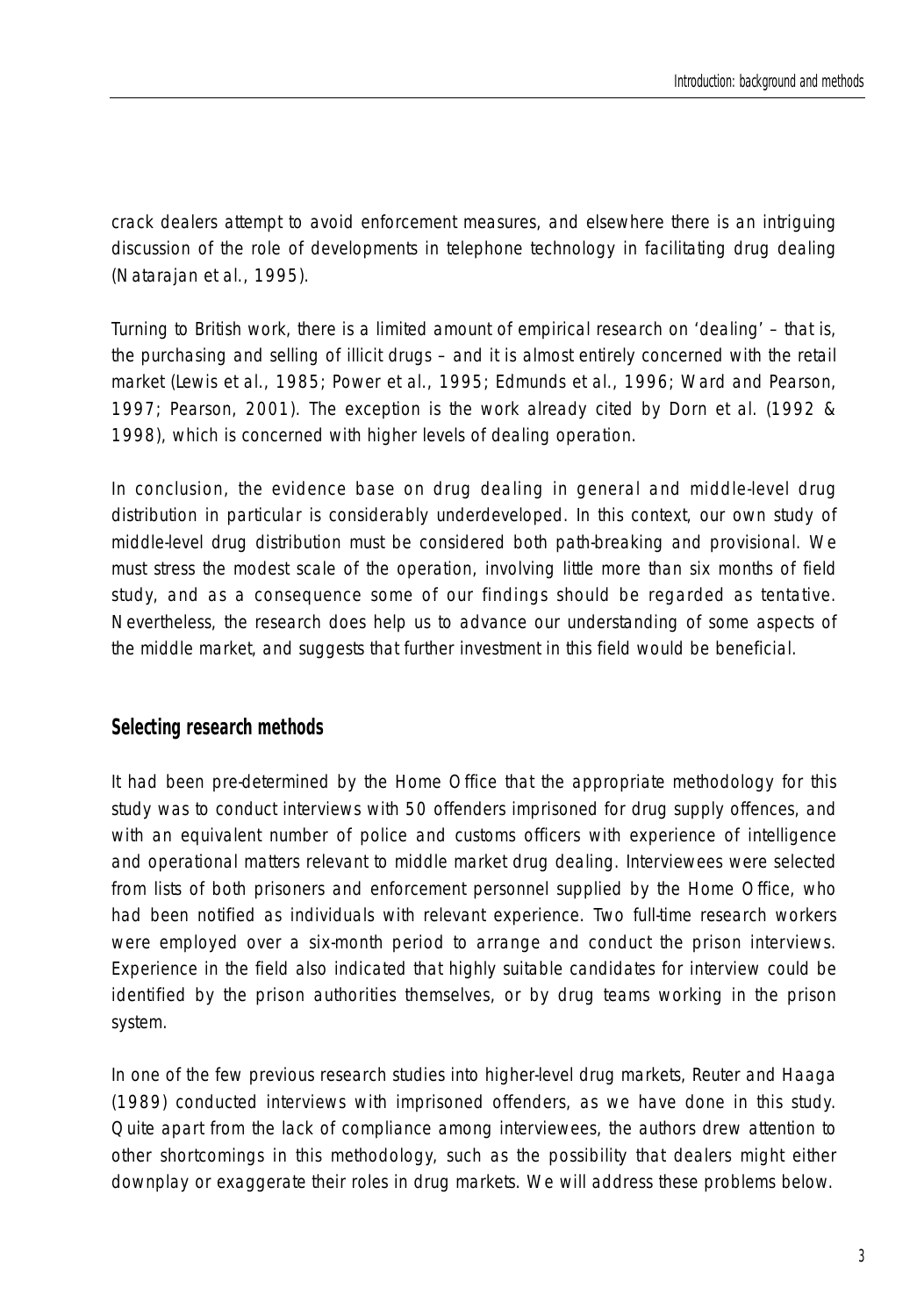Criminologists have often based research studies around interviews with convicted offenders. For many years they have also been aware of the potential limitations of prison interviews. As far back as the 1960s, Polsky (1967 & 1998: p. 115) criticised the reliance on interviews in non-natural settings where compliance might be forced or only partial. More recently, Wright and Decker (1997: p. 4) in their study of active armed robbers, have also stressed the value of ethnographic fieldwork as against retrospective interviews with imprisoned offenders in an environment that is far removed from that in which crimes are actually committed.

In terms of the selection of research methods, however, there are very real limitations where middle and upper-level drug dealing is concerned. Ethnographic field research has been employed successfully on numerous occasions in the study of low-level drug dealing and street markets (Bourgois, 1995; Dunlap *et al.*, 1994; Jacobs, 1999; Johnson *et al.*, 1985; Maher, 1997; Mieczkowski, 1990 & 1994; Pearson, 1993 & 2001; Power, 1989; Power *et al.*, 1996; Preble and Casey, 1969; Williams, 1989). Even so, there are important considerations of safeguarding the personal safety of researchers engaged in this kind of work (Williams *et al.*, 1992).

However, the use of ethnographic methods is rarely feasible in the study of upper and middle-level trafficking owing to the degrees of secrecy and security that are employed. Adler (1985) is one of the few researchers to have conducted ethnographic research into upper-level trafficking, and even though her access was highly privileged through a friendship that she had struck up with one of the traffickers, she nevertheless regarded it as risky and imperfect (ibid.: pp. 17-26).

An alternative and innovative approach to the study of a higher-level drug dealing has recently been demonstrated by Natarajan (2000) who conducted a network analysis of wire-tapped telephone conversations that had been recorded as part of a police operation against a drug trafficking organisation in New York. Network analysis has been employed previously in the study of criminal organisations, although its potential is possibly undeveloped (Berkowitz, 1982; Wasserman and Faust, 1994; Ianni and Ianni, 1990; Baron and Tindall, 1993; Sparrow, 1991; Coles, 2001). Even so, there are obvious difficulties in terms of confidentiality and security. Natarajan also observes that the information requirements of social scientists differ from those of enforcement agencies. The information collected and put forward by enforcement agencies is, understandably, tailored to the evidential needs required to secure a prosecution, rather than to the social scientific analysis of an organisation. Furthermore, he suggests that successive developments in communication technology quickly render such forms of intelligence gathering and analysis obsolete (cf. Natarajan *et al.*, 1995).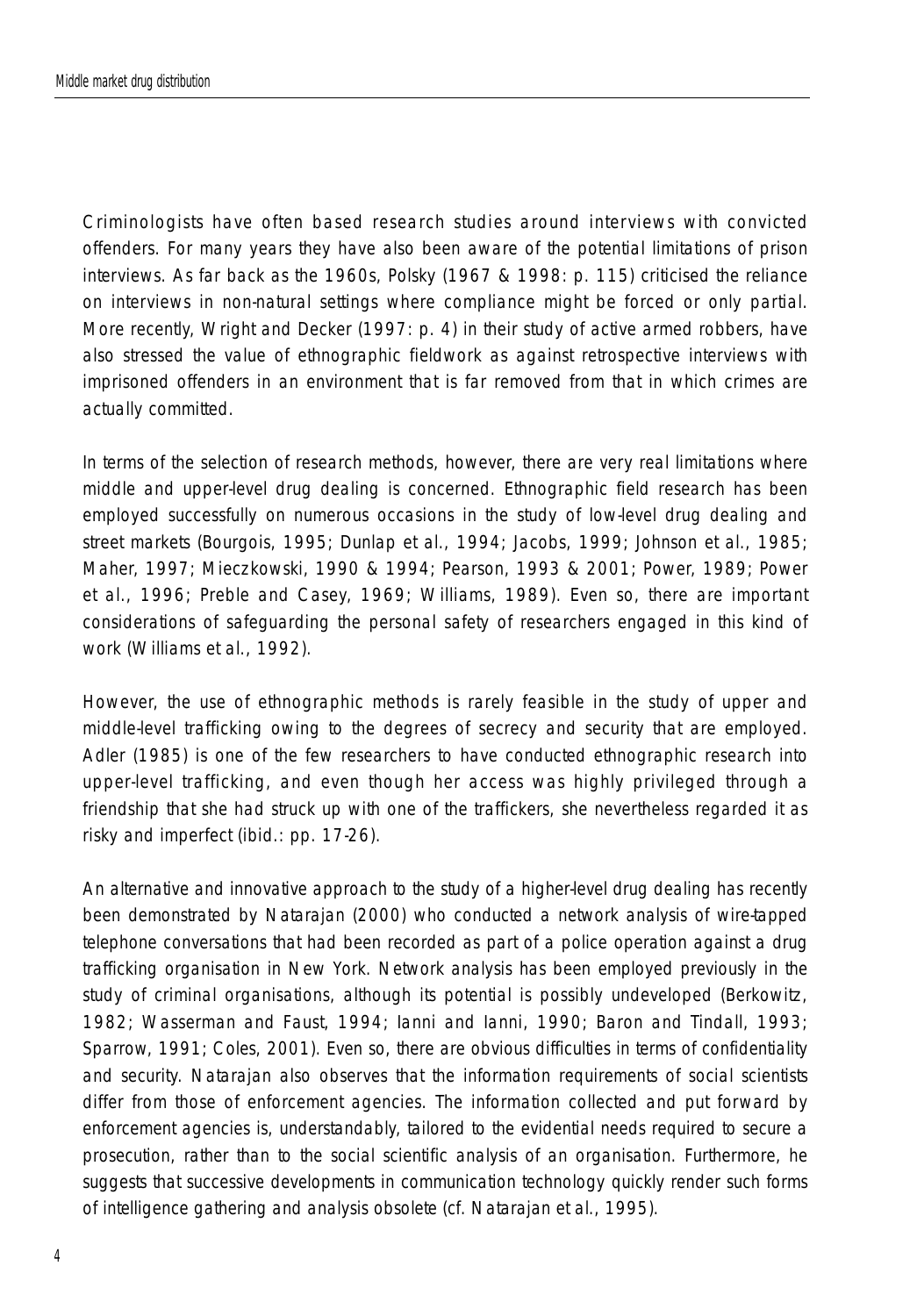#### **Conducting prison interviews: the present study**

In conclusion, we can say that no form of methodology will be entirely satisfactory when dealing with clandestine activities and organisations. We are satisfied, nevertheless, that the prison interviews conducted in our own study yield sufficient valid information to allow us to generate a sizeable number of case studies that throw light on middle-level drug markets in modern Britain.

We were surprised by the low level of refusals encountered, compared with Reuter and Haaga's (1989) experience, where the participation rate was less than 50 per cent and varied considerably between different prison facilities. A much more serious difficulty in our study was either accessing the administrative systems of prisons, or for the research worker to arrive at a prison only to discover that the prisoner had been moved elsewhere some time ago and could not be traced.

However, once a method had been devised for ensuring that someone with sufficient seniority within a prison took responsibility for a request for an interview to be forwarded to the prisoner, no refusals were encountered. As already indicated, members of prison drug teams could also be extremely helpful in identifying and securing interviews with prisoners who had relevant experience. On two occasions, nevertheless, interviewees denied any knowledge of drug trafficking, and these cases were removed from the analysis. In another three cases, the individuals concerned said that they had been only very marginally involved. Nonetheless, these interviews were found to be useful since they threw light on the sometimes exploitative nature of these relationships in which people are considered to be expendable as bit-part players or as couriers and 'mules'.

In the vast majority of these interviews, although they varied in quality and depth, interviewees were cooperative in different measures and in only two cases did they refuse to allow the interview to be tape-recorded. One check on reliability was the individual's command of drug prices at different levels of the market, and although some involved in courier and transport roles did not know the prices and quantities of the drugs they were handling, those who did tended to fall within an agreed range of reliability. There were one or two occasions when an individual gave a price indication that was out of line, and were either offering an ill-informed speculation or claiming some knowledge and authority that they did not have, but these were easy to identify.

In addition to the prison interviews, a number of field interviews were arranged with people who had various kinds of experience of drugs and drug markets. These were recruited through drug service agencies and other community contacts. They helped to round out our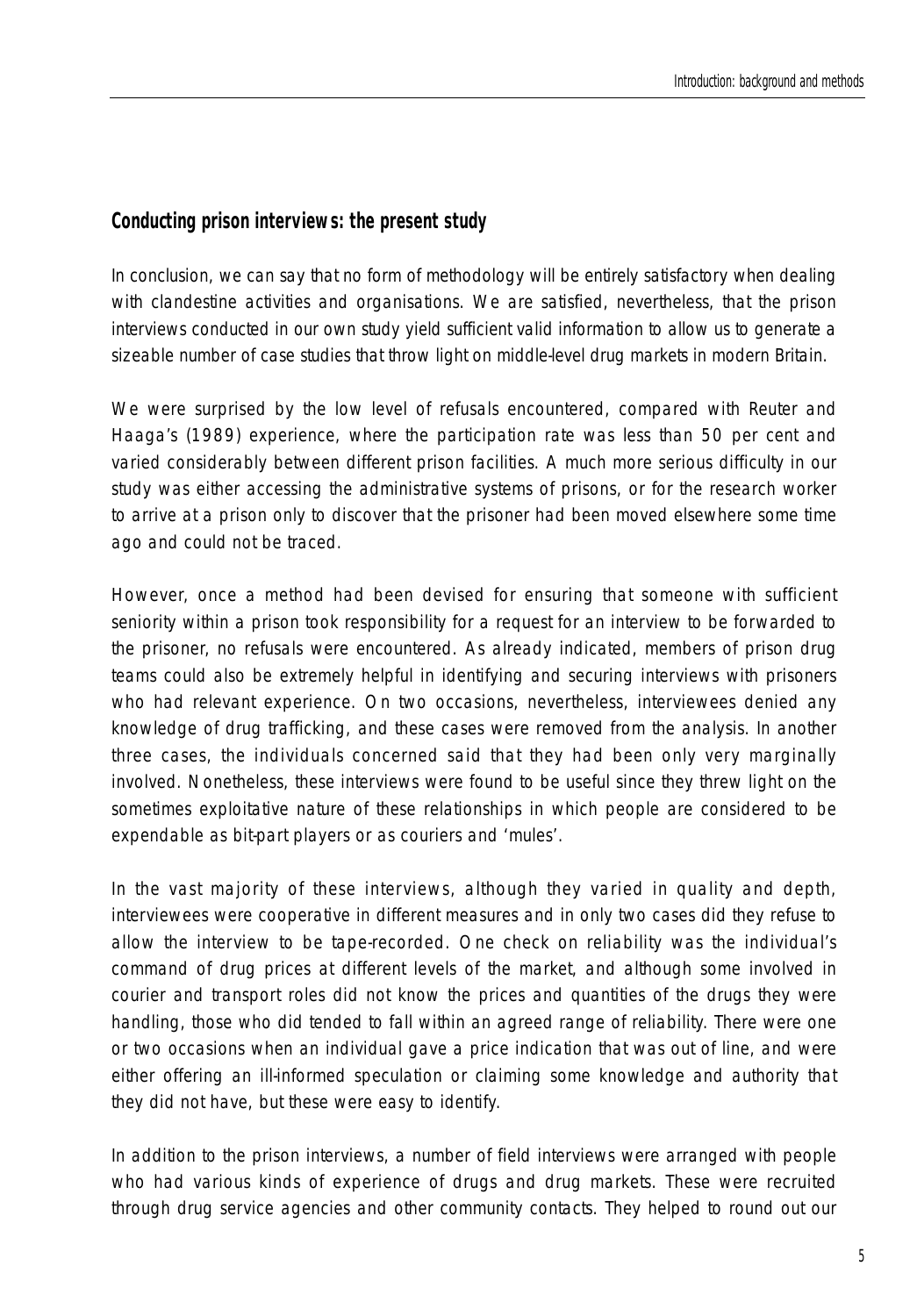understanding of some points of detail, such as issues of price and purity in the cocaine and amphetamine markets, domestic and small-scale cannabis growing technologies, and the street price of heroin, which has fallen steeply in some parts of the country. A number of these contacts were short and conducted by telephone, but in seven cases they resulted in detailed face-to-face interviews that were tape-recorded and transcribed. As a result, these seven cases have been included in the data presented below on the prison interview sample.

#### **Characteristics of the prison sample**

The sample of prisoners generated by the above means was predominantly male and white. Of the 51 completed prison interviews, five were with women (10 per cent) and in terms of ethnicity 80 per cent of the interviewees were white-British. Of the remainder, two interviewees were of African-Caribbean descent and two were of South Asian descent. There was one interviewee of Turkish origin, one Dutch national, one other European national, based in Holland, a white South African, and a Canadian.

In terms of their ages, interviewees were mainly in their late twenties and thirties (Table 1.1).

|            | Table 1.1: Age structure of the prison sample |     |                                     |     |           |     |             |    |
|------------|-----------------------------------------------|-----|-------------------------------------|-----|-----------|-----|-------------|----|
| Age        |                                               |     | 20-24 25-29 30-34 35-39 40-44 45-49 |     |           |     | 50-54 55-59 |    |
| Percentage | 4%                                            | 22% | 28%                                 | 22% | <b>2%</b> | 15% | 4%          | 2% |

Offenders varied in terms of their regional sphere of operation, although this could often not be clearly defined. Depending on the level at which they operated, the customer base of some individuals, or their associates, was cross-regional. Their supplies of drugs also often came from elsewhere within the UK, if not directly imported from other countries by their own network or immediate associates. In one case, for example, a man operating as an ounce dealer in an East Midlands city bought quantities of cocaine from contacts in London, while his heroin supplies came from a Merseyside connection. In another case, a middle market heroin broker in Bristol supplied to members of his network in Southampton, London and Manchester. In a third case, a network located in West Yorkshire had both a local customer base for ecstasy, as well as supplying dealers in Glasgow and Manchester, and receiving regular supplies from intermediaries in London, and also importing direct from the Netherlands. Finally, we can note a man who, although he was living in the West Country, supplied drugs mainly to members of the travelling community, so that his regional base of operations was necessarily migrant and transitory.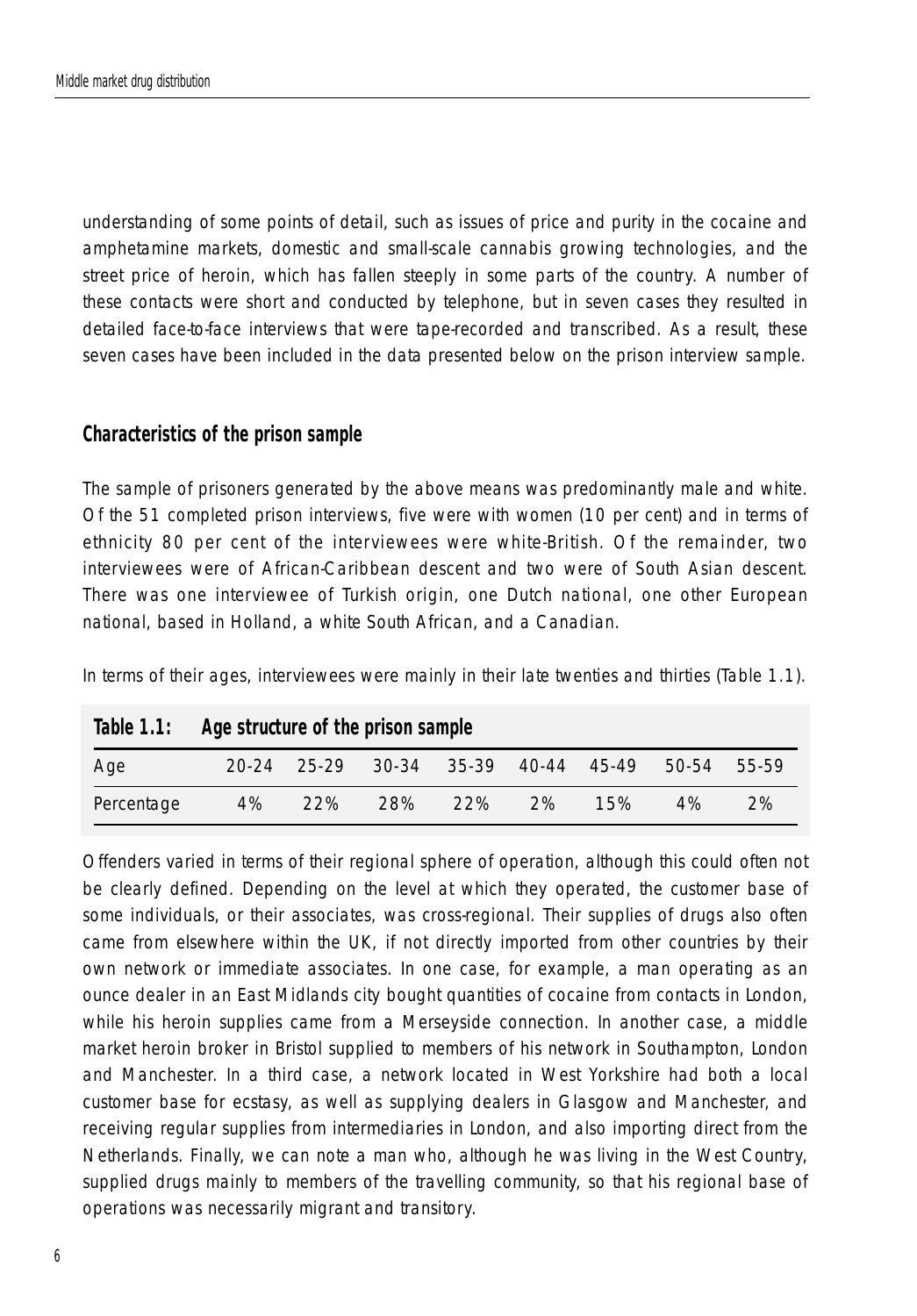Where individuals had at some time been directly involved in the importation or exportation of drugs (11 cases), it was also not always possible to be precise in terms of their UK regional location. Among those involved in importation, for example, even where this involvement had been frequent and sustained (7 cases), not all were aware of the destination of imported drugs since they only controlled the transport system and supplied to a middleman buyer. Nevertheless, Table 1.2 provides an approximate indication of the regional sphere of activity.

| Table 1.2:<br>Regional location of the prison sample |     |
|------------------------------------------------------|-----|
| Region                                               |     |
| London and South East England                        | 30% |
| South West England                                   | 18% |
| Midlands                                             | 10% |
| North West England                                   | 16% |
| North East England                                   | 8%  |
| Wales                                                | 6%  |
| Scotland                                             | 12% |

A related difficulty is defining at what level people operated in the drugs market. This was partly because people often moved between different levels during their drug dealing careers. Also, someone might occupy a relatively minor role within a high-level operation – as with drug couriers or 'mules' in transnational systems of importation, or 'runners' within regional or cross-regional distribution systems. However, Table 1.3 indicates the highest level at which an individual might have operated at any one time.

| Table 1.3: | Level in the drug market of the prison sample |
|------------|-----------------------------------------------|
|------------|-----------------------------------------------|

| Market level                 |     |
|------------------------------|-----|
| Import/export                | 20% |
| <b>Production</b>            | 5%  |
| Regional distribution        | 30% |
| Local/city-wide distribution | 45% |

Finally, we turn to the types of drugs in which individuals, and their associates, traded. Here, it is once again difficult to offer a precise summary, since, to some extent, drug markets reflect patterns of poly-drug use among drug users. This does not mean that drug dealers are opportunistic, and are prepared to buy and sell any drugs according to supply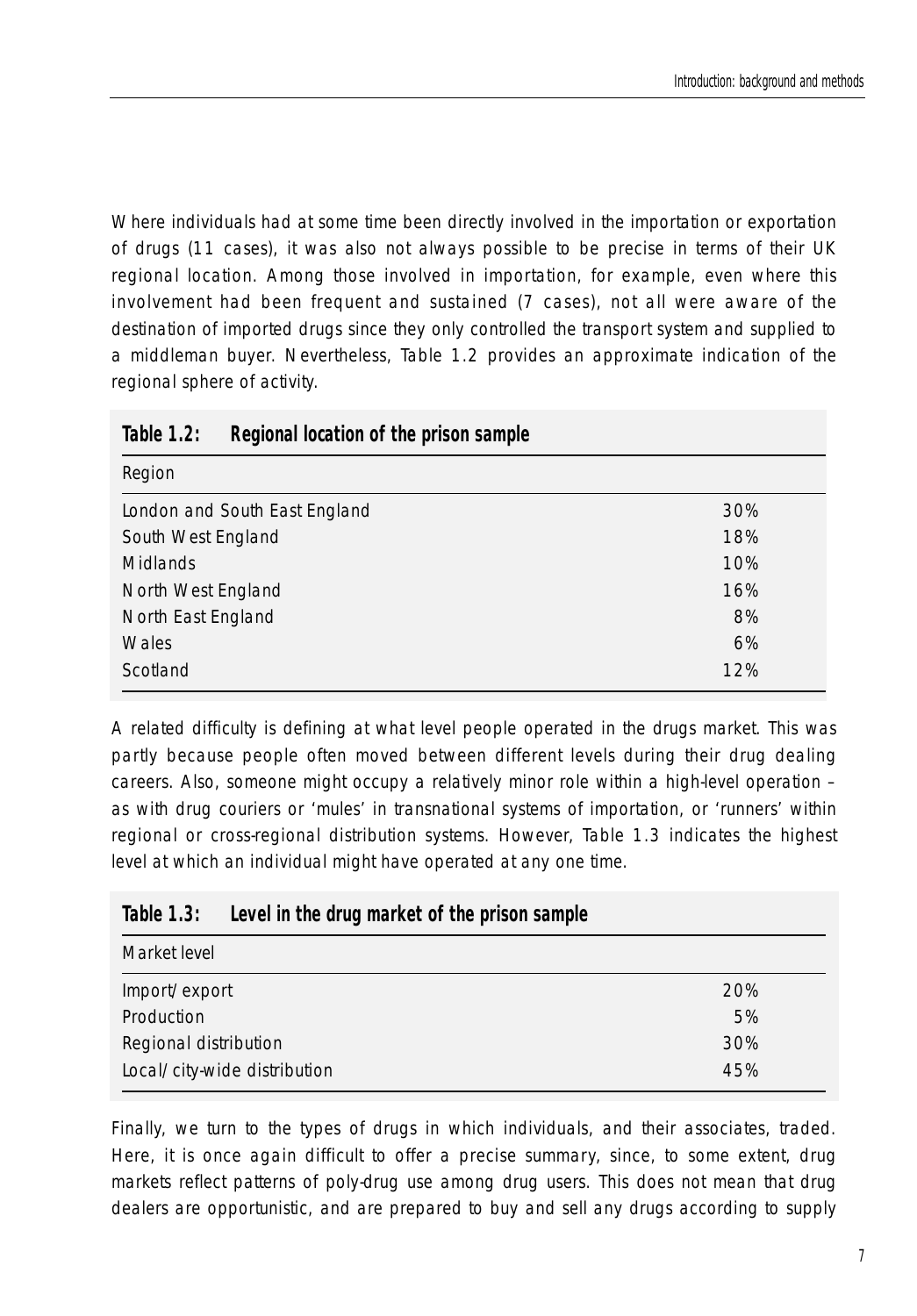and demand. On the contrary, drug markets seem to be highly segmented and patterns of drug dealing form around recognisable clusters of different substances.

The typology that we have adopted is as follows:

- One commodity cluster comprises the so-called 'dance drugs', and middle market dealers are commonly encountered whose business centres on ecstasy and amphetamine, some of whom are also selling smaller amounts of cocaine. In the typology that we offer below, it seems sensible to distinguish between these two sub-types of 'dance drugs' dealing.
- There are also middle market dealers whose central business is in cocaine, either in powder form or 'crack'/'rock' form, and for some this is their sole line of business.
- An even more substantial proportion of our sample was involved solely in the heroin trade, although there are some who sold both heroin and cocaine, including its crack form. Once again, our typology distinguishes between these two sub-types.

Overall, 47 per cent traded in heroin either as mono-commodity dealers or in tandem with other drugs and a further 38 per cent were involved in the cocaine market. So that threequarters of our sample traded in heroin, cocaine, or both drugs.

This was, of course, a consequence of our attempt to target interviews on heroin and cocaine trafficking, which form a major focus of the UK national drugs strategy. Nevertheless, we felt that it was important to gather some evidence on other aspects of drug markets, such as those serving forms of recreational drug use including the 'dance drugs' and cannabis. Our evidence, summarised in Table 1.4, suggests that those who sell 'dance drugs' invariably refuse at this level of the market to deal in heroin. In addition to the combination of amphetamine and ecstasy, with or without cocaine, they will also sometimes deal in cannabis.

The bulkiness of cannabis and its relatively low profitability, however, mean that this decision is governed by factors other than customer demand. Indeed, the availability of cannabis is spread somewhat unevenly across the different supply clusters set out below and we have identified only those offenders interviewed who were cannabis-only dealers – most of whom were operating at the level of wholesale, regional distribution, or production.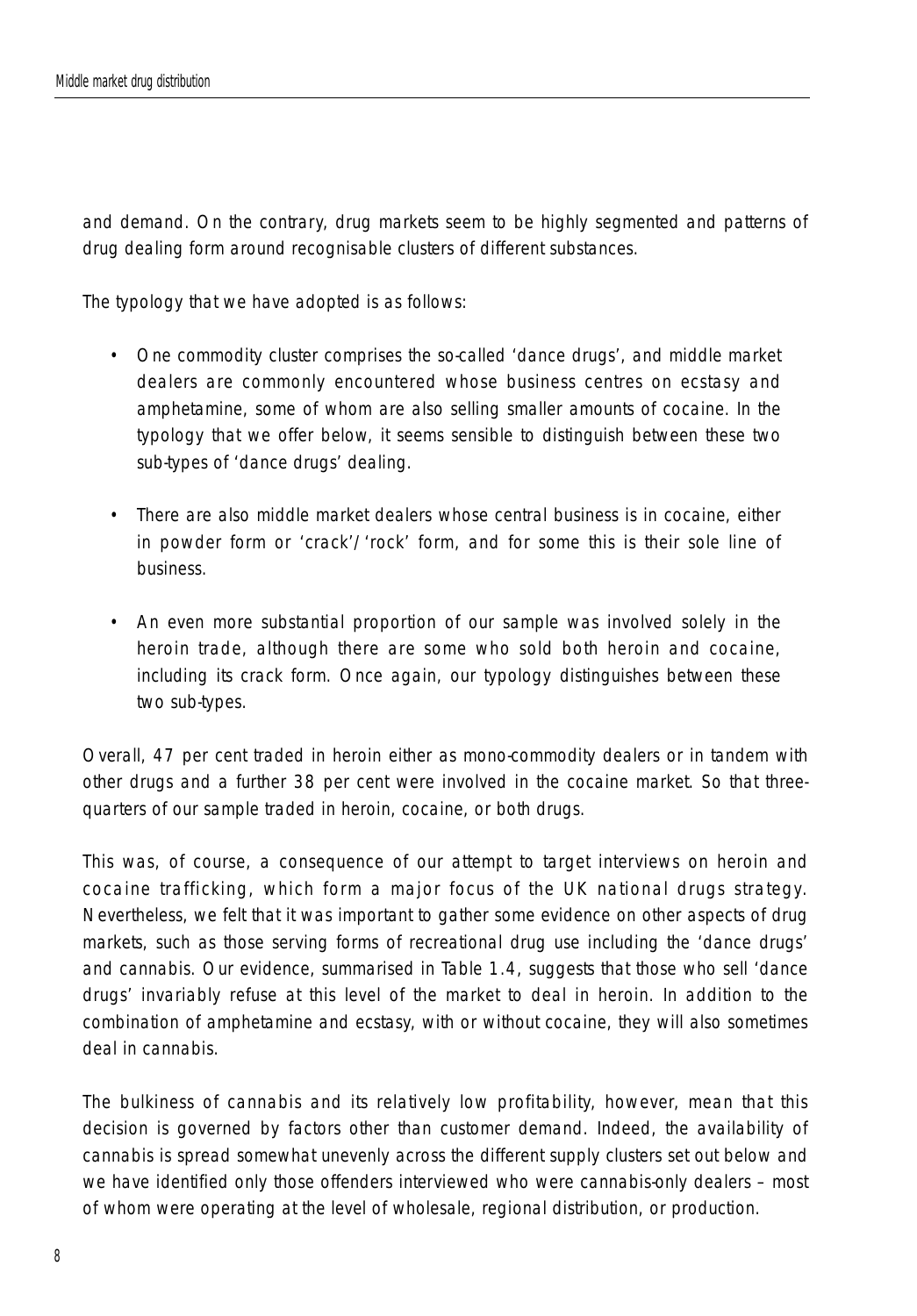| <i>lable 1.4:</i><br>Types of drugs traded by the prison sample |     |
|-----------------------------------------------------------------|-----|
| Drug types                                                      |     |
| 'Dance drugs' (amphetamine, ecstasy)                            | 15% |
| 'Dance drugs' plus cocaine                                      | 11% |
| Cocaine only                                                    | 11% |
| Cocaine and crack only                                          | 4%  |
| Heroin only                                                     | 36% |
| Heroin plus cocaine/crack                                       | 6%  |
| Cannabis only                                                   | 11% |
| All                                                             | 6%  |

*Table 1.4: Types of drugs traded by the prison sample*

In summary, if three-quarters of the sample traded in either heroin or cocaine or both drugs, it seems equally important to note that almost two-thirds traded in one substance only. Of the poly-substance dealers, the bulk of these were buying and selling dance drugs. Finally, a small number (three) were associated with networks that traded in all illicit substances. We discuss the role of these middle market multi-commodity drug brokers later in the report, and we gathered further case studies describing these forms of multi-commodity drug brokerage in interviews with enforcement personnel.

### **Law enforcement interviews and other contacts**

In addition to the prison interviews, interviews were conducted with law enforcement personnel by the two principle researchers. Contacts were selected from a list of 'key informants' that had been drawn up by the Home Office and consisted of individuals with appropriate experience from HMCE, NCS, NCIS, police forces and constabularies, and the Metropolitan Police.

In addition, and where it was felt to be appropriate, interviews were arranged with members of drug agencies who could provide alternative forms of local knowledge. Interviews were also arranged with a small number of lawyers with experience of trials involving drug offences. In all, 46 interviews were conducted with law enforcement personnel, plus three lawyers and eight drug agency personnel.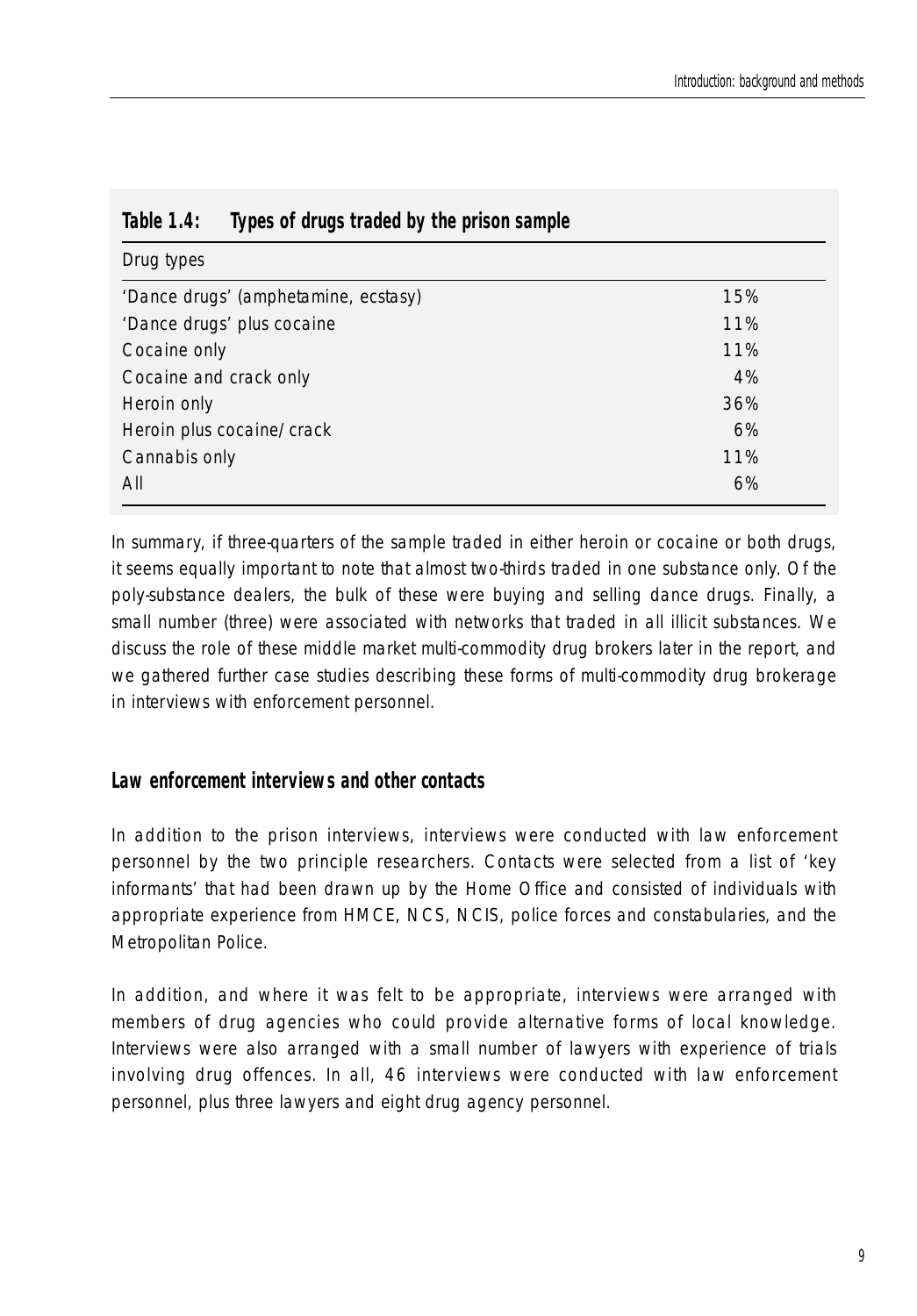| Table 1.5:         | Interviews with enforcement personnel and others |  |
|--------------------|--------------------------------------------------|--|
| <b>HMCE</b>        | 13                                               |  |
| <b>NCIS</b>        | 12                                               |  |
| <b>NCS</b>         | 7                                                |  |
| Police             | 14                                               |  |
| 8<br>Drug agencies |                                                  |  |
| Lawyers            | 3                                                |  |
| Total              | 57                                               |  |

The mechanism for arranging these interviews that worked best was if each law enforcement agency provided us with 'gatekeepers' who could alert individual officers that we would be contacting them, and give them the authority to be interviewed. Interviews with law enforcement personnel could touch upon some sensitive issues, such as the handling of informants and other intelligence matters, which would have been difficult without this prior authorisation. This was, of course, more difficult with individual police forces.

When contact was initially made by telephone, individuals were sent a brief one-page outline of the research and its aims prior to the interview. This included a summary of the areas that the interviews would touch upon, and also drew attention to the fact that one aim of these interviews was to generate case studies of middle market drug distribution networks. It was felt that, in addition to obtaining general insights into the middle market from law enforcement personnel, case studies would generate information that would be comparable to that obtained from prison interviews. Interviews with law enforcement personnel were not tape-recorded, unlike the prison interviews.

Officers were offered the option of preparing written case studies themselves, but most preferred to give verbal accounts, sometimes with reference to case notes and other records. Quite often it was necessary to arrange a second follow-up interview to obtain case studies following a preliminary 'ice-breaking' interview on more general themes. This meant that the conduct of law enforcement interviews was much more time consuming than had been anticipated at the outset.

By means of interviews with prisoners, law enforcement personnel and others, it was possible to generate approximately 70 case studies of middle market drug distribution networks, some of them very detailed. The body of this report is based on information collected in these ways, and in addition to field research material interspersed throughout the report, we have included in the form of an appendix a small number of brief case studies and vignettes on different themes, different levels of operation within drug markets, and networks dealing in different drug commodities.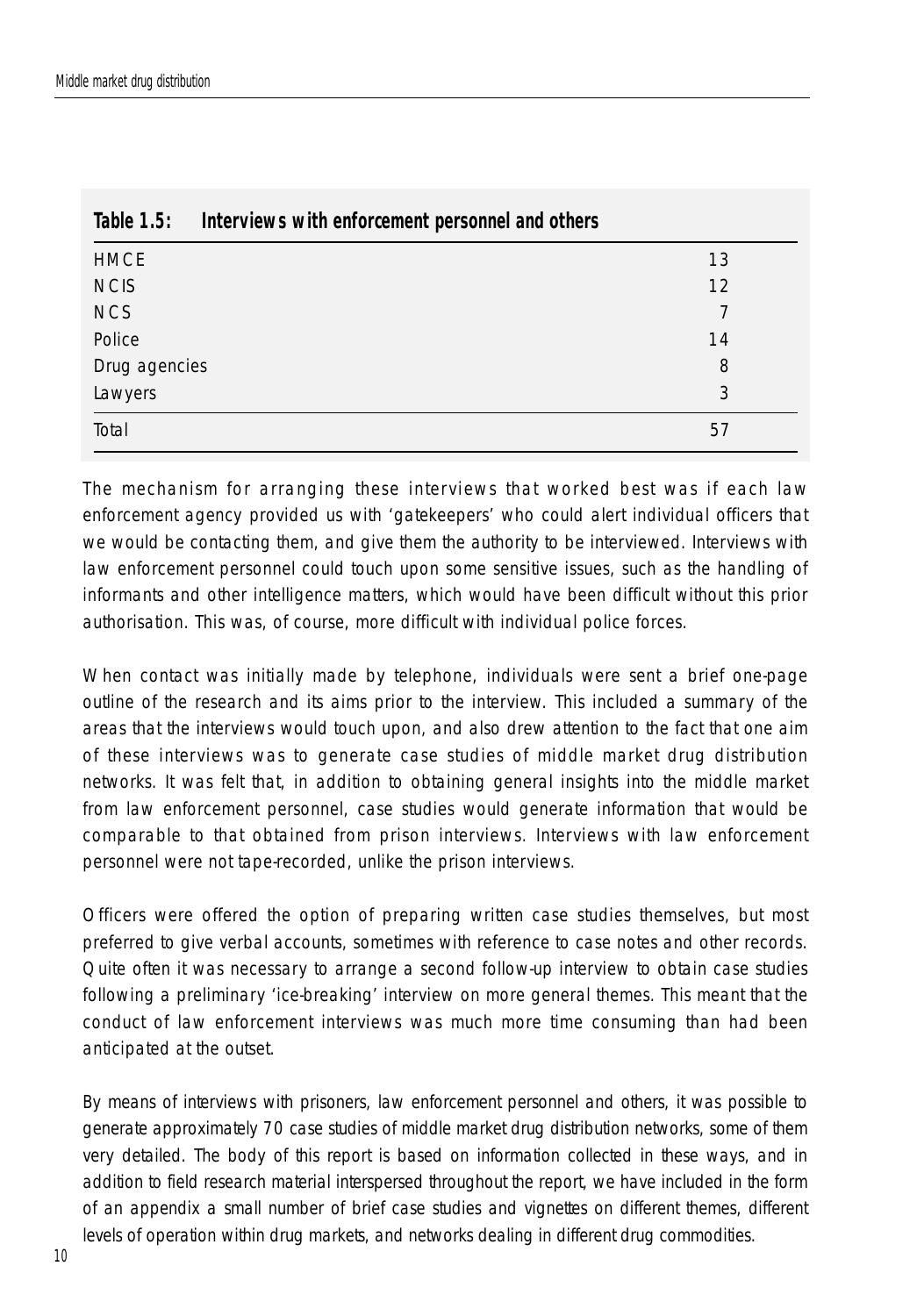### **2. Defining the 'middle' market**

There are no available definitions or consensus as to what constitutes the 'middle market' in terms of drug distribution. Typologies have been offered from USA research of various roles and functions involved in the distribution of both heroin and cocaine (Johnson *et al.*, 1985; Johnson *et al.*, 1992), although this research has predominantly focused on networks operating at or near retail or street level. A typology of varieties of upper-level drug dealers has also been constructed, based on cases prosecuted in New York City (Natarajan and Belanger, 1998). However, as acknowledged in one of these accounts, there is a tendency to provide 'a conceptual framework that is "too neat" to explain the very "messy reality"' of drug distribution (Johnson *et al.*, 1992: p. 71). A preliminary discussion will therefore be useful in terms of the how our own evidence points to conflicting definitions of the middle market.

#### **Middle market drug distribution and organised crime**

One immediate question that arises is the relationships between middle market drug distribution, however defined, and organised crime. There are considerable grounds for disagreement about the definition of 'organised crime' itself, both among criminologists and the personnel of different law enforcement agencies (Hagan, 1983; Maltz, 1976 & 1985; Albanese, 1996; Ruggiero, 1996: pp. 26-30). The dominant view, which is also in agreement with most popular images of organised crime, is of tightly organised, hierarchical forms of organisation. For some commentators, a crucial requirement for defining organised crime networks is the number of individuals involved, for others it is the time-span over which criminal activities take place.

Despite these differences, one common tendency is to view organised crime networks as extensive in their geographical reach within any given country, while also reaching beyond and across national boundaries. So, we find increasing mention of 'cross-border' crime or 'transnational', or even global, crime networks (Williams, 1993).

There is an obvious attraction in such views where drug trafficking is concerned. With the exception of synthetic drugs such as amphetamine or MDMA, illicit drug crops such as the opium poppy, coca plant and cannabis are harvested in distant parts of the globe and, by a variety of routes, processes and mechanisms, they are delivered to consumers in the most lucrative areas of drug demand, such as Europe and the USA. In this sense, drug markets are indelibly global and transnational in character (Woodiwiss, 1993).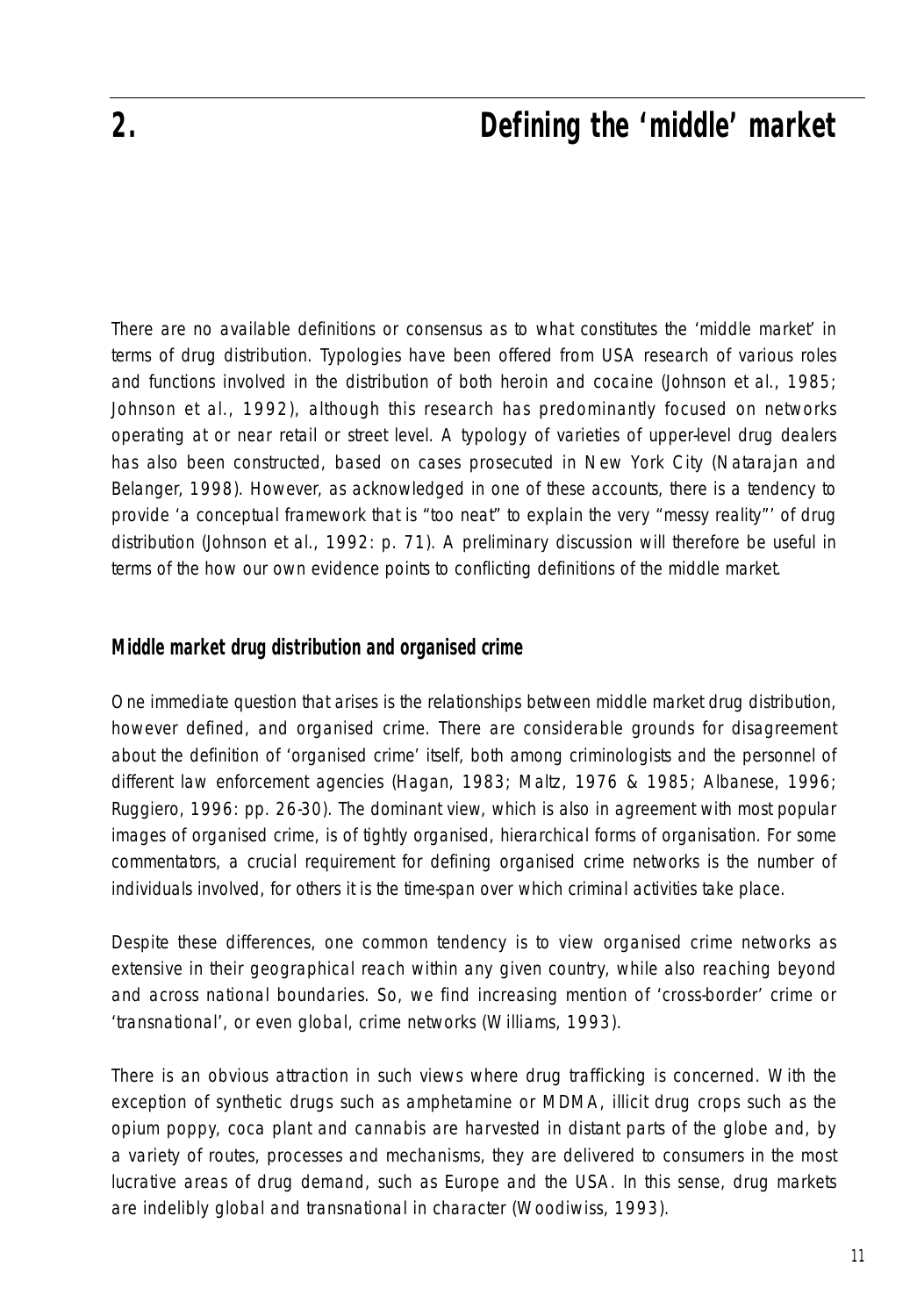Nevertheless, the view that we take here on the basis of the evidence gathered is that it is a mistake to see these organised crime networks as unified entities – monolithic and hierarchical. There are undoubtedly important aspects of transnational illicit markets that need to be better understood, as recently demonstrated by the USA economist Peter Reuter (Reuter, 2000). Even so, as Reuter himself argued in his study of upper level drug dealing in the USA, it is more useful to think of drug trafficking as partnerships between independent traders:

The arrangements described were not so formal and permanent as either legitimate businesses or the traditional criminal organisations described... Most of the arrangements would be better described as small partnerships... Hierarchical organisations may exist, but they are not necessary for lucrative careers... Successful operation does not require creation of a large or enduring organisation... The trading relationships described by our informants were more like networks than like hierarchical organisations (Reuter and Haaga, 1989: pp. 40, 54).

This would accord with our view and the evidence collected in this research, both from interviews with imprisoned offenders and with law enforcement personnel. Hierarchies do sometimes exist, but they are by no means necessary, and individuals often occupy different positions within the system at different times. Most of the networks brought to our attention consist of a small number of individuals, freely trading with other groups of individuals. Nor was it uncommon to find dealers in the middle market who operate successfully alone. The number of customers who were supplied by a given network or individual was also correspondingly quite small, and people took the view that their own suppliers were only trading with a small number of customers like themselves – although this was often speculation, since drug dealers were typically poorly informed about the structure of networks above them in the supply chain.

In summary, there are two views about organised crime and drug markets. Customs and police operations working at the upper level of importation and wholesale dealing do sometimes reveal tightly-organised, hierarchical systems that endure over long periods of time. Sometimes, these are also linked by systems of kinship and ethnicity, such as those described by Ianni (1972) in his study of American, mafia-style crime networks, or Chin's (1990) study of Chinese gangs, secret societies and triads.

Equally, it is possible to work at the importation and wholesale level of the UK drugs market as part of much smaller, flexible trading partnerships. At lower levels of the middle market, similarly, one does sometimes find well-embedded criminal networks organised along the lines of the traditional 'family firm' (Hobbs, 2001a). However, this would appear to be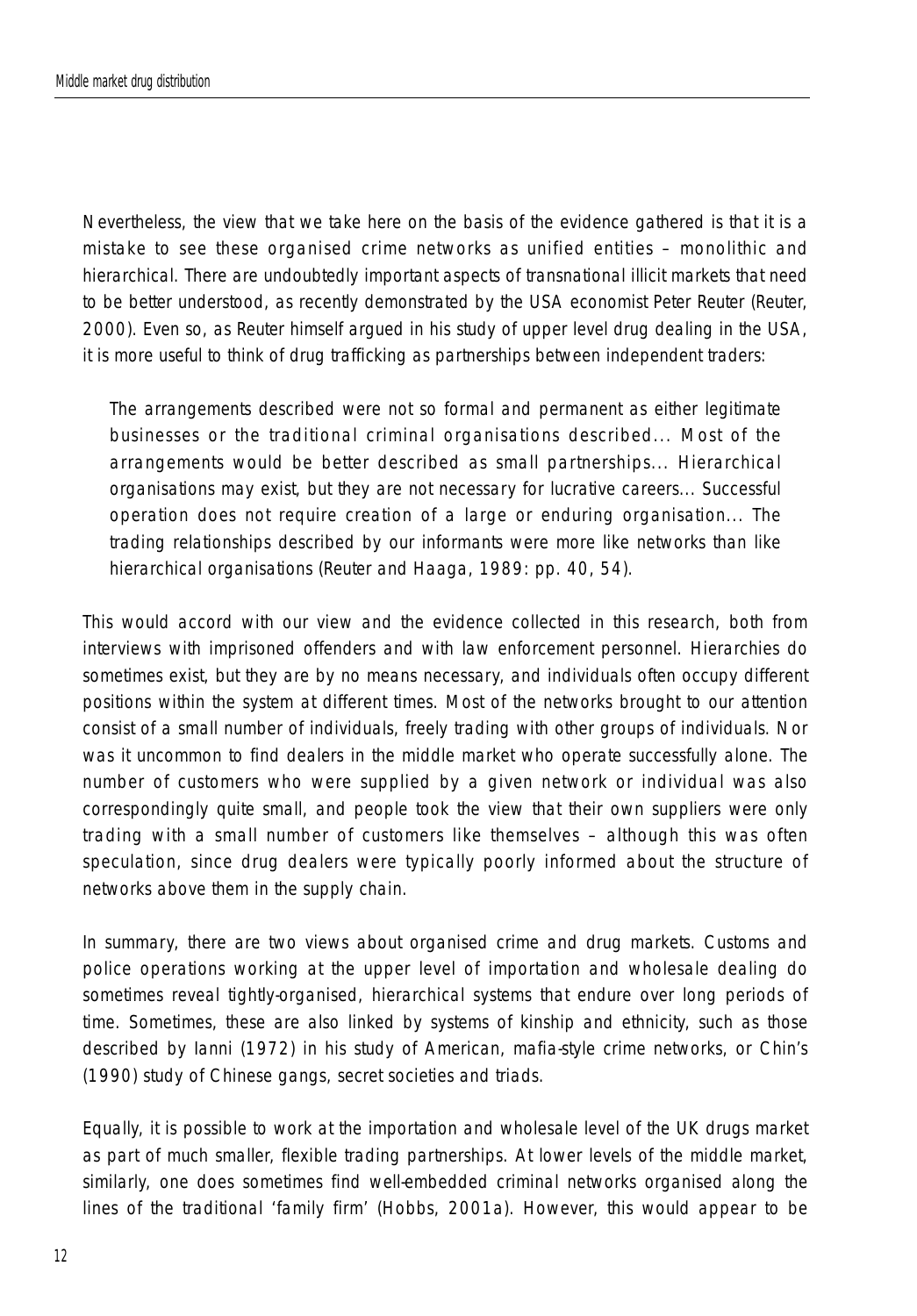increasingly less typical of the drugs middle market. Our evidence suggests that individuals can often find a niche within the middle market and establish themselves quite quickly, in terms of a secure network of suppliers and customers. This would not be possible within strictly hierarchical and centralised structures, which create what Arlacchi (1986: p. 195) in his study of the Mafia, describes as 'protective enclaves' to discourage the entry into the market of rivals and competitors. The most useful way to characterise serious crime networks operating within middle market drug distribution is as small, constantly mutating, flexible systems (Hobbs, 1997).

#### **Where is the middle market?**

If there are conflicting definitions of organised crime, we are not aware of any formal attempts at defining 'middle market' drug distribution. One aim of this research study was to attempt to clarify the meaning and scope of the middle market. This proves to be a highly complex question, where there is little consensus. In order to illustrate the nature of the difficulty, we will first provide some examples of how the term is used in different ways, both by law enforcement agencies and by those actively involved in drug markets.

A question invariably posed in interviews with law enforcement personnel was, 'What exactly do you mean by middle?'. Different views as to what and where the middle market was to be located were also expressed in these interviews. In interviews with Customs Officers, for example, it was common to encounter the response, 'I don't think I'll be able to help you, our sphere of operations is above the middle of the market'. Police drug squads, on the other hand, sometimes took the view that they worked below the level of the middle market. In which case, both these attitudes would imply that the middle market was to be located somewhere in-between customs and the police, presumably in the sphere currently occupied by the NCS.

In addition, in provincial drug squad interviews the notion of 'middle' was sometimes assumed to be one that mirrored force structures: 'Customs deal with importation, the NCS deal with the middle, we operate below'. Or, drug squad officers might take a different view on the lines that 'Customs and NCS deal with the high level, routine policing picks up arrests at the bottom, we're in the middle'.

In summary, there was very little consensus evident in the views expressed, which could even be quite opposed.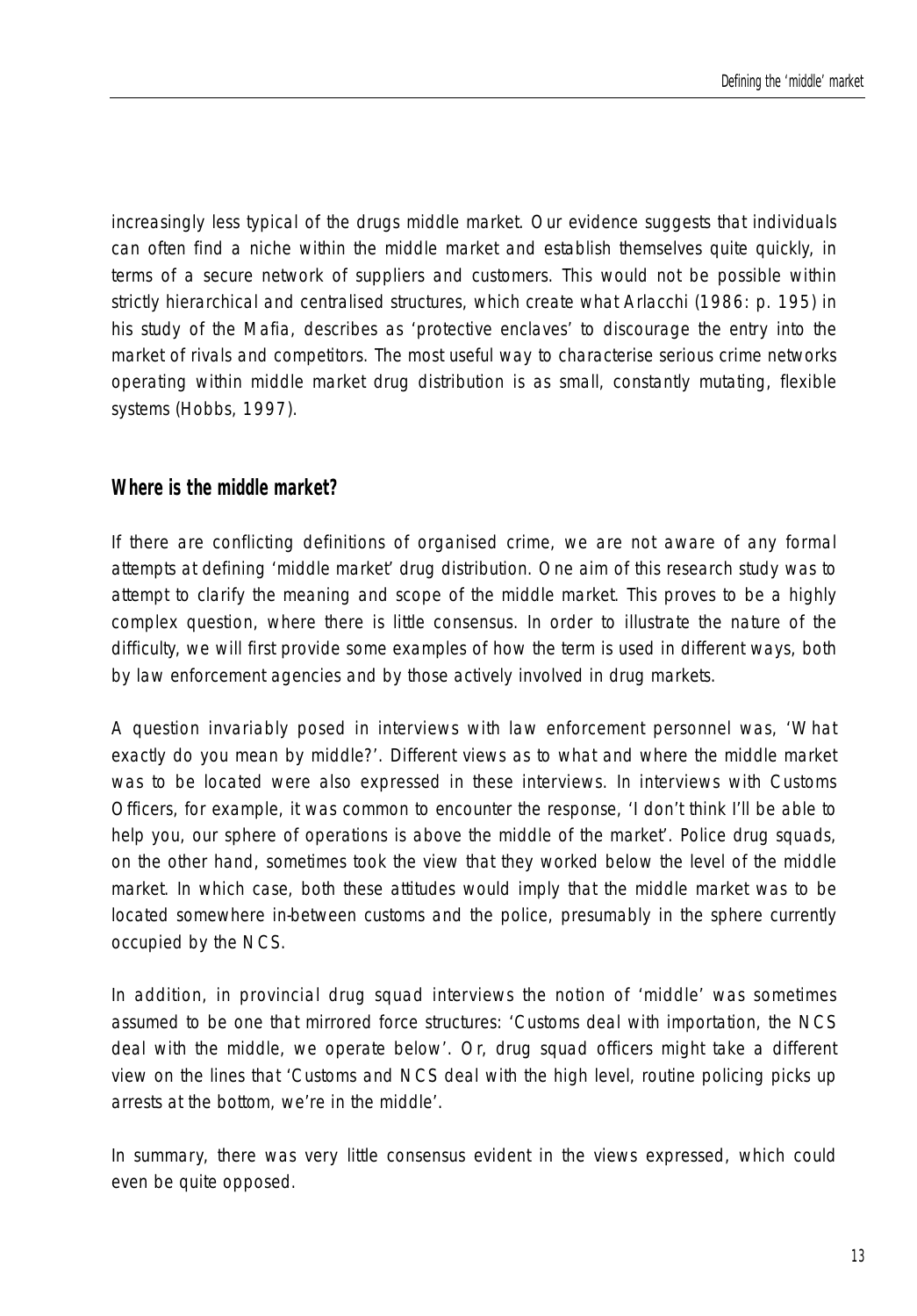Describing the cocaine market, one police officer said: 'The middle, I suppose, that's the ounce dealers... That's what I'd call the middle market... We don't deal with that; drugs enforcement has gone up-stream in recent years'. (Source: NCIS)

In terms of heroin, I'd say it was the kilo dealers... the one and two kilo level people. That's my idea of the middle. (Source: NCIS)

Kilo dealers, in both heroin and cocaine, they're the middlemen. (Source: NCS)

In a global market, which is what drugs are, I'd say importation is the middle market. (Source: NCIS)

It's all middle. (Source: Metropolitan Police)

In prison interviews, individuals also used the notion of 'middle' in different ways. Someone might see himself 'in the middle' in terms of handling the transport route between, for example, Dutch warehouses and domestic buyers. Or, in between importation and whatever went on below.

We didn't import, we bought it off importers and sold it on... we were in the middle. (Male, age 34 years. Source: prison interview)

In prison interviews, people quite often described themselves as being in the 'middle'. Interestingly, however, the term was employed irrespective of the level at which they operated in the market.

A young man who worked as a bit-part player, one of a team of dealers in a form of employee role, said of his relationship to his employer: 'On the street, I'd say I was quite high. If someone said, can you get so-and-so, pills whatever, I'd get them off X [his boss]. But in terms of the actual business, where they came from, the money side, he was higher up than me. I'd say he was in the middle, he was the middleman.' (Male, age 19 years. Source: prison interview)

A European foreign national, based in Holland, was close to pill-manufacturers of ecstasy tablets and could obtain high quality cocaine, although he was less interested in cocaine since it was less profitable. He had half-a-dozen customers, including a group from the North of England who would buy from him and import into the UK loads of 30,000 pills and a couple of kilos of cocaine. 'The man above me, he was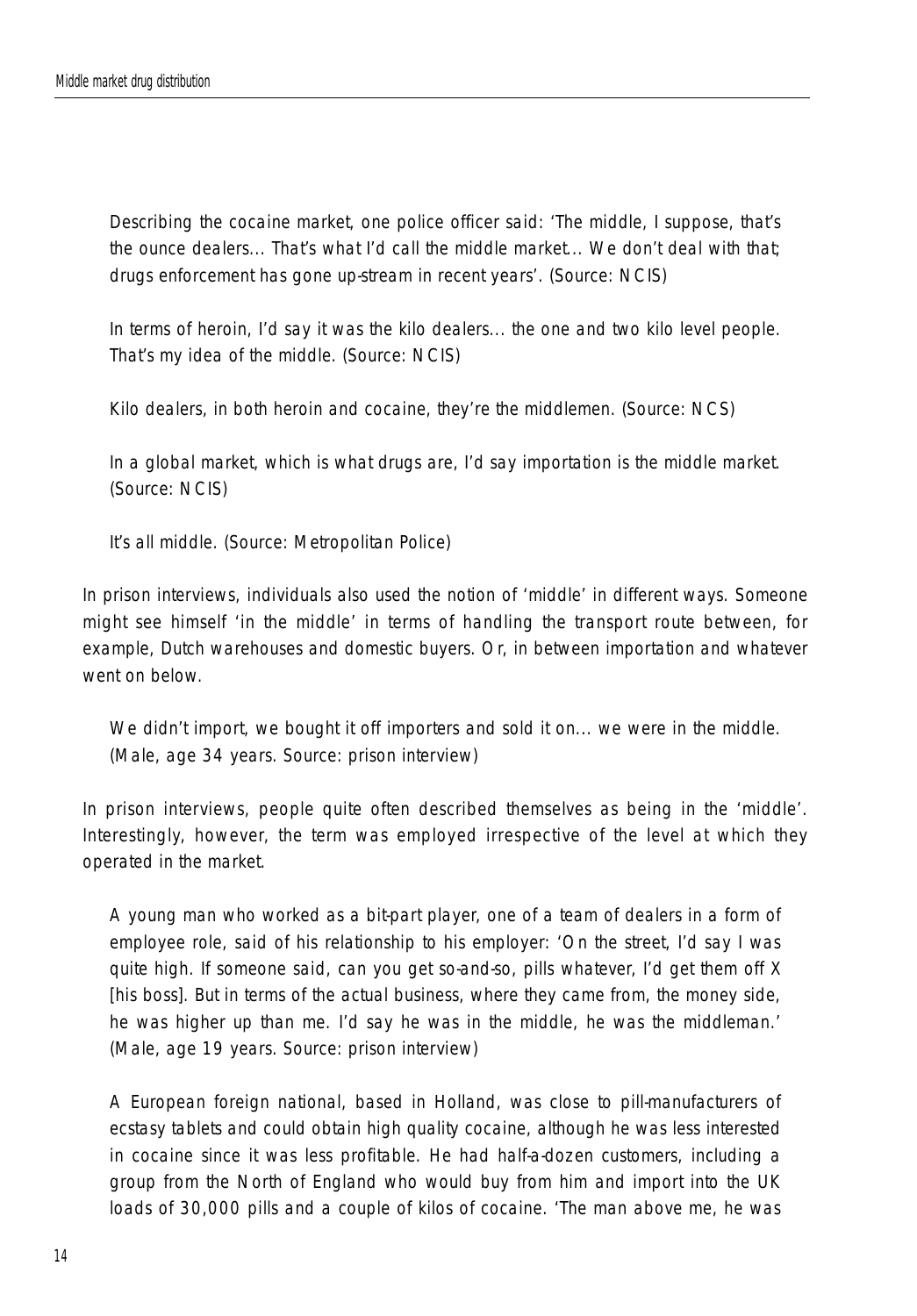close to the pill-maker. He was buying 600,000 every three or four days. I just used to purchase on demand... You want it, I can get it. I was more or less a middleman.' (Male, age 42 years. Source: prison interview)

A young woman operated a single-handed operation around the club scene, selling 1,000 ecstasy tablets and a quarter to half a kilogram of amphetamine per week. She described her function in the market as a service to others: 'It's just friends, and friends of friends really. I'd buy the drugs I knew they would want – Es, whizz, a bit of coke, weed, what have you – people would phone in their orders for themselves and their friends, and I'd deliver before the weekend. It was simple as that. I was doing them a service... I was the go-between.' (Female, age 21 years. Source: prison interview)

Two young men worked as a team, buying kilo loads of cocaine and selling it in ounce and multi-ounce deals of cocaine and crack-cocaine. 'It was a business like any other. We knew where we could get hold of cocaine at a decent price, and we knew people who wanted to buy it. We were in the middle.' (Male, age 29 years. Source: prison interview)

The role of middlemen is often understood in terms of risk management and security. For example, traffickers who organise transactions but who do not handle drugs themselves employ expendable intermediaries as 'cut outs' who collect and deliver drug loads on their behalf, and who might even be unaware of the identity of their employer or other people in the network (Dorn *et al.*, 1998). Some of our prison interviews were with people who claimed to have been in this position, especially the small number who had been recruited as 'mules':

I was the mug. I didn't even know what I was carrying... I'd just been and had a nice holiday in the Caribbean, all expenses paid... Now I'm sitting here. Like I said, I was the mug. (Male, age 28 years. Source: prison interview)

I didn't know who I was dealing with. I just had to deliver the suitcase to a hotel when I got off the plane and someone would meet me there. (Female, age 34 years. Source: prison interview)

In another interview with a young man who was a 'runner' for a middle market drug broker, he explained how his boss kept him in the dark and explained that it was for his own benefit: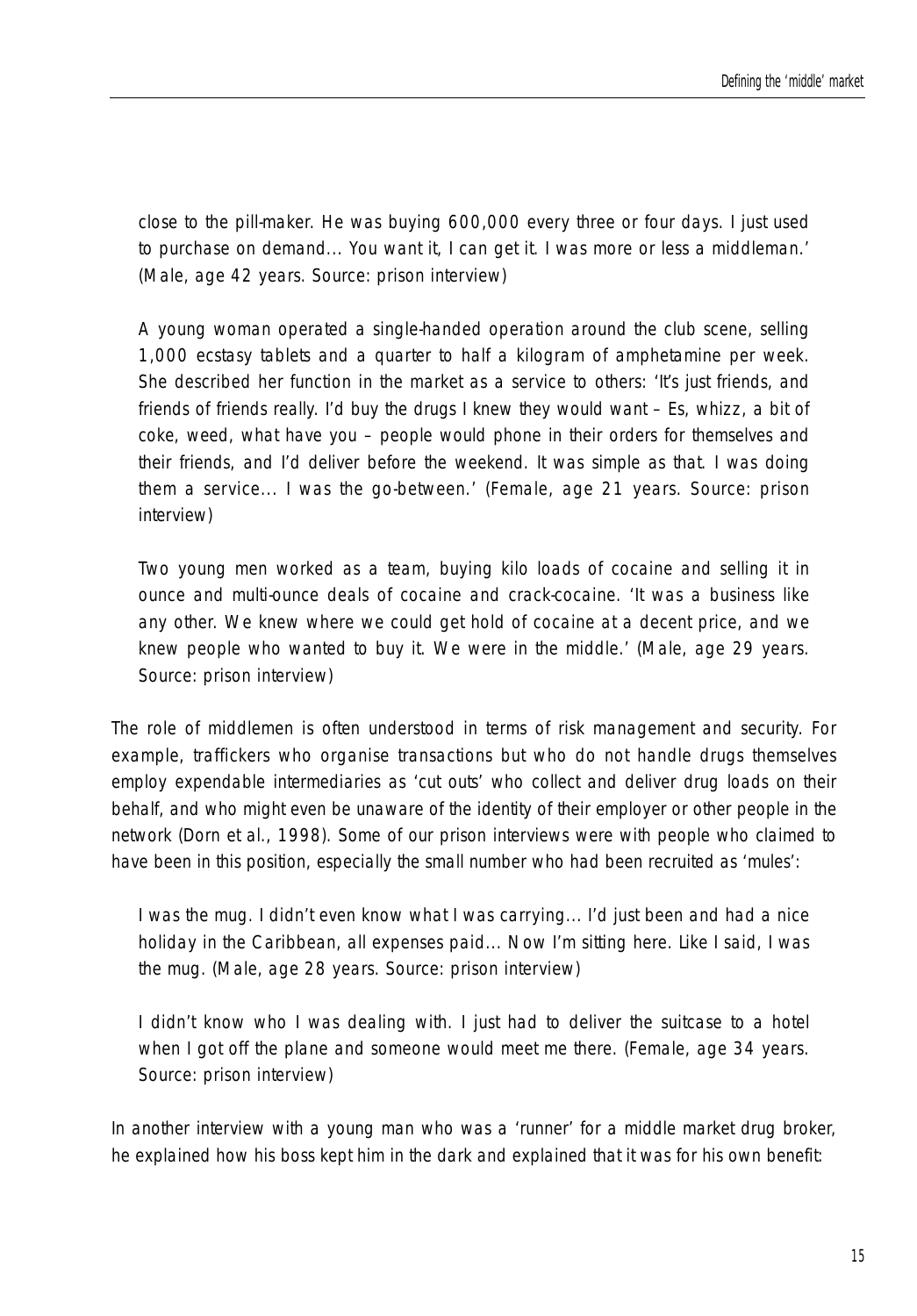He said it was for my own good, like. He said you're not going to know these other people so if anything goes wrong you can only grass up yourself, and like if they grass anybody up they don't know who I am, so it's better that way. (Male, age 20 years. Source: prison interview)

The function of middlemen and intermediaries, however, was more commonly described in business terms:

A man who arranged cannabis and ecstasy importations from Holland on behalf of other people described the operation in the following terms: 'There was three parties involved: the man who was actually prepared to bring it through the docks, the driver, then we had the guy who was actually purchasing it, the recipient, and me in the middle. My being the middle man, obviously I didn't want the two parties to meet, because once they met that left me nowhere... Of course I never met the actual buyer. I always met someone else on his behalf, another middleman if you like.' (Male, age 55 years. Source: prison interview)

Someone who bought multiple ounces of cocaine and heroin each week and supplied to others saw the function of intermediaries and middlemen in drug markets as much in terms of business and money-making as security:'A lot of people can be very secretive and most people will only know the person above them, and they don't normally know who that person is getting their stuff from... They could by-pass them... If somebody else can skip past them on the ladder and get them cheaper, you know, then they are out of business... Yes I suppose there's a lot of secrecy.' (Male, age 30 years. Source: prison interview)

#### **Making sense of differing perceptions of the middle market**

Different permutations of these kinds of responses point to the inherently problematic notion of the middle market. We can point to three broadly defined ways of defining the 'middle'.

- If the drugs business is understood as a truly global market, then one might say that the 'middle' is the *point of importation.*
- On the other hand, from the perspective of someone higher up the chain, it consists of those networks *that join up systems of cultivation and production* – where laboratories and other production systems are located back in source countries –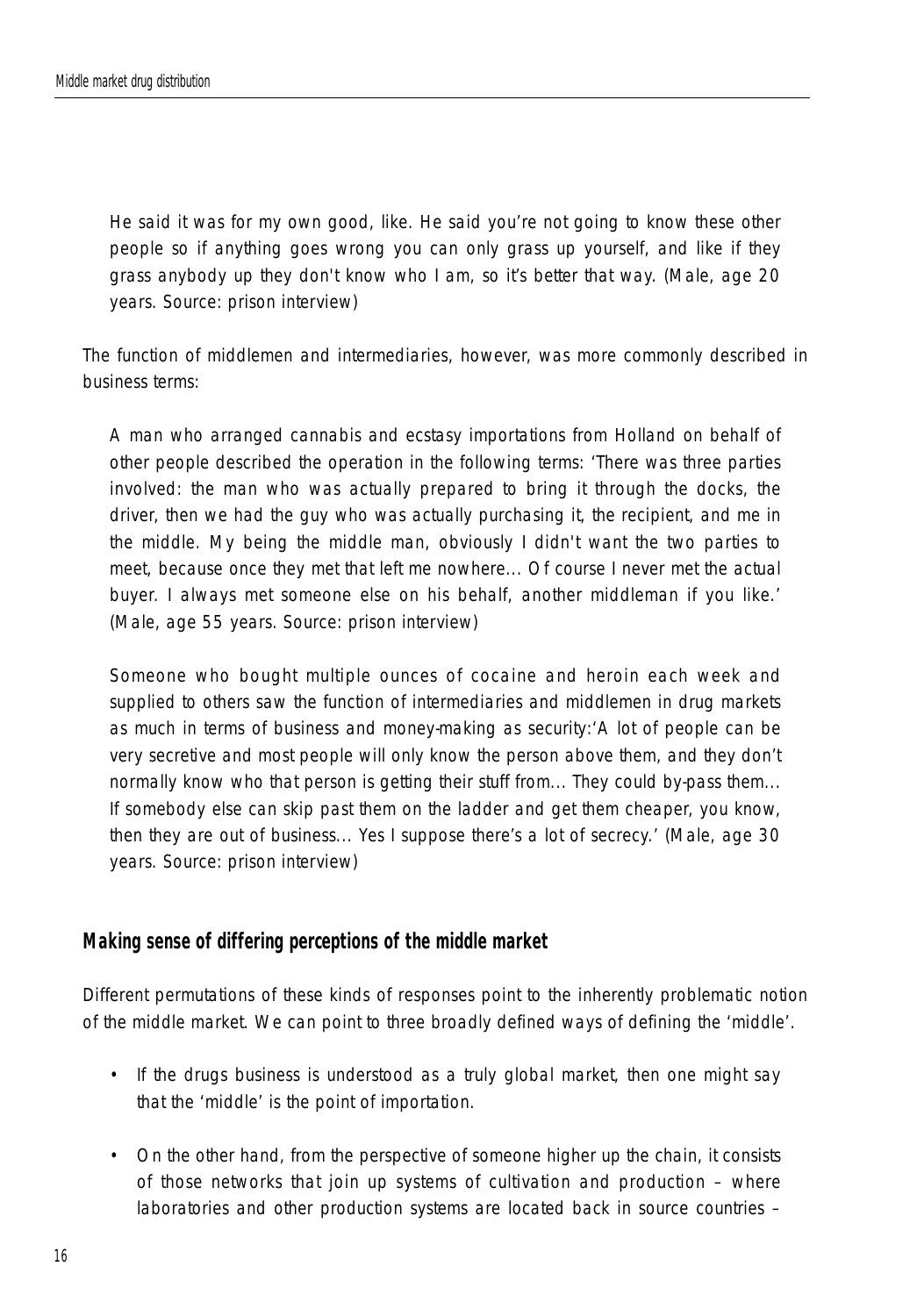*with systems of global distribution*, for example, where heroin is being routed to North America or Europe, via Balkan or African routes, etc.

• In a rather more parochial view, in terms of domestic systems of supply and demand, 'the middle' is *something that happens between importation and retail supply to consumers.*

It is this third sphere of activity that provides the focus of our study, although it is necessary to enter one further element of complexity. Drug distribution networks are continually mutating and much of this traditional middle ground – between importers and retailers – is increasingly now played out in mainland Europe. Middle market drug brokers, regionallybased and operating in the UK, liaise with systems of drug brokerage and warehousing in the Netherlands and elsewhere, and are directly involved in importation. This further complicates the 'middle market'.

Each of the definitions of the 'middle' as set out above is equally valid. To an important extent, what is meant by 'middle' depends upon the individual agent's point of view. That is, what looks like 'middle' to one actor will look like 'upper' or 'lower' to another. This refers to both enforcement personnel and to offenders.

All participants (enforcers and offenders) are only partially sighted. We noted that customs officers, when asked what happens below a certain level of transaction, would often say 'we're un-sighted'. NCS officers would only understand a drug smuggling and distribution network up to a certain point, but not beyond. In both cases, whether 'above' or 'below', it becomes a matter of guesswork and inference. Similarly, offenders frequently only understood limited aspects of the drug business network of which they were a part.

Drug markets, and perceptions of drug markets are highly fragmented. We return to this in our conclusions. In terms of the methodology that we adopted, early in the research process it became clear that the most successful strategy would be one that attempted to provide viewpoints and case studies from as many different positions in drug markets as possible. There is no one place called the 'middle'. The perspective of retail level heroin dealers – looking upwards into a supply hierarchy of which they have only a dim outline – proved as useful and valid as the views of upper level dealers looking downwards into the murky depths of the low-level retail trade. In one sense, located as each individual and network is between someone who wants to sell and someone who wants to buy, they are all 'in the middle'.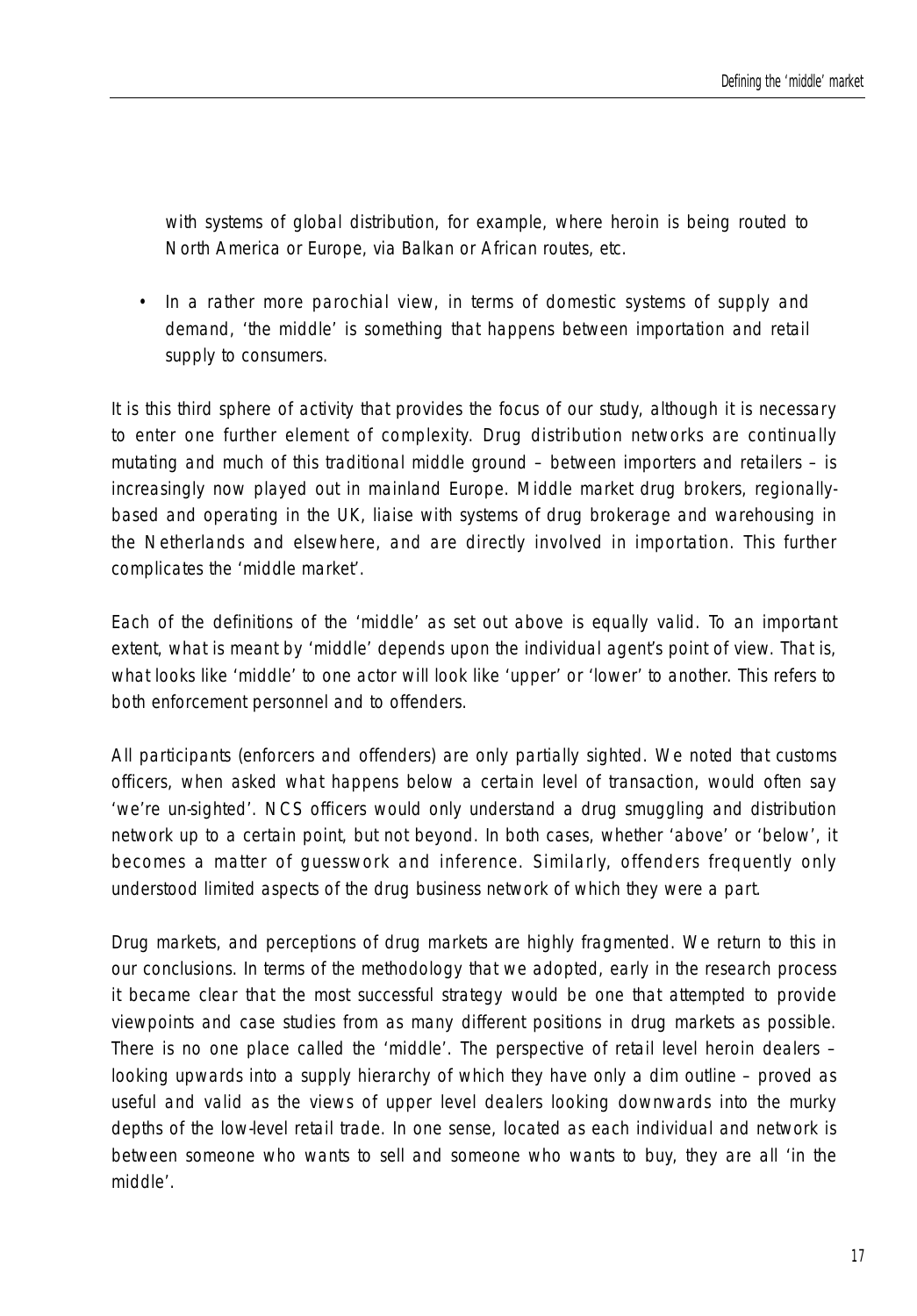Middle market drug distribution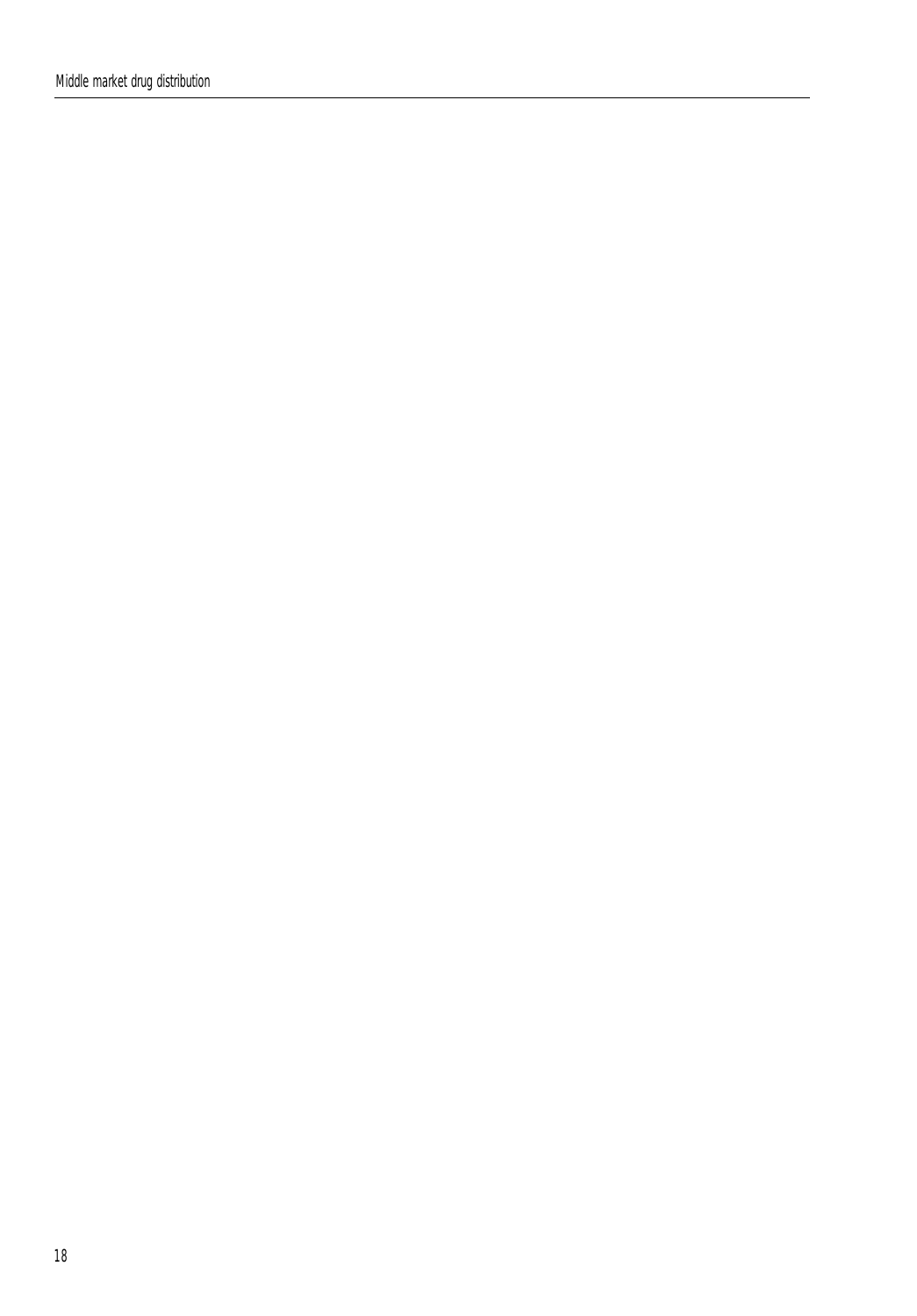## **3. The organisation and price structure of UK drug markets**

It will first be useful to sketch out the structure of the markets for different commodities that provides the economic environment in which drug traffickers operate. Where an indication of prices is offered, these involve information gathered in field research, rather than published data such as that provided by HMCE or NCIS. In a short-term project such as ours, this means that the collation of price information is subject to regional variations and market anomalies such as how closely supplier and purchaser are connected. In terms of prison interviews, where offenders were arrested some time ago, price indications might also involve fluctuations across time. As a result, price data are not always comparable. A key finding, however, is that fluctuations in prices at importation and wholesale levels do not appear to translate into street prices.

The price data presented in this report have been compared with the information on drug prices collated by NCIS, which apart from some very fragmentary evidence on retail level prices (NCIS, 2000: p. 17) is not in the public domain. The two sets of data are strictly noncomparable since NCIS data reflect the wide range of prices reported by different police forces. Nevertheless, our price information falls comfortably within this range, tending towards the lower end of the spectrum.

#### **Heroin**

Intelligence sources agree that 80 to 90 per cent of heroin entering the UK is under Turkish control. This control is exercised by extended family connections with a base in London, but with a 'line of command' extending back to different regions of Turkey. Formerly, South Asian (i.e. Pakistani and Indian) networks were dominant at importation level, but during the 1990s have ceded to Turkish-controlled shipment routes and are now often content to occupy a middle market brokerage role within the UK. It is many years since South East Asian connections to the 'Golden Triangle' of Burma, Laos and Thailand have been observable as a significant importation route.

Even so, occasional anomalies are found within this pattern, such as the shipment of a few large loads of heroin originating in Pakistan via Kenya. Intelligence operations are inevitably focused on one particular system of transportation, and while they might yield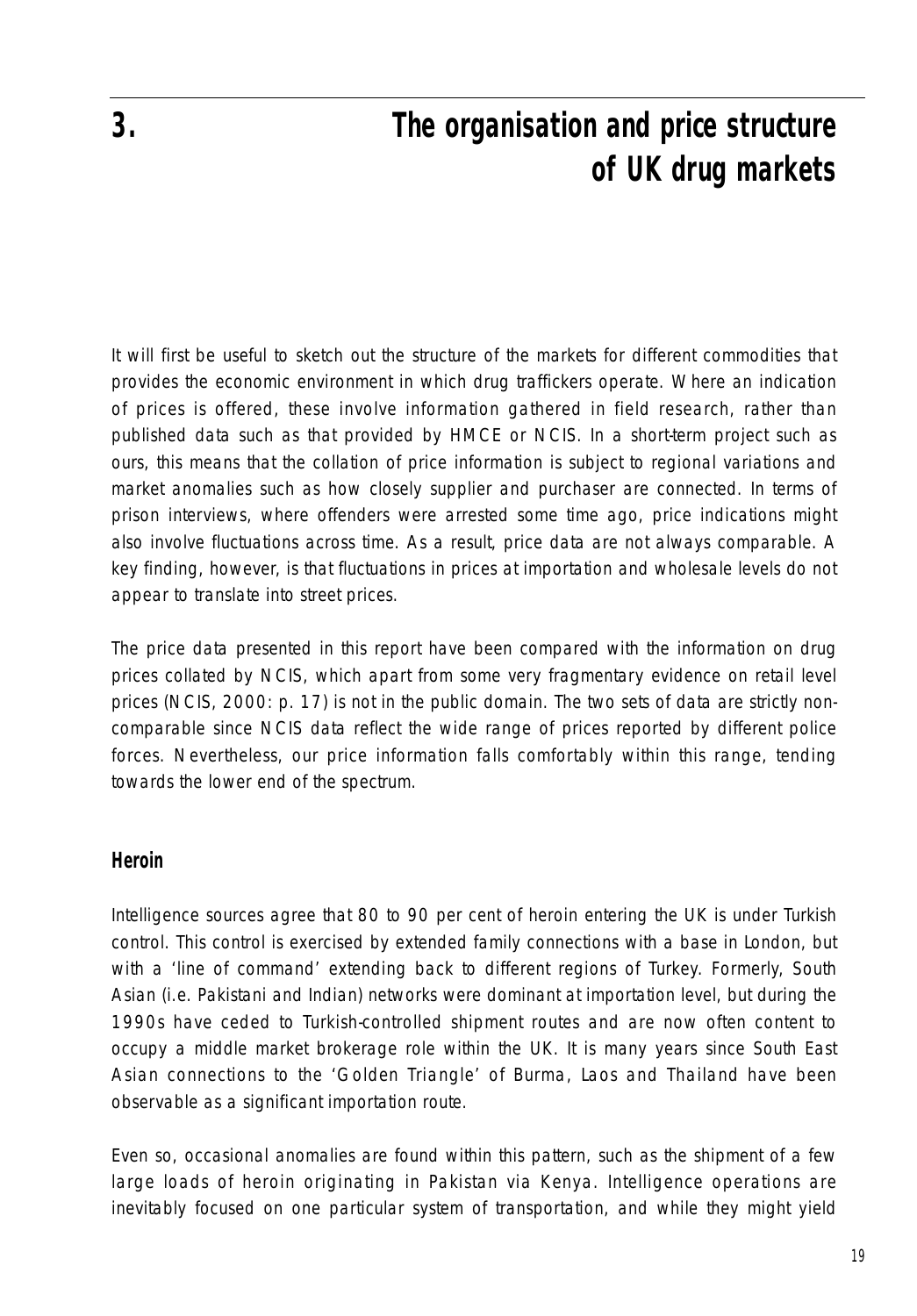high quality information on those systems, intelligence gathering can become a self-fulfilling prophecy that is 'blind' to alternative shipment systems, which are peripheral to the field of vision. This is why we recommend that systematic methods of chemical 'fingerprinting' should be developed at all levels of the heroin market, whereby testing at the middle and lower levels of the market might indicate blind-spots in high-level intelligence.

In terms of prices, heroin originating in Afghanistan (but largely controlled by ethnic Turks in the UK) is transported in bulk loads and can be obtained by transporters/importers for as little as £600 per kilo. If a shipment of, for example, 100 kilos becomes available it will be traded amongst importers and wholesalers at £6,000 to £8,000 per kilo in transactions of 20, 30 or 40 kilos. Various systems of brokerage and intermediaries, sometimes but not always involving Turks, connect this wholesale level of trade with middle-level brokers at a price between £17,000 for a multi-kilo purchase or £22,000 for a single kilo load. At this level it will often be bulked out with cutting agents before being sold in ounces at £800 to £1,000 (equivalent to £28,000 to £35,000 per kilo) to retail level dealers or middle market intermediaries who regularly buy in units of a quarter kilo of 'nine-bar'. However, there is no systematic knowledge of at what level in the market heroin is diluted; our field observations indicate that some middle market drug brokers buying in five kilo batches will add 'bash' (caffeine, paracetamol or other bulking agents) but whether this also happens at higher levels is not clear.

An alternative system of heroin importation co-exists with this dominant bulk-load Turkish structure, involving South Asian families and networks. Heroin purchased in Pakistan for £2,000 per kilo is transported by air courier in 10 to 15 kilo loads. There would be costs in terms of bribes to officials in Pakistan, and, in some forms of operation, in payments to corrupt baggage handlers at UK airports who facilitate transit. This was generally poor quality heroin, which was distributed to a number of regionally-based dealers who bought one to two kilo amounts at a price of £14,000 to £16,000 per kilo. Selling in ounces, these regionally-based brokers could easily double their money.

#### **Cocaine**

The structure of the cocaine market is less clear from our observations, and our impression is that this is both because it is more complex and less settled than the distribution system for heroin. It is also likely that intelligence and enforcement agencies have a less complete understanding. As a consequence, the price structure of the cocaine market seems to be less well charted than that of other drugs, and is possibly more volatile.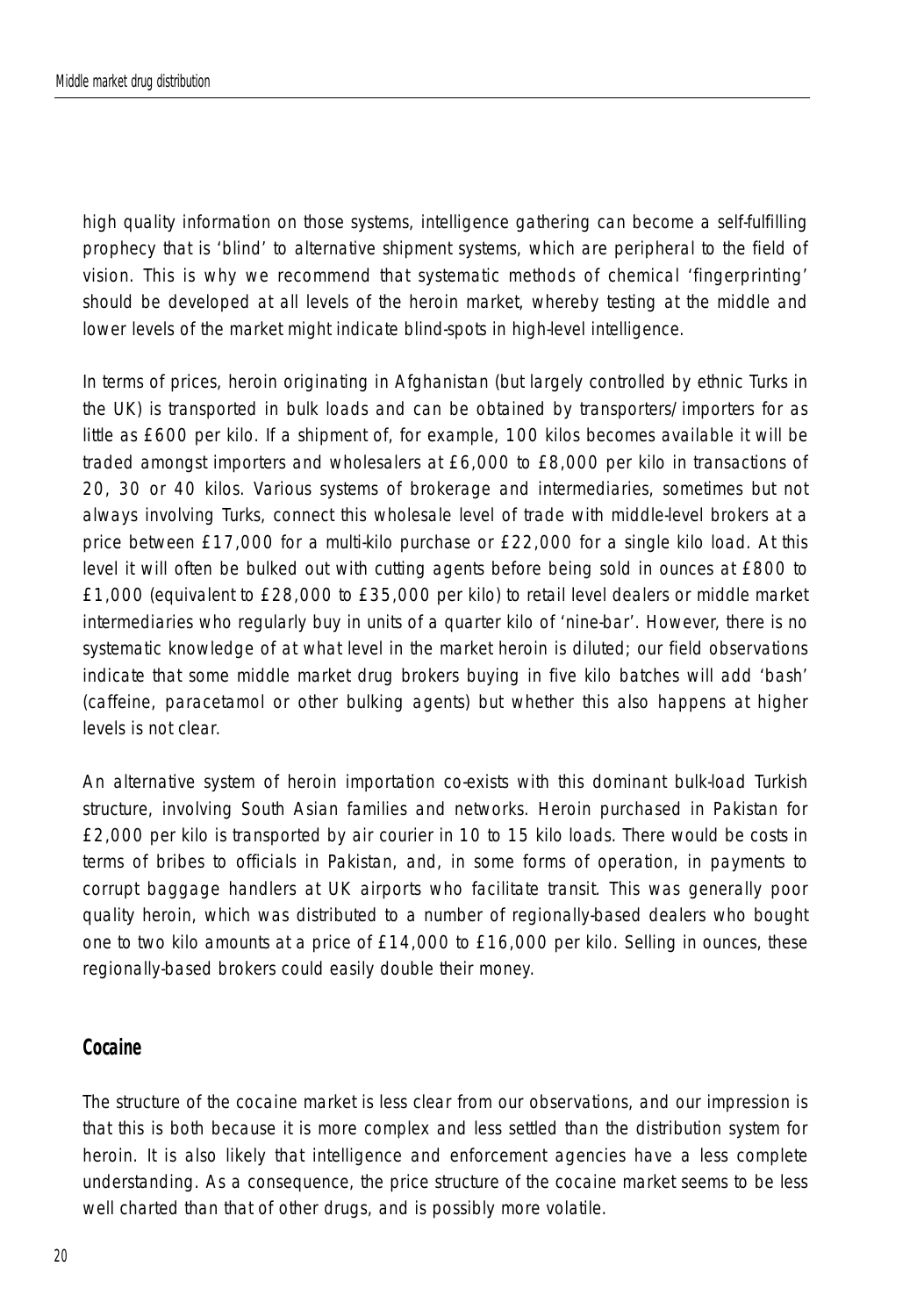In terms of bulk shipments, Colombian networks, based in London, appear to perform much the same controlling role as Turks in relation to heroin. However, there are overlaps between cocaine importation systems and those for synthetics, with Dutch and Belgian warehousing operations playing a crucial role and trading directly with UK national middle market brokers.

In terms of prices, in Colombia the price of cocaine is roughly £2,000 per kilo. In the UK, Colombians are said to sell multi-kilo loads at about £19,000 to £22,000 per kilo, but with prices ranging up to £30,000 at this level<sup>1</sup>. Alternatively, cocaine can be purchased and collected by middle-level dealers from Dutch-based middlemen for lower prices of £16,000 to £17,000 per kilo, but with the added risks of importation and transportation costs.

Through a variety of systems of brokerage and intermediaries, cocaine is distributed to local/regional drug brokers who typically buy a few kilos every fortnight, and sell to several kinds of customers. A typical operation would involve a middle market dealer trading one kilo per week, buying at £20,000 to £25,000 per kilo or £7,500 per nine-bar unit (quarterkilo). This would be sold in ounce or multi-ounce units at £1,000 plus per ounce (equivalent to £35,000 plus per kilo), although 'washed up' and sold in crack form this could yield a return as high as £4,000 to £5,000 per ounce (equivalent to £141,000 to £176,000 per kilo). Alternatively, at a lower level an individual might be prepared to pay £8,000 for nine ounces of good quality cocaine (equivalent to £31,000 per kilo) on a regular basis, which is sold for £1,200 per ounce (a mark-up of 35%), either direct to consumers or to retail dealers selling on in grams. People buying in smaller quantities such as this might also buy a 'half bar' (125 grams) for £4,000 and sell in ounce units in the same way.

A simpler kind of cocaine market structure involves importation from the Caribbean in smaller loads employing couriers, either as 'stuffers' and 'swallowers' or carrying cocaine in luggage. In a typical case, a small London-based Jamaican team could access cocaine in the Caribbean for £12,000 per kilo, which was brought over in 15 kilos loads. On arrival in London, the cocaine was immediately 'washed up' and sold in its crack form for £18,000 to £20,000 to a middle market broker supplying a network of retail outlets.

#### **Heroin and cocaine: summary**

The distribution systems for heroin and cocaine thus appear to mirror each other, with two co-existing systems: one involving bulk shipments to wholesalers, and the other involving 'small-but-often' loads carried by couriers.

<sup>1</sup> Shortages on the European mainland caused a sharp upward fluctuation in January 2000, before levelling down again. As a consequence, some of the data collected are non-comparable since prison interviews would have covered periods prior to this recent price rise.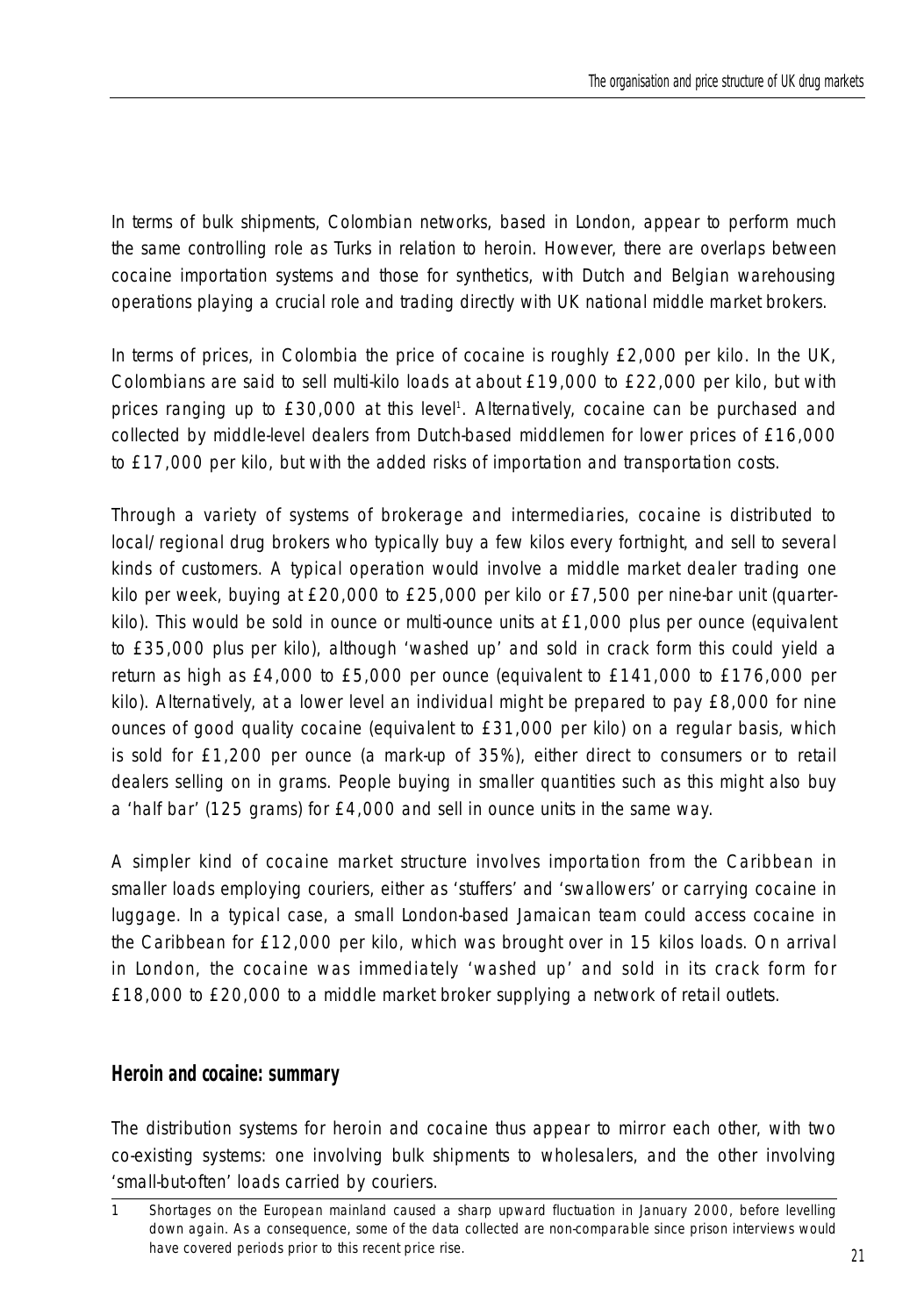The cocaine market is seen as less profitable than that for heroin, at least for those operating below importation, something remarked upon by offenders who had traded in both drugs. Price fluctuations in the cocaine market are also noted at kilo level transactions in the Netherlands. Our impression is that the price information that we have collected for cocaine might be somewhat unreliable, in that it might not allow for sufficient profit margins for middle market dealers, although one form of business model used by dealers in the middle market is to operate on the principle of a high turnover that compensates for a small unit profit. The use of adulterants could also enlarge profits to mid-tier brokers. The position in the markets at which adulterants are used is unclear for both heroin and cocaine, which could significantly alter profit margins in the middle market.

However, cocaine middle market dealers who sell at ounce and multi-ounce levels reported that they did not use cutting agents because customers demand a quality product. This is an important difference that distinguishes between middle market practices in the heroin and cocaine markets. It is possibly a consequence of the fact that in the cocaine powder (hydrochloride) market the end-point consumer is more discerning than the end-point heroin user. Profits would appear to be considerably enlarged, however, when middle market traders 'wash up' cocaine themselves and sell the product in its crack form.

#### **Ecstasy**

The market for ecstasy and related pills works strictly on a quantity discount basis. Ecstasy pills can be bought for a unit cost of 0.50p direct from a Dutch-based laboratory or pillmaker in loads of 100,000 or 200,000 for importation, and there will be a mark up as these are sold in smaller loads of 10,000 to 20,000 pills. Alternatively, a Dutch-based middleman will supply UK nationals with loads of 10,000 to 30,000 tablets at a unit price of £1.00 that have been bought direct from the manufacturer at 0.50p. A lower-level UK dealer will be able to purchase at a unit cost of £2.50 to £3 when buying a couple of thousand per week. These will be sold by this mid-to-low level dealer at £5 per pill to people buying in units of hundreds who are typically retail level dealers supplying networks of friends. The cost to the consumer varies, according to quality and how well acquainted retailer and end-point consumer are, but could be as little as £7.50 or as much as £10 to £15 when purchased in clubs. Customer loyalty to brand-name pills, identified by logos such as Superman, Mitsubishi, Tweety Pie, etc. seems to be largely unfounded since modern pill machines can produce any number of different logos from the same batch of powder. Customer loyalty to individual dealers with a reputation for quality sales is better founded.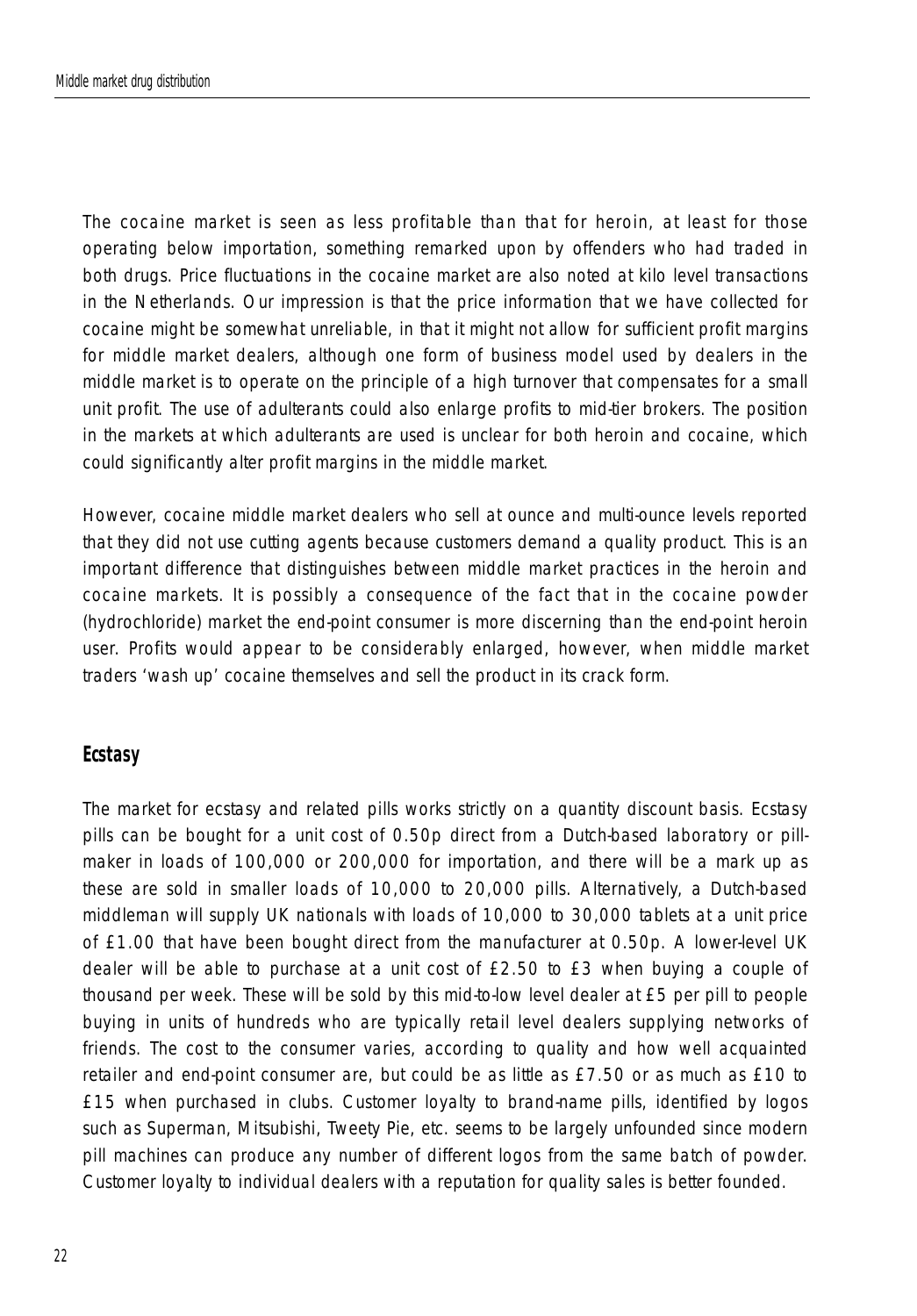#### **Amphetamine**

Amphetamine is either imported from mainland Europe, or produced in domestic laboratories. The scale varies from small-scale labs with a capacity to produce 10 to 15 kilo batches, to large ones producing 100 kilo loads on a repeat basis. The smaller type of producer connects directly with the middle-level market selling five kilo loads packed in the form of half-kilo 'balls' at 80 to 85 per cent purity. It is sometimes believed that 'base' amphetamine is cut once by these purchasers to yield street-level purity of four to five per cent, although case study evidence points to different practices.

In one scenario, an intermediary believed to be quite close to a small-scale domestic manufacturer was buying amphetamine at £1,900 to £2,100 per kilo, although usually in fractions of a kilo. This was sold as high purity amphetamine 'base' to close contacts for £200 per ounce (equivalent to £7,000 per kilo), a highly profitable exchange, and sometimes slightly less. One of these contacts sold the product without adding adulterants at £15 to £20 per gram, again a profitable exchange on outlay.

In a different form of transaction, nine ounces of amphetamine could reportedly be purchased for £450, which means either that the purchaser was close to the manufacturing source or that the product had been considerably adulterated. This would then be further adulterated by a factor of two, and sold in ounces at £200 to £250 unit cost. At consumer level, 'wraps' of 'speed' or 'whizz' are sold at £8 to £10 each, containing approximately 0.1 grams of amphetamine in a one-to-ten mix. The 'bulking-out' of amphetamine with adulterants clearly has a major impact on the price structure, meaning that prices between different levels of the market are non-comparable.

It is important to note that the amphetamine market is segmented. In the 'base' market, high purity amphetamine is sold on at different levels with little or no 'bulking out of the product, even at retail and consumer level. This is quite distinguishable from the 'speed' or 'whizz' market where cutting agents are added at each level, and the end-product is low purity.

## **Cannabis**

We have not collected a great deal of evidence on cannabis importation, warehousing and wholesale transactions, whether in terms of transportation routes or prices. One operation, which was described as typical, involved the regular purchase of 70 to 100 kilo loads at approximately £1,250 to £1,500 per kilo, the price depending on quality and whether the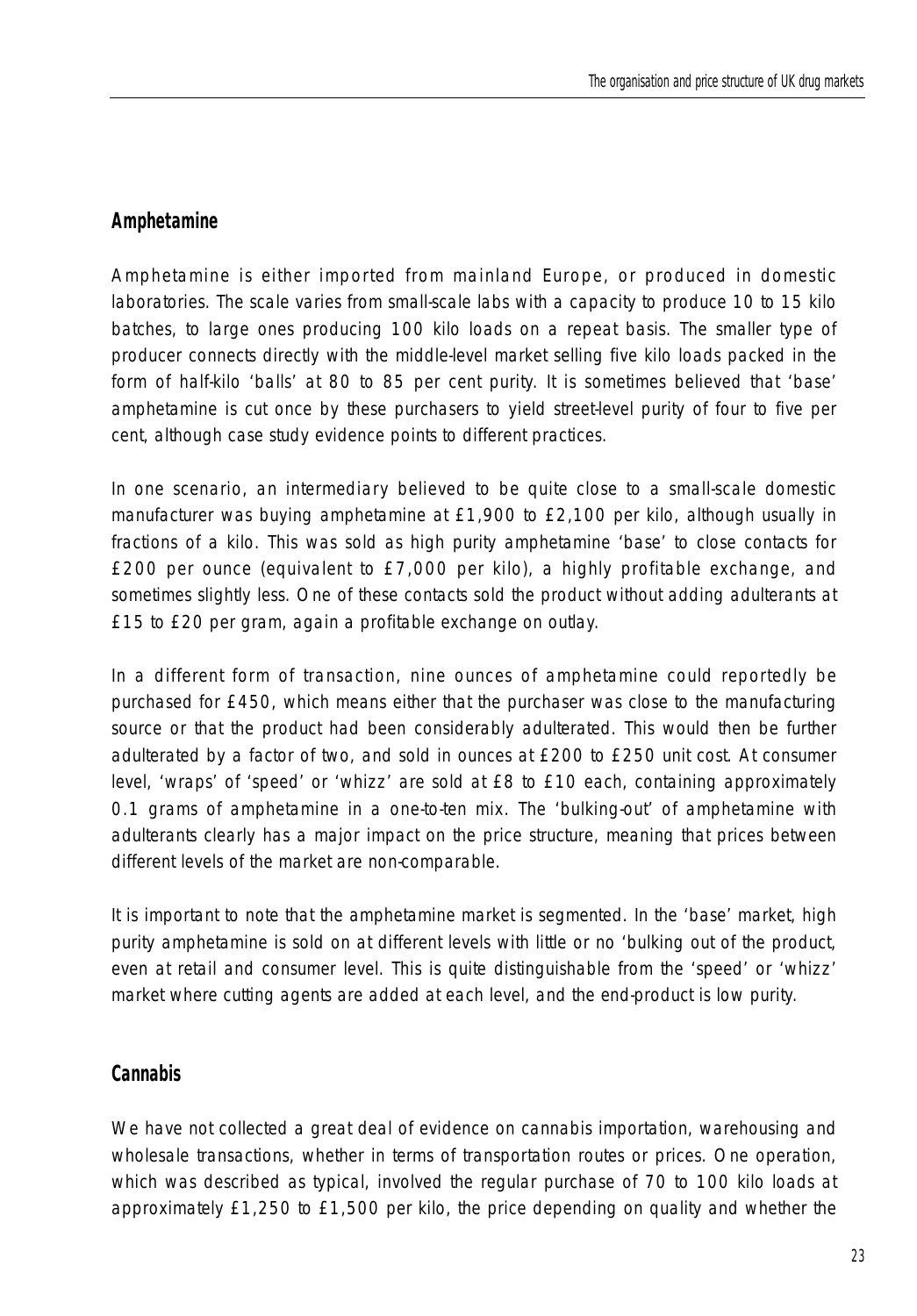consignment was a cash purchase or on credit. This was sold in five to ten kilo loads to a network of middle market brokers, with a price mark-up of £25 to £50 per kilo. This network involved high volume turnover, of 70 to 100 kilos each week.

At the level of multi-kilo sales, the price fell quite sharply a few years ago. Whereas it stood at roughly £2,000 per kilo, it is now possible to buy at £1,200 or £1,300 per kilo. However the retail price has remained remarkably stable at £15 for one-eighth of an ounce (3.5 grams) for many years, although there are quantity discounts for end-point consumers.

The market for cannabis has been complicated by the importation of Dutch 'skunk', and also by increasing domestic production in the UK. Relatively modest scale cannabis growers, with a growing and harvesting cycle of ten weeks, might produce three kilos every three months, which can be sold at  $E4,000$  to  $E4,500$  per kilo – considerably higher than cannabis resin prices. The main overhead costs for this type of operation are rent and electricity, with one estimate that half a gram of herbal cannabis could be produced per watt of lighting equipment capacity. We have collected no evidence on much more substantial cannabis farming enterprises in the UK.

#### **Conclusions**

The economic structure of drug trafficking that has been sketched out above is complex and constantly mutating. Even so, it is somewhat surprising how few links in the supply chain there are between importation and retail level (cf. Reuter and Haaga, 1989: p. 46). In the case of heroin, for example, this can be as few as four levels: from 100 kilo upwards bulk shipments at importation; through 20 to 40 kilo wholesale dealers; to one to ten kilo middle-level drug brokers; to retail level dealers buying in ounces and selling in grams and £20 'bags'.

Within this sometimes elusive price structure, different commodities behave in different ways. The 'street price' of ecstasy would appear to have fallen in the early 1990s and then increased again, for example, whereas the retail cost of cocaine has tended to fall. In terms of street price, both heroin and cannabis have remained remarkably stable for many years, in spite of a sharp fall in the kilo price of cannabis a few years ago, and record opium crop yields reported from Afghanistan. Our data do nevertheless indicate that the street price of heroin has within the past 12 to 18 months fallen quite sharply in some areas to as low as £35 to £40 per gram, although this is by no means a consistent trend and we have no information on purity levels.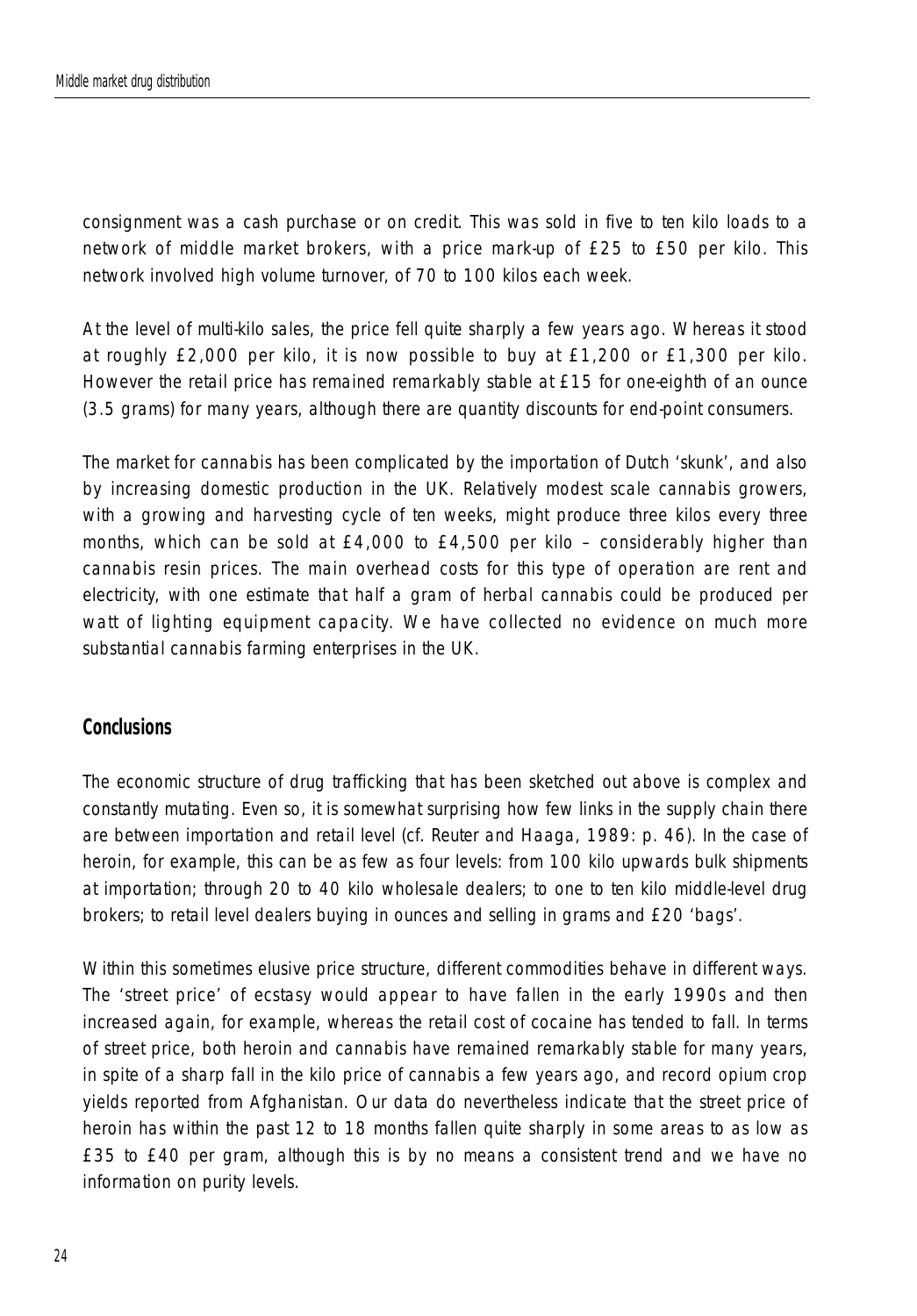It would seem that it is not supply-demand pressures that cause price fluctuations or price stability in drug markets, at least at street level. We have already noted the sudden surge in the wholesale price of cocaine in the late months of 1999 that did not result in any price fluctuations lower in the market. Importers and bulk wholesalers were either prepared to take a reduction in profits in order to maintain customer loyalty (which would suggest a relative scarcity of supply), or to bulk out their product with adulterants to restore profit margins. However, customer preference in the cocaine market for a high quality product militates against this.

The insensitivity of street prices to fluctuations in crop yields, importation price levels or wholesale availability implies that street prices are not a reliable indicator of the success or failure of upper-level interception efforts. In the USA, where the price series data for cocaine are much more sophisticated (Caulkins, 1994), there are some indications that interdiction efforts can have short term effects in depressing street prices (Crane *et al.*, 1997), although this remains a matter of controversy. The much more limited price information that we have collected in what is essentially a research study employing qualitative research methods suggests that whereas illicit drug prices across the board are either stable or falling, participation in middle market drug distribution remains highly profitable.

One final note on the economic environment is that in the UK we do not possess systematic data on purity at different levels in the market. Purity testing is not routinely carried out on drugs seized, since it is often not of relevance in making a case for prosecution. Systematic purity-testing at all levels of the drug market is an imperative intelligence requirement if one is to understand more completely the economic workings and vulnerabilities of drug brokerage in the 'middle market' and elsewhere.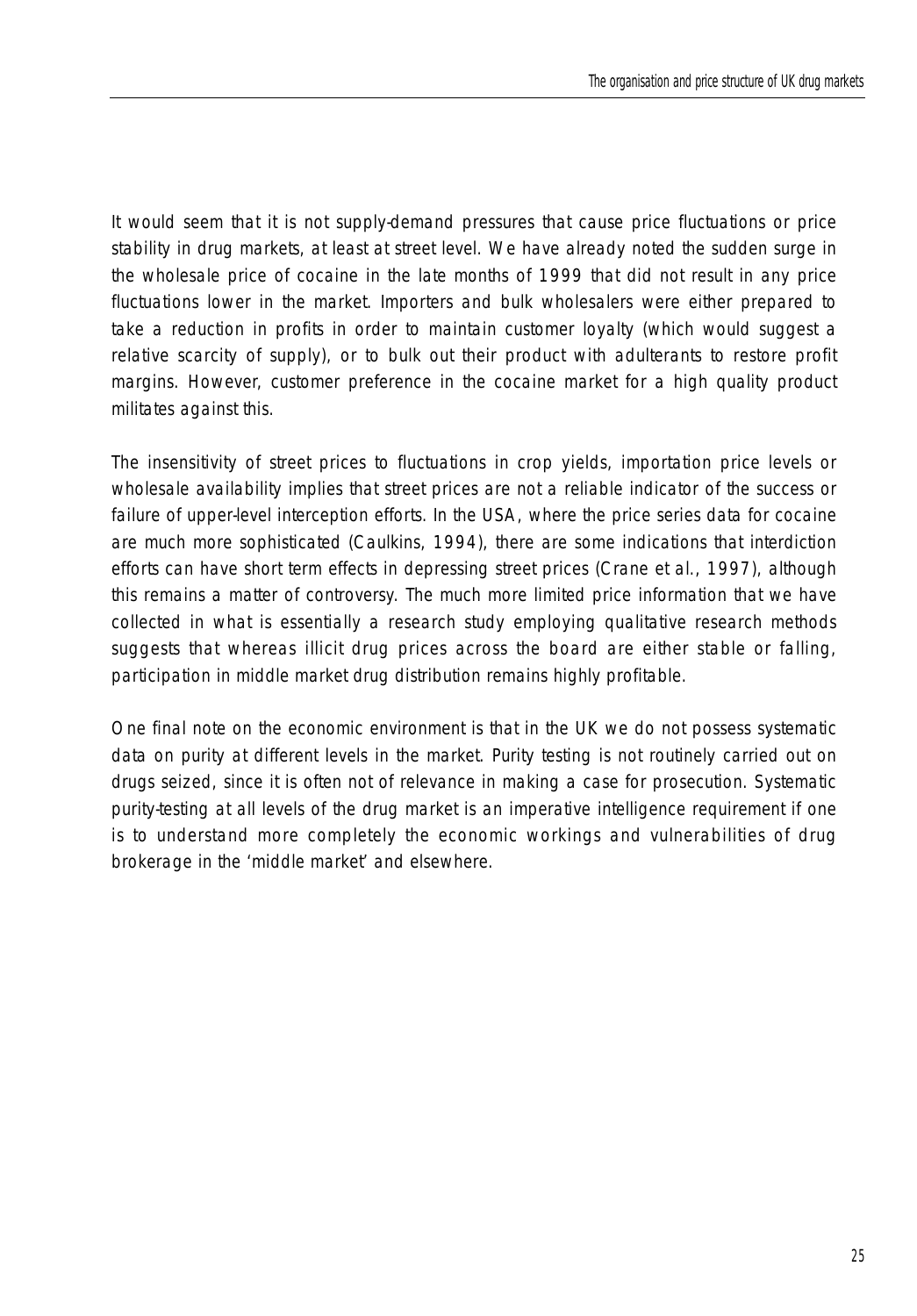Middle market drug distribution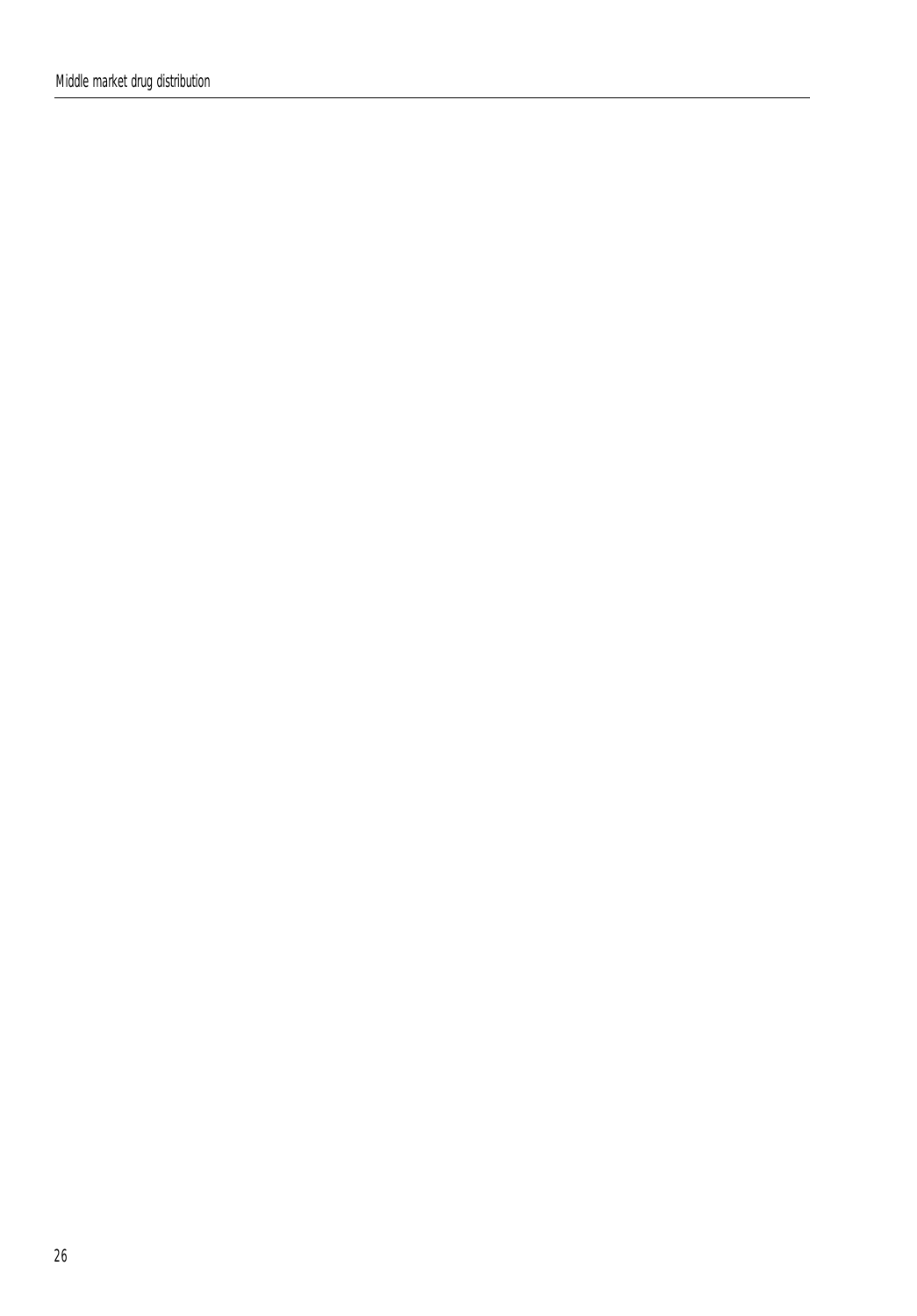## **4. The internal organisation of drug dealing networks**

The previous chapter dealt with the external environment with which drug dealing criminal networks must contend. This chapter examines some important aspects of the internal structure of these networks. A principal concern is how trust and order are maintained in an illicit market where contracts cannot be legally upheld. This includes a discussion in the following chapter of the role of violence in drug dealing networks. We also examine ways in which these networks vary in terms of whether they trade in multi-commodities or single commodities, and in this context we introduce the concept of the middle-level multicommodity drug broker who is a vital linkage point in the middle market, and whose role will be further discussed in chapter 6.

### **Family and ethnicity**

Ties between members of criminal networks involving kinship and ethnicity have traditionally been essential means of maintaining trust and order. These remain important, although not so exclusively as previously. Family and kinship ties are often most prominent at higher levels of drug trafficking, as for example, in the dominant Turkish control of the transportation of bulk heroin supplies, its warehousing in mainland Europe, and importation into the UK. In the cocaine market similar roles are occupied by London-based Colombians. South Asian networks, on the other hand, are found at lower levels of the domestic heroin market in many regions, having been displaced at importation levels by increased Turkish involvement in the 1990s.

Ethnically bonded networks such as these involve people whose family origins are in drugproducing countries and regions, and these regional affiliations are often exploited commercially in terms of importation. Otherwise, at a more local level, their methods of working closely resemble the traditional 'family firm' networks that remain important in many British towns and cities. Those involved in drug dealing and other forms of criminal enterprise typically comprise small, tightly bonded groups of individuals with relationships going back a long way – whether in terms of kinship, coming from the same neighbourhood, or growing up at school together.

Networks based on familial, ethnic and neighbourhood relationships have often been described in the wider research literature on 'organised crime'. Distinct localities and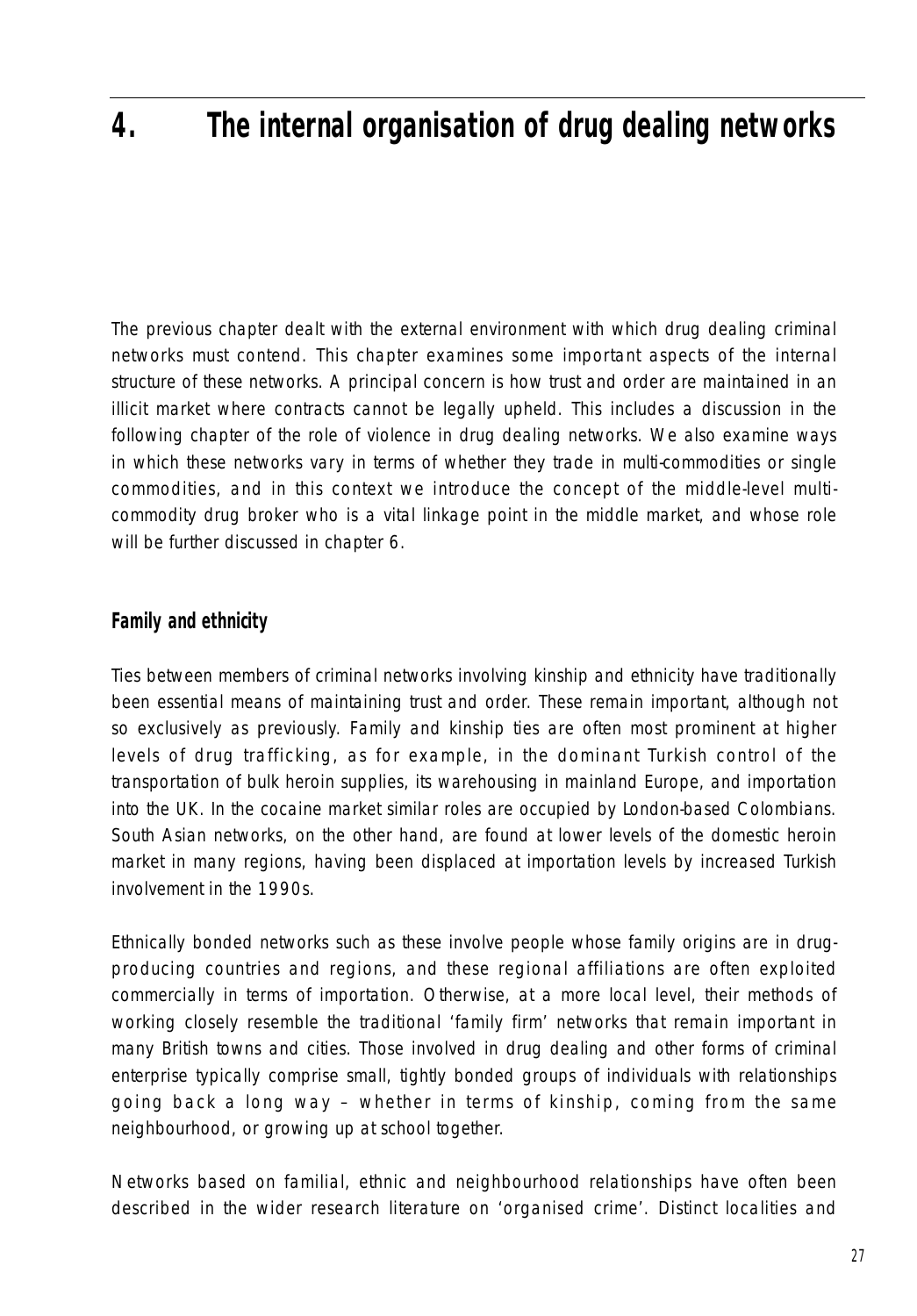kinship connections were as much in evidence in London's fabled East End 'underworld', as in the race-course and gambling 'mobs' of the inter-war years in Sheffield and elsewhere, or the so-called 'razor gangs' of Glasgow, which were also interlaced with sectarian religious conflicts (Bean, 1981; Samuel, 1981; Hobbs, 1988; Davies, 1998). Embedded ties of these kinds – based on kinship, territory and other 'non-negotiable' qualities – constitute trust variables that guarantee a commitment beyond self-interest (Gambetta, 1988). 'If a group all speaks the same language, has the same village roots, possesses the same myths and cultural norms, then it can function as a unit with greater trust and understanding' (Lupsha, 1981: p. 34; and see Reuter, 1983: p. 115 and Hobbs, 2001b).

Relationships such as these produce hybrid forms of organisation between business association and friendship:

A white British drug dealer set up a middle market operation trading in multiple kilos of cocaine. The network of which he was part stretched across the country and involved one of the UK's most prominent crime families. However the dealer relied heavily upon a friendship group going back to primary school to staff his part of the operation, and personnel were paid mainly in drugs and free holidays. (Source: Police)

A black British man of African-Caribbean descent operated a middle market heroin distribution network dealing in five kilos per week at the height of his operation. The network embraced four cities – London, Southampton, Bristol and Manchester – these locations being determined solely by the fact that close friends and members of his extended family had settled in these places. (Source: prison interview)

These embedded ties can offer more flexibility than purely business associations, since they are firmly rooted in implicit understandings, loyalty and trust which extend far beyond the purely functional concerns of 'price and delivery' that typify arm's length business relationships. Even so, their benefits can be paradoxical and imply limitations as well as advantages (Uzzi, 1997). If a drug dealing network is to flourish and expand within the current drug market, self-imposed boundaries of kinship and ethnicity impose barriers that must be overcome. Too much reliance on these more traditional forms of trust relation can become a liability, since an exclusive dependence on embedded ties can trap the firm in a closed network that would inevitably choke itself. Consequently, flexibility that combines embedded ties with more conventionally business-like arm's length relationships is emerging as a more common form of association.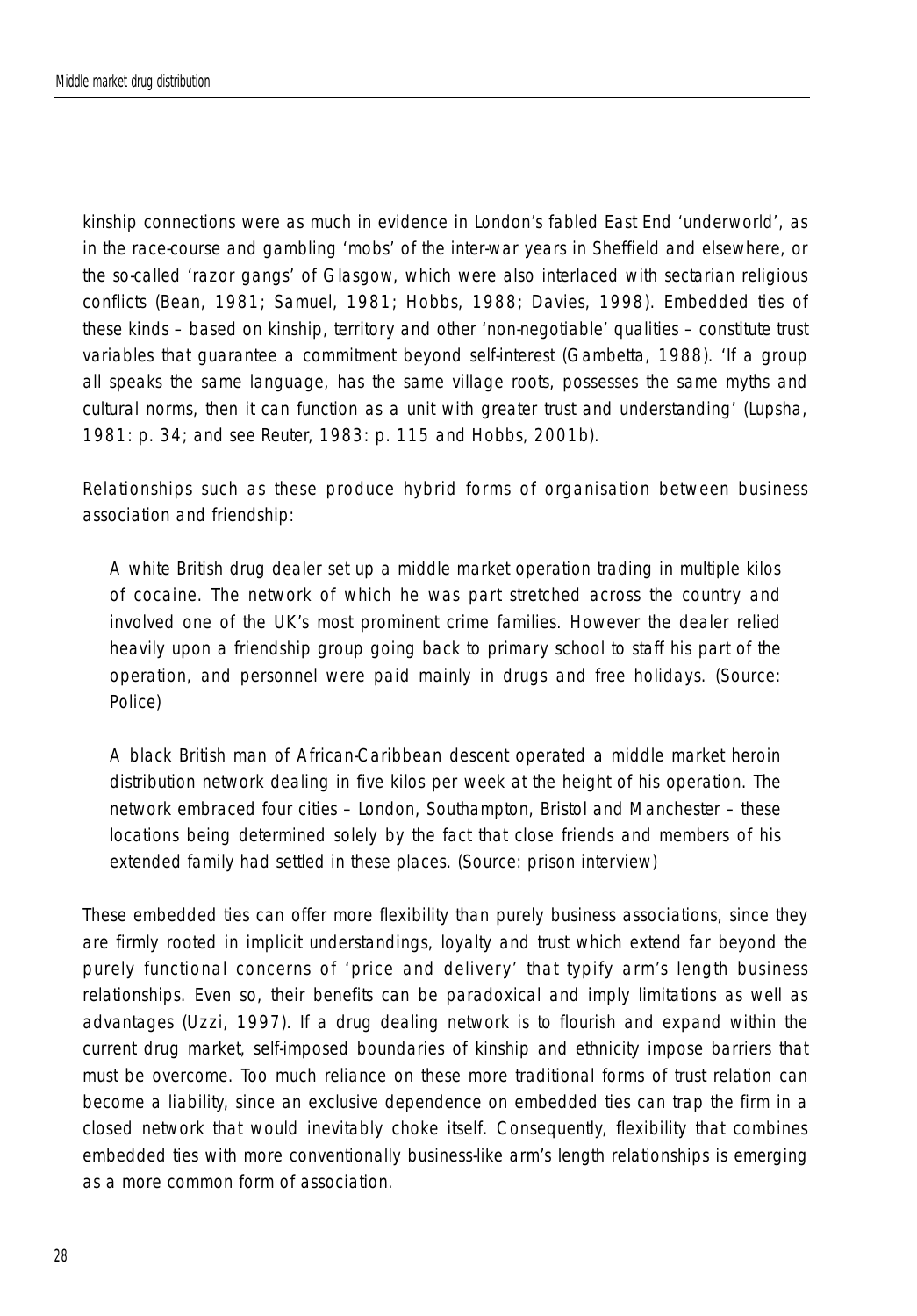A Turkish middle market network strongly based on embedded family ties was involved in the importation, wholesale storage and domestic distribution of substantial quantities of heroin. The Turkish network relied upon Dutch people to warehouse the drugs in Holland and Belgium, however, and at different times employed both Dutch and South Asian (Pakistani) drivers to transport heroin into the UK. (Source: HMCE)

Turkish wholesalers must also maintain effective contacts with UK nationals and others who are their customers and who buy one to five kilo, or five to ten kilo loads within the national and regional distribution systems. Nevertheless, the crossing of these ethnic boundaries is potentially a point of vulnerability and Turkish heroin wholesalers will often employ Turkish middlemen for the purpose of dealing with lower-level purchasers. A different form of ethnic cross-over involves tightly-knit Pakistani distribution networks that were developed in the North of England during the period when South Asians dominated heroin importation. These have now adapted to Turkish control of global transport systems, proving their versatility by buying from Turks while still controlling a lower tier of the middle market.

Finally, in an inner London Bengali community where heroin misuse has become a major issue, a well-placed informant indicated that some years ago it was necessary to do business with Turkish dealers further up the supply chain, but that now it was more fluid. Bengali networks were arranging importation on their own behalf, white middle market brokers had become involved, and Nigerian suppliers were also said to be in a strong position. (Source: Metropolitan Police; NCS; field interview)

It is most important in this context that the middle market is not portrayed purely as the domain of non-white minority ethnic groups. One the contrary, we have ample evidence of white indigenous groups who also trade and collaborate across ethnic boundaries, often with embedded ties at their core.

A cluster of white, locally-embedded networks linked by 'gofers' arranged for the importation of 30 kilograms of cocaine from Belgium using two couriers. The cocaine was believed to be controlled by Colombians, working through Spanish and Italian intermediaries. Such an operation required networked collaboration involving a range of both embedded and arm's length relationships across local, regional, international and linguistic boundaries. (Source: NCIS)

A white family firm has been buying heroin from the London-based Turkish community for many years and regularly visited the Turkish families' homes in northern Cyprus.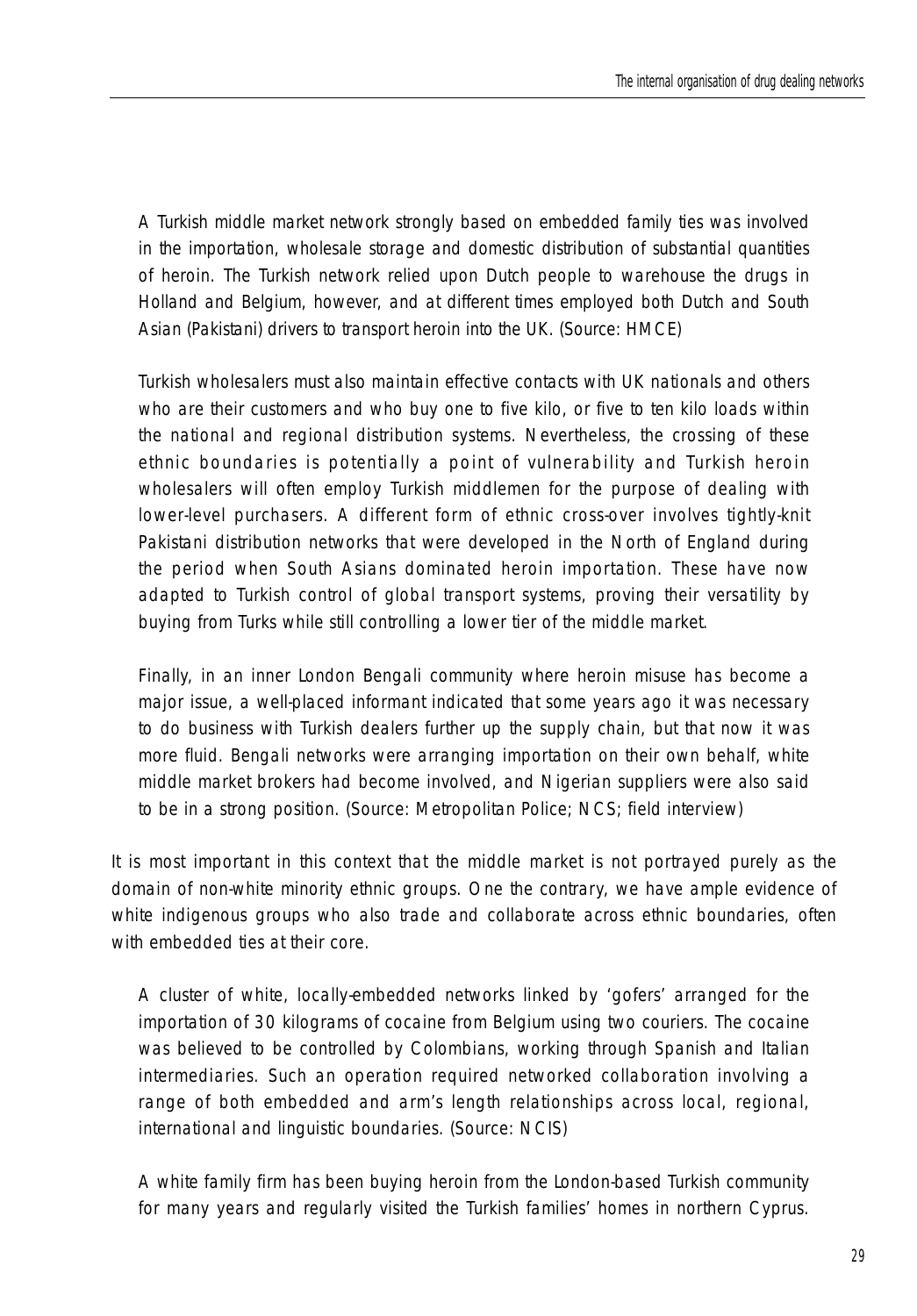The younger members of the local firm have now established their own drug importation business and have established a base in Holland through which they are able, through their London-based Turkish associates, to facilitate importation into the UK. They have utilised connections in the haulage trade as well as using foot passengers aboard ferries and driving private motor vehicles to enter the UK. (Source: NCIS)

#### **Imprisonment as a facilitator of crime networks**

Imprisonment is also a key generator of networks that has major implications for crossregional collaboration, as offenders from different locales mix with each other while serving prison sentences (Shover, 1996: pp. 162-74; Barnes *et al.*, 2000: p. 41; Reuter and Haaga, 1989: p. 38). The shared experiences of imprisonment can cut across forms of inter-regional mistrust and hostility that otherwise would act as obstacles to cross-regional cooperation. Many of our interviewees indicated that prison was an extremely important generator of information and contacts for the drugs trade, and that serious crime networks that include and overlap with the middle market feature associations that are either forged in prison or facilitated via secondary relationships. Often it appeared that the experience of imprisonment assisted individuals in locating opportunities that had already been identified by established networks, and that within the prison system, notable well-established 'brands' were especially influential (Hobbs, 2001a).

A violent burglar, with just one conviction, who was released from prison in the 1980s, was introduced to the possibilities of the drug trade by established Liverpool drug dealers whom he met while in prison. Based initially on connections provided by his prison mentors, this man rose during the 1990s to become a major dealer in a range of drugs and also utilised prison connections to recruit employees, notably drivers. (Source: NCS)

A young man from a small town in Wales was imprisoned in the early 1990s on a charge of possession with intent to supply ecstasy. In prison, he struck up a friendship with two men who were using heroin, developed a heroin habit himself, and began dealing in prison. Alerted to the profitability of heroin, and with the need to fund his habit upon his release from prison, his prison friends facilitated his contact with an associate in the East Midlands who 'sorted him out' with supplies of heroin which were initially on credit. From this start, he built up a heroin distribution network around his hometown in Wales, selling ounces and multi-ounce deals to six or seven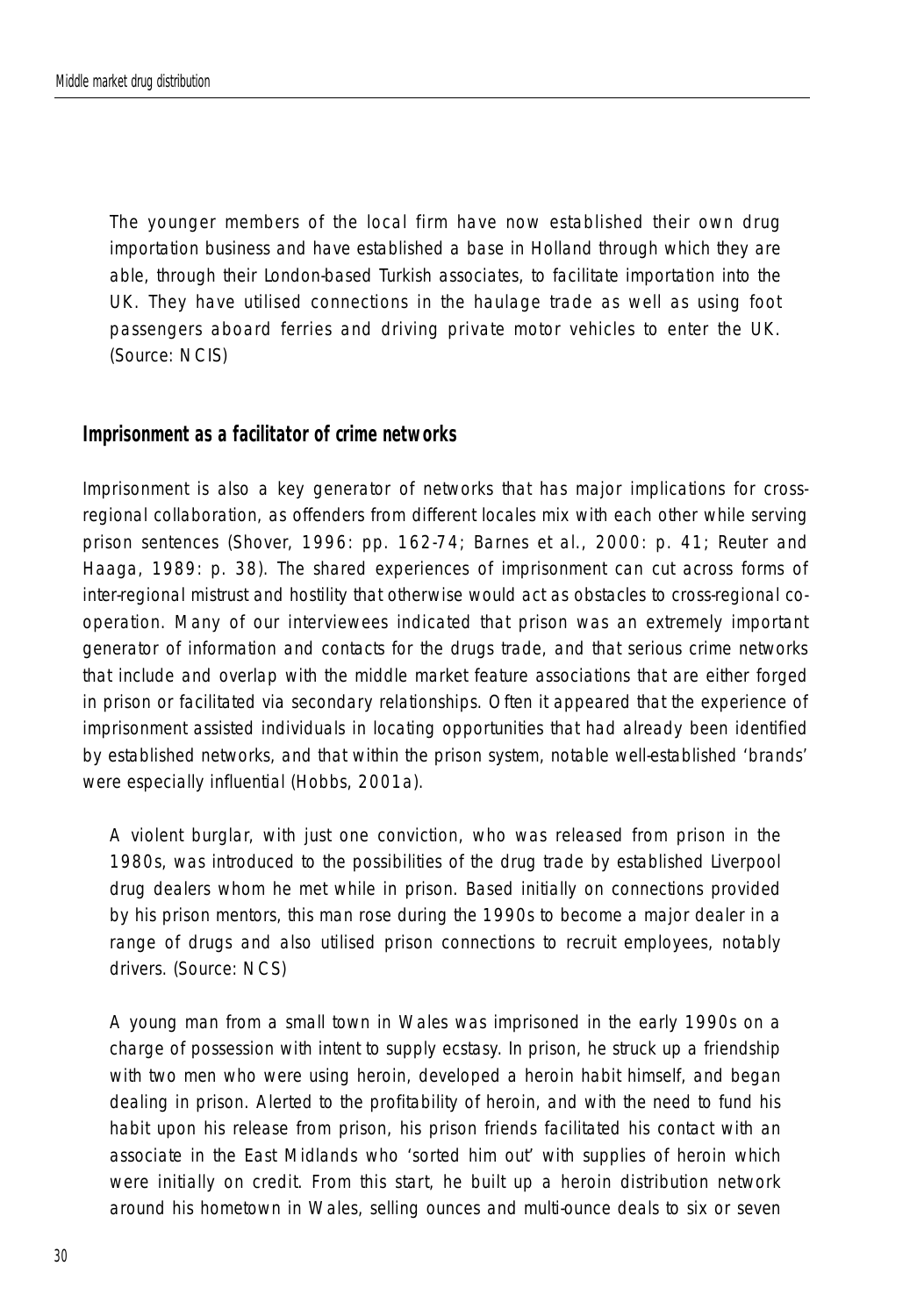customers who were closer to the retail trade. He continued to buy his heroin from his contact in the geographically-remote East Midlands, as someone regarded as reliable and loyal to him in his time of need. (Source: prison interview)

A man in his early 30s from north east Scotland served a five year prison term for violence, during which he developed a heroin habit. On release, he established a drugs business that involved sending a runner to buy half a kilo of heroin four or five times a week from suppliers in Manchester. He did not know who his suppliers were, or what kind of network they operated: 'No, not interested... It's none of your business, better not to know'. He had made contact with them through his prison sentence, 'I knew them from the jail... Got a few telephone numbers from people that knew them... just wrote down people's numbers I knew would be able to help me out when the time came.' (Source: prison interview)

Mr. H. was a professional man in the East Midlands with a heroin habit and also sold quantities of cocaine to his local friendship network that he obtained from close friends in London. When his heroin supplier was imprisoned, he gave Mr. H. an introduction to his own suppliers based in Merseyside, with a 'reference' as a reliable man who could handle the amounts which he had been dealing. His drugs business prospered from thereon, buying and selling a 'nine-bar' of cocaine each week, a quarter to a half kilo of heroin, and several hundred ecstasy tablets. (Source: prison interview)

## **'Clubbing' as a system of fraternity**

If the notion of the prison as a 'university of crime' has a long historical pedigree, it might also be useful to think of the clubbing scene as a modern system of fraternity that can facilitate drug networks and highly accelerated drug dealing careers. As already indicated, the supply of drugs around the clubbing scene (and not necessarily in clubs themselves) typically involves the cluster of 'dance drugs': ecstasy, amphetamine, and also sometimes cocaine powder. Through prison interviews we have collected a number of case studies of individuals who rose rapidly in this context to become serious middle market drugs brokers. With no prior experience of drug dealing, within the space of a few months, an individual could establish him or herself as the supplier to a network of retailers and club dealers, selling anything from 1,000 to 3,000 ecstasy tablets per week, half a kilo of amphetamine, a few ounces of cocaine, and maybe a few kilos of cannabis, yielding a profit of several thousand pounds per week. In spite of the scale of this drug dealing business, the extent to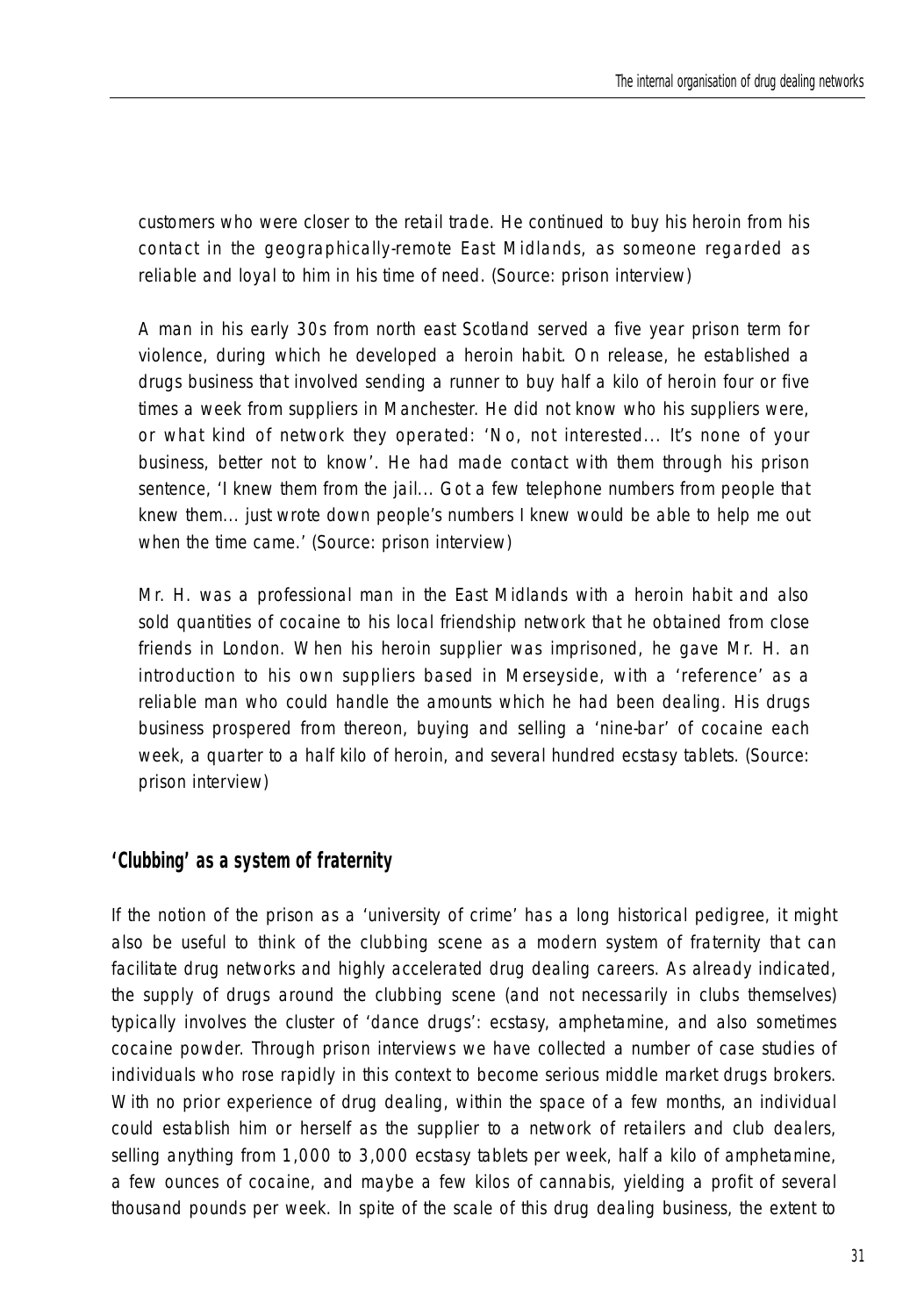which buyers are regarded as 'friends' or 'customers' is typically blurred within these transactions (Ward and Pearson, 1997). In prison interviews, there was an uncanny similarity in the way in which drug dealers described their rapid rise within this fraternity of regular club-goers:

It kind of escalates quite easily... especially on the clubbing scene... it gets around that you can sort people out for drugs, and friends of friends... that sort of thing. (Male, age 30 years. Source: prison interview)

Once I started, other people got to hear and that type of thing, and it escalates very quickly. I mean in the end, we're talking about like 1,000 tablets a week and like nine ounces of amphetamine... you find more people coming back saying, you know, instead of the tenner we're having £25 worth, so it goes up like that, it grows very quickly... I was on the club scene every week, meeting different people, socialising, people come saying can you get me some... And as soon as it started, phew, it got out of control really. (Female, age 21 years. Source: prison interview)

I don't know, it's just friends that know friends isn't it? You know, I could say I've sold to over like three hundred people, but they may go and sell it over to somebody else... I didn't run it like a business, not really, it's just a friend of mine knows someone, he says, "He can sort you out", and it goes from there. (Male, age 21 years. Source: prison interview)

It just went on from there. You know, then their friends want, and their friends want and then it's just escalated... Yes I was selling two-and-half thousand pills in a weekend, four kilos of weed, LSD, speed, four ounces of coke... Their friends want, and friends want, and friends want, and eventually you've got other people who want to start dealing and then dealers buy from you, and it's a sky rocket before you even know it... I don't agree with selling in clubs, it's more like pushing drugs. I didn't push drugs. I didn't push drugs at all. I did a social thing for friends, and then it just got bigger. (Male, age 30 years. Source: prison interview)

#### **Size and division of labour**

Drug trafficking networks undoubtedly differ in size and complexity. At lower levels in the market, the tendency is for these networks to be quite small and not uncommonly singlehanded. A well-organised individual can, for example, sell 2,000 to 3,000 ecstasy tablets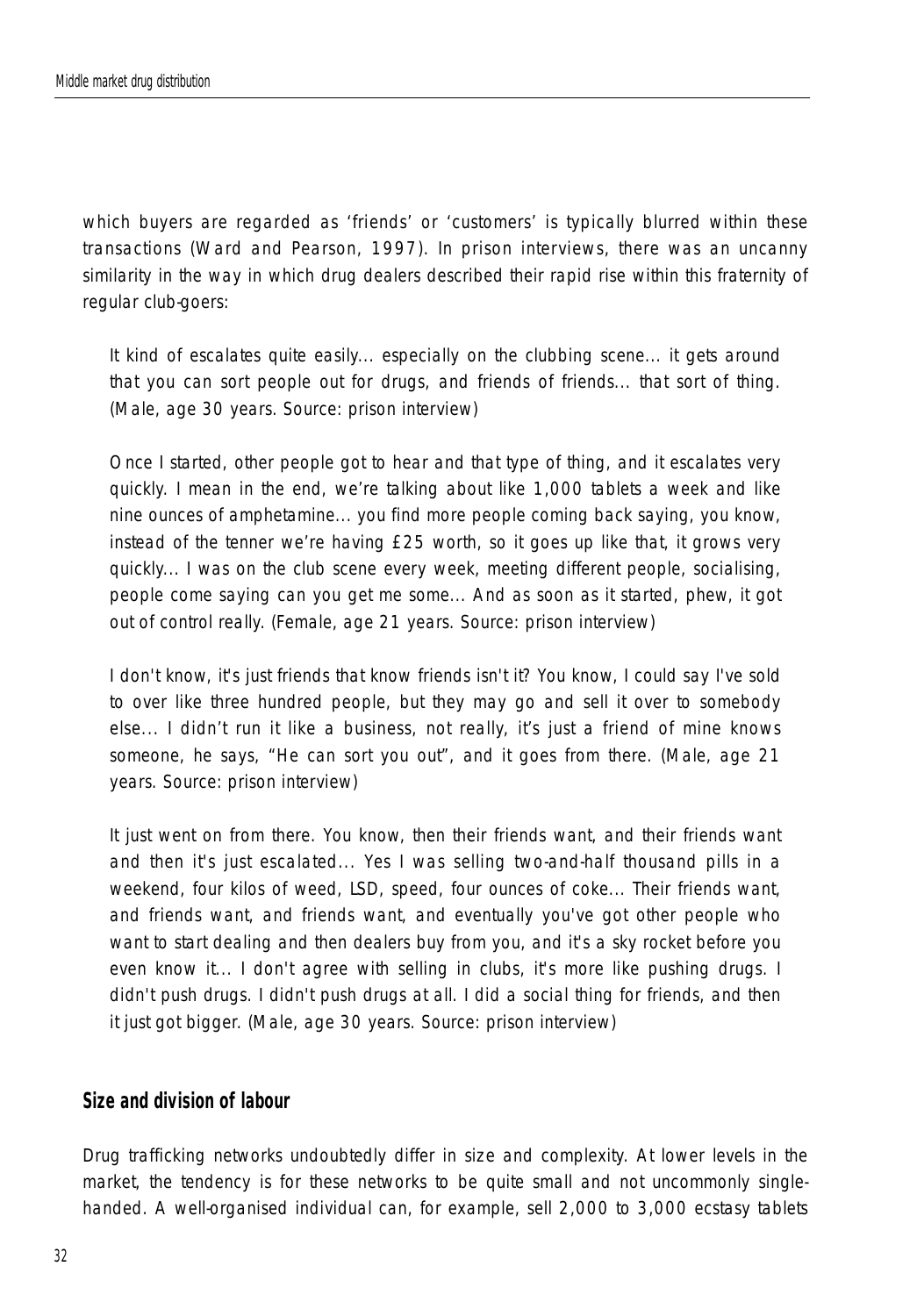per week, plus a few ounces of cocaine and a couple kilos of cannabis. Perhaps it is more usual, however, to work in teams where one person has the connections, holds the purse strings and arranges purchases and cash transactions, with one or more junior partners acting as 'runners' collecting and delivering packages.

In terms of the bulk shipment and importation of heroin and cocaine, intelligence sources depict complex hydra-like networks stretching across national boundaries, often involving close ethnic and kinship links, and with a division of labour that compartmentalises the responsibility for drug purchases, transportation arrangements, warehousing, drug sales and customer relations, and cash handling. Even so, the core membership of such networks will tend to comprise no more than four or five people. Moreover, supply chains tend to be short as Reuter and Haaga (1989: p. 46) also note in their USA study.

In general, it seems that, at all levels, successful drug trafficking networks are relatively small in terms of core members. Although there might be a wider fringe of bit-part players and wage labourers who perform small but essential parts of the operation: 'baby-sitting' a bulk purchase of heroin for a wholesaler; bagging up quantities of drugs for retail sale; purchasing the glassware for an illicit laboratory; testing the purity of heroin for a middlelevel broker; etc.

## **Cash transactions and credit cascades**

Some earlier research, particularly in the USA, has characterised drug markets as a system of rolling credit fronts, whereby drugs are supplied without the requirement of cash up-front, and payment comes back from the purchaser at a later point when the drugs (or a proportion of them) have been sold.

There appear to be no hard-and-fast rules in the UK drug economy. Supplies will certainly sometimes be 'laid on' to a trusted customer, either cash free or at a substantial discount, with the requirement to complete payment at a later point. However, other suppliers always seem to require cash up front. It depends so often on the circumstances, or the precise nature of the operation.

For example, where a drug broker uses a 'runner' to deliver drugs to customers, often the runner will either not be trusted to handle cash or simply not required to. The runner might not even know whether the cash has been paid up-front for any particular delivery, or whether it will come back to his employer at a different time and by a different route. Some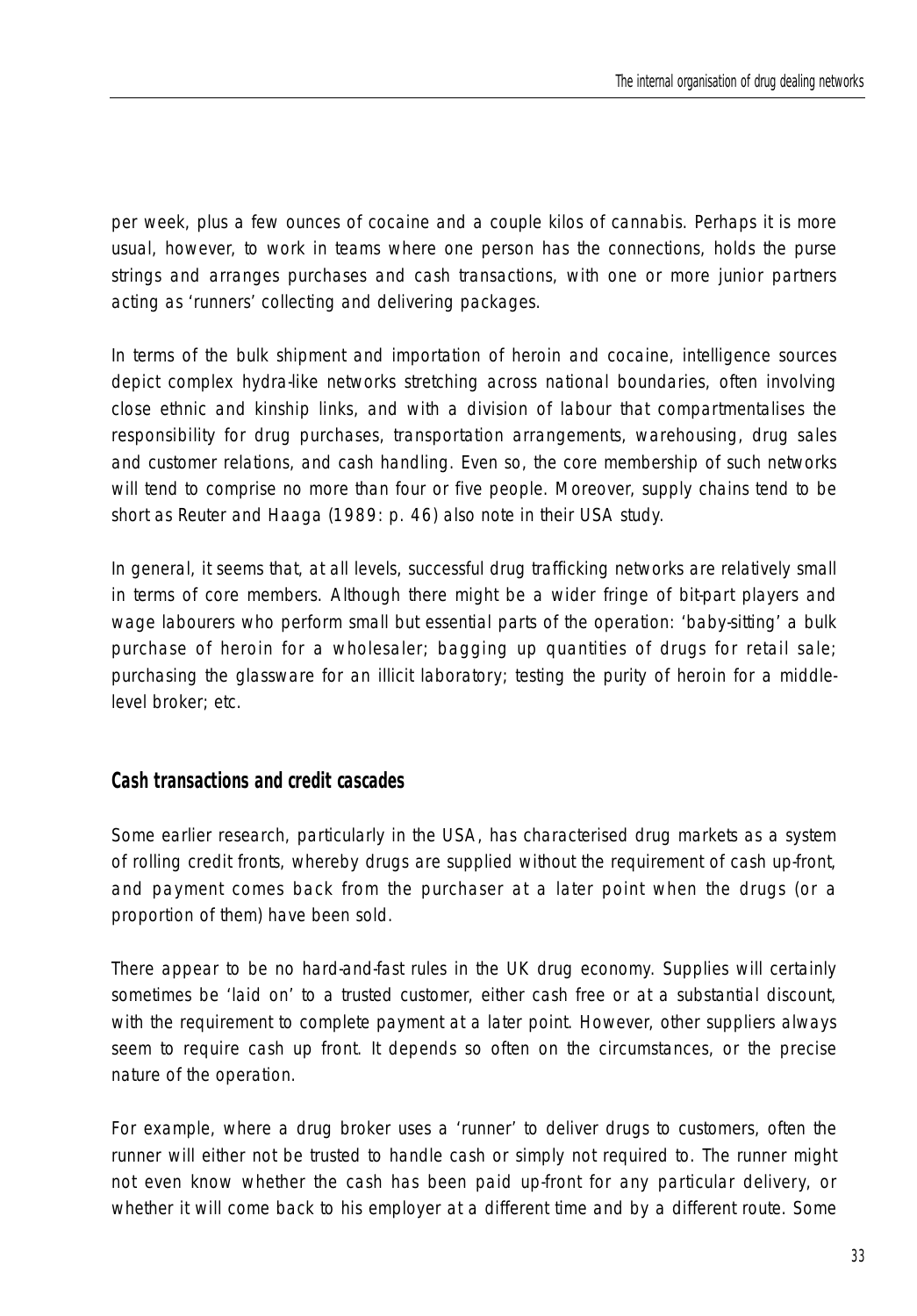brokers employ people specifically to collect cash, and these people might never handle drugs at all. A different arrangement is one whereby the broker uses his employee to drum up business, with the requirement that customers so recruited must hand the cash over to the runner who delivers this to the broker in return for the required quantity of drugs. At the other extreme, some drug business relationships systematically operate as a form of credit cascade, whereby the cash travels back up the line of supply on an agreed timescale in order to finance a further cycle of drug importation and distribution.

Separating drug transactions and cash transactions is not simply a question of trust. In terms of security, it does not make sense to have the drugs and cash in the same place at any one time. Since, in the event of arrest, then both drugs and cash are lost. Jacobs (2000) has also recently conducted a research study highlighting the high incidence of robberies within drug markets and the fact that drug dealers are extremely lucrative targets for robbery.

#### **Single-commodity and multi-commodity markets and dealers**

This is an important distinction, and one of the most important indications from this preliminary research is that multi-commodity drug brokers – who sit between wholesalers and retailers – can occupy a crucial position in the 'middle market'.

In the first chapter, we indicated a typology of mono- and multi-commodity drug dealing, whereby drug markets are segmented and different middle market dealers trade in different combinations of drugs. In some cases this is a market-led decision. For example, middlelevel dealers supplying people around the clubbing scene will tend to trade in those drugs – amphetamine, ecstasy, and sometimes cocaine – that are most in demand in that setting. At other times, the choice might be determined by availability. More than one middle market dealer complained that cocaine could be sometimes difficult to access at the right price. Or, in the case of heroin, there are middle market dealers who adopt a moral stance, and although they are prepared to trade in most other drugs they will not get involved with heroin.

Mr. B. who was the head of a well-established family firm had been involved in drugs and crime throughout his life, working mainly in transportation and warehousing where drugs were concerned. He had also been involved in trading counterfeit money, forged motor vehicle certificates, and other types of fraud. In the drugs trade he acted as a distributor and supplier to other middle market dealers, often people that he had met in prison. He has been involved in amphetamine,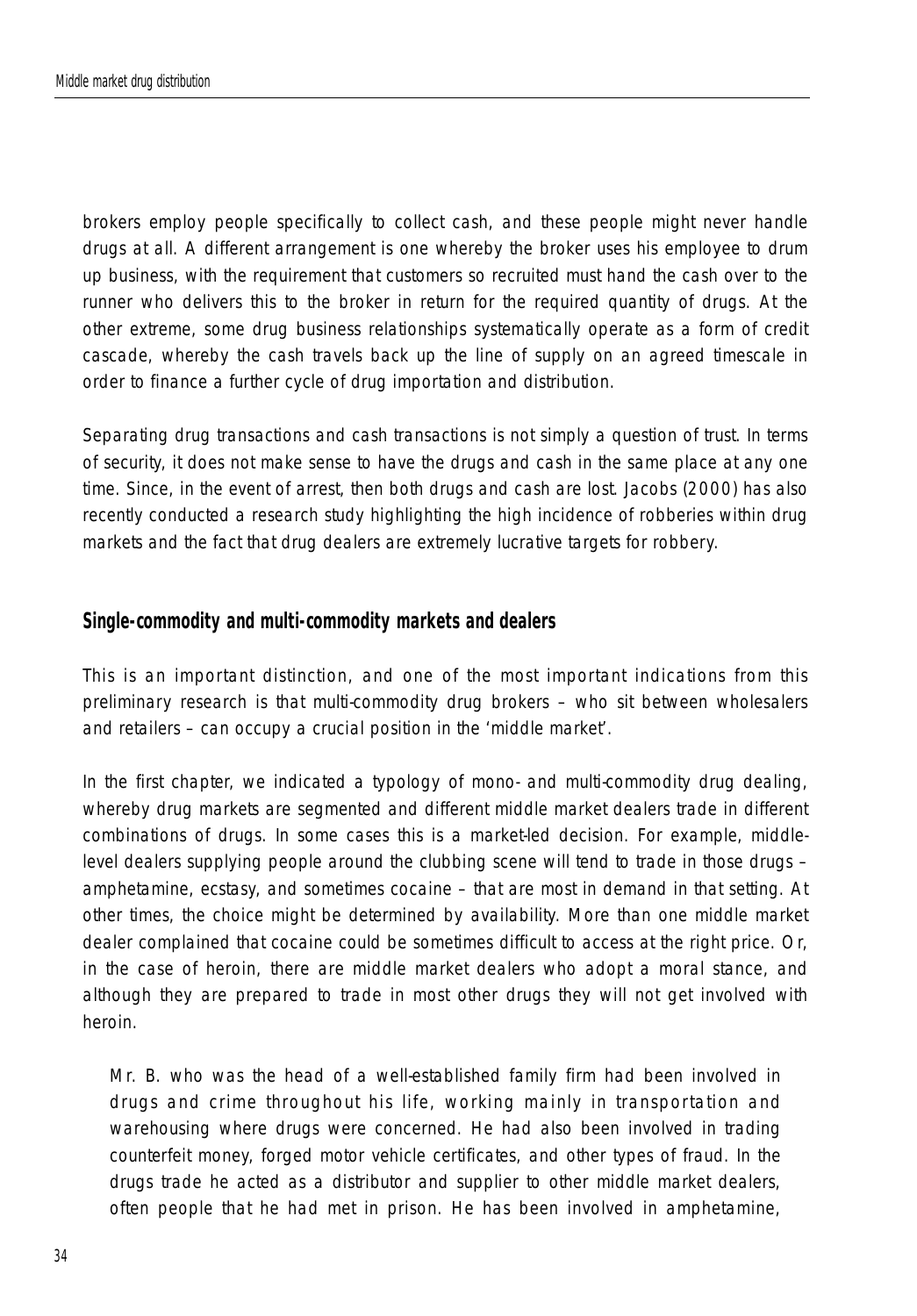ecstasy, cannabis (both skunk and resin) and cocaine – but never heroin. Neither he nor his customers are interested in heroin. Heroin is regarded as a dirty business, and the objections of this man and others like him remain essentially moral. (Source: HMCE)

A young man who operated in the middle market, supplying to dealers around the club scene, traded in substantial quantities of amphetamine, ecstasy, cannabis, LSD and cocaine. But there were some drugs that he would not involve himself with. 'I don't think, you know, I'm not a bad person inside. I'm not like a drug pusher... I wouldn't deal in crack, and I wouldn't deal in heroin because those are dirty drugs. They're scum drugs... You don't see people who are ravers going out and mugging people so they can get a pill for the weekend, you know... It's a clean drug, well I think so. And you see people doing crack, heroin, mugging people just so they can get drugs... I disagree with crack and heroin.' (Male, age 30 years. Source: prison interview)

For others, their decision to deal in a limited range of drugs is determined by the perceived risks and penalties. One experienced, high-level cannabis dealer described his view of the segmented market in the following terms:

There are plenty of people out there who deal in everything. When there's no dope [cannabis] about they'll turn over charley [cocaine], when there's no charley about they'll do speed, or run three or four different things together. The smack dealers tend to run on their own. They might do smack and charley, but I've never found a bloke dealing dope and smack. It doesn't happen. They're totally separate businesses, because it's a totally different game... They might go to a guy who's connected with the charley business, but they certainly don't want to go to a guy who's connected to smack because if it comes on top, then big problem, because the Old Bill are bound to turn around and say, "Oh you're dealing heroin as well". So cannabis people tend to feel a lot more comfortable just dealing with cannabis people. (Male, age 45 years. Source: prison interview)

## *(1) Importation and wholesale*

Traditionally at importation level, traffickers would have been almost wholly dealing in a single commodity – whether heroin through the Turkish route, cocaine from Colombia, or hashish from Morocco – and this underpins the importance of ethnic and kinship links already discussed. It is our impression that this remains substantially the case.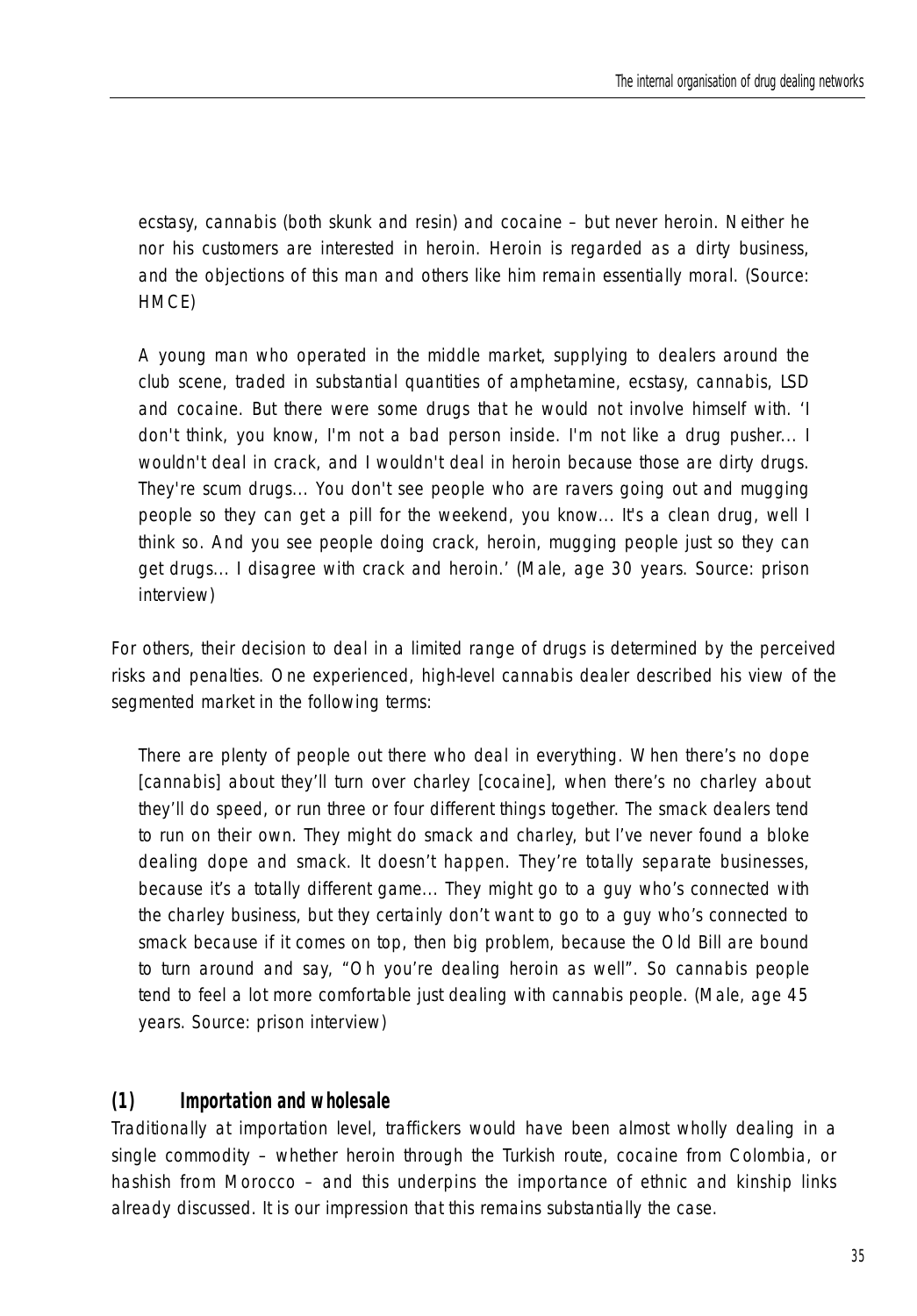Some customs informants have stressed the increasing importance of 'cocktail' loads transported by lorry from the Continent, which will contain quantities of several commodities – ecstasy, amphetamine, heroin and cannabis. It is likely that these involve little-understood links between systems of Dutch and Belgian multi-commodity brokerage and a UK middle market broker who is thus purchasing direct rather than through UK-based upper-level importers and wholesalers.

Some of our evidence suggests that much of the 'middle market' is in fact played out in the Netherlands, Belgium and elsewhere in mainland Europe, and that this is a gap in both intelligence and enforcement operations.

Otherwise, the upper-level of importation and warehousing remains essentially a singlecommodity affair. This would apply also to synthetics, whether pill factories in Holland or domestic amphetamine laboratories in the UK, which appear to be making a comeback after a period when amphetamine were predominantly imported from the Netherlands.

#### *(2) Middle-level drug brokers*

A vital connection in the supply chain is the middle-level drug broker who buys in multi-kilo loads of heroin, cocaine and other substances and sells in smaller quantities – typically ounces of heroin and cocaine, part-kilos of amphetamine, kilos of cannabis and 500 to 2,000 ecstasy tablets – to customers who are either retail level dealers or the immediate suppliers to retailers.

Where these are multi-commodity drug brokers, they are highly complex and flexible business organisations – buying different substances from different suppliers who are typically mono-commodity, and selling to a wide range of customers who are also often single commodity retailers. They involve small teams, typically one man with the connections who employs maybe two or three runners. The main broker may also purchase drugs through a small network of trusted middlemen with single substance connections. They may also employ someone to warehouse drugs for them, although this might also be a trusted runner.

Detailed case studies of these kinds of drug broker network have been generated as part of this research. While they are certainly not identical, they occupy a directly similar function in the market. In some cases, more than one drug broker network of this type operated in the same vicinity, and the relationship between them was one of cooperation and not competition.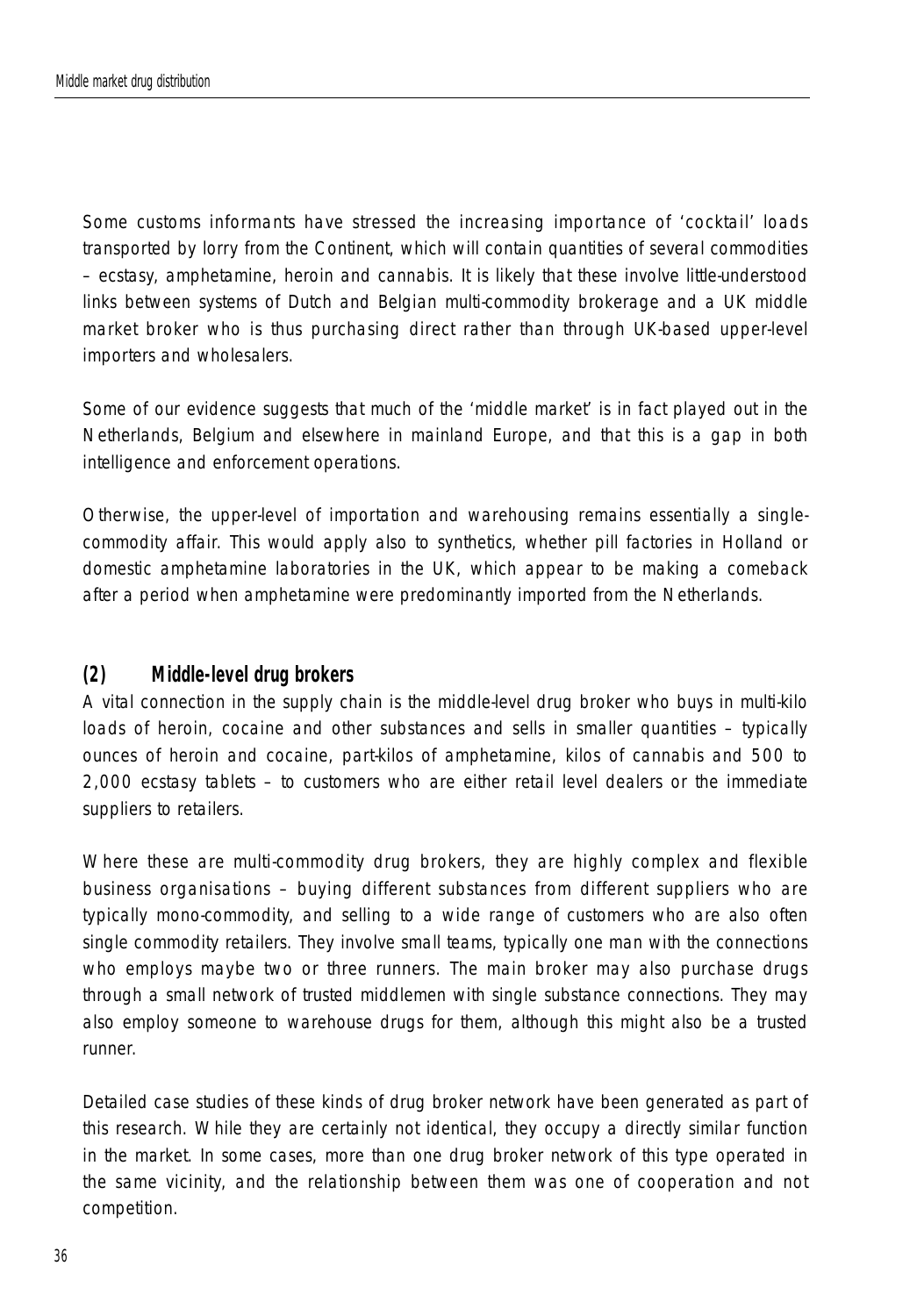Other drug brokers occupying this position in the supply chain will deal in a more limited range of commodities. In this case, a retail dealer of heroin and cocaine will have to buy cocaine supplies from one source and heroin from another. It is not untypical for brokers with a narrower range of commodity involvement to be concerned solely with amphetamine and pills, in which case they might also be directly involved in importation from the Netherlands and elsewhere.

Drug brokers are thus positioned directly between wholesale and retail levels of drug markets. In some cases, their operations and location show how 'shallow' the chain is from importation to retail, since this can sometimes involve only four steps: importation, wholesale, broker, retailer. However, contrasting with the simplicity of this vertical supply chain, where multicommodity drug brokers are concerned their operations involve massive horizontal complexity.

## *(3) Retail-level dealers*

In terms of whether they deal in one or more commodity, retailers tend to fall into three categories: (i) heavy-end single commodity heroin dealers, often supporting their own habit, and nowadays sometimes also selling crack cocaine; (ii) single commodity dealers selling mainly cannabis, also sometimes pills; (iii) multi-commodity retailers dealing largely in pills, with some amphetamine, cannabis and maybe cocaine, but rarely heroin. The third type of dealer is often closely connected to the clubbing scene.

Type (i) will tend to buy from the same supplier, as do type (ii), who operate mainly within friendship networks. Type (iii) will buy from a number of suppliers, according to price and availability. Nevertheless, customer loyalty is highly prized at all levels of the market as a form of control on supply-demand fluctuations and also on quality.

## **Regional variations and cross-regional networks**

The existence of regional variations in the availability of some drugs, together with regional variations in retail prices, indicates that the UK does not have a national drug market. Rather, it has a series of imperfectly interlinked local and regional supply networks that also do not always resemble each other in terms of operational methods, local and historical roots, ethnic composition, etc. One question often posed is whether organised crime networks of these types are becoming less restricted in terms of geographical reach, and whether criminal networks are appearing that are truly national (and international) in character. We have a variety of information on these matters, although it is undoubtedly one of the questions that requires further in-depth research.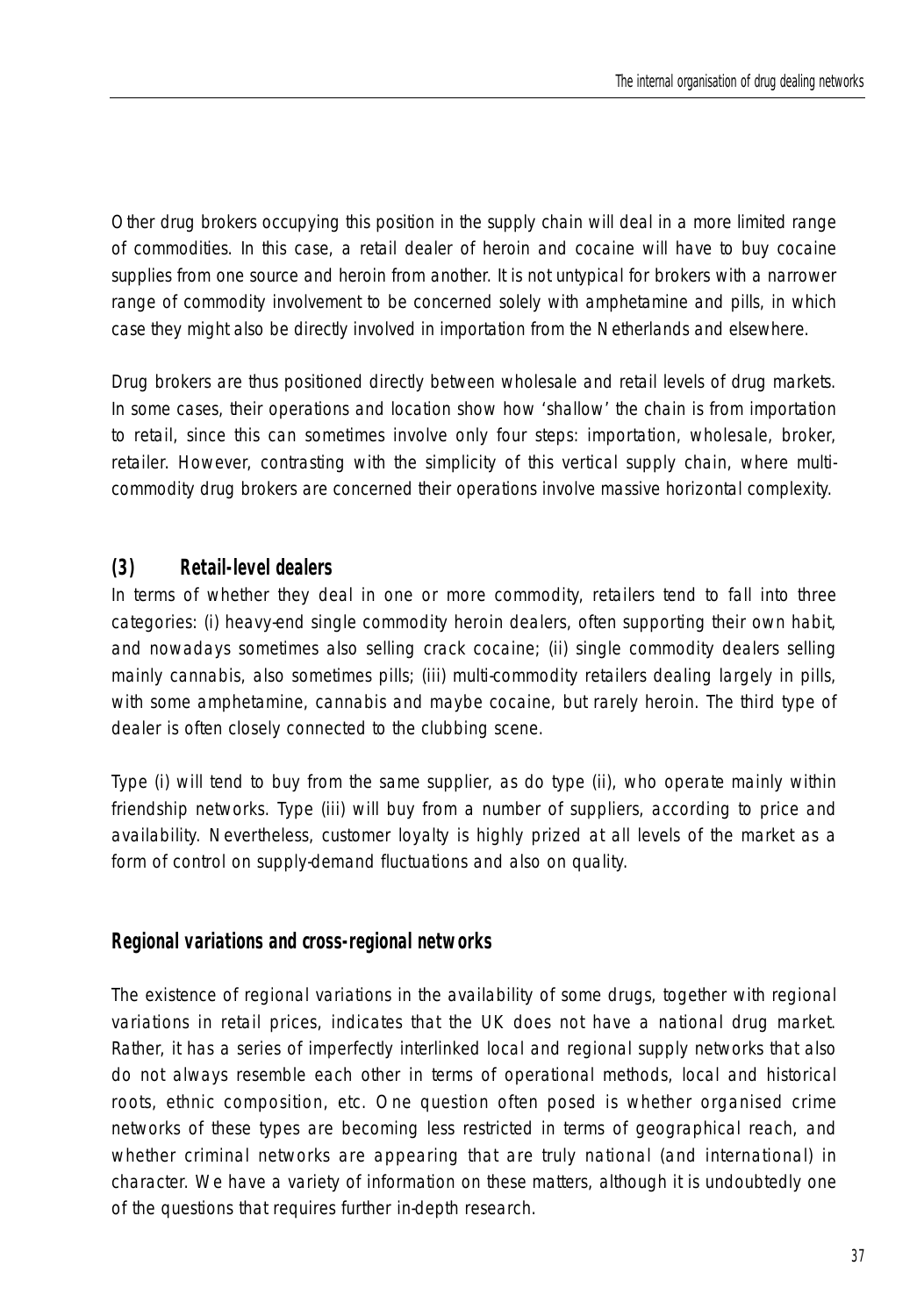The parameters of drug markets do not coincide with the territories upon which British organised crime groups have traditionally been based. Traditionally, the criminal enterprise known as the 'family firm' was extremely local in its membership, composition and sphere of influence. Drug markets could never function solely on this organisational base, and it is arguably the increasing role of drugs as valued commodities within criminal enterprise that has had most influence on the changing nature of the family firm.

We have already noted some of the hybrid forms of network that have emerged within the drugs middle market, operating on a cross-regional basis while also bearing the imprint of family and kinship ties. More generally, the market has demanded that they adapt by building upon the embedded ties of family and neighbourhood to enable more businesslike, arm's length relationships in market-defined territories that were previously regarded as hostile (Hobbs 2001a). Indeed, long established family firms, some of them nationally known 'brands', were constantly referred to in law enforcement interviews, often in relation to middle market enterprises located in territories far from their home base. For instance a London family linked to dealing in Yorkshire, a Liverpool family firm linked to cocaine distribution in the North East of England, and a Yorkshire family also linked to distribution networks in the North East.

In terms of Britain's major cities, London has traditionally held a pre-eminent position in terms of the supply and distribution of drugs in the UK. There are signs that this has begun to change somewhat, although where heroin is concerned, London remains vitally important because of the networks of Turkish importers and wholesalers who predominantly live and trade in London and South East England. As a consequence, the operational effectiveness of policing directed against the heroin trade in London has implications for the whole of the UK heroin economy.

Rivalry for the status of Britain's 'second city' in drug terms probably rests between Liverpool and Manchester. It is clear from a variety of evidence that Liverpool is a city that houses a number of key drug enterprises impacting upon the rest of the country. Several of these enterprises are associated with long-standing firms that had been in existence for several generations, and that are understood by both perpetrators and law enforcement personnel as 'brand-names' to signify high levels of competence and seriousness. They have positioned themselves in the supply of ecstasy, cannabis, amphetamine, heroin and cocaine. They have links as key customers of the London-based Turkish heroin networks, and among their other business links, they purchase bulk amphetamine from a Midlands supplier to whom they also supply cannabis. However it is in the cocaine market that Liverpool criminals appear to have established a major foothold, with possibly a strategic role nationally. It is interesting that it is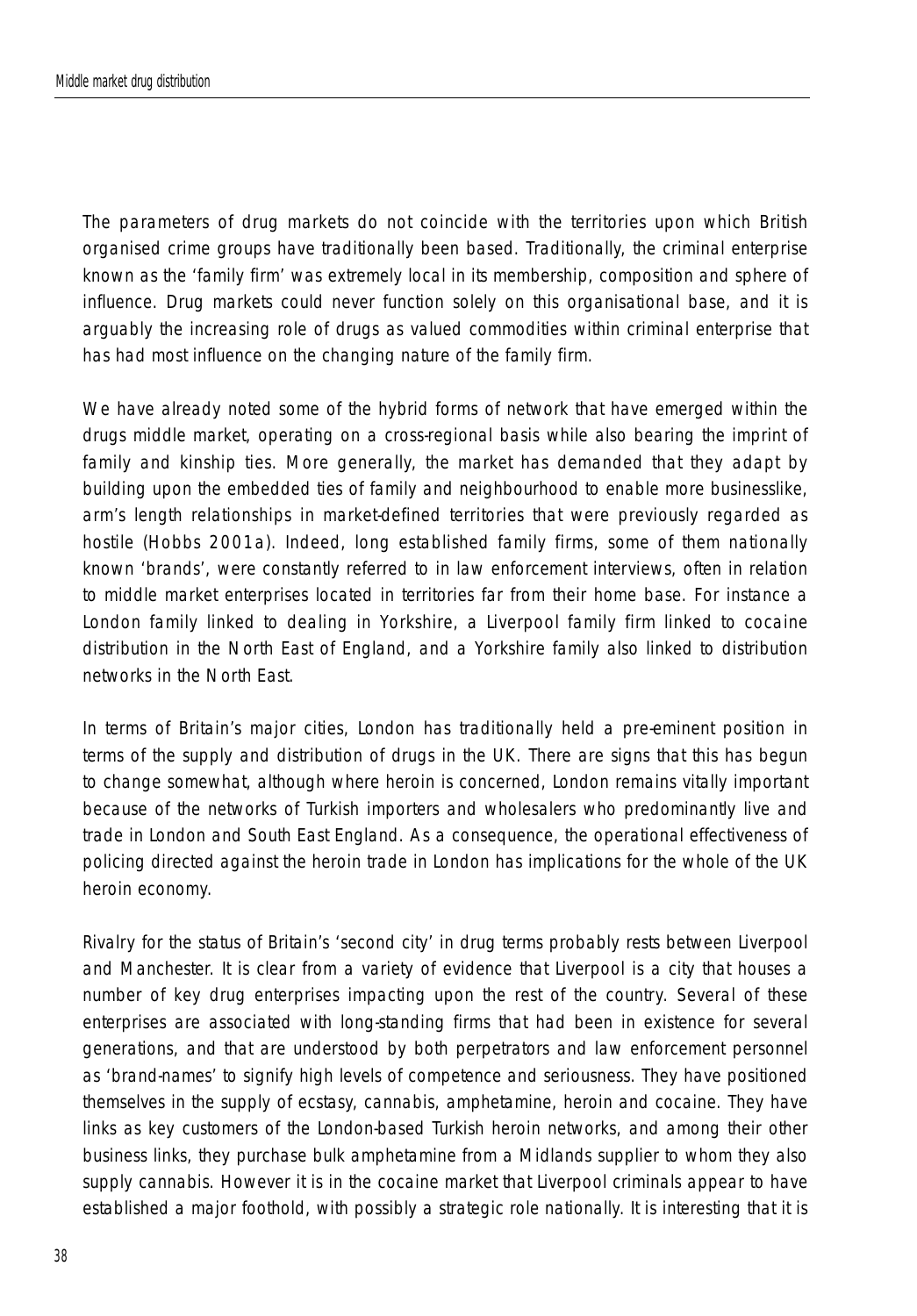Liverpool networks that have acted as brokers in the establishment of a cocaine market in the North East of England where, until very recently, cocaine was virtually unobtainable and there was little market demand. Cocaine availability has only recently become noticeable in this region, at what would appear to be a low street price of £35 per gram. Law enforcement interviews also indicated that Liverpool expertise has taken a number of forms, including the re-location of networks originating in the North West of England in areas significant to the importation of cocaine, in particular south coast ports.

While our impression of Liverpool's involvement in the middle market is one of a well established series of networked entrepreneurs operating within complex systems of brokerage, other cities assume significance due to the apparent lack of an established 'underworld'. As a result these cities are vulnerable to drug brokers who have established themselves elsewhere, and who arrive to set up new hubs and branches of their enterprise. This kind of development poses problems for law enforcement agencies that are unlikely to possess in-depth local intelligence on such transient systems.

The drugs market in other cities has been typified by multiple neighbourhood-based enterprises working in loose co-operatives, seldom involved in conflict but with good working arrangements with suppliers around the country. These, too, can find themselves vulnerable to violent predators from outside the city. In one outstanding example, these predators had been displaced from their original base by law enforcement activity, in another by violent conflict in their own city. These mobile predators either set up business on their own, or more typically they establish alliances with home-based brokers, which they can enforce because of their 'muscle power'. In a later chapter we describe how criminals with well-established violent reputations can use their potential for violence to fashion new forms of network.

A further form of variation between cities and regions is the effect of policing strategy on criminal opportunities and networks. One city was mentioned regularly as an 'open' city with no long-term family firms or 'underworld'. More recently, it had experienced considerable difficulties within the organisation of the police with the effect, some alleged, that the local drug market was largely un-policed. It was claimed that this had led to a drop in the price of heroin, not only in that city but also in the surrounding region. It had become possible for dealers and brokers around the region to collect relatively small quantities of drugs every few days and thus reduce the risks inherent in picking up large quantities every couple of weeks. It is necessary to use caution with this information, since it does not strictly accord with our more general observations on price stability, and while police in the city were sensitive to our enquiries because of their internal problems, it is also possible that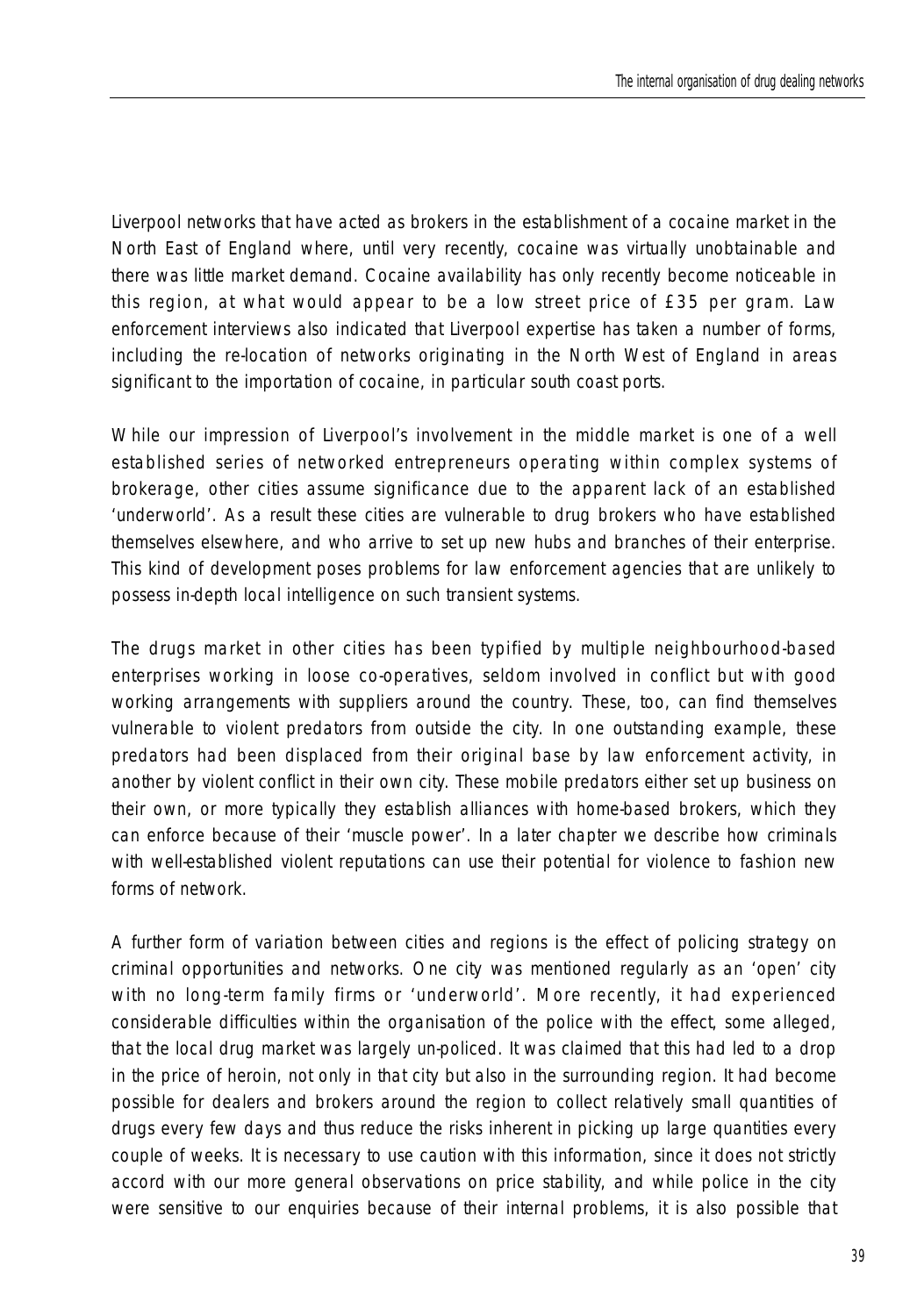other police forces in the region were seeking a scapegoat. Nevertheless, the impact on the middle market of law enforcement strategies is an important consideration. The workings of drug markets are in many ways no different from legitimate economic activities, where the lowering of trade barriers or regulatory controls would be expected to have considerable impact.

The strategic importance of geographical location in the generation of the middle market is another issue that has emerged from this initial phase of research. Indeed, some rather unusual patterns are found, which require us to understand drug markets in ways that depart from conventional, metropolitan-focused ways of thinking. For example, enforcement agencies frequently mentioned two medium-sized towns, one in the North of England and the other in the Midlands, where drug-related criminal enterprises seem to have attained a level of importance and stability that surprised us – possibly related to each town being conveniently situated close to a major port, with links by both the rail network and motorway systems to North and South, together with easy cross-country East-West motorway links. It is possible that for these kinds of reasons, seemingly unlikely locations might develop a significant role as a warehousing and distribution hub.

Ethnicity also plays its part in establishing regional variations, especially where different nationalities originate from source countries. We have already noted the controlling function of North London Turkish smugglers in the heroin trade. There are also indications of ethnic Turks located elsewhere in Britain, with links to London wholesalers and middlemen, operating as brokers in the middle market. There is also evidence that South Asians have positioned themselves in a highly profitable and strategic role in the heroin distribution system in the North of England, buying in bulk from Turks, adulterating their product fourfold and re-packaging before sale in kilo loads.

In other ways, however, the importance of ethnic links to source countries and international supply systems might be diminishing. The evidence is limited, but there are some indications that middle market drug brokers from different regions are leap-frogging the existing networks of importation and wholesale by buying direct from warehousing systems in Holland and Belgium, and importing drugs on their own behalf in smaller loads. There is some evidence that ethnic Turks are becoming reluctant to take that final step across the English Channel, preferring to sell heroin stored in mainland Europe to customers with their own transportation who are prepared to work on a 'collect' basis. These kinds of middle market 'short-cuts' are probably better established for cocaine and synthetics, and could become a growing trend. If so, then regional variations in the middle market could begin to evaporate.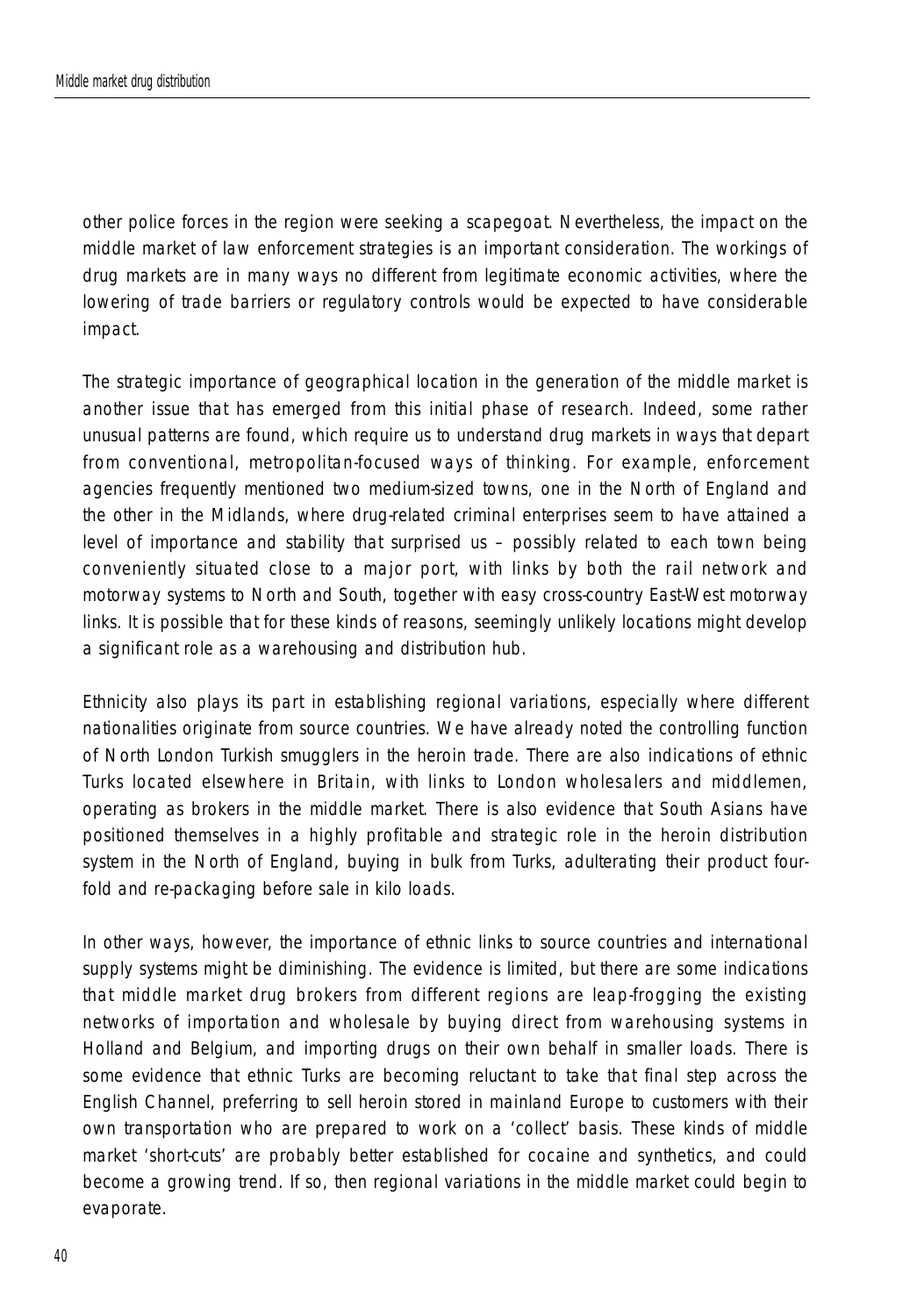## **5. The role of violence**

Violence and a range of intimidatory devices run through the middle market like a thread. In illicit markets violence is ultimately a resource to ensure contract compliance, principally as a means of ensuring that creditors do not default on debt.

It's part and parcel isn't it? It goes with the business. If you can't pay up for your drugs, what else can they use? (Male, age 36 years. Source: prison interview)

Many of those featuring prominently in middle market drug dealing networks bring with them prior reputations for violent action. These reputations might have been acquired through their involvement in non-drug-related activity – for instance, robbery and aggravated burglary, non-instrumental crimes such as football hooliganism, or through legitimate or semi-legitimate occupations such as bouncers or club doormen.

I've known quite a few... the type of people you don't cross. It's a hard life, it's a dangerous business, but I've never seen people taking liberties. If you're involved in this scene you know the rules, if you break the rules you get hurt. Simple as that... it's the threat of violence that keeps people in line. (Male, age 36 years. Source: prison interview)

The potential for violence is therefore always an implied threat in such business relations, although the actual levels of violence are lower than often assumed in popular images of organised crime. Even so, there are individuals and networks within the drugs trade who will resort to extremes of physical violence, or its threat, in order to impose their will and to maintain both internal discipline and their market position.

One established network is organised around a principle member who maintains internal discipline through both threats and actual violence. He and his group have been known at different times to use verbal threats, intimidation, assault, stabbing, kidnapping, torture and shootings in order to maintain competitiveness in the face of threats or perceived threats from rivals or associates, and in the case of jury nobbling, against members of the public. (Source: NCIS)

There were also middle market dealers, however, who made it clear that they walked away from violent conflict as a matter of business principle.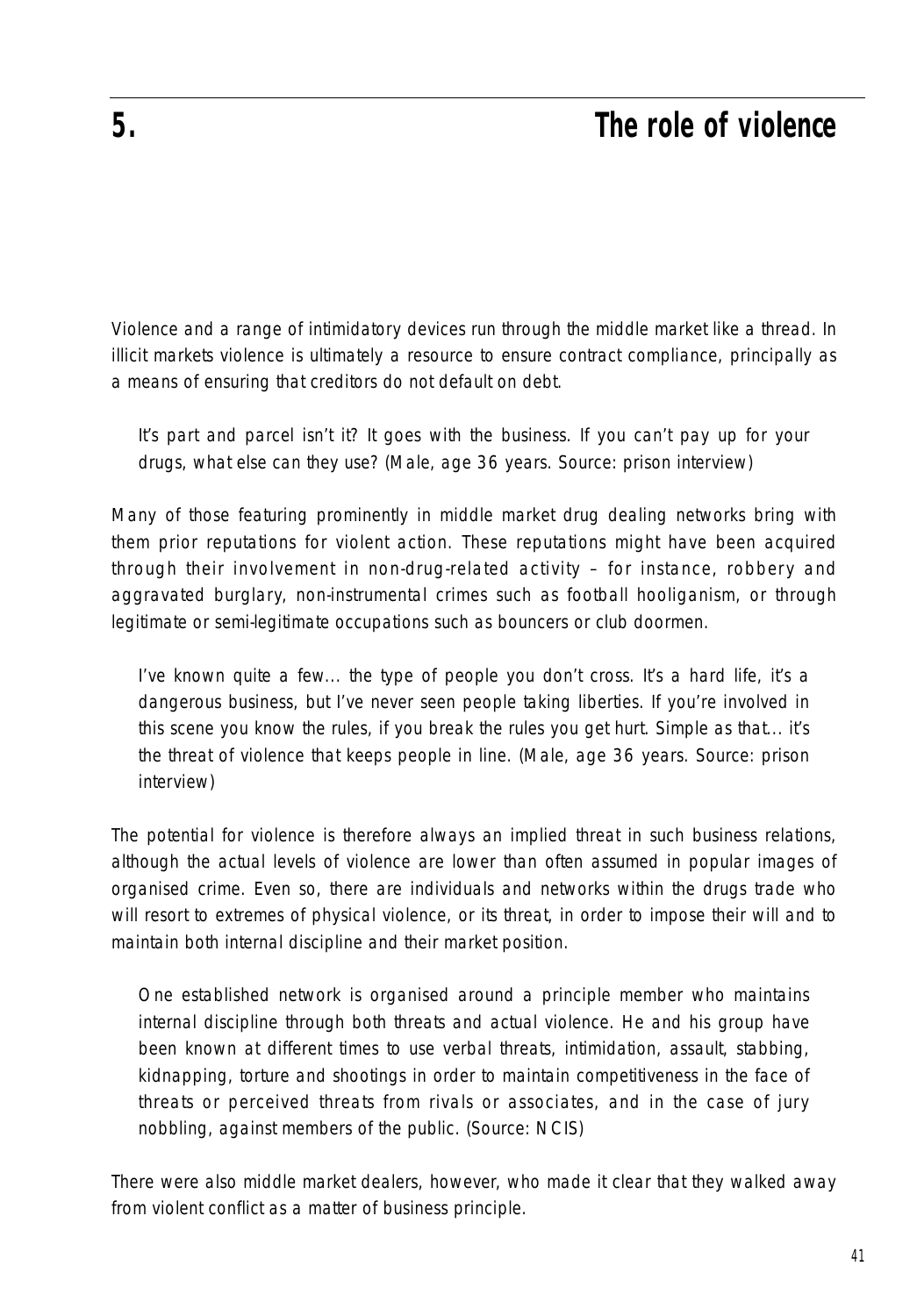One man who worked as part of a two-man team who bought cocaine in one kilo loads and distributed this through runners in ounce and multi-ounce units said,

It all depends how you conduct your business... I've seen people going on, "You fuckin' this, you fuckin' that, don't let me down or else bla bla bla". All we used to say was "Listen, here's what. You let me down then you don't get it again". Simple as that. Don't even come knocking on the door. But none of this I'll threaten to do this or that... That's what makes people more on edge, and if they're on edge they can do silly things... They always say don't be scared of the hard man, be scared of the frightened man... So "try to keep people sweet" I see as the best way. (Male, age 31 years. Source: prison interview)

Yeh, you get chancers, rip-off merchants, people who fuck up with the drugs or the money... You always do in this business.... It's not worth getting involved. So a guy owes me a grand? I can turn that round in a day, no sweat, in a few hours. Why go hunting the mug down to give him a good hiding? Wasting time? Time's money, just get back to work making money. Like I say, it's not worth getting involved. (Male, age 34 years. Source: prison interview)

Overt violence within the drugs trade, as opposed to the threat of implied violence, is a category of transgression best understood as a result of *market dysfunction* and *instability*. While drug markets (i.e. supplier-purchaser relations) are functioning and drugs are being bought and sold, not only is there no need for violence because everybody involved is making money, it is to be positively avoided. Violence and killings attract police attention and leave traces, as well as attracting retaliation. Violence is therefore strictly 'bad for business'.

As one experienced middle market trader explained, who had spent 20 years in drug trafficking, purchasing as much as 100 kilos of cannabis weekly direct from importers and distributing it in smaller loads through a network of runners:

The drugs business is a non-visible crime. As long as you're out there doing the business, nobody knows what's happening. As soon as violence or something occurs, it's brought out into the open. Big problem. That's the last thing you want.... Business has to stop. (Male, age 45 years. Source: prison interview)

This is a position quite opposed to the common reactions of politicians, the mass media and police alike who tend to regard violence as a signifier of 'gangland' organised crime, working according to principles far removed from those of orthodox economic activity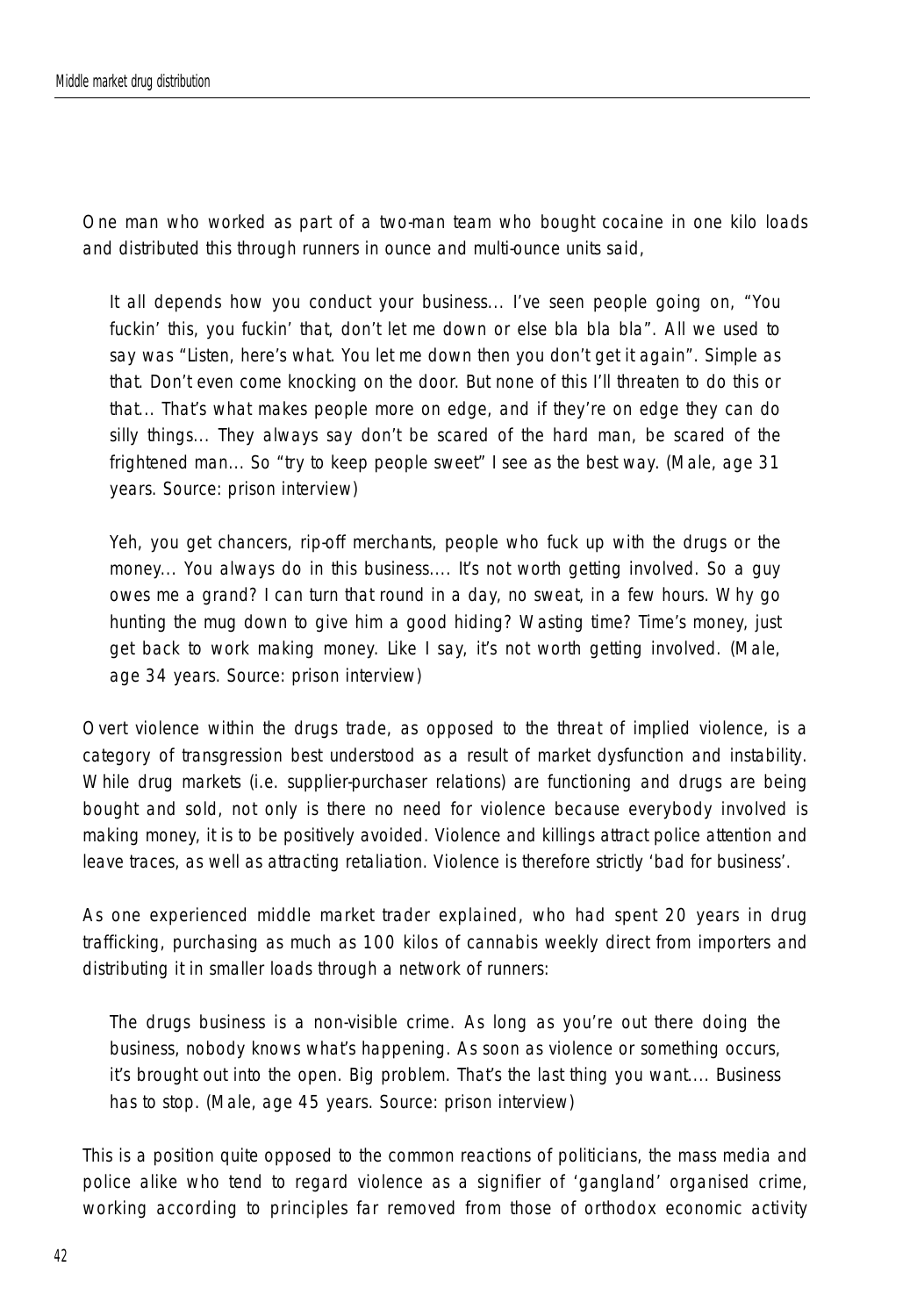(Hobbs, 2001b). The alternative view, as advanced by Block (1983), is that an increase in violence can be an indicator that law enforcement is having a disruptive effect upon a serious network: "When networks break down through the intervention of an outside agency... information becomes a highly important and therefore dangerous commodity. In a volatile situation the key decision is whether to buy leniency or safety through informing... Increased violence is among the inevitable results." (Block, 1983: p. 235).

Illegal enterprises are unable to turn to state agencies for protection or to enforce debts (Reuter, 1983). They therefore rely on trust, albeit often reinforced by the threat of potential violence. Where trust is fragile, or where it breaks down completely, violence is then a highly valued resource that is utilised to ensure that transactions are honoured and completed. It seems more likely to be utilised in the form of intimidation, however, keeping actual levels of violence lower than often assumed in popular images of organised crime.

We find little evidence for 'turf wars' in the middle market, understood as violent conflicts over geographical territory. The notion of territory in this economic zone is largely meaningless. We have collected some testimony of localised threats and violence of this kind, but it is not conclusive and seems usually to involve relatively small-time players. Where more serious operators are concerned, their anxieties are organised around 'market territory' rather than 'geographical territory'. That is, dealers who either attempt to underprice the sale of drugs at a given level, or those who attempt to 'leap-frog' above their suppliers and to move to a higher level.

A man who was selling several thousand ecstasy tablets per week, plus quantities of cocaine, amphetamine and cannabis, was approached by other dealers. 'They were sort of competitors, and I got warned off to be careful because I was selling the stuff so cheap... But I sold at what I thought was fair, and I was turning money round, making money. You know, if you rip people off they don't come back... But there were these other dealers, and I got warned off. The first time I didn't take no notice of it, but the second time they warned me about it... I was going to get sliced, get beaten up badly, whatever.' (Male, age 30 years. Source: prison interview)

What seems to be a recent innovation is kidnapping and hostage-taking, forms of violence that are more frequent than might be assumed, and where the victims have no interest in reporting such incidents to the authorities. Kidnapping can be seen in part as complementing the established use of violence and intimidation to counter threats to middle market competitiveness. This activity may take a number of forms. The most obvious is to enforce contractual arrangements and the payment of debts.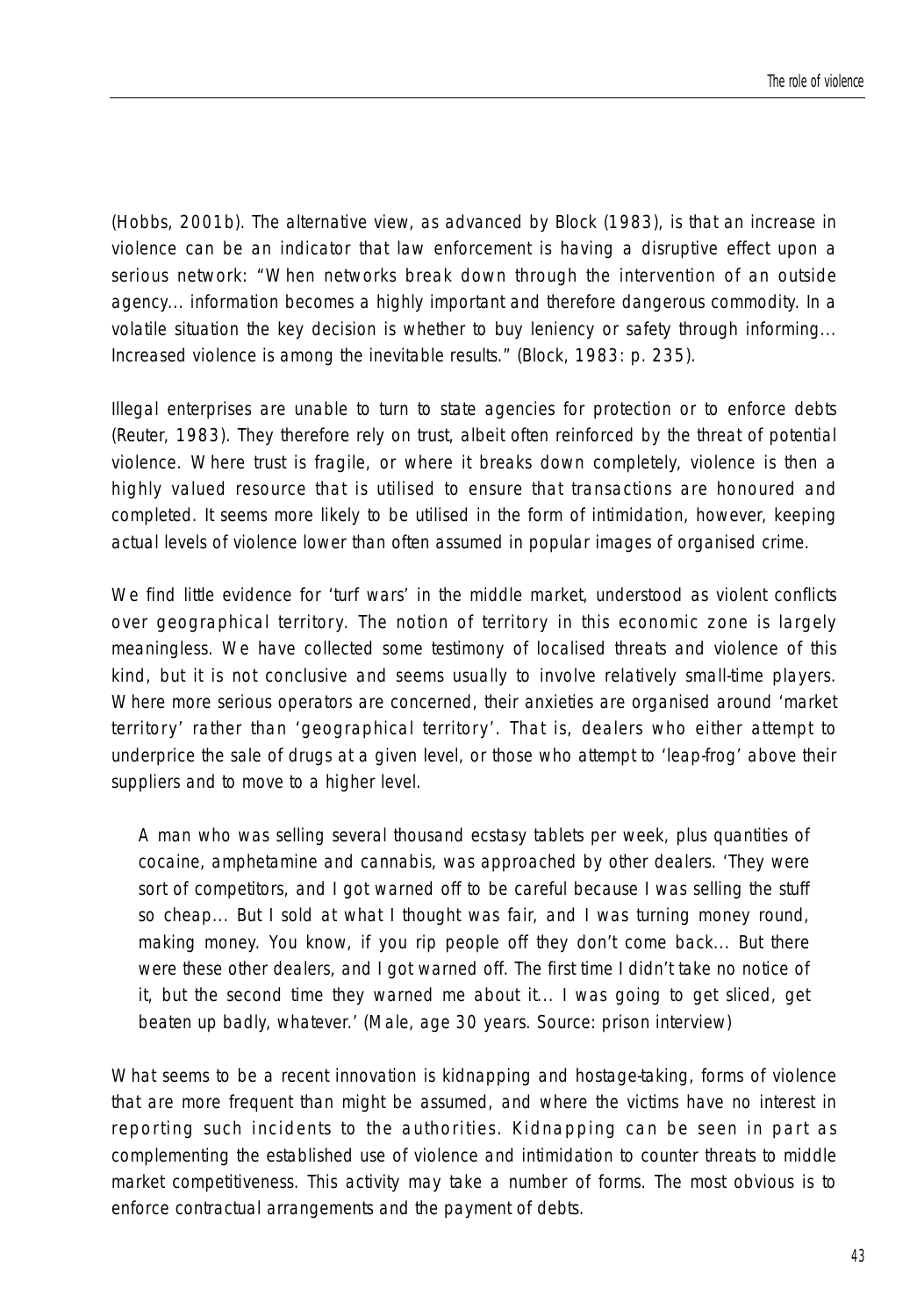Examples were reported to us involving people operating at quite high levels of importation, both Colombian cocaine trafficking and Turkish control of heroin importation. Non-payment of debts had resulted either in the individual being kidnapped until family members get the money together or members of the individual's family being kidnapped until payment is made. In regard to the latter, cases have been reported of family members back in Colombia being held hostage until someone based in the UK secures the necessary funds for release. (Source: HMCE; Metropolitan Police; NCIS)

A key associate of a middle market group owed money to senior members of the group. He was met in a pub and, despite offering to pay the debt, he was taken to the countryside where he was held captive and severely beaten with both of his hands broken. He was later found, badly injured and naked, rolled up in a carpet at the back of a fish-and-chip shop. He remains part of the same middle market network. (Source: Police)

A financial dispute between an importer and a wholesaler resulted in the importer being kidnapped and held hundreds of miles from home until the debt was settled. In another case, a London-based dealer received £140,000 from a powerful family firm for a supply of heroin that was never delivered. He was kidnapped and threatened with murder if the money was not returned. The problem was eventually amicably resolved by the intervention of powerful overseas heroin suppliers. (Source: HMCE)

There are also reported cases of this kind of 'hostage taking', where motor vehicles, usually expensive four-wheel-drive models, have been captured and held until the required payment has been made.

Kidnappings can also be used as an extortion device to extract funds from rival dealers. This is not debt collection by other means, but a form of robbery against targets likely to be holding large amounts of cash and/or drugs and who are unable to turn to the police for assistance. As Jacobs (2000) has shown in his study of drug dealers as victims of robbery, dealers are highly vulnerable to this kind of attack, whether involving kidnapping or not.

A very active and successful Midlands dealer acting as a conduit for heroin importation and supplying Asian dealing networks in the North West of England was targeted by some London-based criminals. One of his houses was raided and ransacked and his partner assaulted. On this occasion hundreds of thousands of pounds were being stored in plastic bags in the attic of one of the dealer's relatives in a nearby house. (Source: NCS)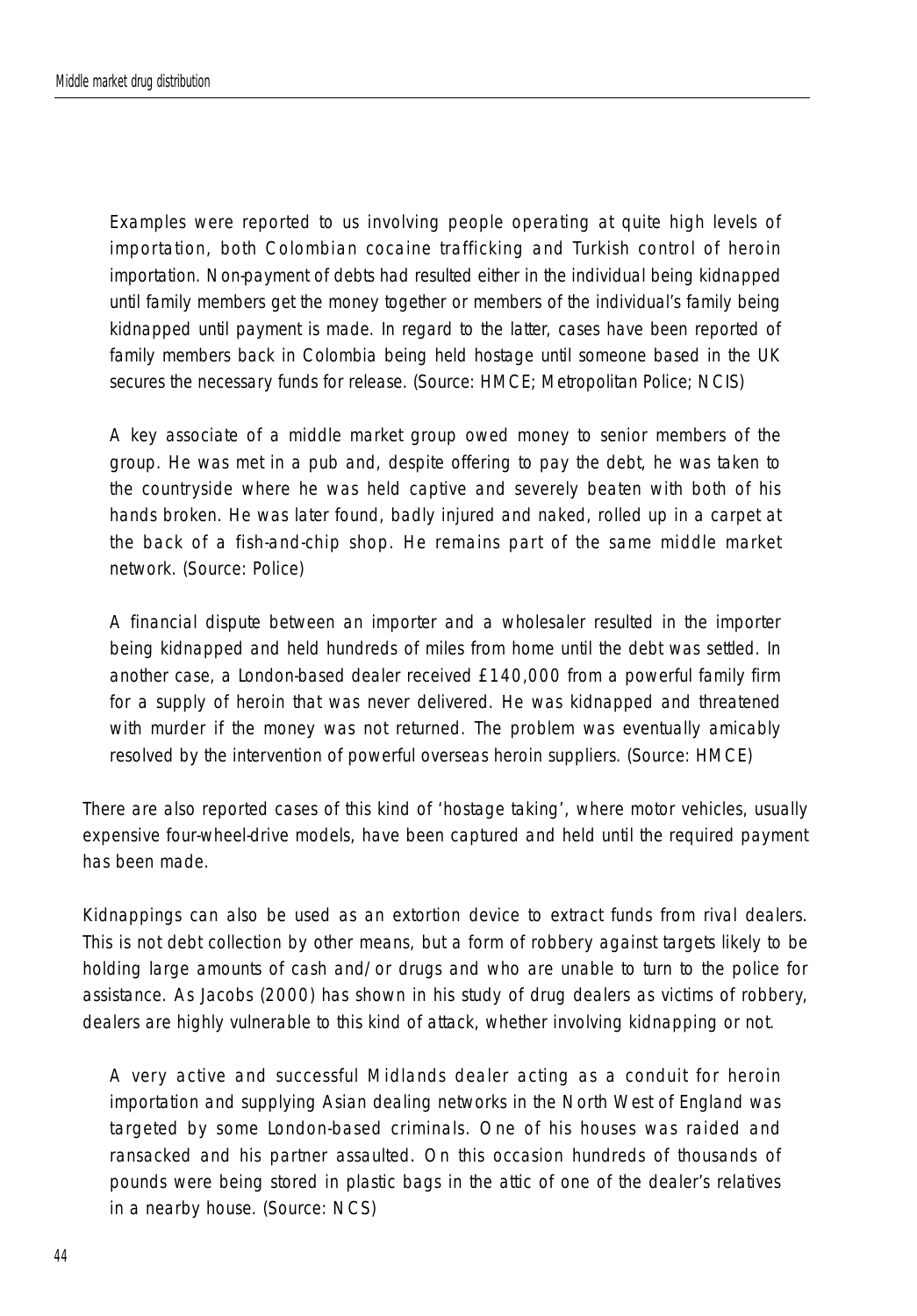In one area of London where drugs have become a significant issue within the Bengali community, younger Bengali gangs have recognised drug dealers as lucrative targets and have become involved in arranging kidnaps. Older members of the Bengali community with established reputations are sometimes called in to resolve these conflicts. Within London's Turkish community, drug-related kidnaps are also not uncommon. In one case, two men heard on the grapevine that a known acquaintance was looking after several kilos of heroin for a third party. They visited their acquaintance, and used violence against him until he revealed where the drugs were concealed, and stole the heroin. A short time later, on learning that the third party to whom the drugs belonged was a highly respected Turkish wholesaler with a reputation for violent retribution, they returned the money that they had obtained for selling the drugs rather hurriedly. (Source: field interview; Metropolitan Police)

There are finally aspects of kidnapping and torture that, although they might target individuals who are seen to have broken 'unwritten rules', cannot be usefully understood in terms of economic rationality – either debt payment or extortion. These sometimes involve trivial sums of money, and are an intimidatory device to reinforce violent reputation.

A man who had defaulted on a drug debt was kidnapped, humiliated and tortured. The man had not owed a particularly large sum of money, and was known as something of a small-time loner who was unlikely to be able to call on 'back up' to exact retribution. He was thus a convenient target on whom to 'make an example'. He was beaten on the arms and legs with iron bars, made to dress in women's clothes and apply lipstick to himself, and various objects were inserted in his anus. Photographs were taken of his humiliating circumstances and then shown around to local people with a clear message: 'This is what happens if you mess with us'. (Source: NCS)

While this kind of theatrical violence might have an instrumental character, in reinforcing both internal and external discipline, it also has an expressive function whereby violence is celebrated as an end in itself (Katz, 1988). There is a danger in presenting violence in drug markets as purely rational, either as a means of exploiting lucrative targets for robbery or regulating an alternative economy (Furstenburg, 1969). Such a view stresses structure and hierarchy, potentially ignoring the more flexible and even chaotic nature of drug networks. When these webs of relationships are untangled, violence can often acquire personal as opposed to structural characteristics and aims. The expression of macho status within many of the environs that overlap with the drugs middle market should not be overlooked, for the middle market is a social as well as an economic system, and is based on a highly competitive mandate that pervades both the commercial and personal lives of participants.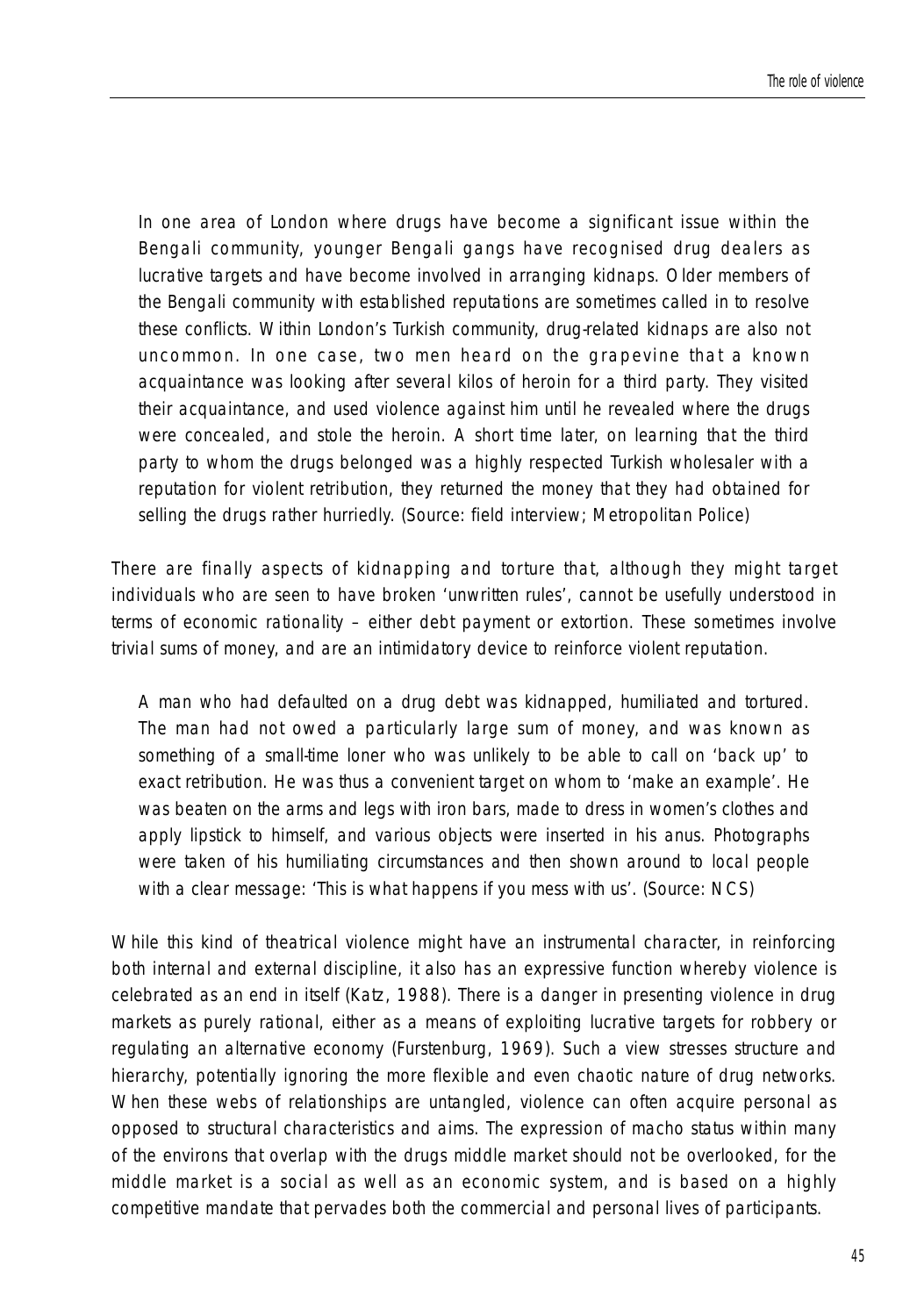This kind of expressive macho violence coupled with drug markets has become associated in recent years with Jamaican gangs, which are discussed below, but has a longer history in terms of white indigenous criminality (for example, the Krays). It is a point at which business principles become confused with ego. It is once again a point at which violence is a consequence not of rational attempts at the control of markets, but the breakdown of trading principles.

A note on black-on-black murders that have often been linked in public discourse with the crack cocaine market seems in order, especially in view of the high profile that these kinds of murders have assumed, chiefly in the London area. While some of these murders have involved rivals in the drug trade, the weight of evidence available to us suggests that they are more likely to be of a non-instrumental nature arising from macho cultural values and extreme sensitivities to status and 'dis-respect'. We do not wish to minimise the corrosive impact that such murders might have on the black community, or the serious impact that they have on police resources, but to define them as 'drug-related' is to misrepresent the character of drug-related violence.

It is equally important to stress that these kinds of violent machismo do not reflect any specific cultural or ethnic predisposition. Violent forms of masculinity have attracted considerable attention in recent years within criminology (Jefferson and Carlen, 1996). Values of machismo are found amongst all ethnic groups, and find expression within the drugs middle market as elsewhere, whereby perceived insults and affronts to self-esteem can lead to violence that has no economic rationality and can be entirely dysfunctional.

Mr. G. was a middle market drug broker from a white working class background who ran a highly profitable business and had successfully circumvented law enforcement efforts in the past. For example, a couple of years ago an associate who acted as his runner had been arrested in possession of approximately £200,000 of Mr. G.'s drugs but he had bounced back. He had good working relations with dealers operating at a similar level to himself in his locality, but was involved in some kind of personal feud with a local club owner Mr. K. who had thrown Mr. G. out of one of his clubs, telling him 'You can't come here, you don't belong'. Infuriated by this insult, Mr. G. arranged for one of Mr. K.'s junior partners to be shot in the legs. In the pandemonium that ensued, several of Mr. G's associates were arrested and investigations led to the arrest of Mr. G himself, most of his other known associates and co-dealers, and the seizure of substantial quantities of drugs and cash. (Source: NCS)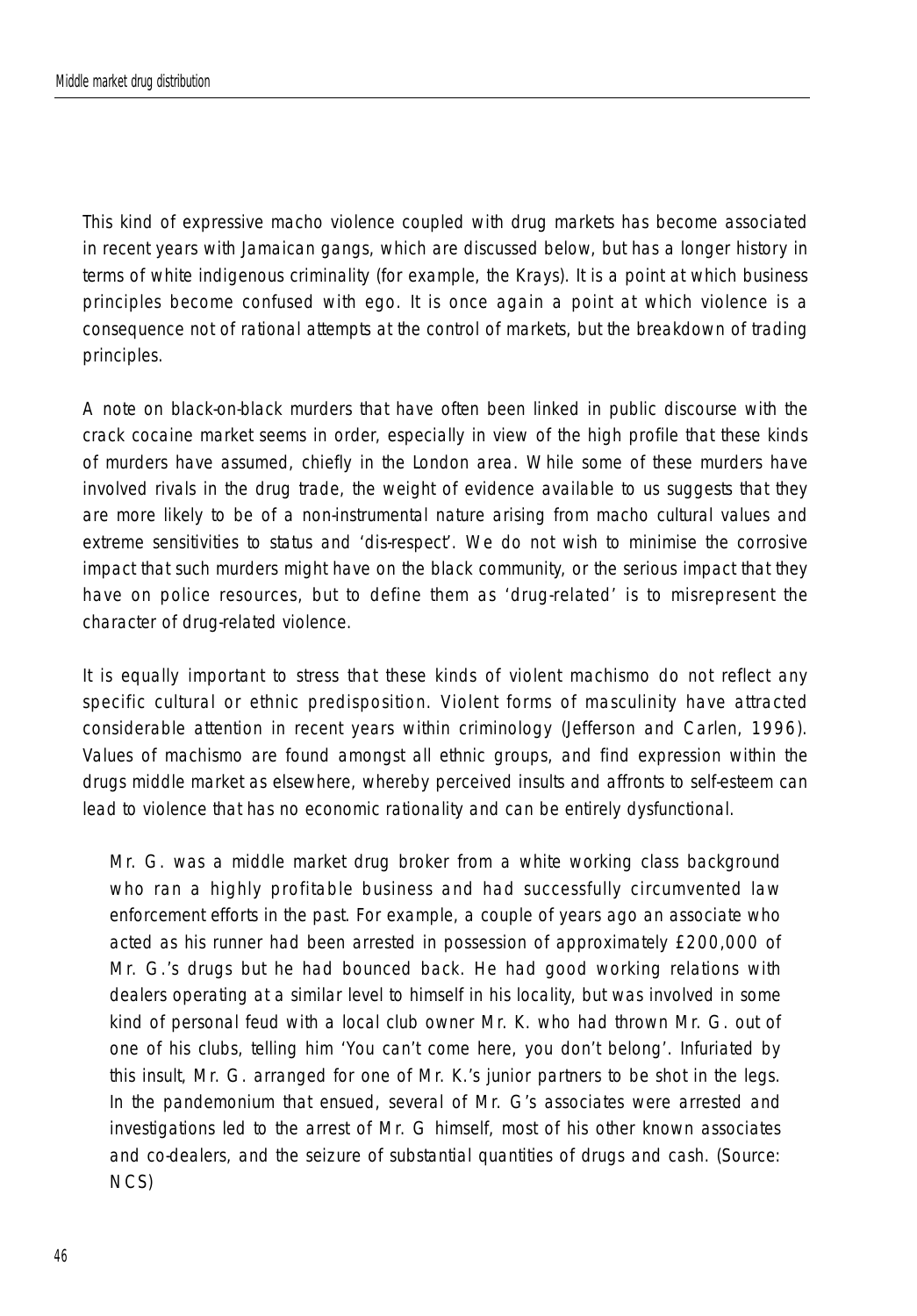In conclusion, in spite of violence being pervasive in drug markets as an implied and intimidatory force, its role should not be over-emphasised. Under normal circumstances, drug markets operate according to business principles. For example, it is frequently reported that if drugs received are not of the required standard – cannabis or ecstasy of poor quality, or amphetamine base that was too 'runny' – they will be passed back to the supplier who will rectify the situation.

There are of course 'chancers' and 'rip-off' merchants who will attempt to capitalise on the fact that drug markets are not subject to legally enforceable contracts. Examples from the field include straightforward extortion and robbery from drug dealers known to be holding large quantities of drugs or cash. Systems of 'taxing' drug dealers also exist in some localities, and this is not debt collection by other means, but an alternative to robbery. The presence of such predators lends a certain chaotic quality to drug markets that should also not be under-emphasised. Carefully organised intelligence and enforcement operations will tend to give the impression of drug market networks as tightly organised, well-run efficient organisations that are equally carefully planned. Such organisations undoubtedly exist. Interviews with imprisoned offenders, on the other hand, show how often drug networks are slipshod and also how arrests often result from carelessness, unforeseen circumstances, a departure from normal routines, and their downright bad luck.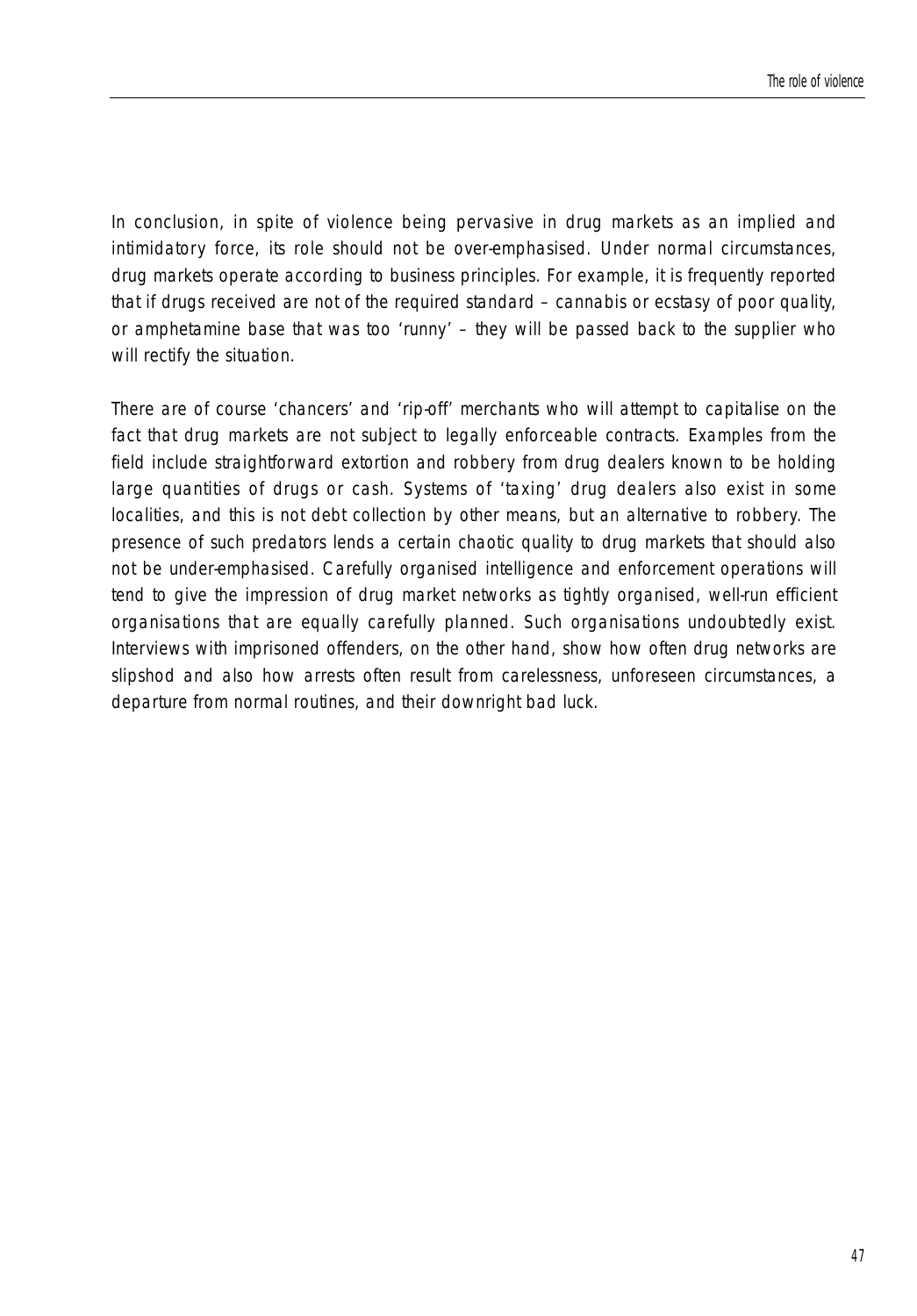Middle market drug distribution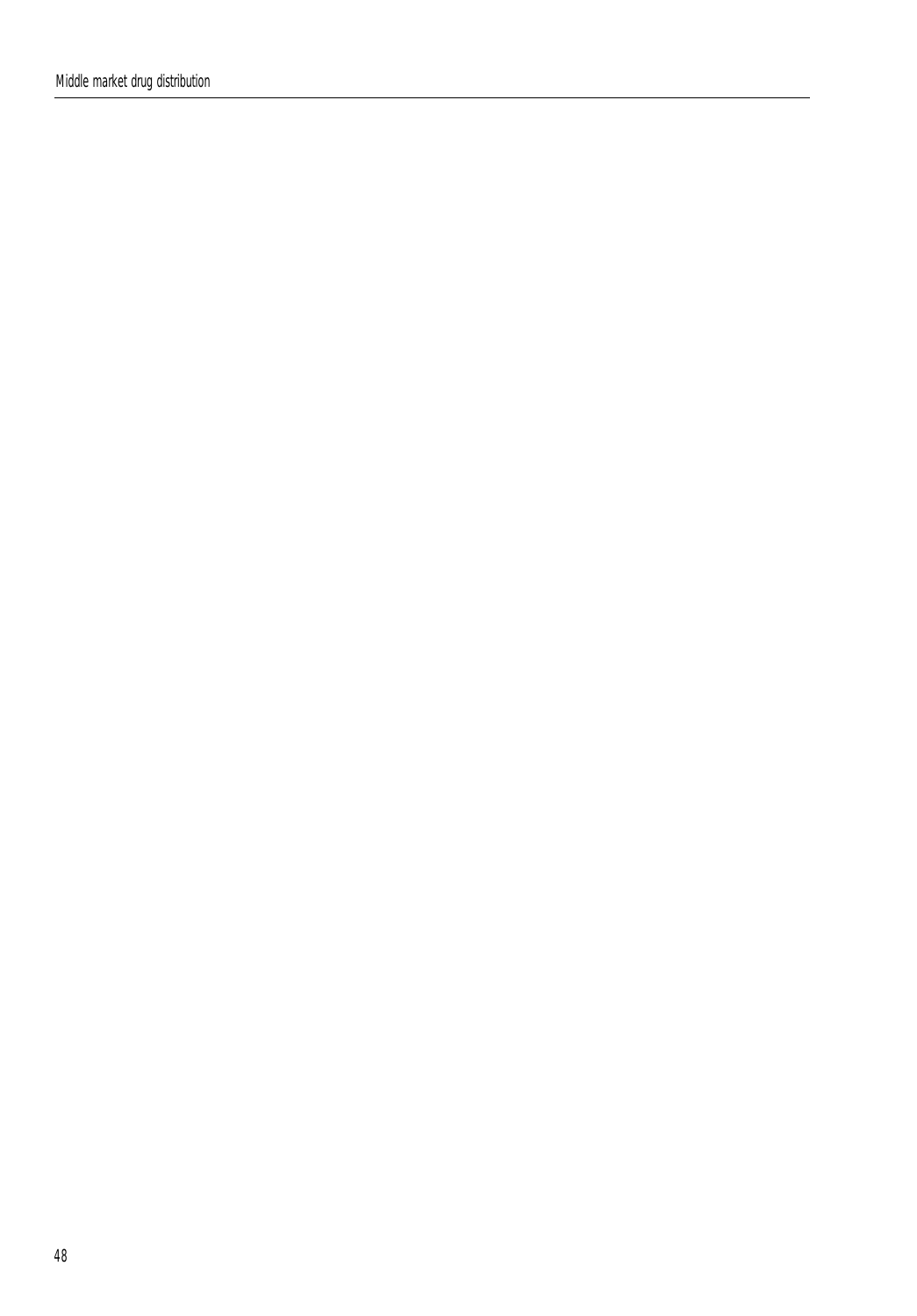# **6. 'Middlemen' and 'go-betweens': the strategic role of the middle market drug broker**

We have described both the external economic environment and the broadly hierarchical structure of drug markets, and some aspects of the internal organisation of drug dealing networks. One form of network that we encountered on a number of occasions, and to which we attach special importance we will call *middle market drug brokers.* This chapter describes in more detail how this vital connecting level of the middle market operates, together with other forms of 'middlemen' and 'go-betweens'.

## **Middle market drug brokers**

We have come across middle market drug brokers in several parts of the UK. Their operations are essentially local in scope, although their customers can sometimes make journeys of a few hours in order to purchase drugs. They supply to a regular customer base that largely involves retail dealers, or intermediaries sitting just above retail level. They purchase drugs in multi-kilo levels where heroin, cocaine, amphetamine and cannabis are concerned, and in terms of synthetics will purchase upwards of 20,000 pills on a regular basis. Some middle market brokers trade in all drug commodities, others operate within a more limited range. In more than one instance we have encountered drug brokers at this level whose main business was in cocaine, cannabis and synthetics but who were extremely reluctant, or unwilling, to deal in heroin. Others deal right across the range.

A diagrammatic representation of the strategic position of middle market drug brokers is offered in schematic form in Figure 1.

As an example of quantities and economic scale, an estimate of one middle market drug broker's shopping list every two or three weeks is as follows: two to three kilos of heroin; one to two kilos of cocaine; 30 kilos of cannabis; ten kilos of amphetamine base; 25,000 ecstasy tablets. This would entail a financial outlay over the same period in the region of £180,000 to £225,000. It is difficult to estimate the return on investment, given unknown levels of purity and adulteration, but it might amount to £300,000 to £350,000.

Middle-level drug broker networks such as this are crucial to the drug distribution enterprise. They are small in size and consist typically of a main person with the contacts to purchase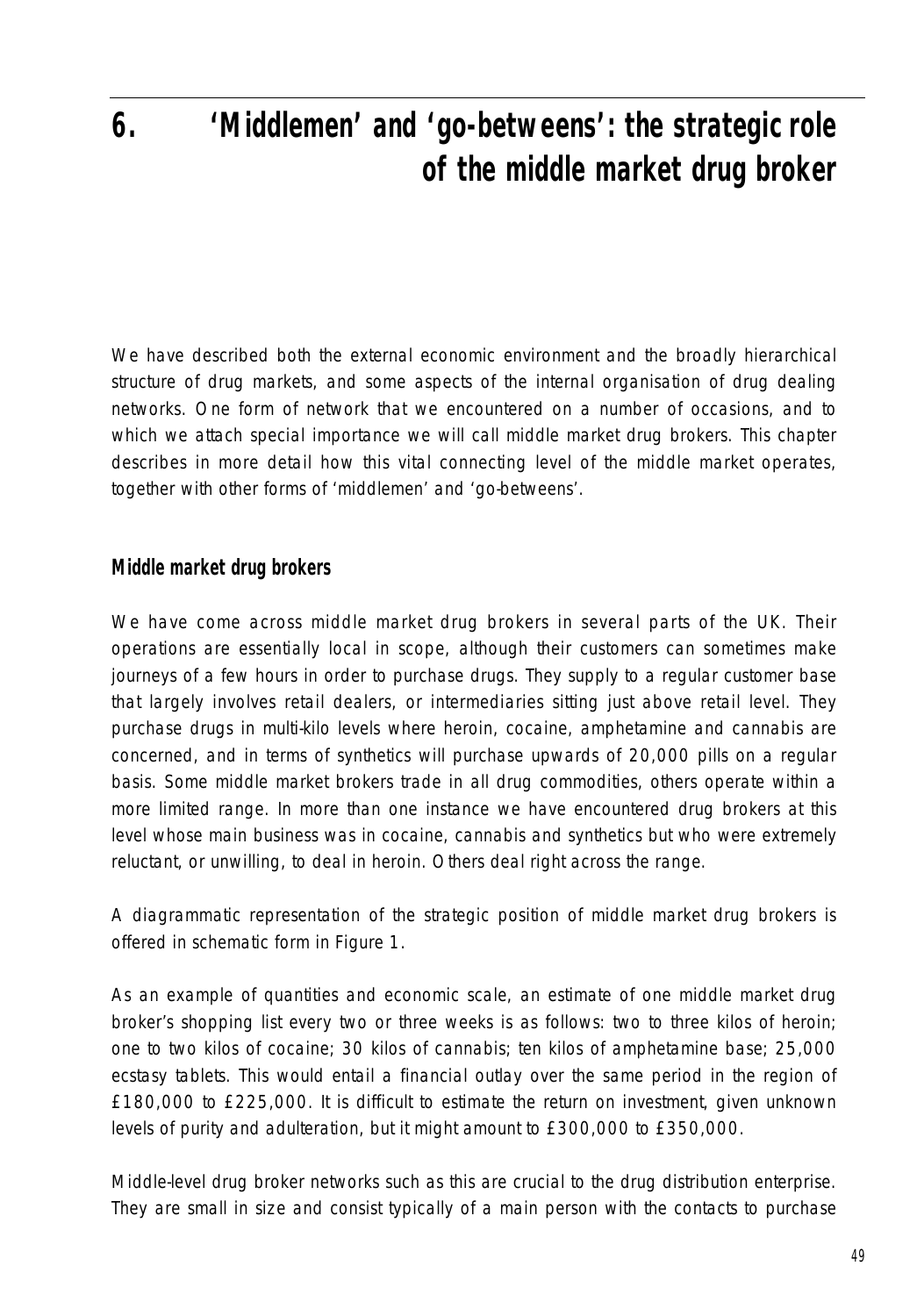

*Figure 1: Mediating role of the middle market multi-commodity drug broker*

supplies and who also handles the money, and a runner or series of runners who act on his behalf – either to deliver drugs to customers, to collect drugs from suppliers and their agents, or to deliver and collect money.

In one instance two drug-brokers at more or less the same level in terms of quantities purchased were operating from the same middle-sized town, with distinct business operations, separate warehousing systems and customer relations, but often cooperating in the purchase of drugs.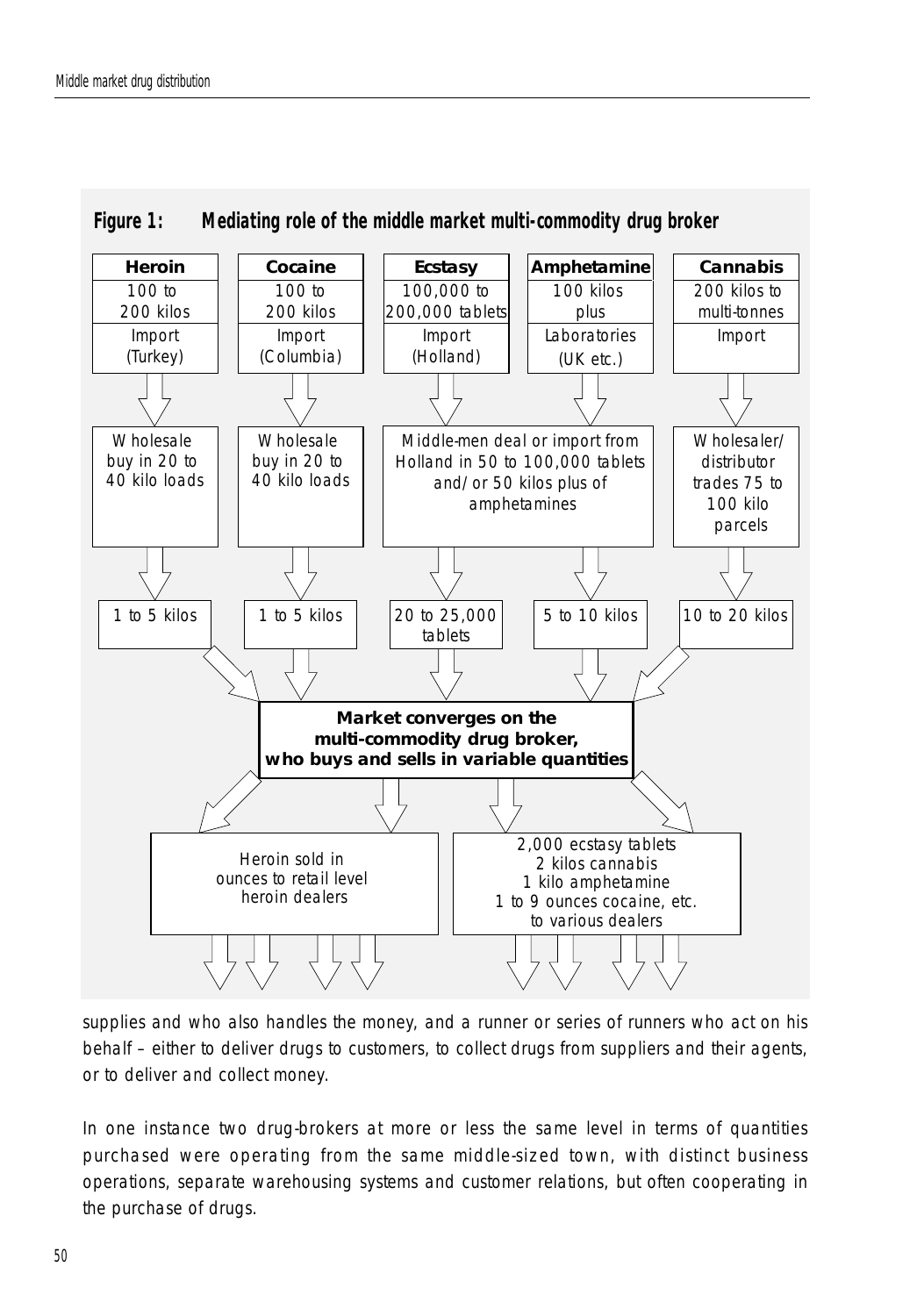Middle market drug brokers will sometimes be linked into the supply chain above them by business associates with specialised connections. For example, in the above case the two brokers collaborated in their purchases of cannabis but had to work through a third party who presumably took some form of payment for his brokerage services. Their heroin supplies appeared to be separate, although one broker bought the cutting agent (caffeine) that he used to dilute heroin from the other.

As already mentioned in an earlier chapter, where pyramid dealing hierarchies are shallow, middle market drug brokers typically sit two levels below importation and one or two above retail. We have only limited evidence of middle market drug brokers who are involved in importation, although it is clear that some teams that operate at this kind of level have direct links with intermediaries working for warehousing systems in the Netherlands, and that this might be a growing trend.

More generally, the strategic importance of their positioning is the way in which within drug markets characterised by vertical simplicity, their operations involve considerable horizontal complexity and multiple vectors linking not only different levels of the market but also different commodities from different supply sources to their varied customer bases.

#### **Brokers and runners: partners or wage labourers?**

The relations between the drug broker and his runner/s can assume a number of forms.

One variant is the form of financial arrangement between broker and runner. In one, the runner works for a consistent weekly wage, also being supplied with necessary equipment for the job, such as mobile phone and motorcar. In another he is paid per transaction, for example, £25 to deliver a kilo of base amphetamine. In a third type of relationship the runner accepts a quantity of drugs from the broker who wants a stated price back on the drugs, and the runner, in a quasi-entrepreneurial role, takes any profit that he can make over the stated price. Or, the runner might be given a small additional quantity of drugs to sell on his own behalf.

Another variant is whether or not the runner acts only on the instructions of the broker, or whether he has any independence in his actions. At one extreme, some runners are essentially entrepreneurs who generate networks of demand, first through friends and 'friends-of-friends', acting as a go-between for purchasers, taking their orders, collecting their money and obtaining quantities of drugs on their behalf from the broker. At the other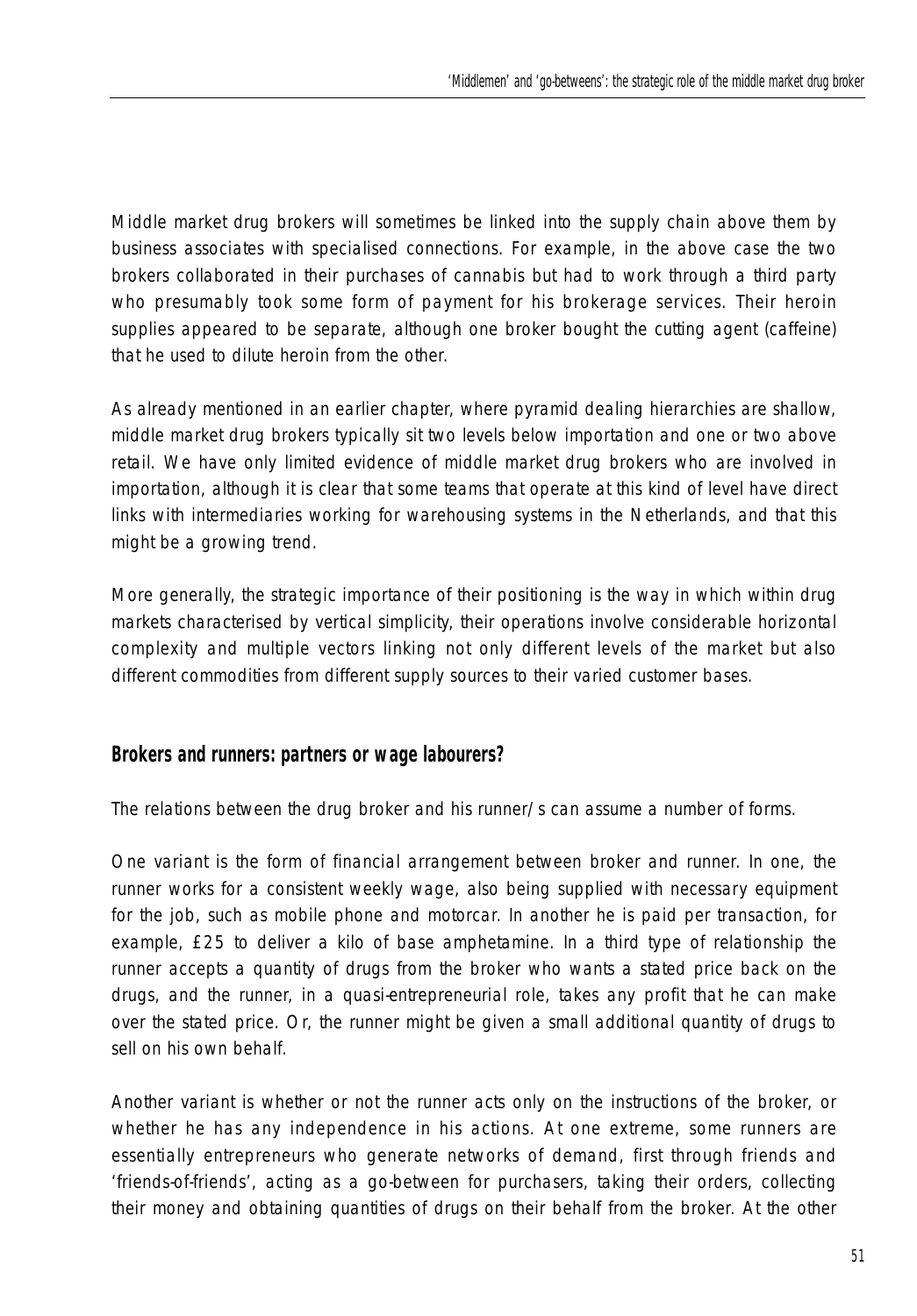extreme, the runner only supplies to customers known to him through the broker's networks, and the money will often pass by a different route. A third variation is the extent to which the runner has knowledge or sight of the extent of the broker's business.

Some brokers would have a number of people working to them, who might each occupy different roles as described above. In one case, a runner in his late teens focused solely on sales around the clubbing scene, whether direct to consumers or to lower level dealers. In the same operation, someone else dealt with heroin supplies, and the first runner had no knowledge of this side of the operation.

In a different case, a single runner handled all drug deliveries and collections for the broker on his telephoned instructions, and also stored drugs for him. This was quite an extensive business. Some of his customers were retail level heroin dealers who would purchase an ounce of heroin every day, or every two days. He would deliver kilos or half-kilos of amphetamine base to different people on a regular basis; whereas another customer would routinely purchase two to three kilos of cannabis and a couple of thousand ecstasy tablets. However, the runner had no knowledge of the financial side of the business, although he would sometimes collect and deliver cash, or hold cash on the broker's behalf. He also often knew nothing of the identities of those from whom he collected or delivered packages, other than by nicknames, by the car they would be driving, and the location at which they would meet.

In some of these cases, the relationship might look like a partnership. In one, as well as acting as runner on a payment by delivery arrangement, the runner also had his own smaller drug supply business. He was very much a minor partner, however, and there was no real sense of profit sharing. Indeed, in most if not all cases, there was little resemblance of partnership in the relations between brokers and runners. Whether it is a wage relationship or depends on the entrepreneurial flair of the runner, the affiliation is essentially exploitative.

#### **Different types of 'middleman' linkage**

It is in the very nature of drug markets, as with most other forms of commodity market, that a variety of actors find themselves in the 'middle', between an upper and a lower tier of exchange. It is only when producers sell directly to consumers (for example, small-scale market gardeners) that middlemen are not involved. Indeed, a useful way of conceptualising drug markets and the drugs business (like other kinds of business) is that they consist of a variety of levels and types of supplier/purchaser relations that are linked by different kinds of mediating agents ('middlemen' and 'go-betweens') and networks that serve different functions.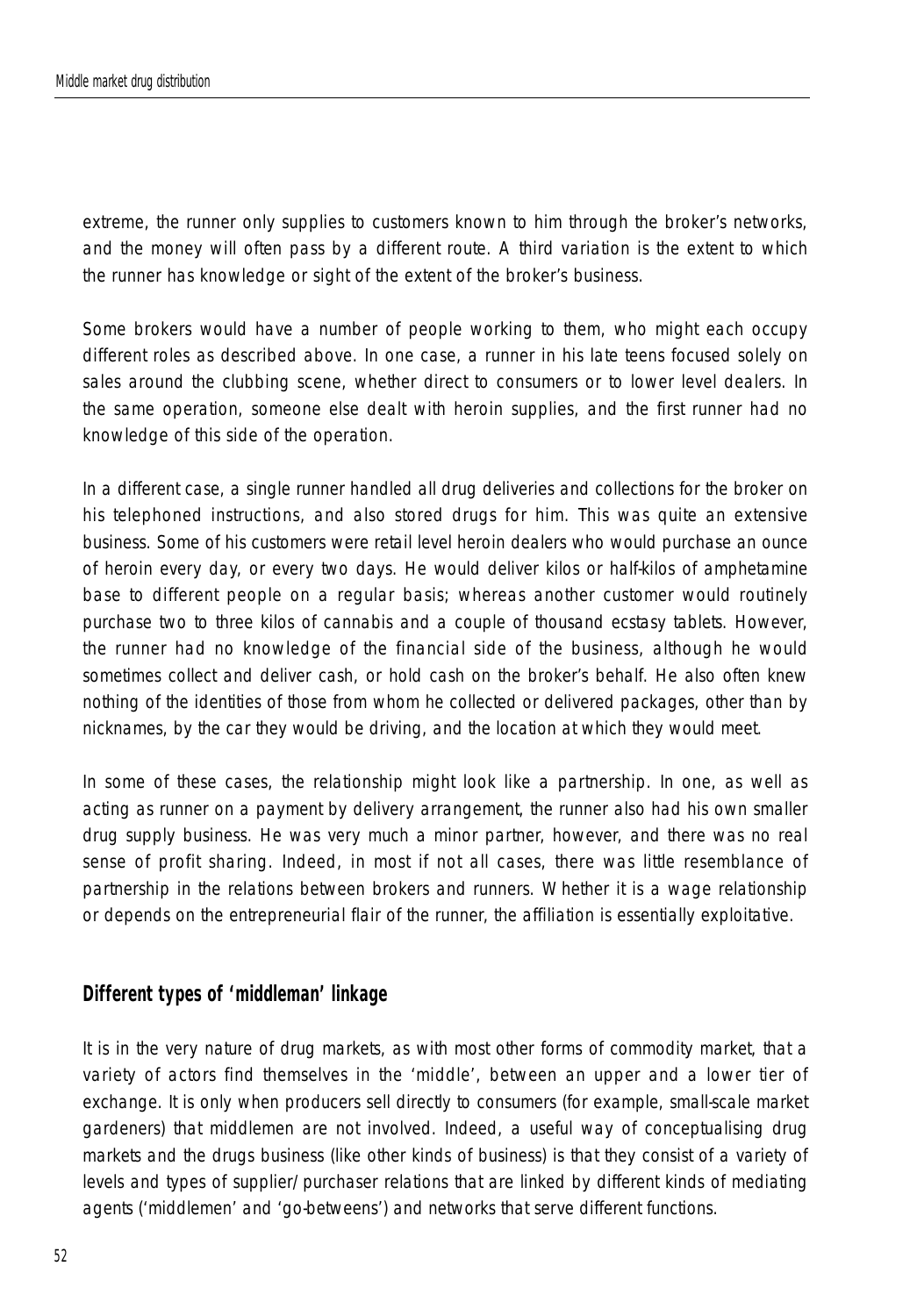We have stressed the importance of the middle market drug broker because of the strategic position occupied between importation/wholesale and retail levels. However, it is important to stress that there are many other forms of intermediary function at all levels of the drug market, whether as a consequence of business principles or security. We can identify a number of different middleman functions. In both licit and illicit modes of business, for example, these can assume two forms.

- Middlemen who 'oil the wheels' by connecting up different links in the chain, thereby offering a service for payment. This is a classic brokerage role by which X with goods or services to supply is introduced to Y with business needs by Z who accepts a fee.
- Middlemen who position themselves strategically between a supplier and purchaser for financial gain, with the ability (and necessity) to keep these two separate. For example, Z knows X who can supply and deliver a commodity and also has connection with a potential purchaser Y. Z acts as a go-between, thus exploiting the fact that X and Y do not know each other, and his function and fee depend on this.

The second type of mediating function obviously depends on a market that is not entirely open, as with scarce commodities. In illicit markets a third kind of middleman operation occurs:

• Intermediaries are used as a means of concealment, so that the business transactions between A and B cannot be easily discovered, through the use of intermediaries C, D, E etc. This kind of compartmentalised operation is also found in licit businesses where attempts are made at various forms of tax evasion.

All three of these types and levels of mediation are found in drug markets, and are indeed essential to their operation. In some situations, however, the intermediary function serves more than one purpose. For example, a foreign European national based in Amsterdam collects on demand 30,000 to 50,000 ecstasy tablets direct from the manufacturer and sells these to a group of English drug dealers based in West Yorkshire who import these into Britain. At one level, by 'oiling the wheels' and making ecstasy available at a cheaper price than in the UK he provides a Type 1 broker service. But he also sells the tablets at twice the value that he buys them for, thus conforming to a Type 2 relationship that prevents the UKbased dealers from trading directly with the manufacturer. In all probability, however, for security reasons the manufacturer would be unprepared to deal directly with customers, so that the intermediary role also serves a Type 3 function.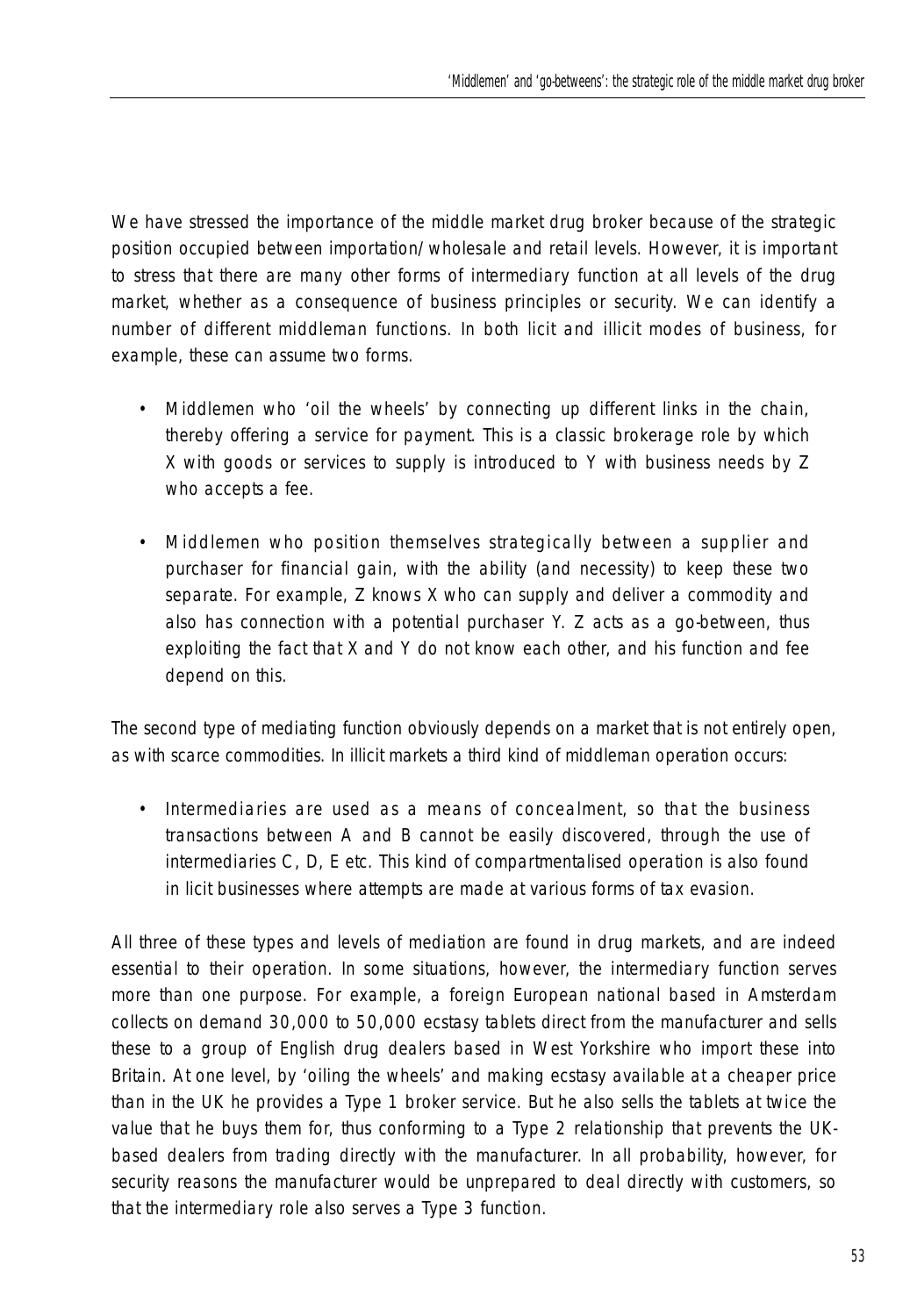This example shows one of the ways in which an individual can come to occupy a 'king-pin' mediating role between different levels of the drugs market. It also illustrates the ways in which different roles and functions interact, so that individual mediators assume multiple functions and identities, sometimes making it difficult to state with precision the position of an individual or network within a drug trafficking conspiracy. Moreover, this kind of 'offshore' middle market operation may be increasing, thus further shortening an already-short supply chain.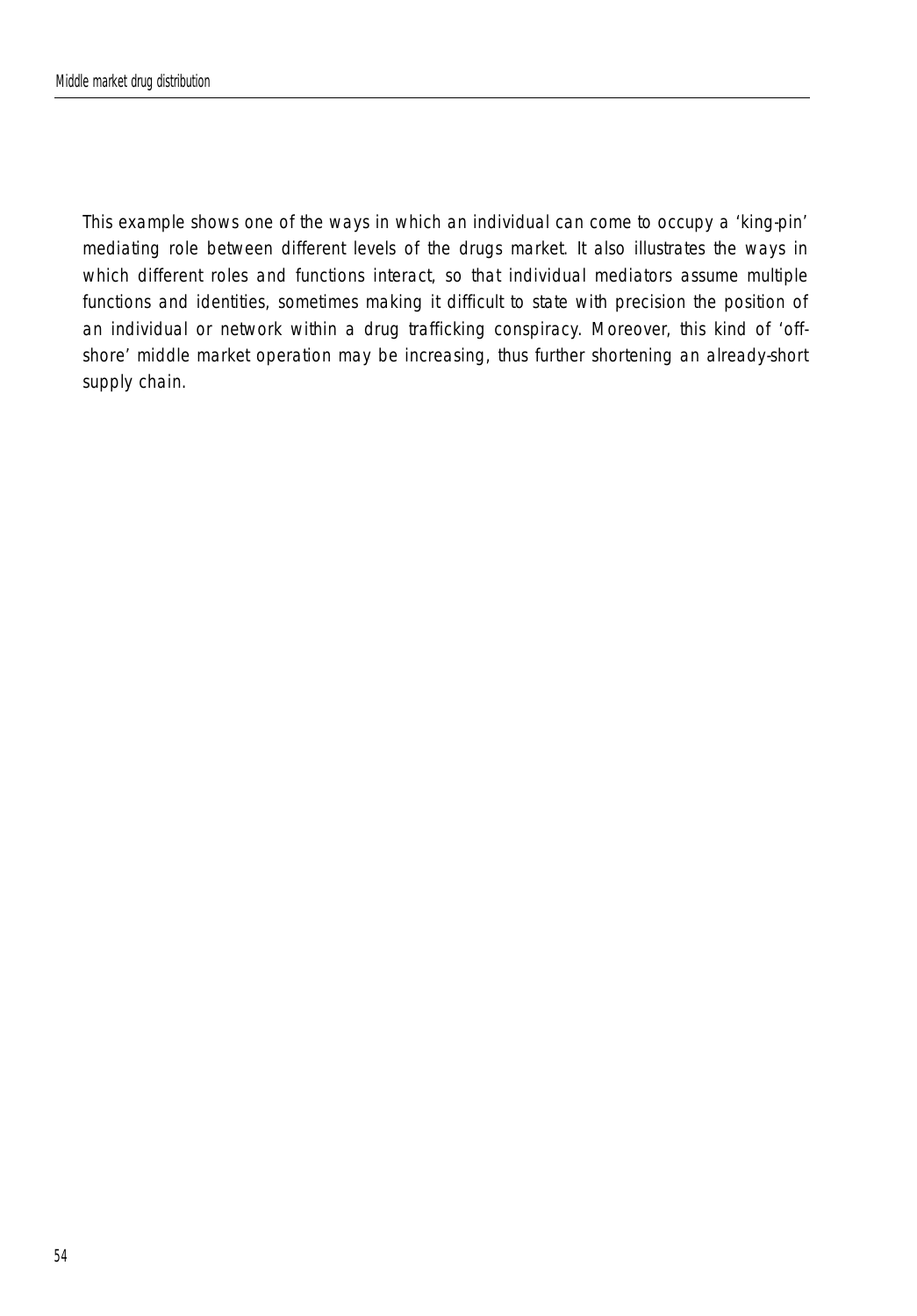The over-riding impression, both from prison interviews and interviews with enforcement personnel, is that people's perceptions of the operations of drug markets (if not drug markets themselves) are highly fragmented. No-one is able to draw the 'big picture'. This is partly a result of the actual structure of drug markets, which are constantly mutating, while also being based on different tiers of intermediaries and middlemen, and often highly compartmentalised in their organisation. It is also a consequence of some aspects of enforcement operations.

The partial and fragmented perceptions often revealed in prison interviews are hardly surprising where the 'small fry' are concerned, who are often those caught in the enforcement net. These people frequently have a very limited understanding of what they are involved in, which amounts only to their immediate environment. For example, someone might be paid a fixed amount to collect a package from X and deliver it to Y. He or she might not even be aware of the contents of the package. Someone might harbour suspicions about its contents, but is given no specific information, and does not request information since this is irrelevant to the task. Indeed, one of the unspoken rules of such relationships is that one doesn't ask too many questions.

In some cases undoubtedly, the limited accounts that offenders give of their position within a criminal network are the result of a combination of loyalty and pride ('I'm not a grass') and also fear. As discussed earlier, violence is always implicit in these relationships within illicit markets, as a means of enforcing order, financial obligations, loyalty and trust. Therefore, the inability, or unwillingness, to offer an account of other actors within a network can be a combination of actual ignorance and pretended ignorance. Even so, in analogy with conventional business, one would not expect a shop assistant serving on the counter of a branch of a national retail chain-store to understand the mechanisms of manufacture, distribution, and commodity pricing.

Quite apart from the limited knowledge of 'small-fry', at higher levels of importation and distribution, networks are often carefully compartmentalised. For example, in the case of synthetic drug production and distribution, one person is responsible for laboratory equipment, another for precursor chemicals, a third for laboratory location, a fourth for transportation, a fifth for warehousing, a sixth for arranging distribution links, and another for financial matters. In one highly organised Turkish heroin importation network described to us, different people and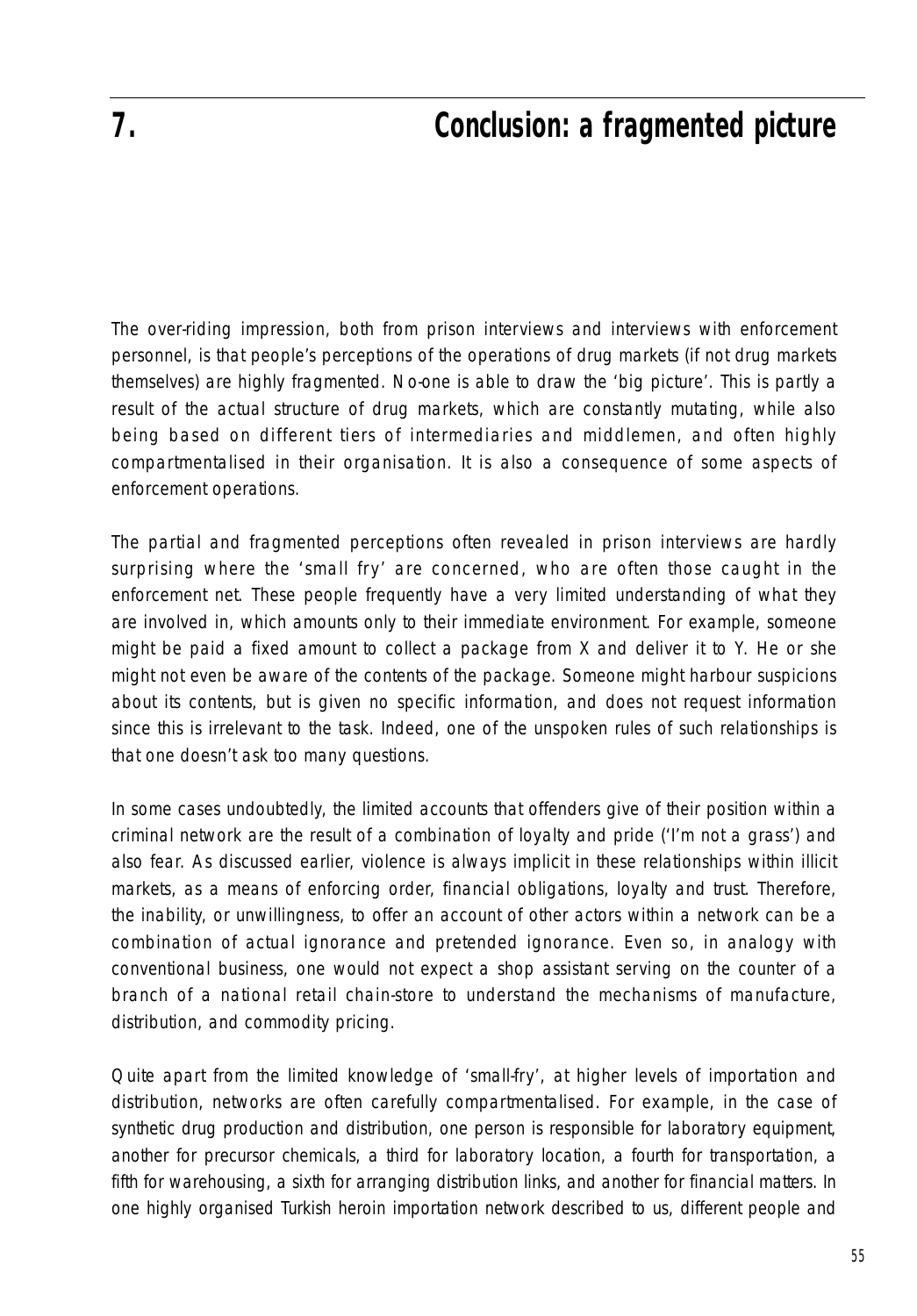different premises were used to organise warehousing, financial transactions and distribution matters, as well as arrangements for collecting drug supplies from other warehousing arrangements in Continental Europe, and transporting heroin in bulk across Europe.

By means of such carefully positioned 'lieutenants', it is exceedingly difficult for enforcement agents to locate the central coordinator in such operations – if indeed there is always a centre – quite apart from how such upper tier trafficking networks inter-connect to lower tier systems of distribution and sale. Importers are careful to place 'middlemen' between themselves and lower-level purchasers, and vice versa.

The organisation of enforcement operations also contributes to this restricted vision. Enforcement operations are constrained by resources, including time and the need to get results, so that it is rarely the case that there is sufficient operational freedom to pursue links up or down the supply chain. This limited room for manoeuvre means that even the most successful operations will only provide a limited and fragmented picture of the targeted drug network, together with its supplier and customer base.

Equally, on the enforcement side the requirement not to compromise the identity of intelligence sources and informants means that only partial evidence will be sometimes presented in cases, which again produces a fragmented picture. Given that compartmentalised networks are one important aspect of drug markets, in this instance enforcement tactics and strategies 'mirror' the fragmented nature of compartmentalised drug networks.

The extent of these fragmented perceptions of drug markets and drug networks is reflected in the way in which police and customs officers engaged in intelligence work often freely admit that below a certain level they are 'un-sighted'. As often as not, limited operational resources mean that intelligence on smaller cases must be put to one side with the result that the targeted level is not far from importation, so that what happens between importation and the 'middle market' and what kinds of intermediary networks link this up to retail sale is largely an unmapped terrain. This has probably been exacerbated by the tendency for enforcement operations to move 'upstream', and on several occasions in interviews with enforcement personnel, the view was expressed that there was a growing 'void' of enforcement activity and intelligence in what might be thought of as the 'middle' of the domestic market.

Given the time constraints of our own study, it would be over-hasty to claim that the existence of this 'void' is generalised and universal. It would need a more extensive study, probably focused around force drug squads (themselves increasingly being replaced by generic serious crime units) and their activities. There may well also be regional variations in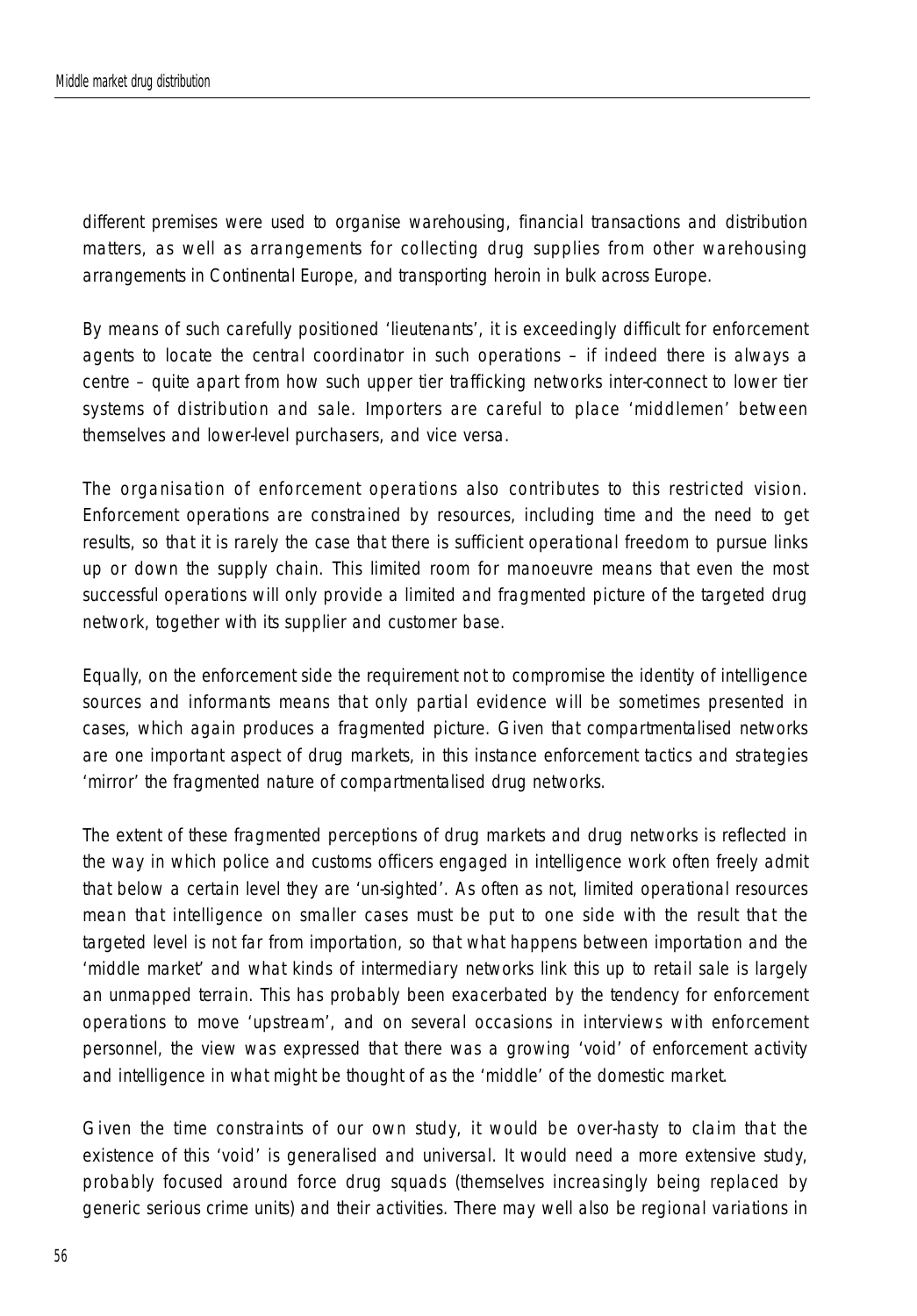these respects. More than one source in the London region indicated that, where heroin was concerned, the intelligence available could support five times the number of operations that could be sustained by available resources. We cannot say what the picture might look like elsewhere, although given the centrality of London for the UK's systems of nationwide heroin distribution, this in itself is clearly a concern. We can only register here the anxieties expressed in interviews on many occasions, and the need for more scrutiny of this issue.

A further point has been stressed to us in numerous interviews with enforcement personnel about our fragmented understanding of the middle market. This relates to the purity of drugs at different levels of the market, and the point or points at which different drugs are bulked out with adulterants. This is highly significant for our understanding of price structures and profit margins, and there is a strong case to be made for routine and systematic purity testing of drugs seized at all levels of the market.

A related point, again stressed in interviews with enforcement and intelligence personnel, is the importance of chemical profiling or 'fingerprinting' of drugs seized. This is where the middle market offers an unrealised opportunity for intelligence gathering, which could bear significantly on our understanding of the effectiveness of high level interception efforts. Chemical profiling can identify the source country, and even the laboratory source, of heroin samples. There is a steady consensus that currently 80 to 90 per cent of heroin entering the UK is under Turkish control, and this is where intelligence efforts are targeted. It is in the nature of intelligence systems, however, that they must be highly focused, so that noone can be entirely confident that there are not other important sources of heroin importation outside the field of vision – whether of South Asian origin, or via African, Balkan or Russian routes. Systematic chemical profiling of heroin seized at middle market levels could assist in this regard. If the source pattern of heroin seized at lower levels is the same as that seized at importation, this confirms that intelligence is broadly correct, but that part-loads are eluding enforcement efforts. However, if it should prove that samples of heroin seized (say) at ounce level do not conform to the pattern seized at importation level, this shows that there are blind-spots in the field of vision of intelligence systems focused on importation. In this way, somewhat paradoxically, the middle market can be an important source of intelligence for high-level interception efforts.

In many ways, therefore, our understanding of drug markets remains incomplete, whether in terms of intelligence and enforcement, or how a criminal network or individual is positioned within the overall market. One possible exception to these fragmented and partial viewpoints is offered by a small number of case studies gathered of single-handed operations. For example, a female heroin dealer who worked essentially to support her own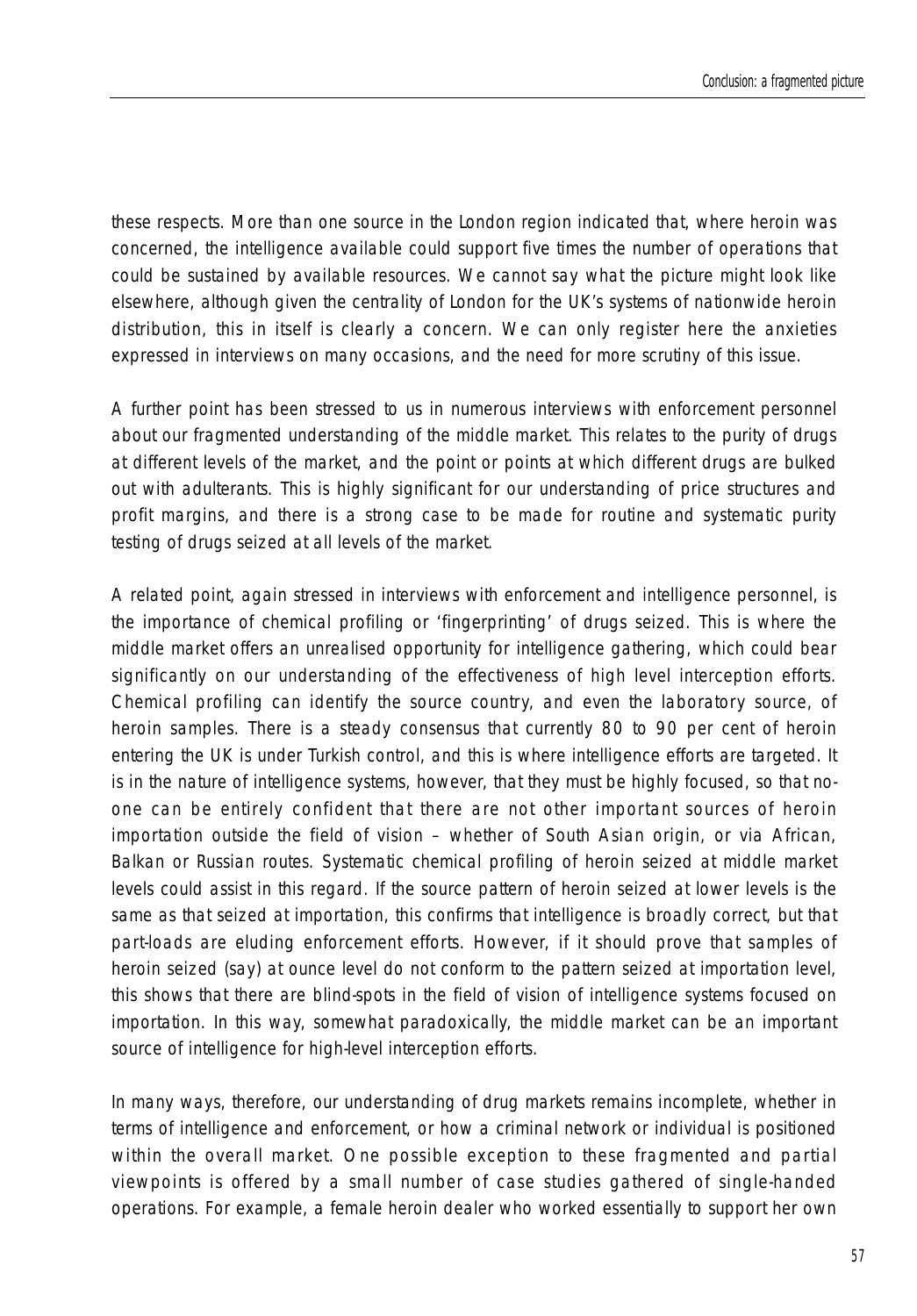drug habit, but whose business bought and sold several thousand pounds worth of heroin every week; or a fast-rising ecstasy dealer who single-handedly built up a business in a short period of time whereby he traded in several thousand tablets per week. Even so, the picture becomes blurred at the edges. The heroin dealer bought ounces from a more substantial supplier, of whose operations she had only a murky idea, while around her she had also gathered a small network of bit-part players and 'bag' sellers whose functions were not entirely clear. Whereas the ecstasy dealer generated below him a network of lower tier dealers with their own clientele unknown to him, and he was buying in bulk from intermediaries who guarded their identities, just as he never revealed his identity or his address either to them or to his customers. It comes down again to the fact that to be successful in drug dealing, an understanding of what is going on above and below you is entirely irrelevant to your commercial success.

To sum up, for a variety of reasons fragmentation appears to be a fundamental characteristic of people's perceptions of drug markets – whether these are the perceptions of participants or enforcement personnel. This was further compounded by different perceptions as to what constitutes 'the middle'. Our response in terms of methodology has been to aim for a variety of different angles and perspectives – those of people above (whether offenders or enforcement officers) looking down; people below looking up; people looking from the periphery of a network inwards; people at the centre of a network looking outwards, etc. This means that the picture is rather like a large jigsaw – but a jigsaw in which each particular piece comes from a different set.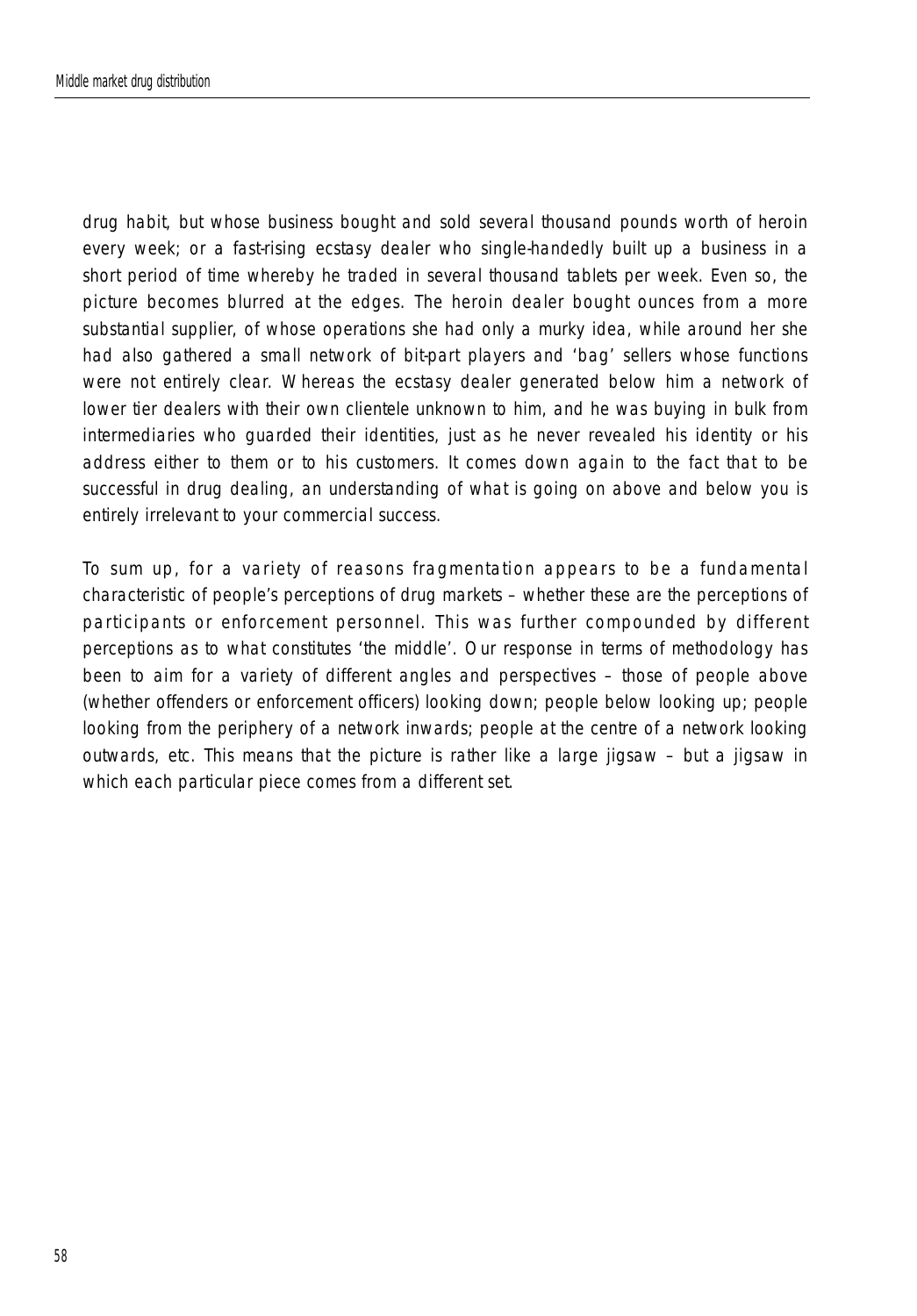# **Appendix Case studies and vignettes**

### **Case study 1: Turkish heroin importation and wholesale networks**

It is generally agreed from intelligence sources, that Turkish networks dominate the transportation and importation of bulk loads of heroin of 100 kilos or more. These networks vary in terms of sophistication and organisation, but are generally quite small and tightly organised around kinship. Some have been identified as having a strict division of labour among the major players in terms of finance, transport, warehousing and customer relations, using different premises for different aspects of the business. Others seem less well-organised.

London is the centre of these Turkish networks, although bulk loads of heroin are often warehoused in Continental Europe, and part loads can be purchased on a 'collect' basis. Smaller quantities of 20 to 30 kilos will be stored in the London region, with a variety of different distribution systems to other parts of the UK. Below this level are a variety of bitpart players within the Turkish community, who work on a casual basis for different wholesalers at different times, depending on who is holding drugs and needs their services.

- Mr. A has purchased a 20 kilo load of heroin which is stored in a flat where it is guarded by his cousin, Mr. B. On Mr. A's instructions, Mr. B will deliver loads of one or two kilos to customers. This 'baby-sitting' arrangement might take a week or two to complete. At other times, Mr. B has worked on a similar basis for Mr. C, to whom he is not related.
- Mr. D and his junior partner/driver, Mr. E, regularly purchased heroin from a London-based Turkish dealer. They received instructions to drive a van to a location where they were met by a go-between, Mr. F. F then took the van and drove it to a warehouse and loaded several kilos of heroin, while D and E awaited his return. The money was paid to another go-between, Mr. G. F and G worked for Mr. H, who was the importer, and who employed I and J as drivers to collect from Europe. The warehouse was guarded by K who was Mr. H's nephew. On each occasion, D and E were instructed to meet F at different locations.
- Three white males from the Merseyside region travelled to London by train and were met at the railway station by three Turkish males. A sports bag containing £80,000 was handed over to the Turks, in exchange for a bag containing four kilos of heroin. The men then took the train home.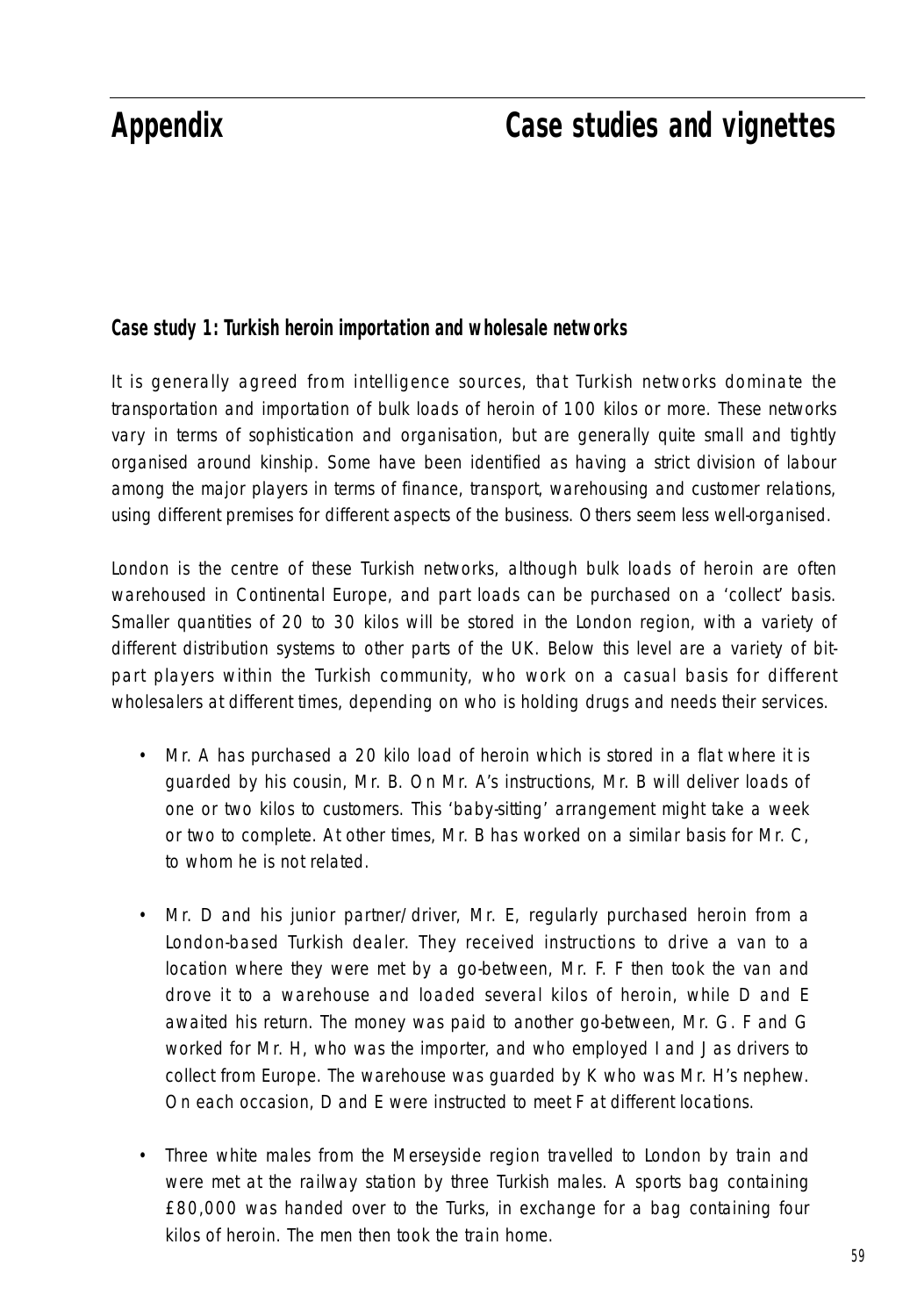- Steve, in his mid-40s, was a career criminal who had spent a lifetime in drugs and crime. Throughout the 1990s he was involved in heroin, and for some years he bought from a Turkish connection in north London. He was trading one to two kilos per week at £21,000 per kilo, and selling in ounces, multi-ounces and partounces at £800 to £1,000 per ounce. He always bought from the same source. Heroin was being imported in 20 to 30 kilo loads, and he might be allowed to buy a part-load of five kilos. 'Obviously, I say the same source, I never met the man. My person was the person who just sat in-between, contacted the Turk... it was mostly Turkish.'
- A small group of Pakistani males in the north of England regularly bought three to four kilos of good quality heroin from a Turkish connection in London. They adulterated this three- or four-fold, then re-packaged the heroin in one kilo parcels using a press, and sold to customers 'as new'. The group had previously been involved in importation from Pakistan, but found the new arrangement both less risky and more profitable.

*(Source: HMCE; Metropolitan Police; NCS; NCIS; prison interviews)*

#### **Case study 2: Asian heroin importation and national distribution networks**

Although a very large proportion of heroin imported into Britain is nowadays under Turkish control, there is also a continuing involvement of South Asian networks from the Indian subcontinent.

One such network was compact and family-based and consisted of second-generation Pakistani UK residents, working to an uncle who was first generation, and other elder members of the kinship group resident in both Pakistan and the UK. In all there were five or six people involved.

They imported heroin in ten to 15 kilo loads by air through couriers recruited in Pakistan. After one courier panicked and left the baggage at the airport, transport systems were changed. Baggage handlers at a UK airport were recruited to intercept the suitcase at arrival and to arrange for it to be removed from the aeroplane and to circumvent customs. For this service, the corrupt baggage handling team, who were white, would be paid £5,000 per kilo, and they generally held back half of the load until they were paid. Couriers were still recruited in Pakistan, although this new arrangement meant that the courier took very little risk, because his/her job was simply to get the suitcase onto the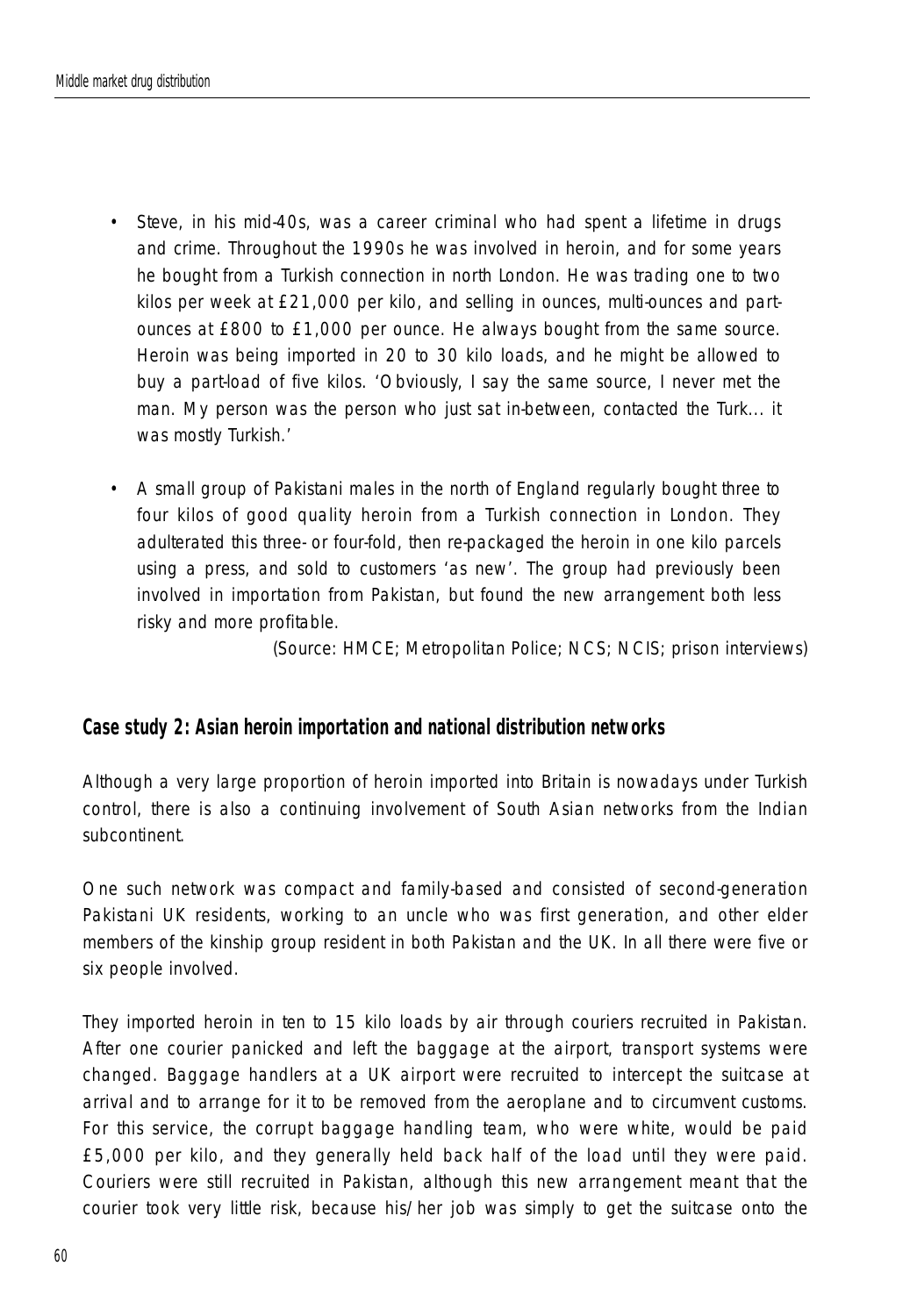plane. The new transport system was very difficult to coordinate, however, because the suitcase had to get onto a plane in Pakistan, which would arrive to coincide with the shiftworking system of the baggage team.

In terms of prices, they were buying heroin in Pakistan at £2,000 per kilo and selling in the UK for £14,000 to £16,000 per kilo. The heroin was poor quality. A load therefore might cost anything between £30,000 to £40,000 and would be sold for £220,000 to £280,000. Even after paying the baggage handlers, profits would be in the region of £120,000 to £150,000 per load. Their distribution system was to Pakistani dealers and low-level distributors in a number of towns and cities scattered across the UK who would typically buy one to two kilos.

*(Source: HMCE)*

#### **Case study 3: heroin cross-regional distribution network**

Mr. W was a man of African-Caribbean descent who established a heroin-dealing network with contacts in different parts of England. He had discovered the profitability of heroin while serving a prison sentence for living on immoral earnings. They were turning £700, £800 out of an eighth of heroin [3.5 gms.] and to me that was big money... All I could see was £ signs, it was just too much money to let it go. So I started when I came out.' People were prepared to pay as much as £1000 for an ounce of heroin, and Mr. W found that he could buy for £700 or less. At first he was turning over an ounce a day, but he was soon buying kilo loads and selling half of a 'nine-bar' per day. He paid approximately £17,500 per kilo and at his peak he was selling five kilos per week. He had four women working for him who were each paid £1,500 per week for collecting and delivering parcels of heroin to his five main customers who were based in Manchester, Southampton, Bristol and London. This network was based on old friends and family members who happened to live in these different cities. The financial arrangements were that if he bought one kilo from his supplier, then he would receive another kilo on a credit basis, and he would do the same to his customers who were taking nine-bar and half-kilo loads on a regular basis. Mr. W also bought and sold smaller amounts of cocaine, although this was mainly because he liked to smoke crack 'as a treat'. He reckoned that an ounce of crack cocaine costing £1,000 would sell for £3,500 on the basis of six or seven £20 'stones' per gram. He was not particularly interested in this retail trade, however, and his main business remained heroin, which funded a lavish lifestyle for himself and his extended family. Mr. W knew other small networks that were buying heroin in Amsterdam for £8,000 per kilo and importing it through body-packing. As for his own position in the market, Mr. W said 'I never liked to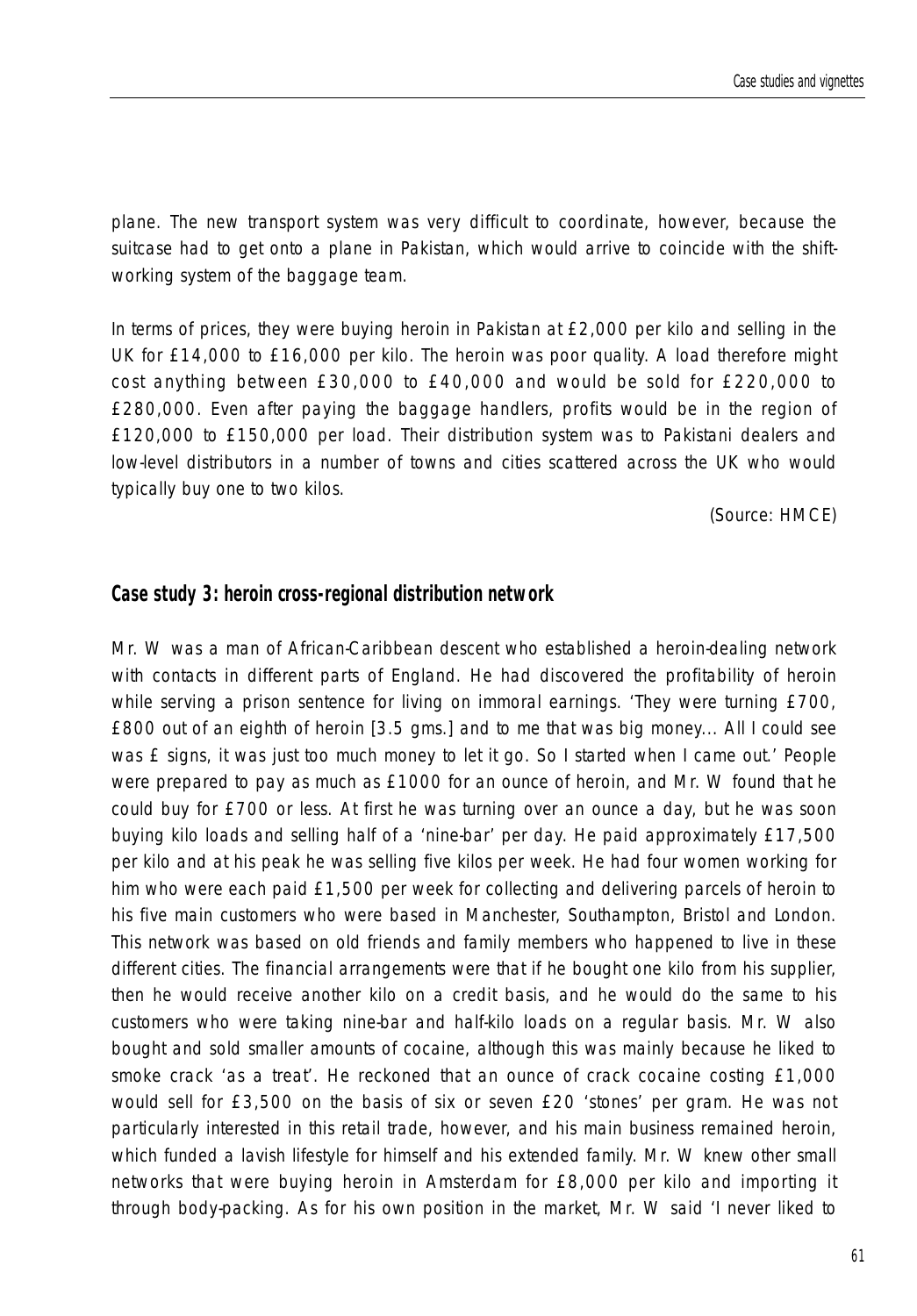think of myself as the boss... People used to think I'm the boss, and OK I'm that, but I said to myself they should see some of the blokes who I'm dealing with, blokes who I'm giving seventy grand to twice a week, and I'm not his best customer.'

*(Source: prison interview)*

#### **Case study 4: ecstasy importation and regional distribution network**

Mr. A was based in a Yorkshire city where he owned a couple of clubs and other property. He also had a drugs business that involved receiving imported loads from Holland and distributing them both within the city, and also to other cities such as Liverpool and Glasgow. The main business was ecstasy, and he distributed approximately 20,000 to 30,000 tablets per week. He also had a more limited business in cannabis and cocaine, but never traded in heroin. He had two people working for him, B and C, distributing drugs to smaller dealers in the city, one of whom was black and who had been recruited specifically to liaise with African-Caribbean dealers who had previously threatened violence and attempted to 'tax' A's other runner. Known customers would also travel from Glasgow, Liverpool and elsewhere to collect drugs from A, which they received on a credit basis. The financial side of these transactions was always handled by A, but after he lost his driving licence, an old school friend (D) started working for the firm, driving to Glasgow and Liverpool to collect money which was due one week after the drugs had been received. D sometimes travelled with Mr. A, sometimes alone, but he never touched drugs and handled only money. The transport arrangements from Holland were handled for Mr. A by someone else who was unknown to B and C. In all, Mr. A's firm traded with about a dozen lower level dealers, who would buy two to three thousand ecstasy tablets and a few ounces of cocaine when this was available. Buying at £1 per tablet and selling at £2.50 to £3, this side of Mr. A's business made £50,000 per week, although his overheads were considerable. If he could obtain one kilo of cocaine per week at the right price and quality, he could make a further £20,000 profit with minimal additional overheads, but this was not always possible through his Dutch connections.

*(Source: prison interview)*

#### **Case study 5: Jamaican cocaine smuggling and crack distribution**

One form of cocaine smuggling, typically using couriers from the Caribbean, involves gangs of Jamaican origin. These are also implicated in the production and distribution of cocaine in its 'crack' or 'rock' form. Some examples can describe their mode of operation.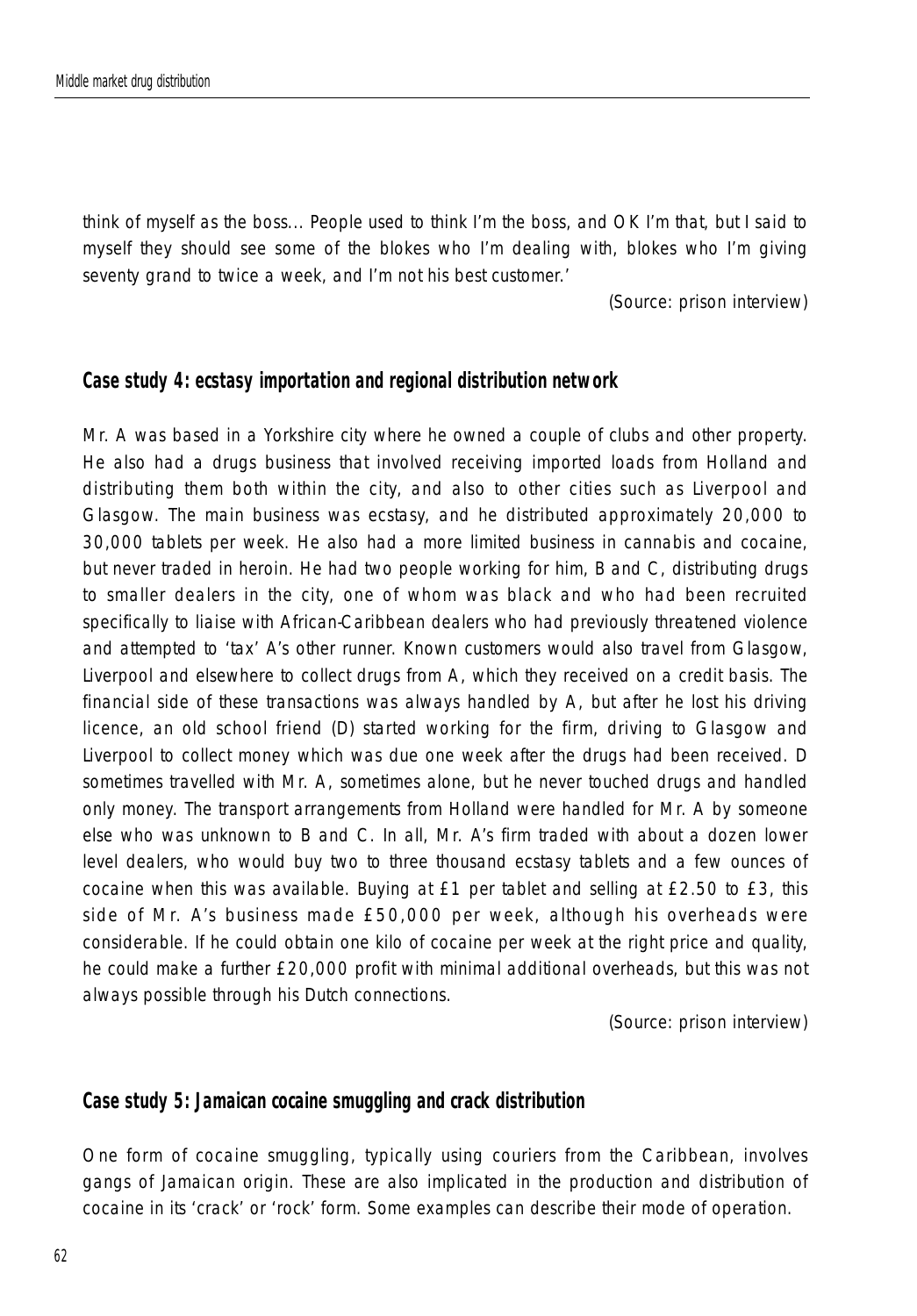- One London operation involved two black British men with links to Jamaica. They employed a number of couriers, recruited among people known to them through the club scene, and cocaine was imported in 15 kilo loads. Their Jamaican contacts were high level, and they received the cocaine on credit, the cash being returned within one week. On arrival in London, the cocaine was immediately 'washed up' and then delivered in two seven kilo parcels to a middleman in Bristol who himself had three or four people working under him. The men paid about £12,000 per kilo for the cocaine, and were selling at £18,000 to £20,000, a profit of approximately £100,000 per load.
- Kevin had worked for some time as the 'runner' for a middle market drug broker, Mr. T, in a southern provincial town. One of Mr. T's suppliers was a London-based Jamaican network. Mr. T suggested to Kevin that they should take up the offer of a holiday in the Caribbean and 'bring something over' for which he was told they would be paid £5,000 each (which sounds excessive). They spent two weeks in Jamaica, met various people, and were given a suitcase that Kevin would carry back. He did not know how the drugs had been packed into the suitcase, but a search by Customs officers in the UK revealed half-a-dozen bottles of Red Stripe beer containing cocaine in liquid form and some tourist souvenir vases with false bottoms also containing cocaine, together valued at £120,000.
- Sally and Lucy had been approached with the promise of a free Caribbean holiday, although they had no previous experience of drug dealing. They were required to bring back a suitcase each, did not know what these contained but believed it might be gold. They were instructed not to open the suitcases, but Sally opened hers while still at the hotel, found packages of white powder and abandoned it. Lucy carried hers onto the aeroplane, but panicked on arrival at London airport and left it on a baggage carousel. They went to the police and told their story. A week later there was an arson attack at Sally's flat.
- Pete was offered a free Caribbean holiday and a cash payment at a time, as he put it, when 'I was down on my luck'. It was his first and only involvement in drug dealing. Both he and his travelling companion were searched on their return by Customs, and were found to have six kilos of cocaine carefully concealed inside their suitcases. 'I was just the puppet', said Pete, 'It was tempting, but I didn't think, I was really stupid.'

*(Source: HMCE; Metropolitan Police; prison interviews)*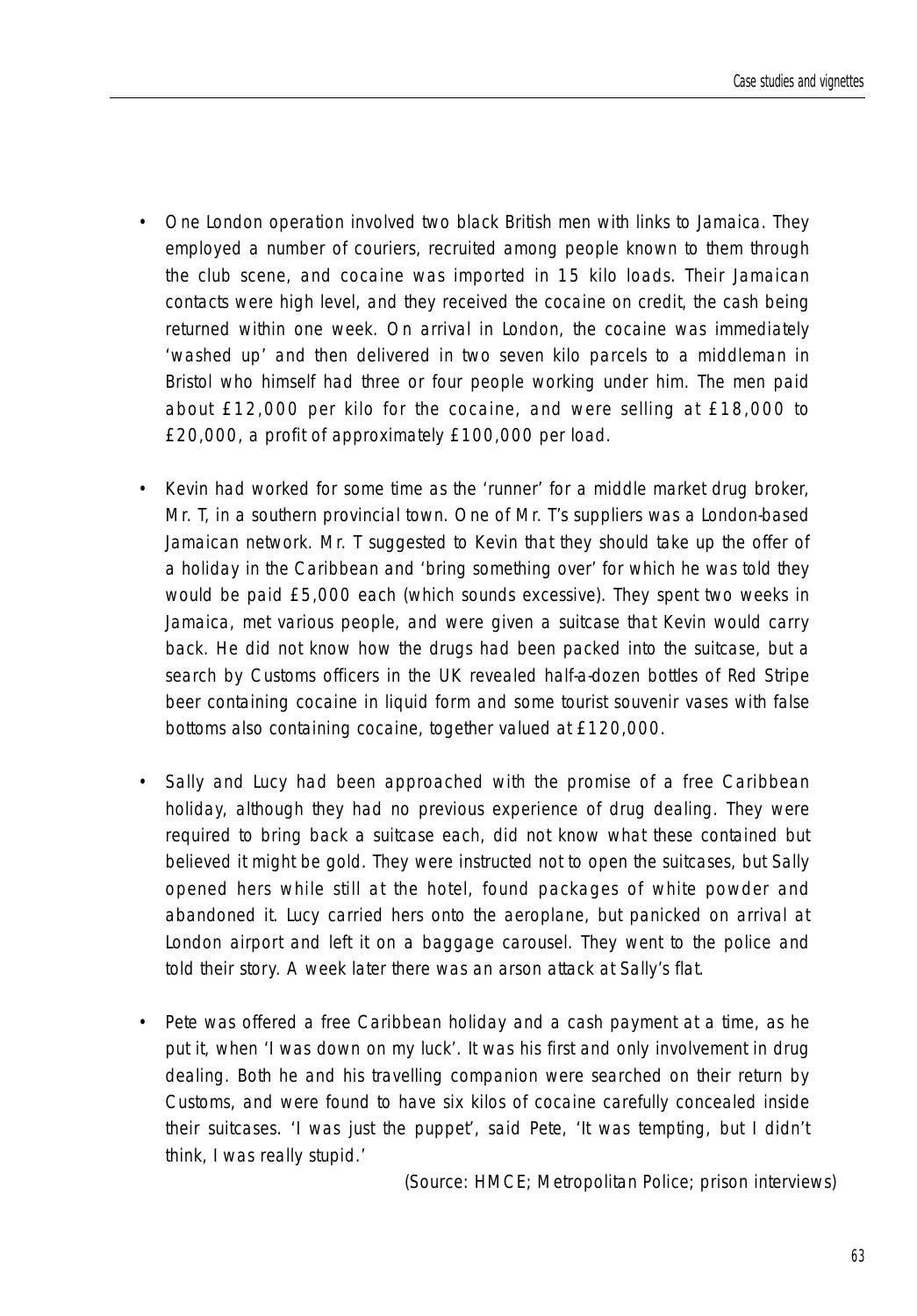#### **Case study 6: cannabis regional distribution network and wholesaler**

Mr. M was in his mid-40s and had been in the cannabis trade for 20 years and ran a regional distribution network in south west England and Wales. He bought direct from importers, and typically bought and sold 70 to 100 kilos of cannabis per week. The price varied according to whether or not he received the drugs on a three-week credit basis when he might pay £1,500 per kilo. (The price of cannabis at this level of the market has recently fallen below this.) Working on a high turnover, small profit basis he would expect to add £25 to £50 per kilo, depending on quality. This could yield £3,000 to £4,000 profit per week, minus overheads. He operated a builder's yard as a front for the business, which he said he ran at a loss. There were half-a-dozen men working directly below him, comprising his distribution network, to whom he would lay on five to ten kilo parcels. Mr. M bought from three of four different importers, according to availability, price and quality. 'A typical load for them', he said, 'would be three to four tons. Three tons sounds like a lot of hash, but it'll disappear, thin air, gone. Three or four busy guys like me working off a three–ton parcel, you'd make that disappear within six weeks, two months.' If two importers had cannabis available at the same time, Mr. M might get a load on credit from one supplier that he would sell immediately intact at a minimal profit of £10 per kilo, and then use the money from that deal to buy from the second supplier at a cheaper price in a cash transaction. 'You've got to be sharp', he said 'It's a business like any other. But if you're turning money over, and to importers that's the number one priority, then you can get a keen price... You're giving him £600,000, £700,000 a month, that guy wants you, he's looking for you in the firm, 'cos you're turning money over fast.'

Mr. M traded only in cannabis, although he recognised the profits were higher in class A drugs. 'You could buy a kilo of coke, a pack not powder, solid, for £25 to £27,000, which is a realistic price. Split that into ounces, sell it at £1,000 an ounce. Don't play with it, don't do nothing with it, don't cut it... percentage is everything in the coke business, if it's been messed about with then it's crap... You would turn that out in a week. £35,000 on a kilo of charley, how much dope would you have to sell, how many units would you have to shift to make the same money?'

'Even the fellers bringing it in, they're not gonna be doubling their money any more... I said to a guy this morning, who knows the game, and I said to him, "Hash is finished, the game's done in". It's all down to skunk now of course.'

*(Source: prison interview)*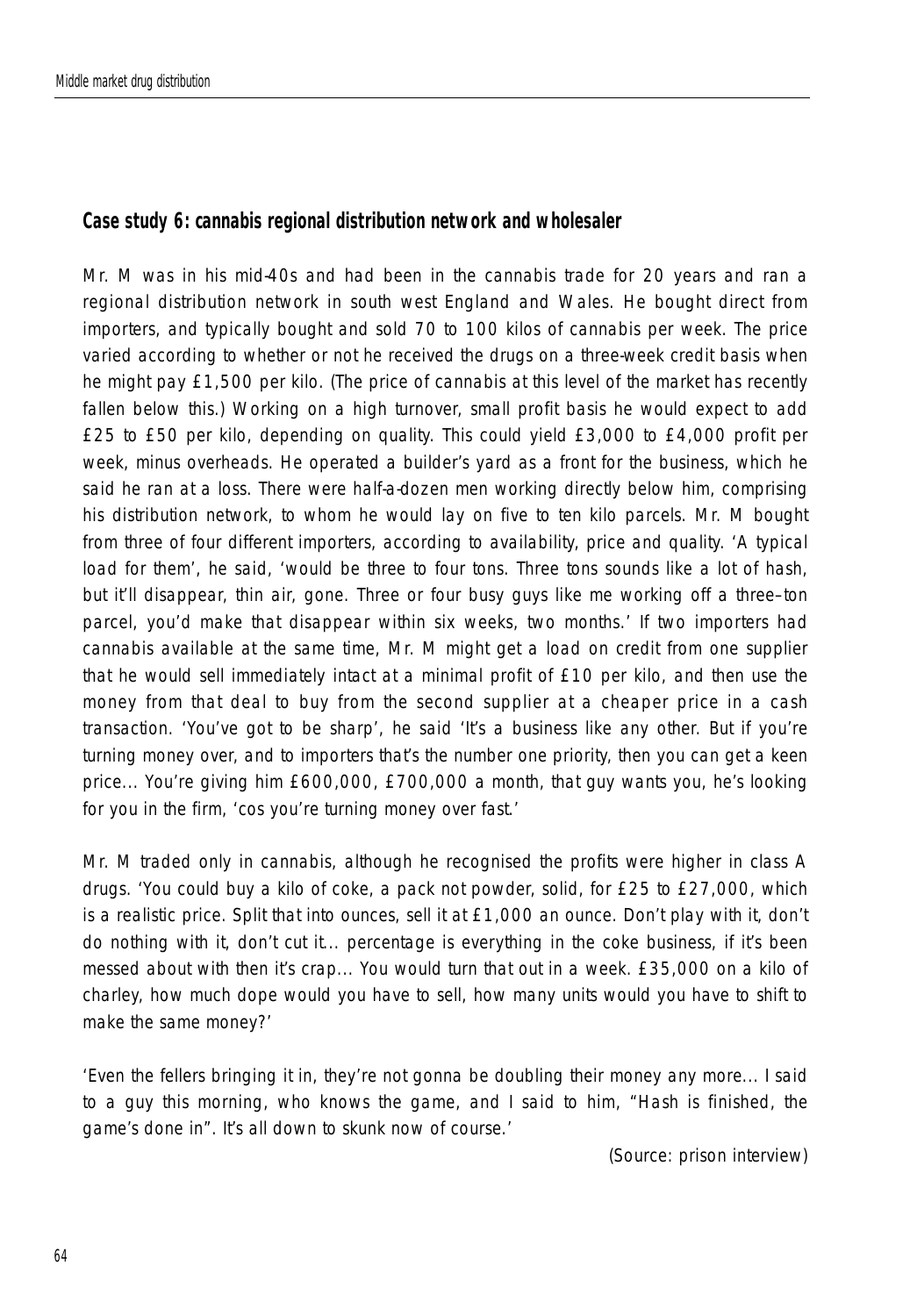#### **Case study 7: high-flying ecstasy dealer**

Paul was a young man in his mid-20s who liked to go clubbing at the weekend with friends. On one occasion they bought some ecstasy tablets in a club that proved to be duds. Paul wondered whether he could buy some of better quality outside the club scene, found that he could and bought a few for his friends. In following weeks, his friends asked him to repeat this, and subsequently, as Paul described it, 'It just went on from there. You know, then their friends want, and their friends want and then it's just escalated... and eventually you've got other people who want to start dealing and then dealers buy from you, and it's a sky rocket before you even know it.' Within a matter of months, from a standing start, Paul was a substantial middleman dealer, selling two to three thousand ecstasy tablets per week, plus a few ounces of cocaine and amphetamine, and a couple of kilos of cannabis. Initially, when he was just buying for a circle of maybe 30 friends, he could buy tablets in multiples of 100 for £5 each and sell them for £7.50, at a time when the club retail price was £12. Later, when he was buy thousands he could obtain these for £2.50 to £3 each, and sold to second-tier dealers below him for £5 each per 100 tablets. He worked single-handed and was very well organised. He 'went shopping' for his drugs at the start of each week, took orders in mid-week, and delivered before the weekend. He was arrested quite accidentally following a routine road traffic check.

*(Source: prison interview)*

#### **Case study 8: cocaine and crack ounce dealers**

Kenny and Keith were in their mid-20s when they came to London from the Liverpool area, looking for work. They had dabbled in drugs before, 'bibs and bobs of cannabis mainly', said Kenny. Living just outside London, they started to mix with a group of friends who snorted cocaine at the weekends, each putting a quantity of money into a pot and buying cocaine to share. Kenny remembers that as the circle of friends grew – 'friends of friends, and that kind of thing' – the arrangement became more formal and businesslike.

At first Kenny and Keith were buying an ounce and cutting and weighing that into grams. Then they began buying quarter-kilo 'nine-bars' of cocaine, and later they were buying kilos and selling in ounce and multi-ounce deals. They found both that there was a growing demand for 'rocks', and that the business was much more profitable if they 'washed' the powder cocaine and sold as rocks. They also started smoking rocks themselves, which cut into their profit margins, although Kenny said 'We always stayed on top, we were making loads of money'. Eventually they had a network of runners working for them.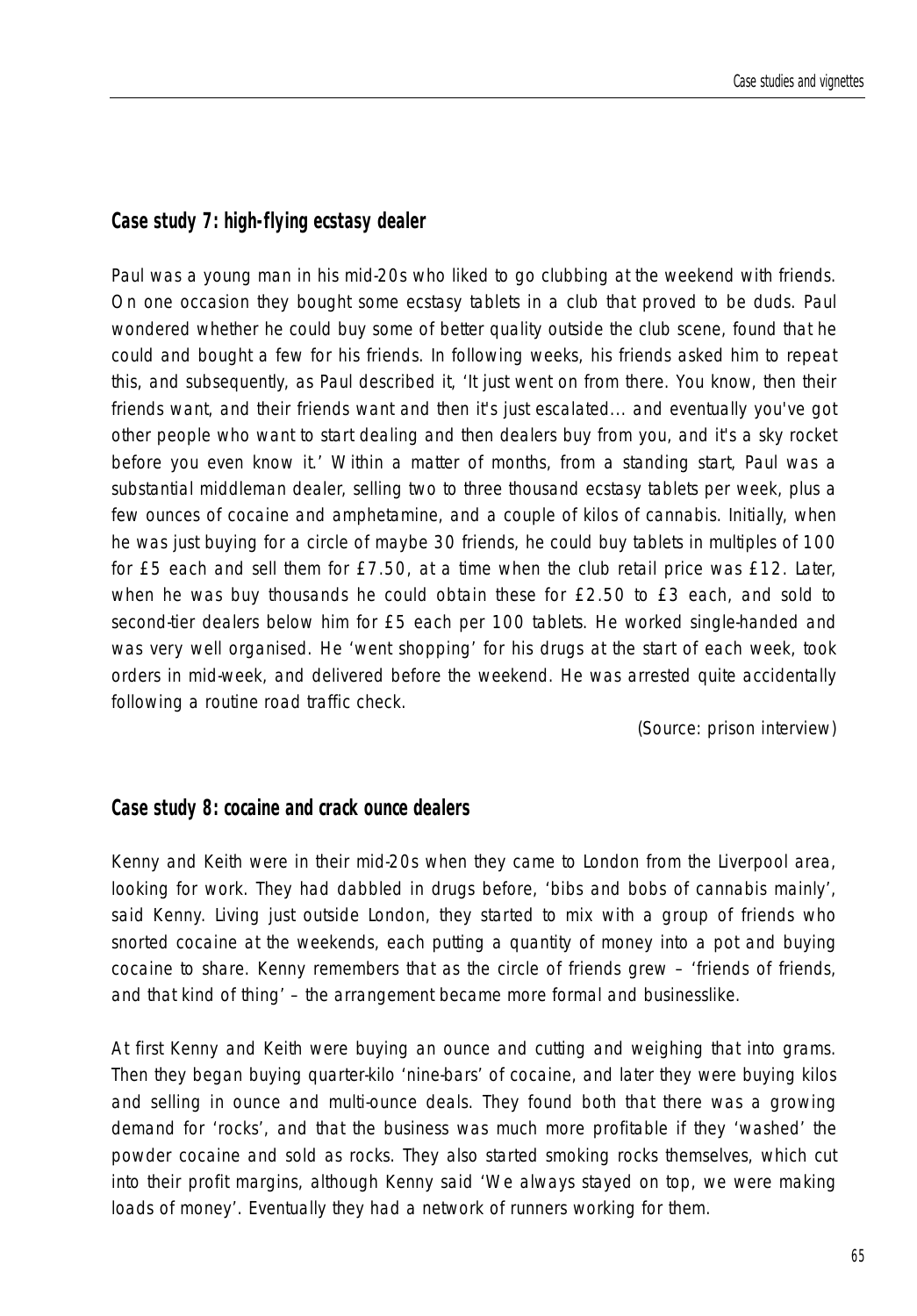Kenny said it took about six months to the stage where they were buying cocaine by the kilo. They had two suppliers, the most consistent of whom was a club owner who charged £25,000 for a kilo and £7,500 for a nine-bar. It was always good quality, which the club owner referred to as 'Columbia flake', and Kenny and Keith sold it without cutting agents and never had any complaints from customers. Kenny reckoned that if half a kilo was washed up, the profit from that would pay for the whole kilo: 'The rest was profit, or "our smoke", as we used to say.'

Kenny and Keith never had customers calling at their home, and moved their location frequently. 'If someone wanted an ounce, two ounces of charley or rock, we'd deliver in person... But we had to know them well. The lads we used as runners, we'd give them ten £20 rocks, £50 rocks, and say, "Sell that, keep two for yourself." We never had direct dealings with crack heads, they're a liability.'

Prices sometimes varied, but Kenny and Keith always sold at the same price. Their supplier would sometimes take as little as £20,000 for a kilo if he wanted to turn it over quickly. At other times the price would be higher, but these higher costs were not passed on to the customer. 'Like, you take an ounce of charley, might cost you £800, wash it up you'll get back £4,000 to £5,000... With money like that you don't need to be fussy, you're always gonna be on top.'

*(Source: prison interview)*

#### **Case study 9: Dutch-based foreign national broker**

Alfonso was a Dutch-based drug broker in his late-30s, who had served a prison sentence in Germany in the past for his role in drug trafficking. He traded mainly in ecstasy, where he was well connected, and also in cocaine, although he viewed this as less profitable. He purchased drugs for his customers on demand and usually had half-a-dozen that he traded with at any one time. One of his customers was a British-based gang working in the Yorkshire area who requested 30,000 ecstasy tablets and one kilo of cocaine on a regular basis. He bought the tablets from a man who himself purchased direct from the manufacturer, and who Alfonso reckoned bought 600,000 tablets every three or four days. Alfonso bought at approximately 0.50p per tablet and sold them to the British people for £1 each. They also wanted to buy more cocaine from him, but he found this less profitable since he could buy one kilo of cocaine at £13,000 to £14,000 but could only expect to sell it for £16,000 to £17,000. He also found that the price for cocaine was unstable. Alfonso always worked alone. 'There was so much involved', he said, 'I used to spend everything... a nice lifestyle, holidays... and then do it again... There's lots of people want drugs. You want it, I can get it. I was more or less a middle man.'

*(Source: prison interview)*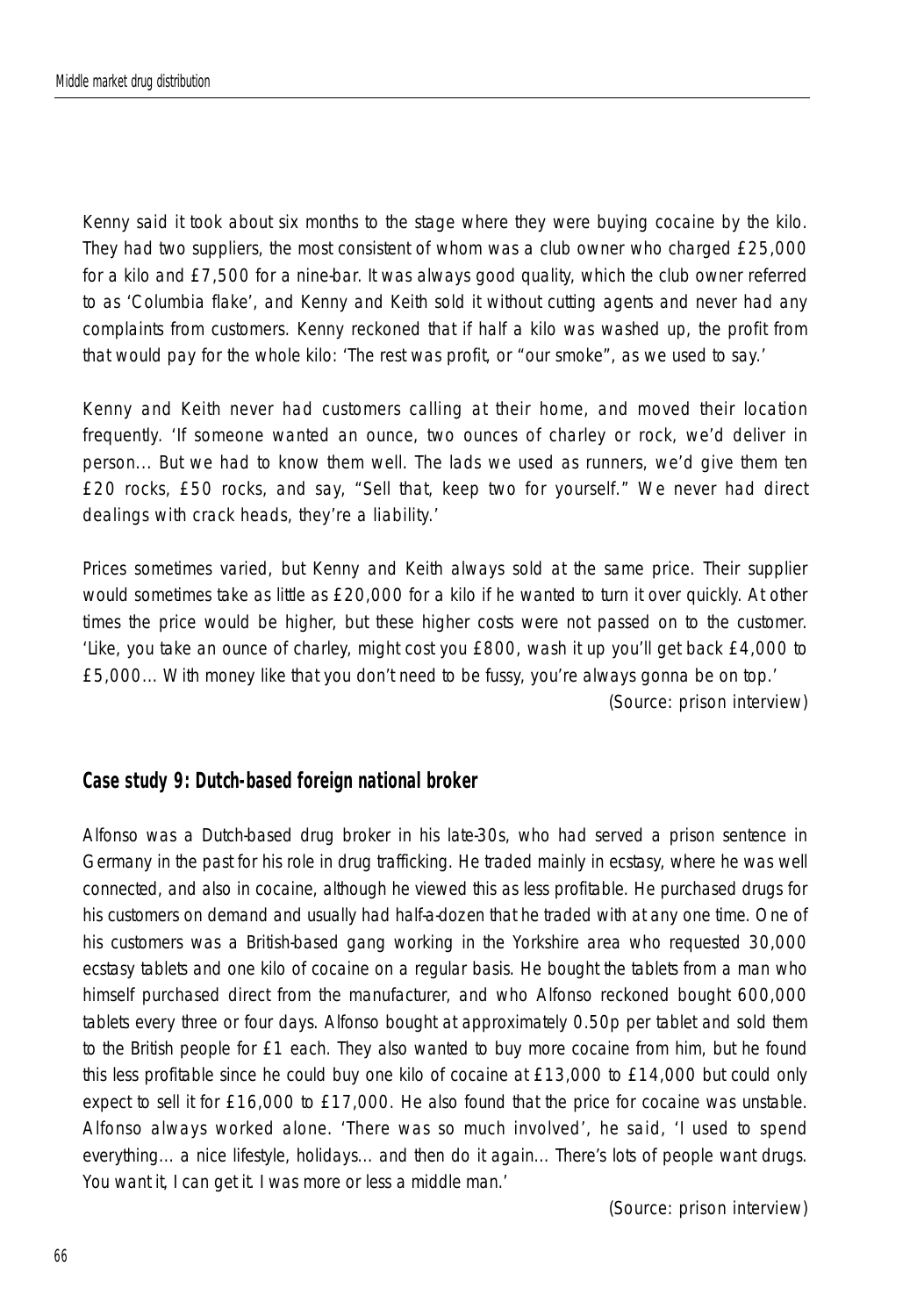#### **Case study 10: provincial town, multi-commodity drug broker's runner**

Alf worked for a man named Mr. R who was one of a small number of multi-commodity drug brokers in an area of the North West of England, supplying drugs to people in nearby towns and sometimes as far away as Birmingham or Wales. Alf and R were the same age and had known each other since childhood. Alf, who worked in the building trade, started working for R when his previous 'dealer' had been arrested while in possession of £100,000 of R's drugs. He had never been involved in drug dealing before, and R explained to him that his job would involve collecting and delivering drugs of different types – cocaine, heroin, ecstasy, cannabis, amphetamine. Alf was paid £300 per week. Mr. R also supplied a car and a mobile phone.

Alf collected and delivered drugs to different people at different times, often to regular customers. For example, he delivered to a female heroin dealer who took one ounce of heroin every two days; this woman also sometimes tested the quality of heroin for Mr. R. Another regular customer was a man from near Liverpool who took four to five kilos of cannabis every two to three weeks plus 1,000 ecstasy tablets. He usually met customers such as these in pub car parks, or in the car parks of supermarkets or roadside restaurants such as the Little Chef or Pizza Hut. A man called B who was the uncle of one of R's associates took one kilo of amphetamine base every two weeks; and also he delivered to C, who was R's cousin, who had ounces of heroin on a regular basis. Another man called D received a dozen nine-bars of cannabis every two weeks, and Alf used to meet F from Birmingham in a pub car park every couple of weeks and supply him with three kilos of cannabis bush [grass] and 1000 ecstasy tablets. In addition to these regular customers, there were times when Alf dealt with people who were unknown to him on the instructions of R. For example, on one occasion he met two men in a red car at a designated lay-by and handed over one kilo of amphetamine base, and a few days later he met another man in a white estate car to whom he delivered four nine-bars of cannabis.

Although Alf also sometimes collected and delivered money on R's behalf, he knew little about the financial side of the business – this was handled by R. Alf stored drugs for R at his own house, and in a garage lock-up. Mr. R also stored drugs at the house of a close family member where he would mix heroin that he had bought with 'bash' in the form of paracetamol, using kitchen equipment. In quantity terms Alf reckoned that each month R handled ten kilos of amphetamine, 15 kilos of cannabis, 25,000 ecstasy tablets, two kilos of heroin and a kilo of cocaine on a less regular basis. Another man in the same town, with whom R sometimes cooperated, was trading in similar amounts, although much larger quantities of cannabis. Alf reckoned that he collected or delivered from 30 people or more, and on occasions he also collected and delivered guns from one or another of R's associates. *(Source: prison interview; NCS)*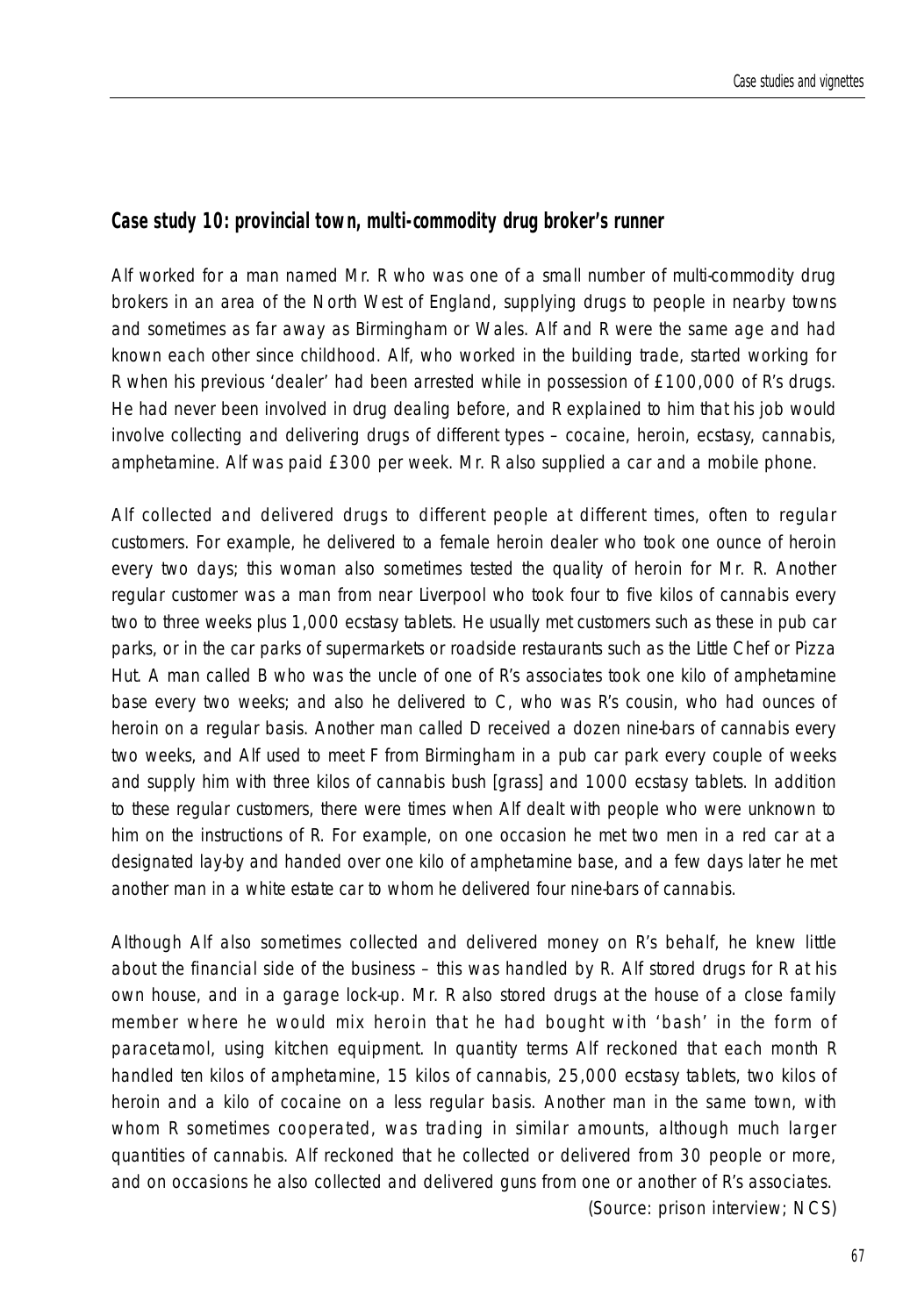#### **Case study 11: middle market 'runners' and 'gofers'**

We have identified middle market drug brokers as occupying a key role in the distribution chain. These were essentially small networks, and the core member would have one or more 'runners' working to him. One such arrangement is described in detail in case study 10, and case study 13 also describes a retail heroin dealer's relationship with her supplier, who used a team of runners. These relationships can take different forms.

Mr. P operated from one of the orbital towns around London, and traded in all of the most common illicit drugs – cocaine, cannabis, amphetamine, ecstasy, and occasionally heroin – although he was sometimes reluctant to get involved in heroin. Mr. P worked with two trusted colleagues, of whom Mr. Q was the most active. As Mr. P's agent, Q would collect and deliver quantities of different drugs, and he was paid for each delivery or transaction. On this basis, P supplied to six or seven dealers in two nearby towns who themselves supplied a network of pubs, clubs and other locations. Mr.  $Q$  also had his own sideline business, which was known to Mr. P, with his own network of runners and dealers. The relations between P and Q were therefore fluid, but not equal. For example, on one occasion Q purchased some 'fake' ecstasy tablets – possibly amphetamine plus ketamine – and supplied these to customers of P, who complained. P told  $\Omega$  to sort out his suppliers, and 'Don't do it again'.

In terms of quantities, P would typically and routinely sell ten kilo loads of cannabis, ounces of cocaine and several thousand ecstasy tablets per transaction. He did not particularly like dealing in heroin, although he could be persuaded to supply half to one kilo on demand to relatively new customers, and up to five kilos if someone were known to him. He was busier with cocaine. Although Mr. P and  $Q$  were regular associates, P did not particularly trust  $Q$ . Although  $Q$  would routinely handle cash for P, in a larger deal involving maybe £20,000 to £40,000, P would want to be 'hands on'.

By contrast, Micky was very much a junior partner in his relations with the man whom he called the 'Guv'. Nineteen years of age and living in a southern coastal town, Micky said that he liked being involved in drugs because 'It gave me a buzz, I was someone to look up to... I could always get hold of whatever people wanted... people would say, "Oh, look at him". I was happy about that... I suppose I just wanted to get a name for myself.' Micky also had a job doing bar work, which meant that he met a lot of people. Effectively, he recruited customers on behalf of the 'Guv', and found that it was easiest to sell ecstasy. He reckoned that he had sold as many as 10,000 pills in a week. His payment came in the form of drugs, in that he could always 'skim' a few from any deal that he was involved in.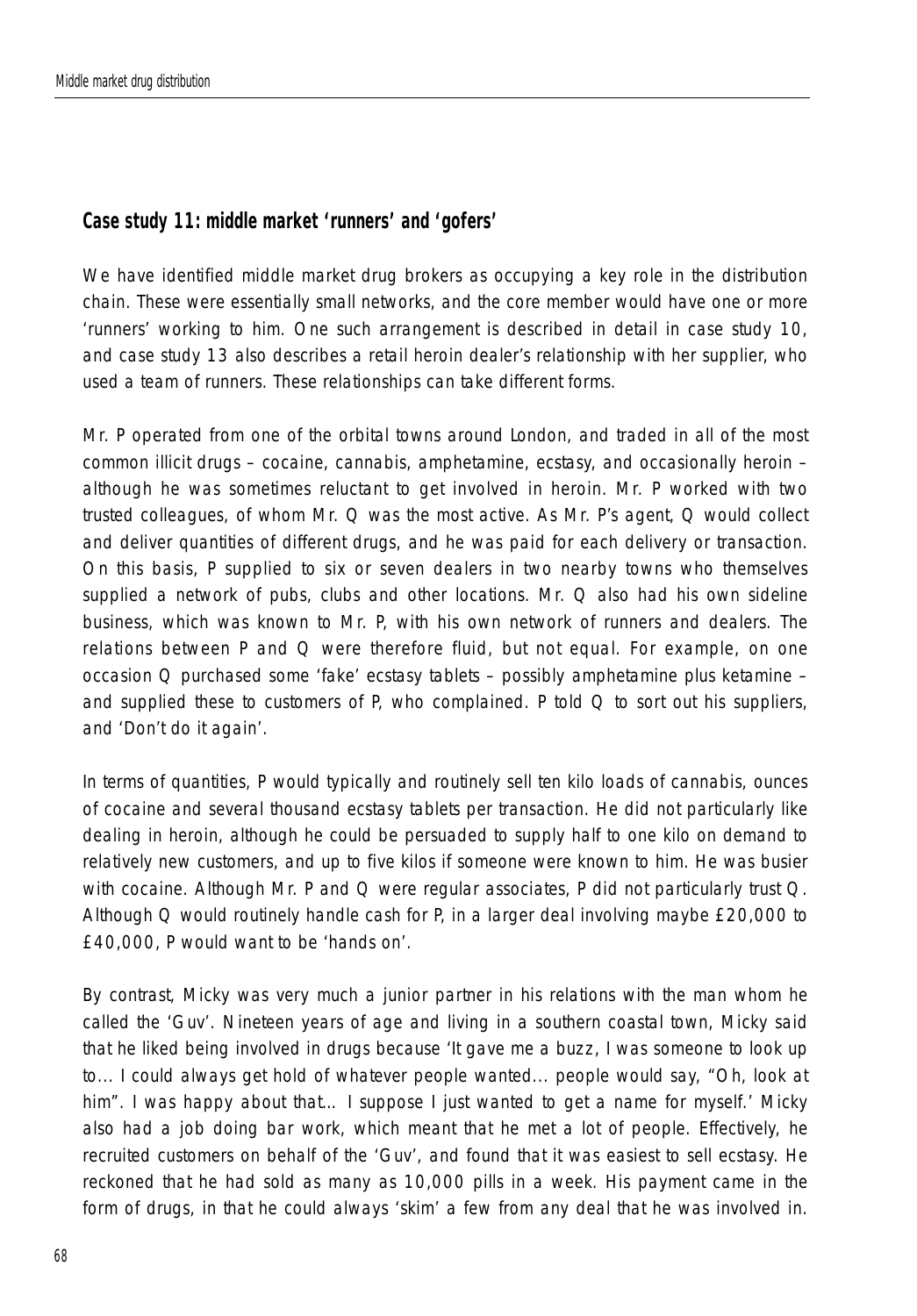The 'Guv' never gave him drugs on credit. Micky always had to have cash in hand from his customers. Micky knew nothing about the financial side of the business, although he knew that the 'Guv' had a number of other gofers, dealing in heroin and crack cocaine among other things.

The nature of these relationships is often, perhaps invariably, exploitative. Joey was someone who was 'streetwise', and a regular user of cannabis, powder cocaine and amphetamine. But he had a sober view of the casual labour market in the middle market drugs trade. 'The risks are too big', he said, 'and the money's not that brilliant. One geezer I knew was dropping off 'ozzies' [ounces of cocaine] for this other feller, and he was getting paid £25 for each package... 25 quid, that's fuck all. Alright, he's maybe doing, 10, 20, 25 a week... that's maybe three hundred, a monkey [£500] in his hand.... But he's not doing them one by one, you know what I mean, he's always carrying, I don't know, five or seven ounces at any one time... And if it all comes on top, he's the one in the firing line, noone else.... and seven ounces of cocaine, you're looking at fucking serious bird.... It's not for me.'

*(Source: prison interview; NCS; field interview)*

#### **Case study 12: importation and regional distribution of ecstasy and amphetamine**

Ronnie and Terry had been good friends since their schooldays in a middle-sized town in the East Midlands, where they lived on a run-down council estate. In the past, as ardent supporters of their local football team, they had been heavily involved in football hooliganism and enjoyed a fearsome local reputation.

Ronnie and Terry formed the hub of a small crime network, importing ecstasy, amphetamine and occasionally cannabis from Holland and supplying a network of dealers in two nearby cities. Ronnie took responsibility for storing the drugs, financial matters, and was sometimes involved in distribution. Terry took responsibility for collecting drug loads in the UK. There were a couple of other associates who would deliver drugs to their customers.

The gang had two regular suppliers, both in Holland, but with different transport systems. One would deliver to an agreed location in England; the other required someone to collect from Holland. In the first case, a lorry would be driven to a nominated town from where the drugs were collected and taken to their base. In the second case, couriers would be sent to collect the drugs from Holland and bring these back to England, where they would be met at a railway station to hand over their bags.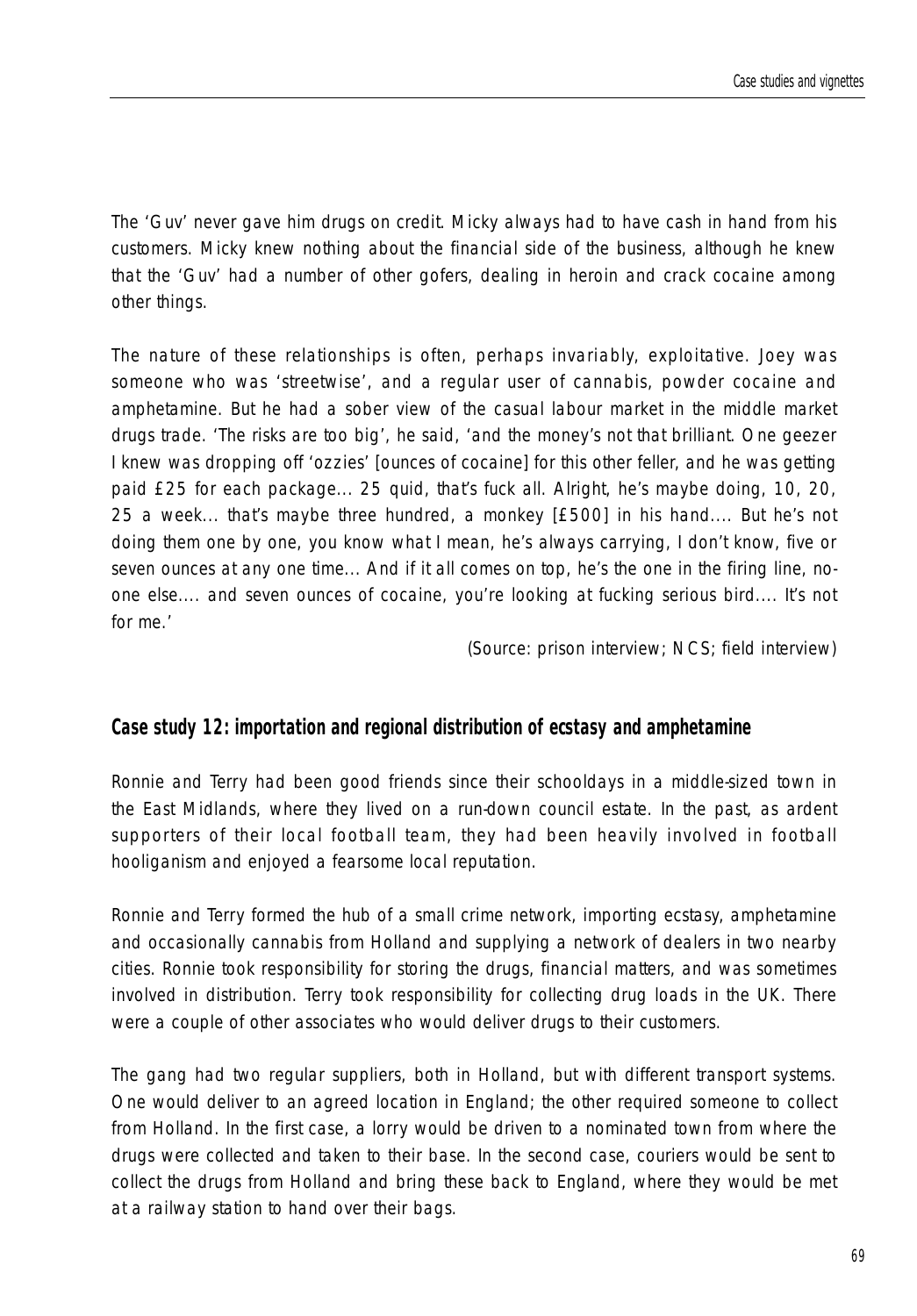In terms of quantities, they worked in loads of 10 to 15 kilos and sometimes as much as 40 kilos, every two to three weeks. If he found himself short of drugs, Ronnie would buy from competitors in the two nearby cities in order to supply his customers in those places. They had approximately six regular customers. Prices could vary. For example, they increased sharply for a period after a Dutch-based lab had been put out of action by enforcement efforts. However, these extra costs were absorbed by the network and not passed on to customers. The gang are very conscious of law enforcement efforts, and following the arrest of one of the junior partners they were momentarily thrown into disarray while they changed their transport systems, routes and routines, and lorry drivers.

Violence was rare, although always implied if someone stepped out of line or failed to deliver on debts. The network members were regularly involved in punch-ups in pubs. These were not drug-related, although they helped to maintain the gang's local reputation.

*(Source: HMCE)*

#### **Case study 13: busy retail-level heroin user-dealer**

User-dealers are often depicted as the bottom rung of the ladder. However, they are sometimes well organised and occupy an important and profitable position in the heroin trade.

Helen was a woman in her twenties who found that dealing in the drug was the easiest way to manage her prodigious heroin habit. She bought, on average, one ounce of heroin each day for £850 (equivalent to £30 per gram) from a multi-commodity broker in a nearby town, and this was sold in £20 bags. He also asked her whether she would like to deal in cocaine, but she was not interested: 'I only done what I done with heroin because I needed it... I didn't have a cocaine habit, so what was the point? I only probably would have ended up with one if I'd agreed to it.' Helen had two people who sold the bags on her behalf on the street, and she was happy if she got £1,150 back from the ounce, which gave her £300 profit. She did not bother adding any cutting agent to it, which was more trouble than it was worth, and, if she was busy, there were a couple of people whom she trusted who would do the bagging up for her. They would be paid for their work either in cash or in heroin. 'Whatever they wanted... at least two grams. I would supply it and they would use it. It was there basically.' The fundamental business principle of this operation was Helen's heroin habit, but she could not estimate how much she used: 'I was smoking quite large quantities. I couldn't actually put an amount on it because I was getting it in any amount. I was just, I was just greedy basically with my habit.'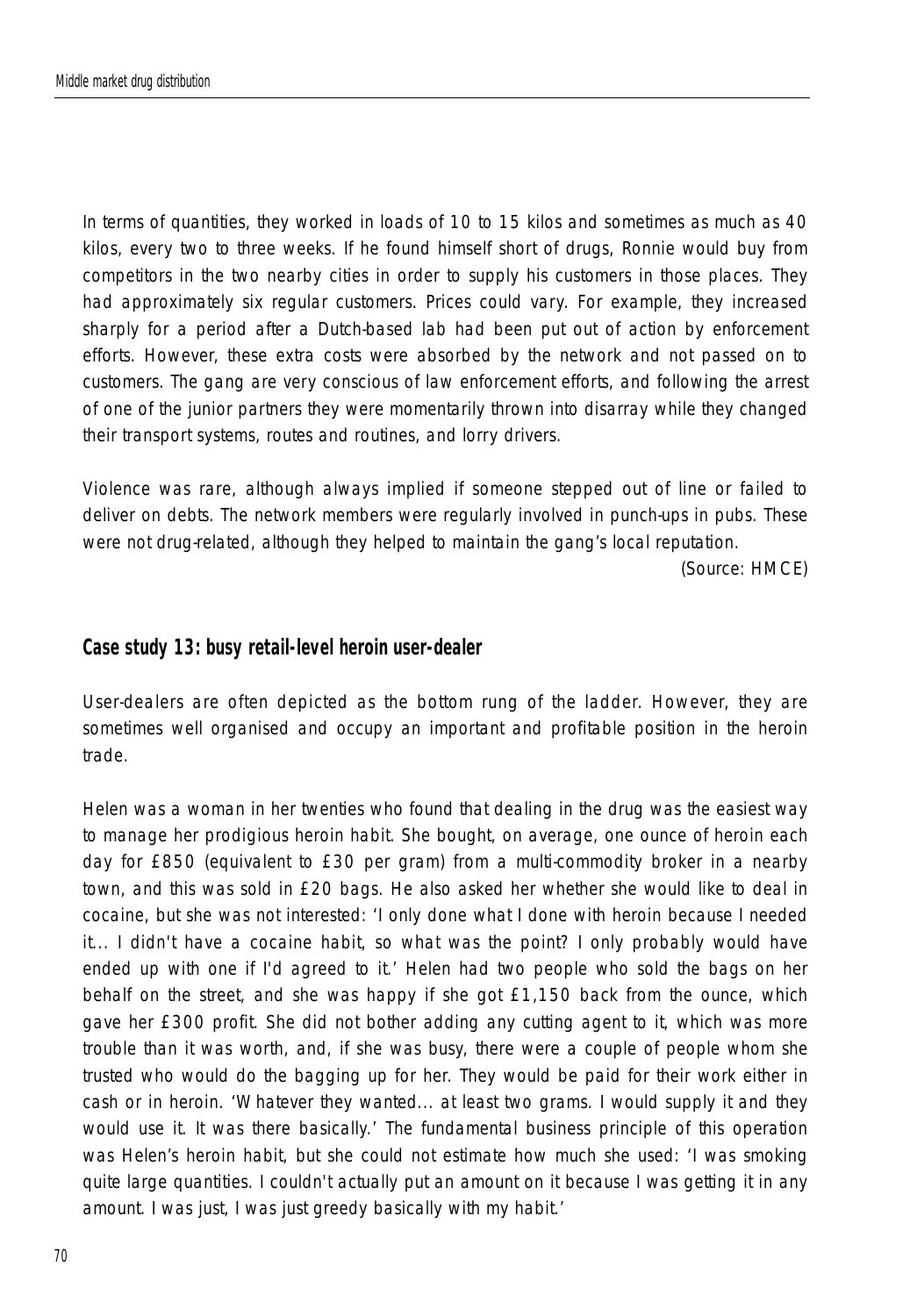In addition to Helen's personal consumption, and that of the friends who bagged up for her, there were probably other friends and hangers-on. Depending on the quantity of heroin in the £20 bags (and it can vary regionally from 0.2 grams to almost half a gram), Helen and her friends must have been smoking at least 20 per cent of the heroin that she purchased and possibly more, in addition to the £300 per day cash profit that she made.

*(Source: prison interview)*

#### **Case study 14: middle market ounce-broker in heroin and cocaine**

Mr. H was another heroin user who ran a profitable drugs business, even though he estimated that he consumed £2,000 worth of heroin and £1,000 of cocaine each week, while remaining in full-time employment as a media consultant. Now aged 30, he had started off just selling to friends, but he said 'It kind of escalates quite easily... especially on the clubbing scene... it gets around that you can sort people out for drugs, and friends of friends... that sort of thing.' He had first used heroin to relax and 'come down' after a weekend clubbing, but found that he started smoking more and more. His drug dealing grew proportionately.

Mr. H would buy drugs from two regular suppliers on a weekly basis. Living in an East Midlands town, he travelled to London to buy cocaine from people whom he knew well, and he purchased heroin from suppliers in Merseyside, whom he described as 'very wealthy drug dealers' who were 'one step, maybe two down from the people who were bringing it into the country'. For his Merseyside connection, he would either meet a courier half-way or arrange for it to be delivered to him. Mr. H estimated that the people in London were doing between six to ten deals of the same sort of size as his own each week, or roughly three kilos of cocaine per week, although occasionally they would supply a load as big as ten kilos. His Liverpool suppliers were strictly 'hands off' and did not use drugs, but he thought they were selling at least ten kilos of heroin a week. He had made contact with the Liverpool connection through a friend who had gone to prison, and who gave him an introduction with a 'reference' as a reliable man who could handle the amounts that his friend had been dealing.

Mr. H bought roughly a quarter of a kilo of cocaine per week, and a quarter to a half kilo of heroin, plus a sideline of 500 to 1,000 ecstasy tablets each week from a friend in his home town. He paid £8,000 for nine ounces of cocaine, which he sold for £1,200 per ounce – an overall profit of approximately £2,000 per week. He bought heroin at £5,500 for a quarter-kilo 'nine-bar', that is £600 per ounce, which he said was 'a good price', and he was selling heroin for anywhere between £900 and £1,000 per ounce. Cocaine could be obtained more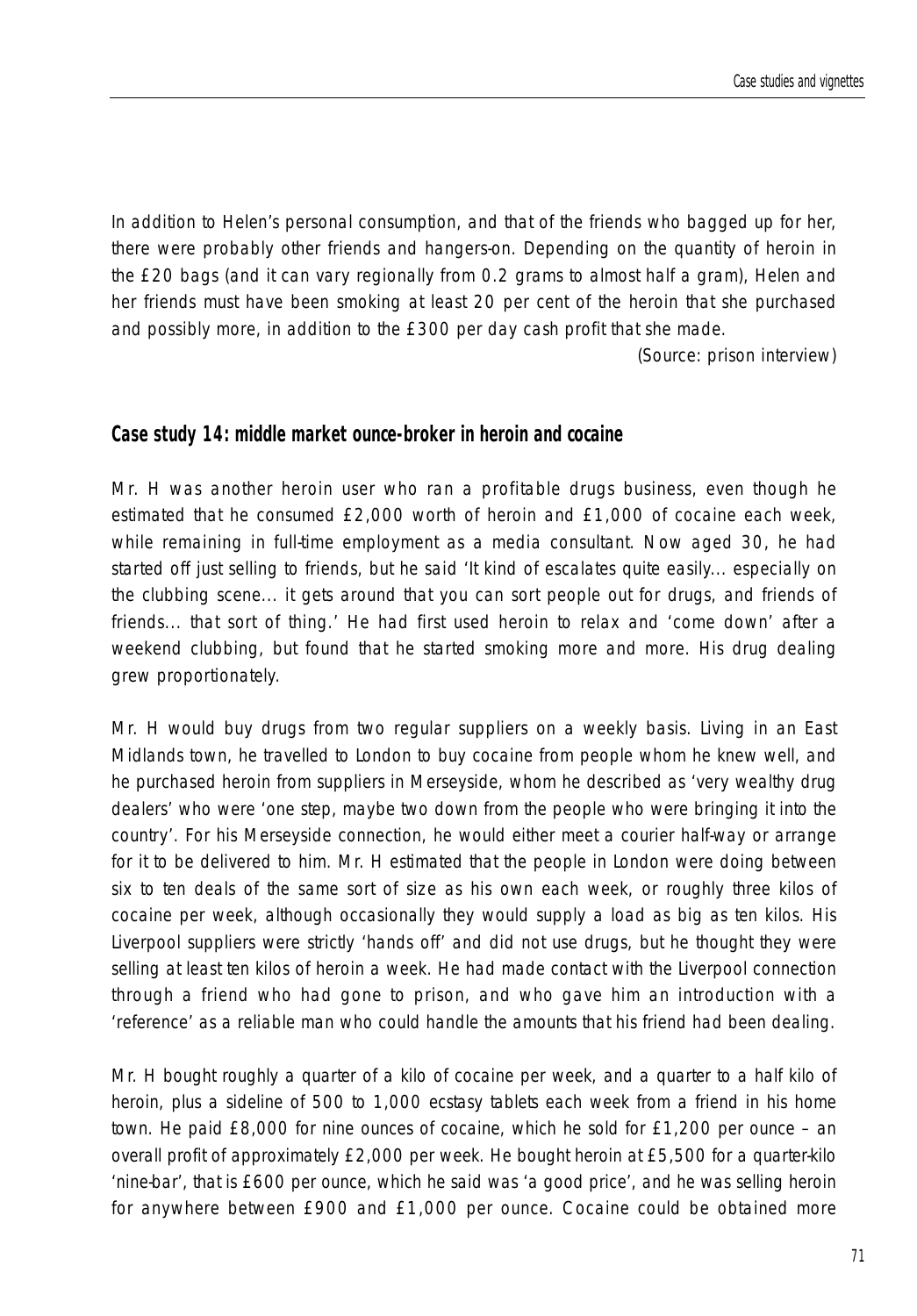cheaply, but not at the purity that he was buying. He never tampered with the drugs, since he was dealing to friends. Mr. H sold heroin mainly to a network of five or six people, and cocaine to four or five people, although there were a couple of dozen friends that he would 'sort out' if they wanted small amounts at any time. His typical heroin customers bought half ounce and ounce amounts upwards; his cocaine customers bought quarter-ounces upwards. The people to whom he was selling did not in any sense work for him, 'Towards the end it mostly went in bigish amounts to a few friends and who they sold to it was, you know, their business.... I suppose it was sort of people-who-knew-people.' He contrasted this with dealers who operate a network: 'I didn't so much have people distributing for me... like some people have you know a little network, they have people who do jobs for them.... But I was pretty much my own person.'

*(Source: prison interview)*

#### **Case study 15: amphetamine dealing: different markets; different levels**

Luke was in his early-30s and had a lucrative business in amphetamine, ecstasy and cocaine. Where amphetamine was concerned, a young woman worked to him who could distribute a kilo per month. Luke bought at £3,000 per kilo and the selling price was £220 per ounce (equivalent to £7,800 per kilo) – a profit of almost £5,000. This was 'base' amphetamine of high purity that, sold uncut, would cost £20 per gram, which involves a further doubling up of money for those people buying ounces and selling grams. Luke also had three customers who required 1,000 ecstasy tablets per month. He could buy these at £2.25 to £3.00 each and added 0.75p to the price, which yielded a further £2,250 profit per month. In addition, Luke bought one ounce of cocaine per week for £950 that he sold for £65 to £70 per gram, adding roughly £1,000 profit. He sometimes sold at £200 for an eighth of an ounce (equivalent to £56 per gram), and had customers who asked if he could get them ounces, but he refused to become further involved in the cocaine trade because of the penalties that might be incurred if he were arrested.

Luke reckoned that he had no more than ten direct customers at any one time. He made it clear that the market for base amphetamine was quite distinct from that for 'speed' or 'whizz', typically sold in gram units as one of the recreational 'dance drugs' around the club scene. 'By the time it gets to your  $E8$  wrap', he said, 'it's been cut and cut and cut – half is glucose, and what the other half is, that's debatable.'

This was also Dave's view, who operated at a lower level of the base amphetamine market. Dave bought at £200 an ounce (equivalent to £7 a gram), sometimes less, and sold for £15 a gram although he knew people who charged £20. He refused to buy amphetamine unless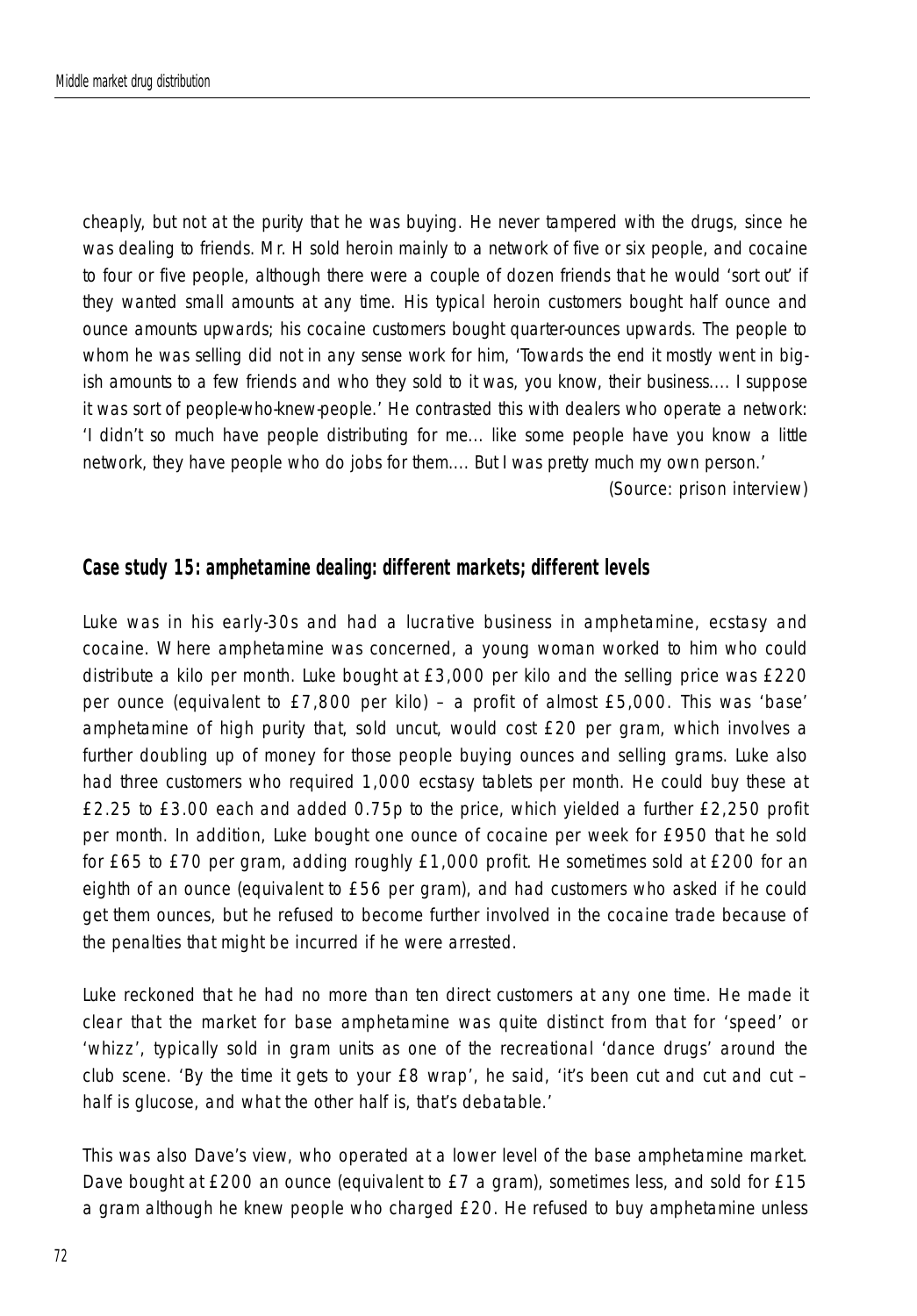it was 'untouched' in a sticky form, which he likened to 'a block of icing sugar', a texture that Luke described as 'waxy chalk'. Dave would sometimes add ten per cent glucose before selling, but this was simply to make the product into a snortable powder, rather than to add to his profits.

A further example indicating variations in price and purity within this market is Polly, who started dealing amphetamine in her late teens around the club scene in a southern coastal town. She began in a small way but in what seems like quite a typical pattern around the club drug scene, once involved in drug dealing, her scale of operations expanded rapidly. 'Once I started, other people got to hear and that type of thing, and it escalates very quickly. I mean in the end, we're talking about like 1,000 tablets a week and like nine ounces of amphetamine... As soon as it started, phew, it got out of control really.' Polly paid £450 for nine ounces 'pretty pure', which she sold for £250 per ounce having used mixing agents to bulk out the product by a factor of two. She was selling to people who would themselves add further mixing agents to the product, which is why she did not dilute it further. Even so, on this basis her outlay of £450 yielded a profit of approximately £4,000. In addition, she was also buying 1,000 ecstasy pills at 0.75p to £1 per tablet, maybe £1.50 if they were good quality. These she sold in batches of 100 for £3 to £5 per tablet depending on how well she knew the purchaser, so that for each load she was making between £3,000 to £4,000 profit.

In one further twist, Polly reached agreement with a club owner for 'exclusive rights' in his establishment. She already knew the door staff and bar staff, paying them off in drinks and drugs, so that it was a natural progression to formalise the arrangement. The club owner accepted £500 per week for his compliance. Polly was now a well-established, middle-level dealer, but even so admitted that it was both greedy and risky when she decided to continue selling direct to punters in clubs. She would regularly carry 200 tablets per night into clubs, selling at £10 each, and making almost £2,000 clear profit on top of her already lucrative business. 'I was greedy', Polly said, 'out of my depth.'

*(Source: prison interview; field interview)*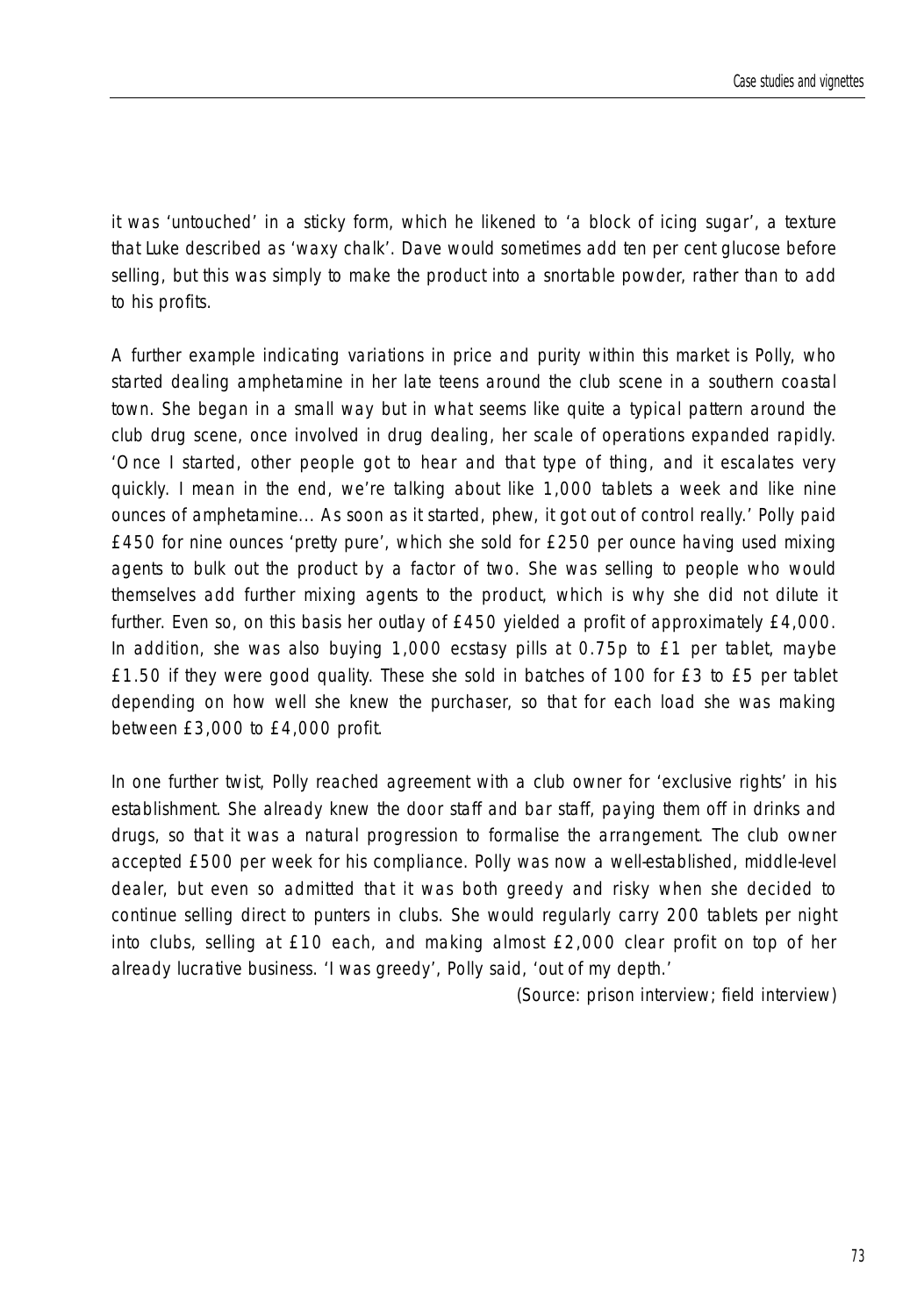Middle market drug distribution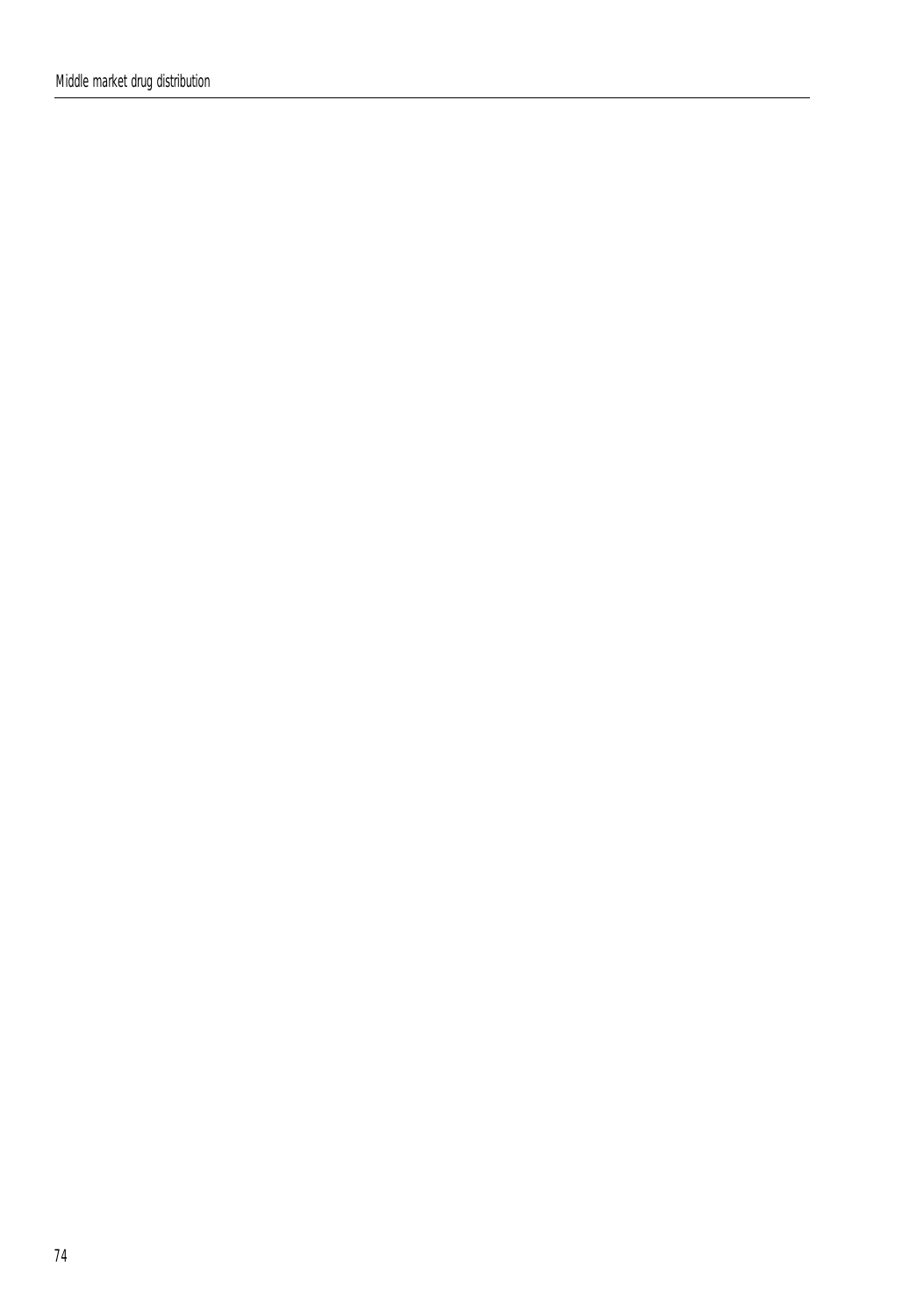### **References**

Adler, P.A. (1985) *Wheeling and Dealing: An Ethnography of an Upper-Level Drug Dealing and Smuggling Community.* New York: Columbia University Press.

Adler, P.A. (1992) 'The "Post" Phase of Deviant Careers: Reintegrating Drug Traffickers', *Deviant Behavior*, vol. 13, pp. 103-126.

Albanese, J. (1996) *Organised Crime in America (3rd edition).* Cincinnati: Anderson.

Arlacchi, P. (1986) *Mafia Business: the Mafia Ethic and the Spirit of Capitalism.* Oxford: Oxford University Press.

Barnes, T., Elias, R. and Walsh, P. (2000) *Cocky: The Rise and Fall of Curtis Warren*. Bury, Lancashire: Milo.

Baron, S. and Tindall, D.B. (1993) 'Network Structure and Delinquent Attitudes within a Juvenile Gang', *Social Networks*, vol. 15, no. 3, pp. 255-273.

Bean, J.P. (1981) *The Sheffield Gang Wars.* Sheffield: D & D Publications.

Berkowitz, S.D. (1982) *An Introduction to Structural Analysis: The Network Approach to Social Research.* Toronto: Butterworth.

Block, A. (1983) *East Side-West Side: Organising Crime in New York,* 1930-1950. Newark, NJ: Transaction.

Bourgois, P. (1995) *In Search of Respect: Selling Crack in El Barrio*. Cambridge: Cambridge University Press.

Caulkins, J.P. (1994) *Developing Price Series for Cocaine.* Santa Monica: RAND.

Chin, K.L. (1990) *Chinese Subculture and Criminality: Non-traditional Crime Groups in America*. New York: Greenwood Press.

Coles, N. (2001) 'It's Not What You Know, It's Who You Know: Analysing Serious Crime Groups as Social Networks', *British Journal of Criminology,* vol. 4, no. 41, pp. 580-594.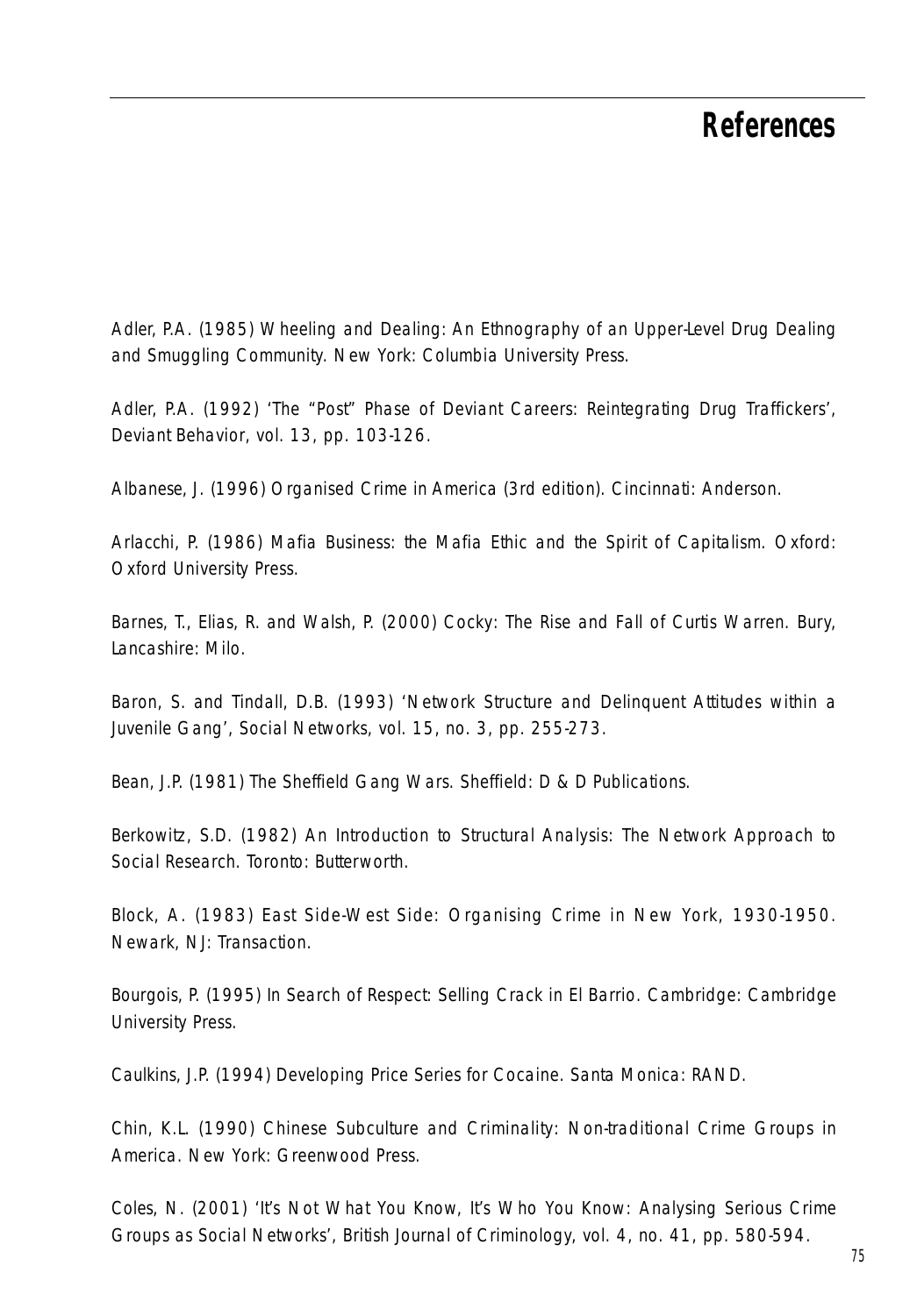Crane, B.D., Rivolo, A.R. and Comfort, G.C. (1997) *An Empirical Examination of Counterdrug Interdiction Programme Effectiveness.* Alexandria, Virginia: Institute for Defence Analysis.

Curcione, N. (1997) 'Suburban Snowmen: Facilitating Factors in the Careers of Middle-Class Coke Dealers', *Deviant Behavior*, vol. 18, pp. 233-253.

Davies, A. (1998) 'Street Gangs, Crime and Policing in Glasgow During the 1930s: The Case of the Beehive Boys', *Social History,* vol. 23, no. 3, pp. 251-267.

Denton, B. and O'Malley, P. (1999) 'Gender, Trust and Business: Women Drug Dealers in an Illicit Economy', *British Journal of Criminology,* vol. 39, pp. 513-530.

DesRoches F. (1999) *Wholesale Drug Dealers,* paper presented to panel on 'The Structure and Operation of Illegal Commodity Markets', Annual Meeting of the American Society of Criminology, Toronto, November 1999.

Dorn, N., Murji, K. and South, N. (1992) *Traffickers: Drug Markets and Law Enforcement.* London: Routledge.

Dorn, N., Oette, L. and White, S. (1998) 'Drugs Importation and the Bifurcation of Risk: Capitalization, Cut Outs and Organized Crime', *British Journal of Criminology,* vol. 38, pp. 537-560.

Dunlap, E., Johnson, B. and Manwar, A. (1994) 'A Successful Female Crack Dealer: Case Study of a Deviant Career', *Deviant Behavior,* vol. 15, pp. 1-25.

Edmunds, M., Hough, M. and Urquia, N. (1996) *Tackling Local Drug Markets.* Crime Detection and Prevention Series, Paper 80. London: Home Office.

Fagan, J. (1989) 'The Social Organisation of Drug Use and Drug Dealing Among Urban Gangs', *Criminology*, vol. 27, pp. 633-669.

Furstenburg, M. (1969) *Violence in Organised Crime.* Staff Report to the National Commission on the Causes and Prevention of Violence. Washington, DC: US Government Publishing Office.

Gambetta, D. (1988) 'Fragments of an Economic Theory of the Mafia', *Archives Europeenes de Sociologie,* vol. 29, pp. 127-45.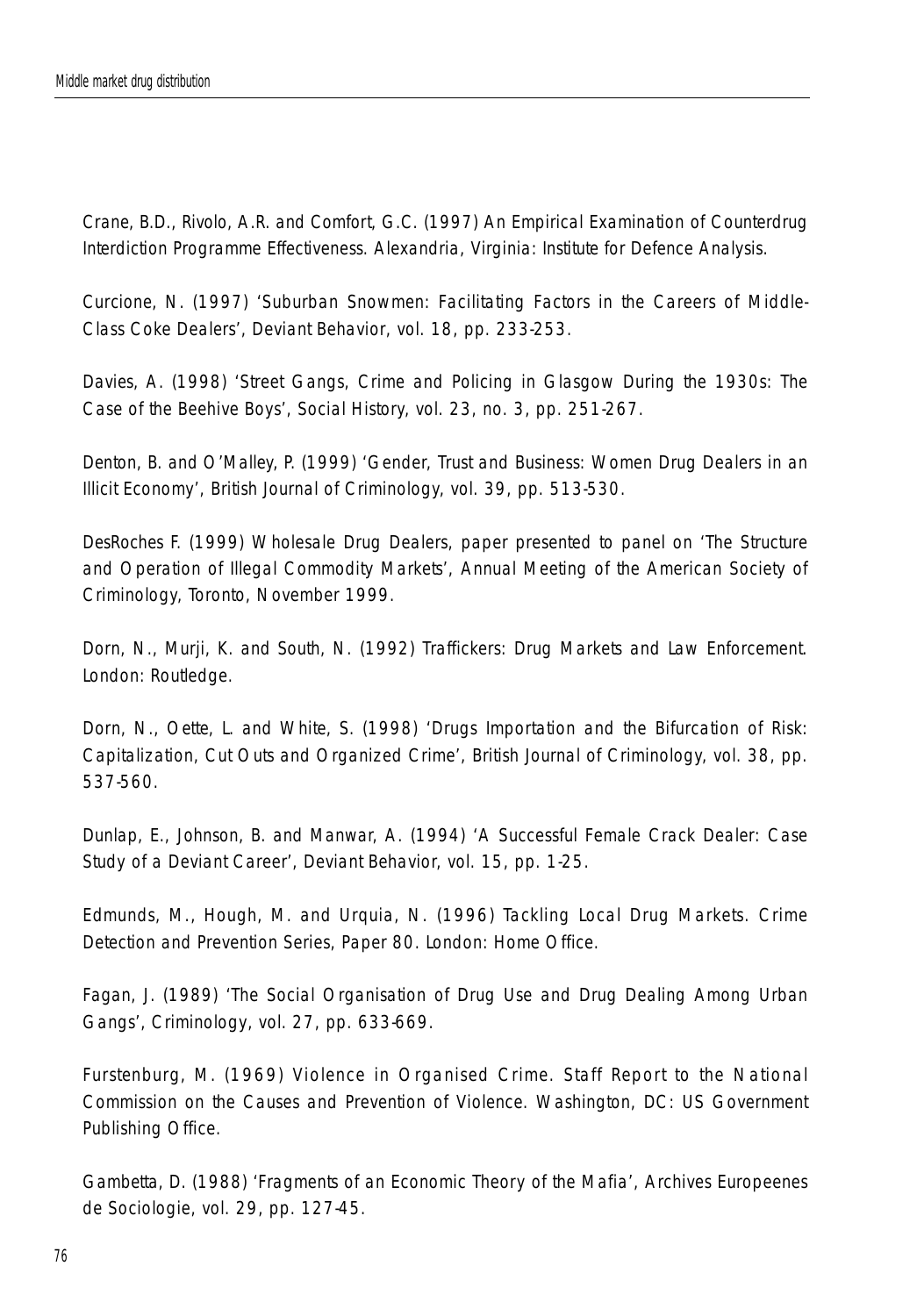Grapendaal, M., Leuw, E. and Nelen, H. (1995) *A World of Opportunities: Lifestyle and Economic Behaviour of Heroin Addicts in Amsterdam.* New York: State University of New York Press.

Hagan, F. (1983) 'The Organised Crime Continuum: A Further Specification of a New Conceptual Model', *Criminal Justice Review,* vol. 8, pp. 52-57.

Hobbs, D. (1988) *Doing the Business: Entrepreneurship, Detectives and the Working Class in the East End of London.* Oxford: Clarendon Press.

Hobbs, D. (1995) *Bad Business: Professional Crime in Modern Britain.* Oxford: Oxford University Press.

Hobbs, D. (1997) 'Professional Crime: Change, Continuity and the Enduring Myth of the Underworld', *Sociology*, vol. 31, no. 1, pp. 57-72.

Hobbs, D. (1998) 'Going Down the Glocal: The Local Context of Organised Crime', *Howard Journal of Criminal Justice,* vol. 37, no. 4, pp. 407-422.

Hobbs, D. (2001a) 'The Firm: Organisational Logic and Criminal Culture on a Shifting Terrain', *British Journal of Criminology,* vol. 41, no. 4, pp. 549-560.

Hobbs, D. (2001b) 'Violence and Organised Crime', in Hagen, J. (Ed.), *Handbook of Violence.* Boulder, Colorado: Westview Press, forthcoming.

Ianni, A.F. and Ianni, R.E. (1990) 'Network Analysis', in Andrews, P.P. and Peterson, M.B (Eds.), *Criminal Intelligence Analysis.* Loomis, CA: Palmer Enterprises.

Ianni, F. (1972) *A Family Business. Kinship and Social Control in Organised Crime.* New York: Russell Sage Foundation.

Jacobs, B.A. (1992) 'Drugs and Deception: Undercover Infiltration and Dramaturgical Theory', *Human Relations,* vol. 45, pp. 1293-1309.

Jacobs, B.A. (1996) 'Crack Dealers and Restrictive Deterrence: Identifying Narcs', *Criminology*, vol. 34, pp. 409-431.

Jacobs, B.A. (1999) *Dealing Crack: The Social World of Streetcorner Selling.* Boston: Northeastern University Press.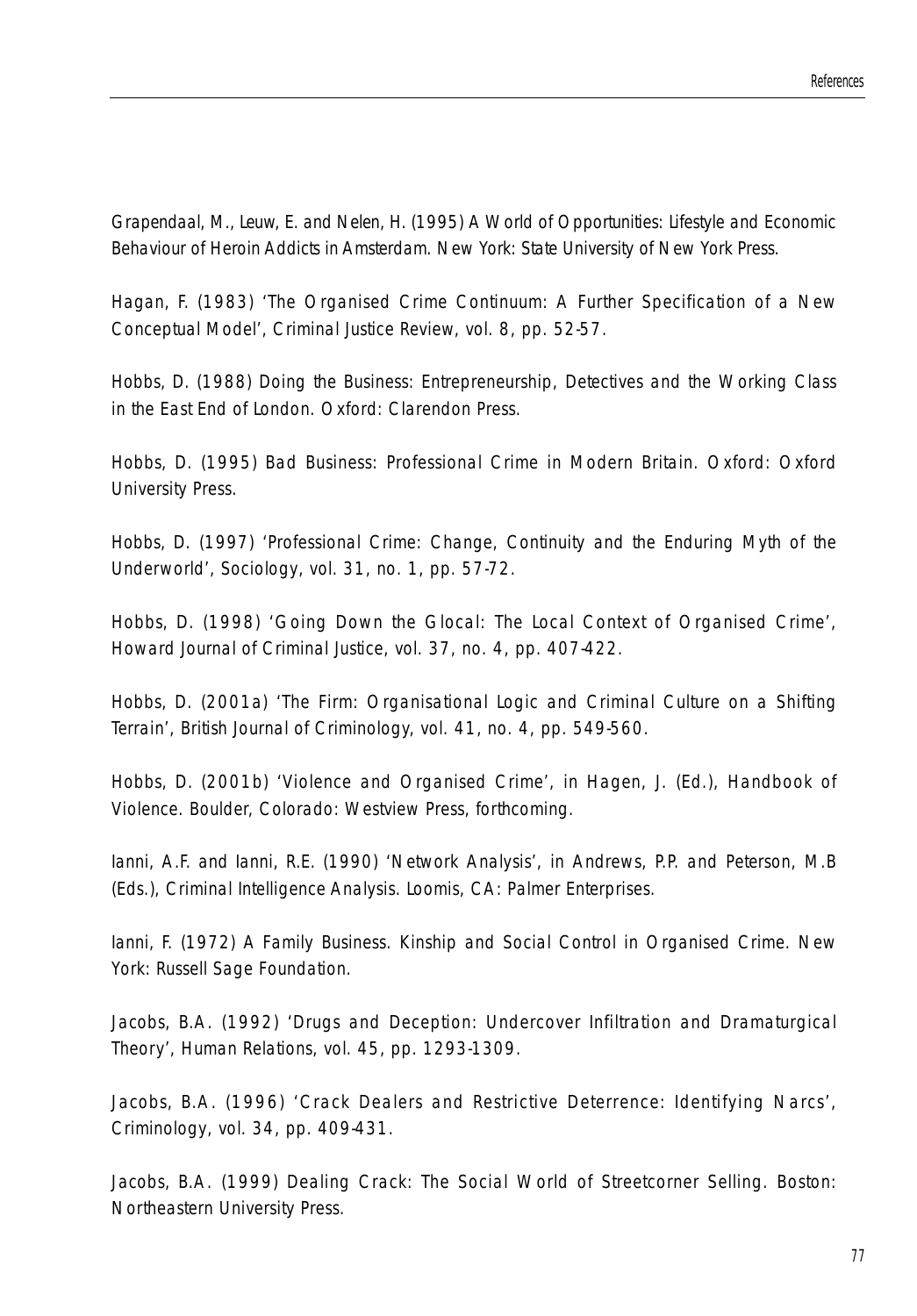Jacobs, B.A. (2000) *Robbing Drug Dealers: Violence Beyond the Law.* New York: Aldine de Gruyter.

Jefferson,T. and Carlen, P. (Eds.) (1996) *Masculinities, Social Relations and Crime.* Special issue of the *British Journal of Criminology,* vol. 36, no. 3.

Johnson, B.D., Goldstein, P.J., Preble, E., Schmeidler, J., Lipton, D.S., Spunt, B. and Miller, T. (1985) *Taking Care of Business: The Economics of Crime by Heroin Abusers.* Lexington: Lexington Books.

Johnson, B.D., Hamid, A. and Sanabria, H. (1992) 'Emerging Models of Crack Distribution', in Mieczkowski, T. (Ed.), *Drugs, Crime and Social Policy.* Boston: Allyn and Bacon.

Katz, J. (1988) *Seductions of Crime.* New York: Basic Books.

Lewis, R., Hartnoll, R., Bryer, S., Daviaud, E. and Mitcheson, M. (1985) 'Scoring Smack: The Illicit Heroin Market in London, 1980-1983', *British Journal of Addiction,* vol. 80, pp. 281-289.

Lupsha, P. (1981) 'Individual Choice, Material Culture, and Organised Crime', *Criminology*, vol. 19, pp. 3-24.

MacCoun, R. and Reuter, P. (1992) 'Are the Wages of Sin \$30 an Hour? Economic Aspects of Street-Level Drug Dealing', *Crime and Delinquency,* vol. 38, pp. 477-491.

MacDonald, Z. and Pyle, D. (Eds.) (2000) *Illicit Activity. The Economics of Crime, Drugs and Tax Fraud.* Aldershot: Ashgate/Dartmouth.

Maher, L. (1997) *Sexed Work: Gender, Race and Resistance in a Brooklyn Drug Market.* Oxford: Clarendon Press.

Maltz, M. (1976) 'On Defining "Organised Crime"', *Crime and Delinquency,* vol. 22, pp. 338-346.

Maltz, M. (1985) 'Towards Defining Organised Crime', in Alexander, H. and Caiden, G. (Eds.), *The Politics and Economics of Organised Crime.* Lexington, MA: D.C. Heath.

Mieczkowski, T. (1990) 'Crack Distribution in Detroit', *Contemporary Drug Problems,* vol. 17, pp. 9-30.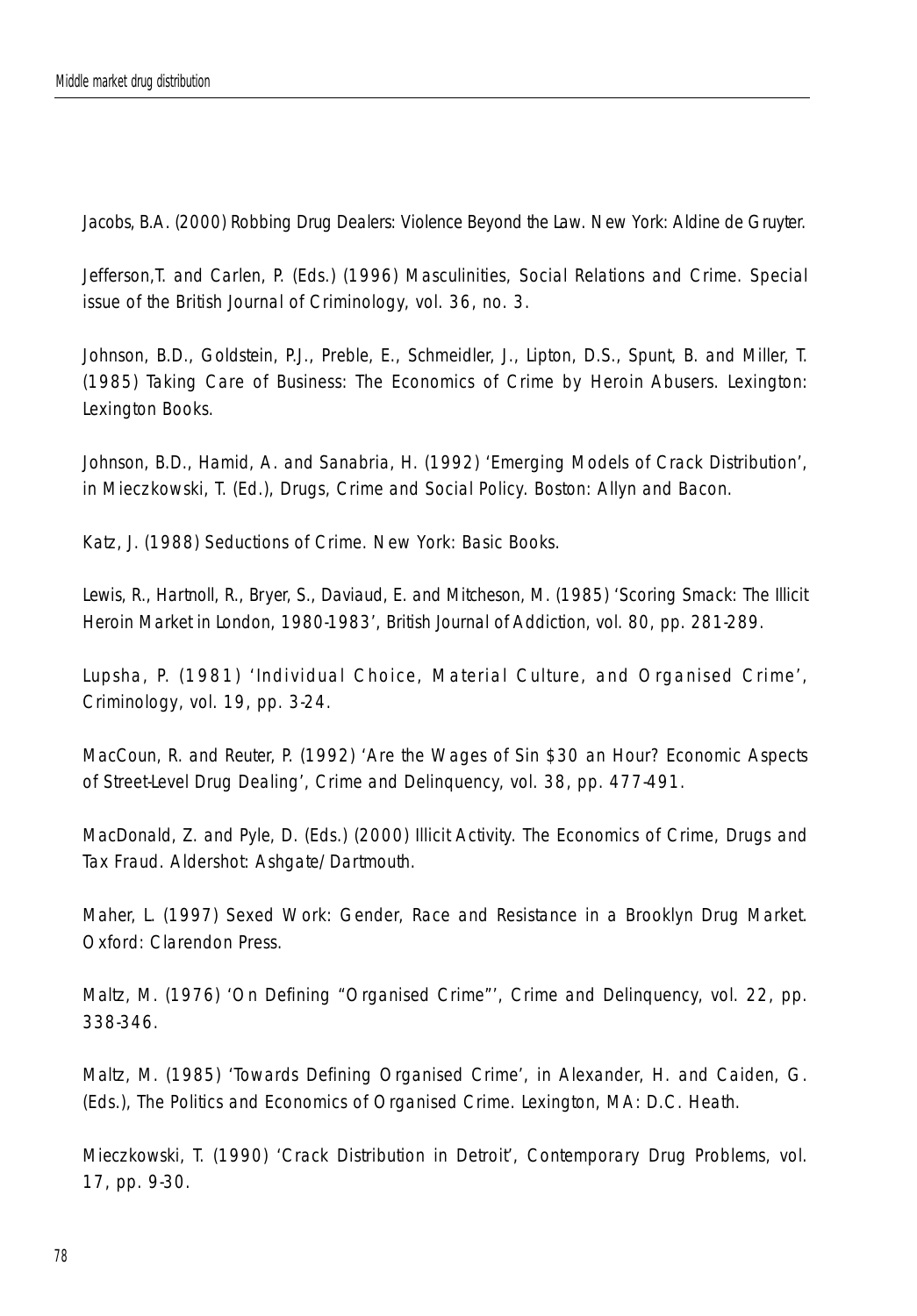Mieczkowski, T. (1994) 'The Experiences of Women Who Sell Crack: Some Descriptive Data from the Detroit Crack Ethnography Project', *Journal of Drug Issues,* vol. 24, no. 2, pp. 227-248.

Murphy, S., Waldorf, D. and Reinerman, C. (1990) 'Drifting into Dealing: Becoming a Cocaine Seller', *Qualitative Sociology,* vol. 13, pp. 321-343.

Natarajan, M. (2000) 'Understanding the Structure of a Drug Trafficking Organisation: A Conversational Analysis', in Natarajan, M. and Hough, M. (Eds.), *Illegal Drug Markets: From Research to Prevention Policy.* Monsey, NY: Criminal Justice Press.

Natarajan, M. and Belanger, M. (1998) 'Varieties of Upper-Level Drug Dealing Organisations: A Typology of Cases Prosecuted in New York City', *Journal of Drug Issues,* vol. 28, no. 4, pp. 1005-1026.

Natarajan, M. and Hough, M. (Eds.). (2000) *Illegal Drug Markets: From Research to Prevention Policy.* Monsey, NY: Criminal Justice Press.

Natarajan, M., Clarke, R.V. and Johnson, B.D. (1995) 'Telephones as Facilitators of Drug Dealing: A Research Agenda', *European Journal on Criminal Policy and Research,* vol. 3, no. 3, pp. 137-153.

National Criminal Intelligence Service (2000) 'United Kingdom Drug Prices', *Nexus*, issue no. 9, Autumn 2000, p. 17.

Ovenden, C., Loxley, W. and Mcdonald, C. (1995) *The West Australian Drug Market: Descriptions from Convicted Drug Dealers, 1992.* National Centre for Research into the Prevention of Drug Abuse, Curtin University of Technology.

Pearson, G. (1990) 'Drugs, Law Enforcement and Criminology', in Berridge, V. (Ed.), *Drugs Research and Policy in Britain: A Review of the 1980s*. Aldershot: Avebury.

Pearson, G. (1991) 'Drug-Control Policies in Britain', in Tonry, M. (Ed.), *Crime and Justice: A Review of Research,* vol. 14. Chicago: Chicago University Press.

Pearson, G. (1993) 'Varieties of Ethnography: Limits and Possibilities in the Field of Illegal Drug Use', in Garretsen, H.F.L., van de Goor, L.A.M., Kaplan, C.D., Korf, D.J., Spruit, I.P. and de Zwart, W.M. (Eds.), *Illegal Drug Use: Research Methods for Hidden Populations.* Rotterdam: Netherlands Institute on Alcohol and Drugs.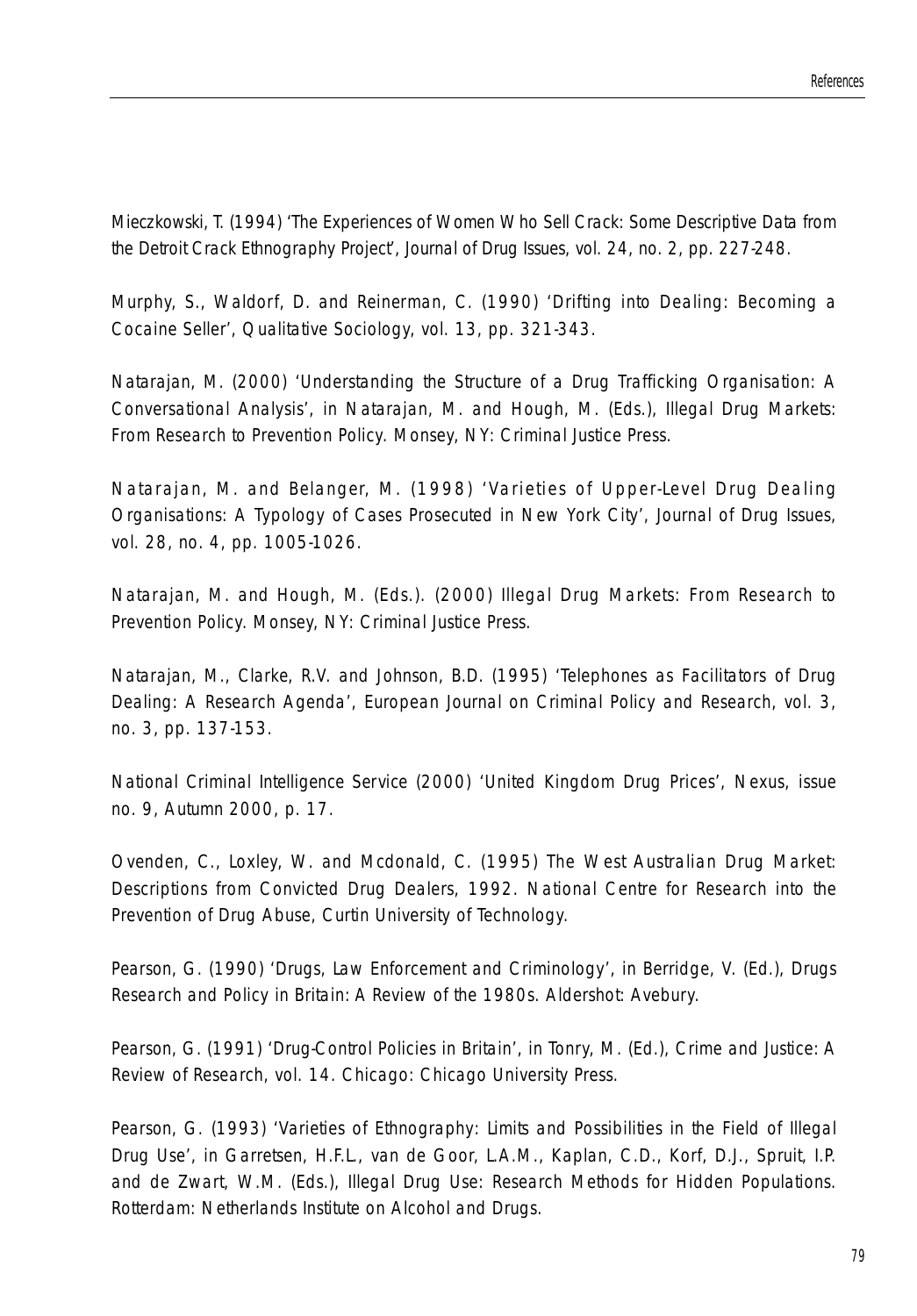Pearson, G. (2001) 'Normal Drug Use: Ethnographic Fieldwork Among an Adult Network of Recreational Drug Users in Inner London', *Substance Use and Misuse,* vol. 36, no., 1, pp. 167-200.

Polsky, N. (1967) *Hustlers, Beats, and Others.* New York: Aldine.

Polsky, N. (1998) *Hustlers, Beats, and Others.* (Expanded edition). New York: Lyon Press.

Power, R. (1989) 'Participant Observation and Its Place in the Study of Illicit Drug Abuse', *British Journal of Addiction,* vol. 84, pp. 43-52.

Power, R., Green, A., Poster, R. and Stimson, G. (1995) 'A Qualitative Study of the Purchasing and Distribution Patterns of Cocaine and Crack Users in England and Wales', *Addiction Research*, vol. 2, no. 4, pp. 363-379.

Preble, E. and Casey, J.J. (1969) 'Taking Care of Business: The Heroin User's Life on the Street', *International Journal of the Addictions,* vol. 4, no. 1, pp. 1-24.

Reuter, P. (1983) *Disorganised Crime.* Cambridge, Mass.: MIT Press.

Reuter, P. (2000) 'Transnational Crime: Drug Smuggling'. Conference on Transnational Crime, University of Cambridge, January 2000.

Reuter, P. and Hagga, J. (1989) *The Organization of High-Level Drug Markets: An Exploratory Study.* Santa Monica: RAND.

Reuter, P. and Kleiman, M.A. (1986) 'Risks and Prices: An Economic Analysis of Drug Enforcement', in Tonry, M. and Morris, N. (Eds.), *Crime and Justice: A Review of Research,* vol. 7. Chicago: Chicago University Press.

Reuter, P., MacCoun, R. and Murphy, P. (1990) *Money from Crime: A Study of the Economics of Drug Dealing in Washington D.C.* Santa Monica: RAND.

Ruggiero, V. (1996) *Organised and Corporate Crime in Europe.* Aldershot: Dartmouth.

Samuel, R. (1981) *East End Underworld: Chapters in the Life of Arthur Harding.* London: Routledge and Kegan Paul.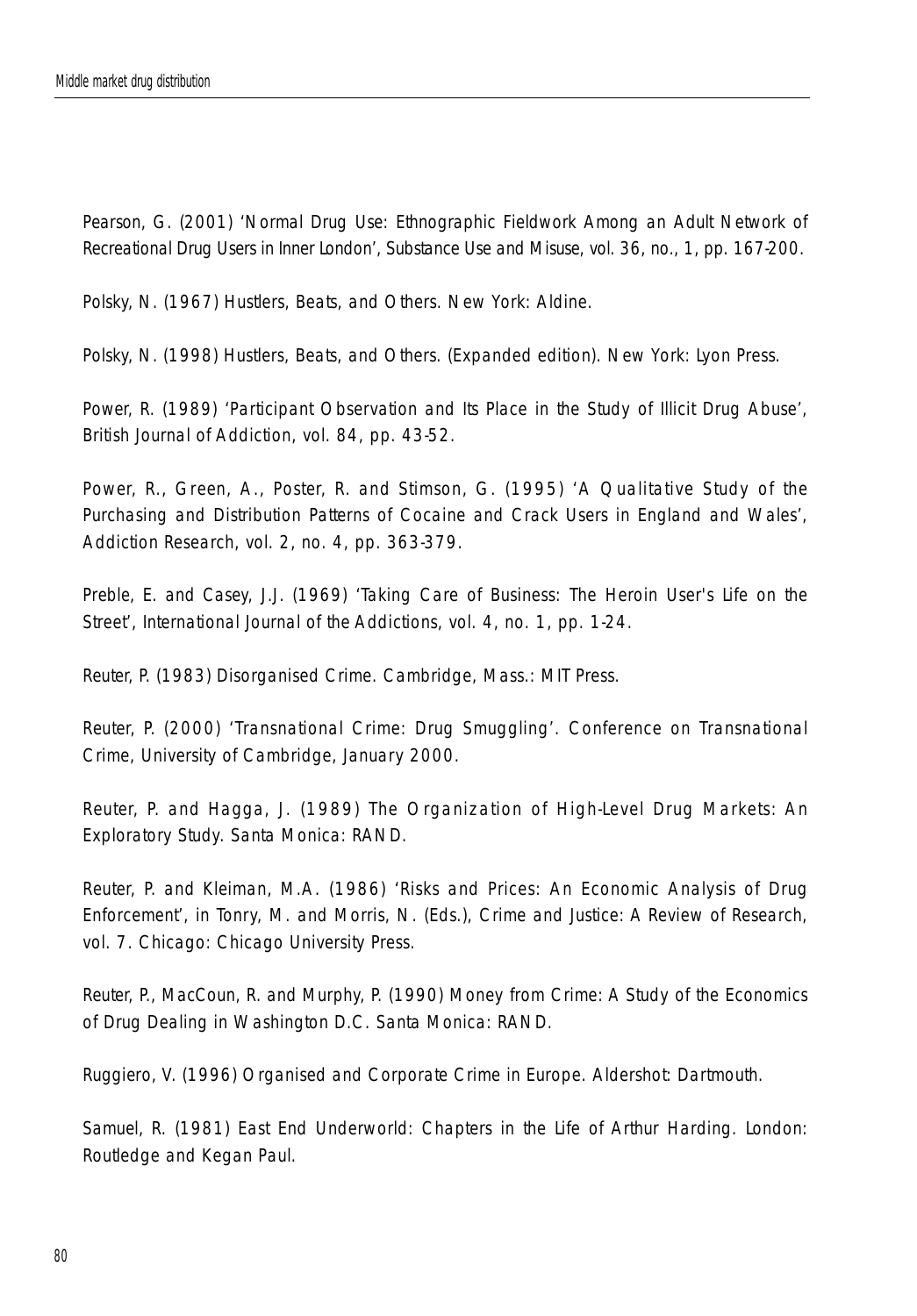Shover, N. (1996) *Great Pretenders: Pursuits and Careers of Persistent Thieves.* Boulder, Colorado: Westview Press.

Sparrow, M. (1991) 'The Application of Network Analysis to Criminal Intelligence: An Assessment of the Prospects', *Social Networks,* vol. 13, no. 3, pp. 251-274.

Tunnell, K. (1993) 'Inside the Drug Trade: Trafficking from the Dealer's Perspective', *Qualitative Sociology*, vol. 16, pp. 361-381.

Uzzi, B. (1997) 'Social Structure and Competition in Interfirm Networks: The Paradox of Embeddedness', *Administrative Science Quarterly,* vol. 42, pp. 35-67.

VanNostrand, L.M. and Tewksbury, R. (1999) 'The Motives and Mechanics of Operating an Illegal Drug Enterprise', *Deviant Behavior,* vol. 20, pp. 57-83.

Wagstaff, A. and Maynard, A. (1988) *Economic Aspects of the Illicit Drug Market and Drug Enforcement Policies in the United Kingdom.* Home Office Research Study no. 95. London: HMSO.

Ward, J. and Pearson, G. (1997) 'Recreational Drug Use and Drug Dealing in London: An Ethnographic Study', in Korf, D. and Riper, H. (Eds.), *Illicit Drug Use in Europe.* Amsterdam: University of Amsterdam.

Wasserman, S. and Faust, K. (1994) *Social Network Analysis: Methods and Applications.* Cambridge: Cambridge University Press.

Williams, P. (1993) 'Transnational Crime Organisations and National Security', *Survival*, vol. 36, pp. 96-113.

Williams, T. (1989) *The Cocaine Kids.* New York: Addison Wesley.

Williams, T., Dunlap, E., Johnson, B.D. and Hamid, A. (1992) 'Personal Safety in Dangerous Places', *Journal of Contemporary Ethnography,* vol. 21, no. 3, pp. 343-74.

Woodiwiss, M. (1993) 'Crime's Global Reach', in Pearce, F. and Woodiwiss, M. (Eds.), *Global Crime Connections.* Basingstoke: Macmillan.

Wright, R. T. and Decker, S.H. (1997) *Armed Robbers in Action: Stickups and Street Culture.* Boston: Northeastern University Press.